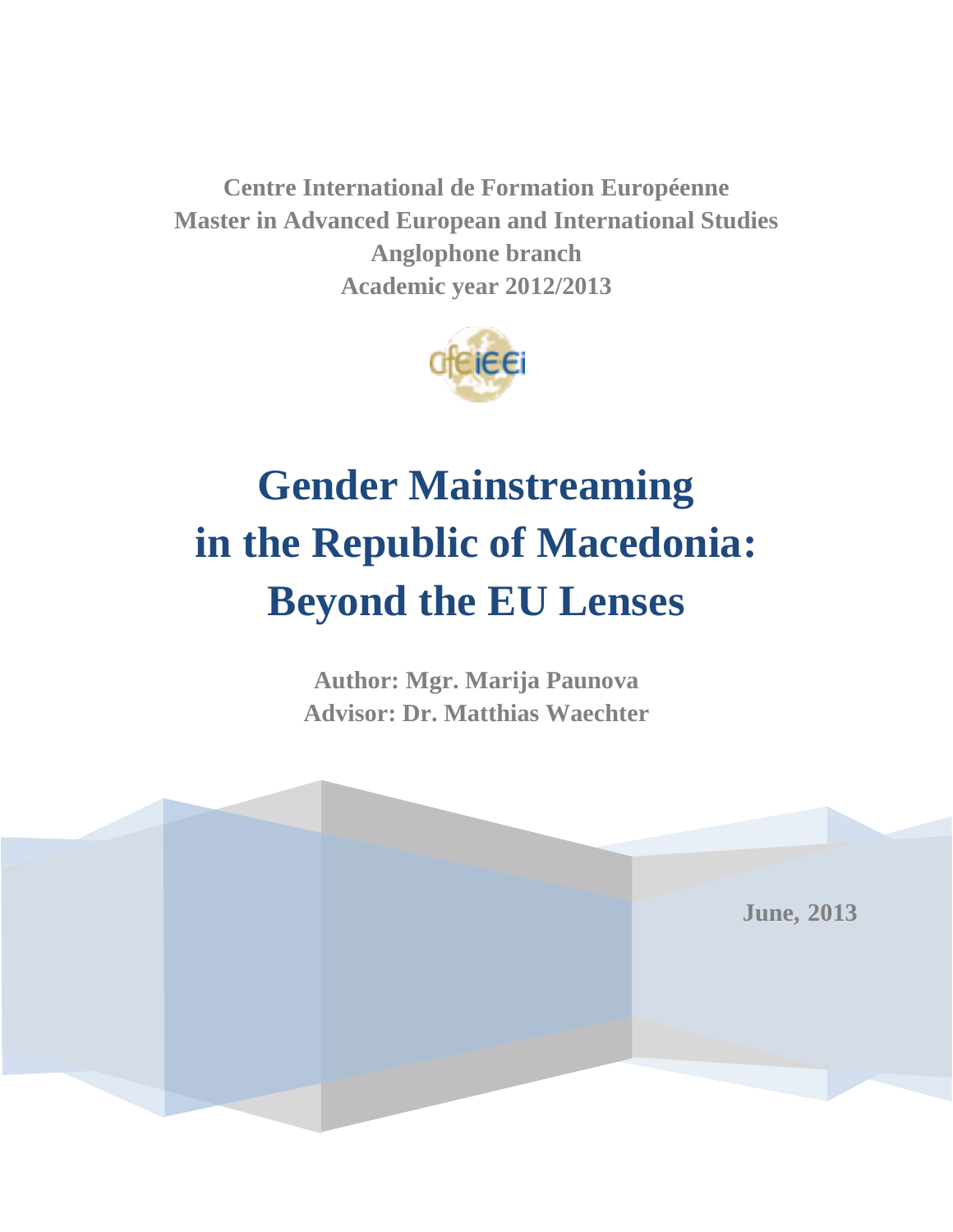### **Table of Contents**

| 1.                                                 |  |
|----------------------------------------------------|--|
|                                                    |  |
|                                                    |  |
|                                                    |  |
|                                                    |  |
|                                                    |  |
|                                                    |  |
|                                                    |  |
|                                                    |  |
|                                                    |  |
|                                                    |  |
|                                                    |  |
|                                                    |  |
|                                                    |  |
|                                                    |  |
| 3. BEYOND THE EU LENSES - ASSESMENTS OF THE GENDER |  |
|                                                    |  |
|                                                    |  |
|                                                    |  |
|                                                    |  |
|                                                    |  |
|                                                    |  |
|                                                    |  |
|                                                    |  |
|                                                    |  |
|                                                    |  |
|                                                    |  |
|                                                    |  |
|                                                    |  |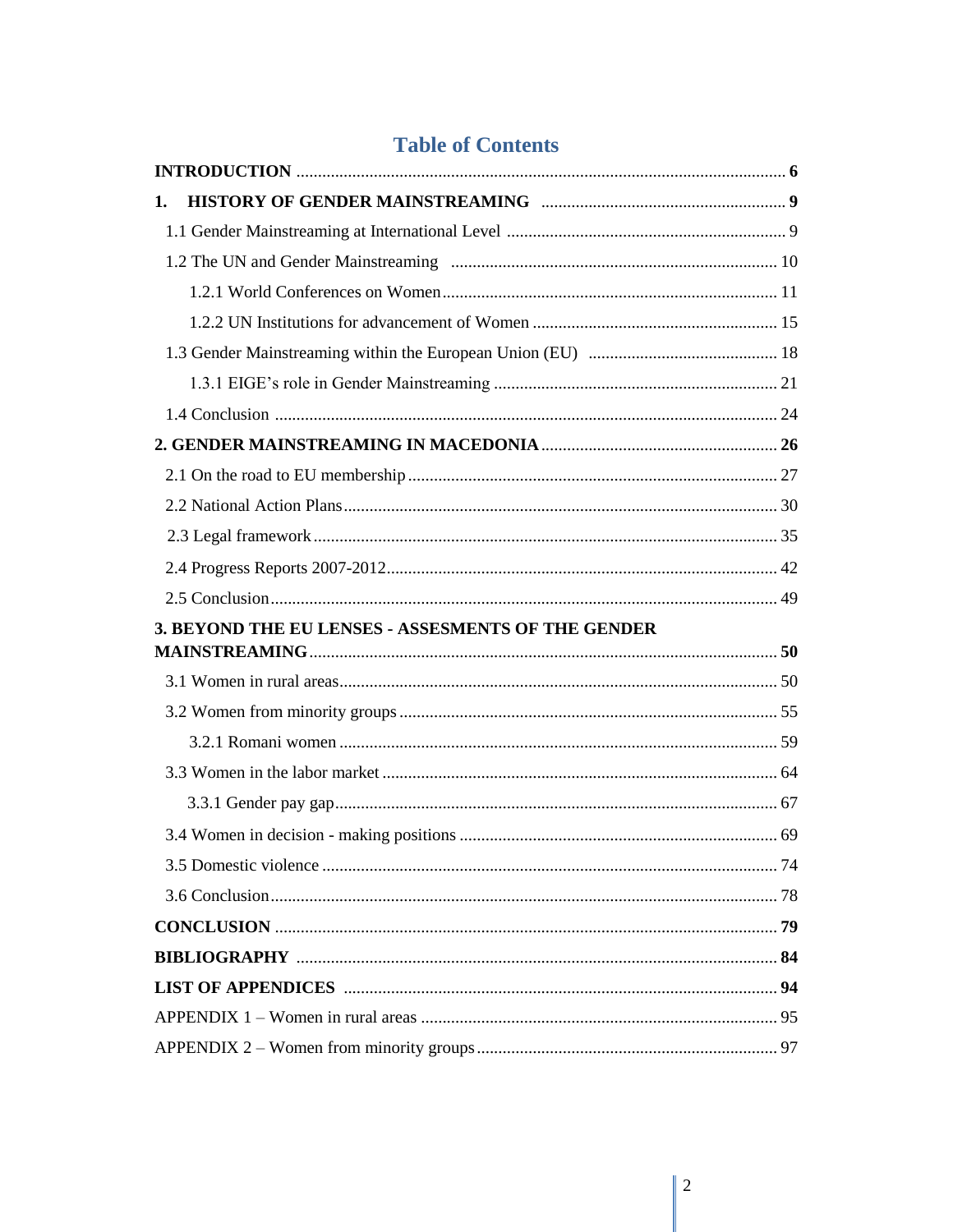## **List of Acronyms and Abbreviations**

|               | CEDAW Convention on the Elimination of all Forms of Discrimination   |
|---------------|----------------------------------------------------------------------|
|               | against Women                                                        |
| <b>CRPM</b>   | Center for Research and Policy Making                                |
| <b>DAW</b>    | Division for Advancement of Women                                    |
| <b>DEO</b>    | Department for Equal Opportunities                                   |
| <b>ECOSOC</b> | Economic and Social Council                                          |
| <b>EEC</b>    | European Economic Community                                          |
| <b>EIDHR</b>  | European Instrument for Democracy and Human Rights                   |
| EIGE          | European Institute for Gender Equality                               |
| <b>ESE</b>    | Association for Emancipation, Solidarity and Equality of Women       |
| EU            | European Union                                                       |
| <b>ILO</b>    | <b>International Labor Organization</b>                              |
|               | <b>INSTRAW</b> International Research and Training Institute for the |
|               | <b>Advancement of Women</b>                                          |
| <b>IPA</b>    | <b>Instrument for Pre-Accession Assistance</b>                       |
| <b>ISPA</b>   | <b>Instrument for Structural Policies for Pre-Accession</b>          |
| <b>MLSP</b>   | Ministry of Labor and Social Policy                                  |
| <b>MOU</b>    | Memorandum of Understanding                                          |
| MP            | Member of Parliament                                                 |
| <b>NAPGE</b>  | National Action Plan for Gender Equality                             |
| <b>NGO</b>    | Non-governmental Organization                                        |
| <b>OSAGI</b>  | Office of the Special Adviser on Gender Issues and Advancement       |
|               | of Women                                                             |
| <b>PHARE</b>  | Program of Community Aid to the Countries of Central and             |
|               | <b>Eastern Europe</b>                                                |
| <b>RCS</b>    | Roma Center Skopje                                                   |
|               |                                                                      |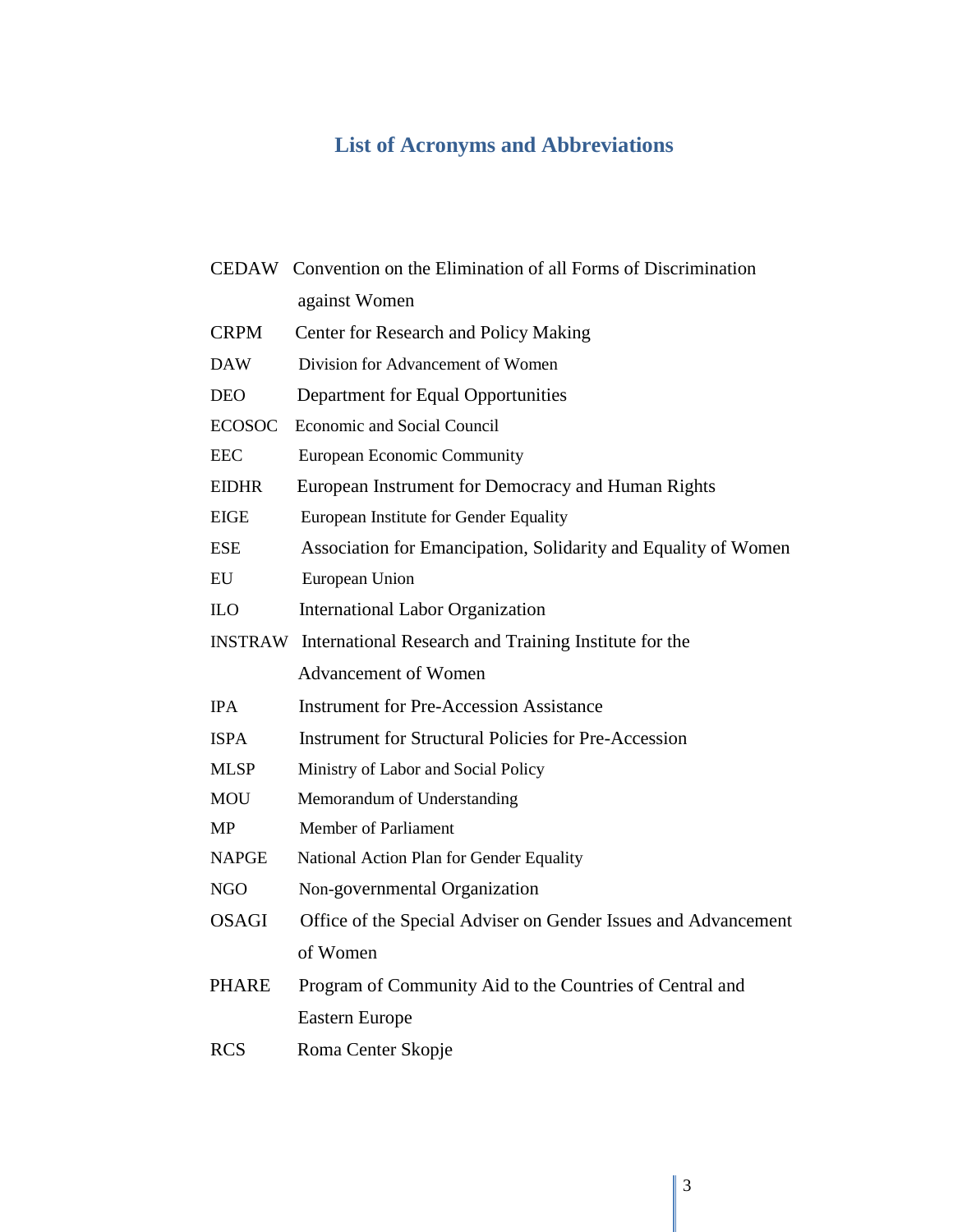| <b>SAPARD</b> Special Accession Programme for Agriculture and Rural |
|---------------------------------------------------------------------|
| Development                                                         |

- SDC Swiss Agency for Development and Cooperation
- UN United Nations
- UNDP United Nations Development Programme
- UNIFEM United Nations Development Fund for Women
- UN Women United Nations Entity for Gender Equality and the Empowerment of Women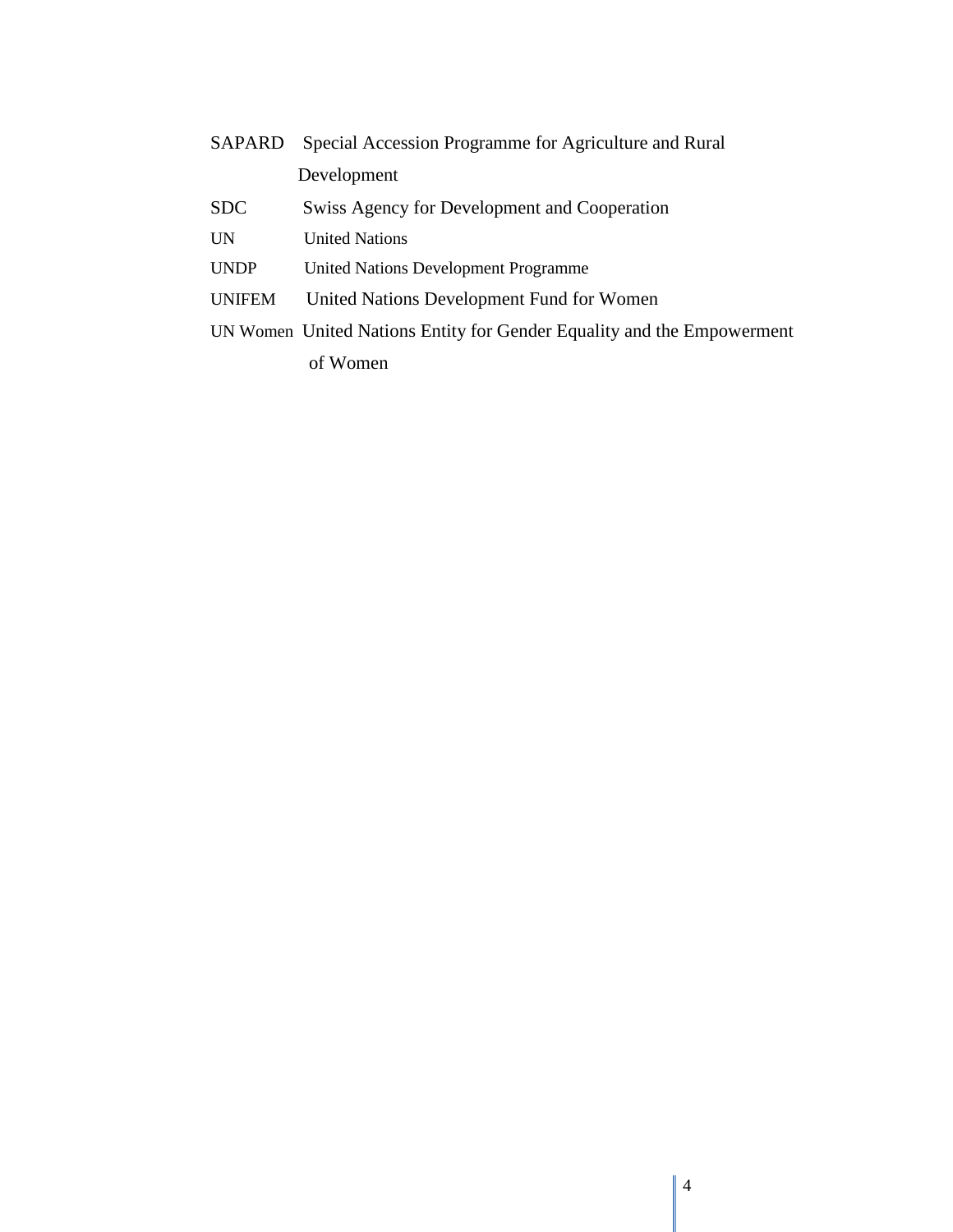*"In addressing the inequality between men and women in the sharing of power and decision-making at all levels, Governments and other actors should promote an active and visible policy of mainstreaming a gender perspective in all policies and programmes so that before decisions are taken, an analysis is made of the effects on women and men, respectively".* 

*Beijing Platform for Action, 1995, paragraph 79*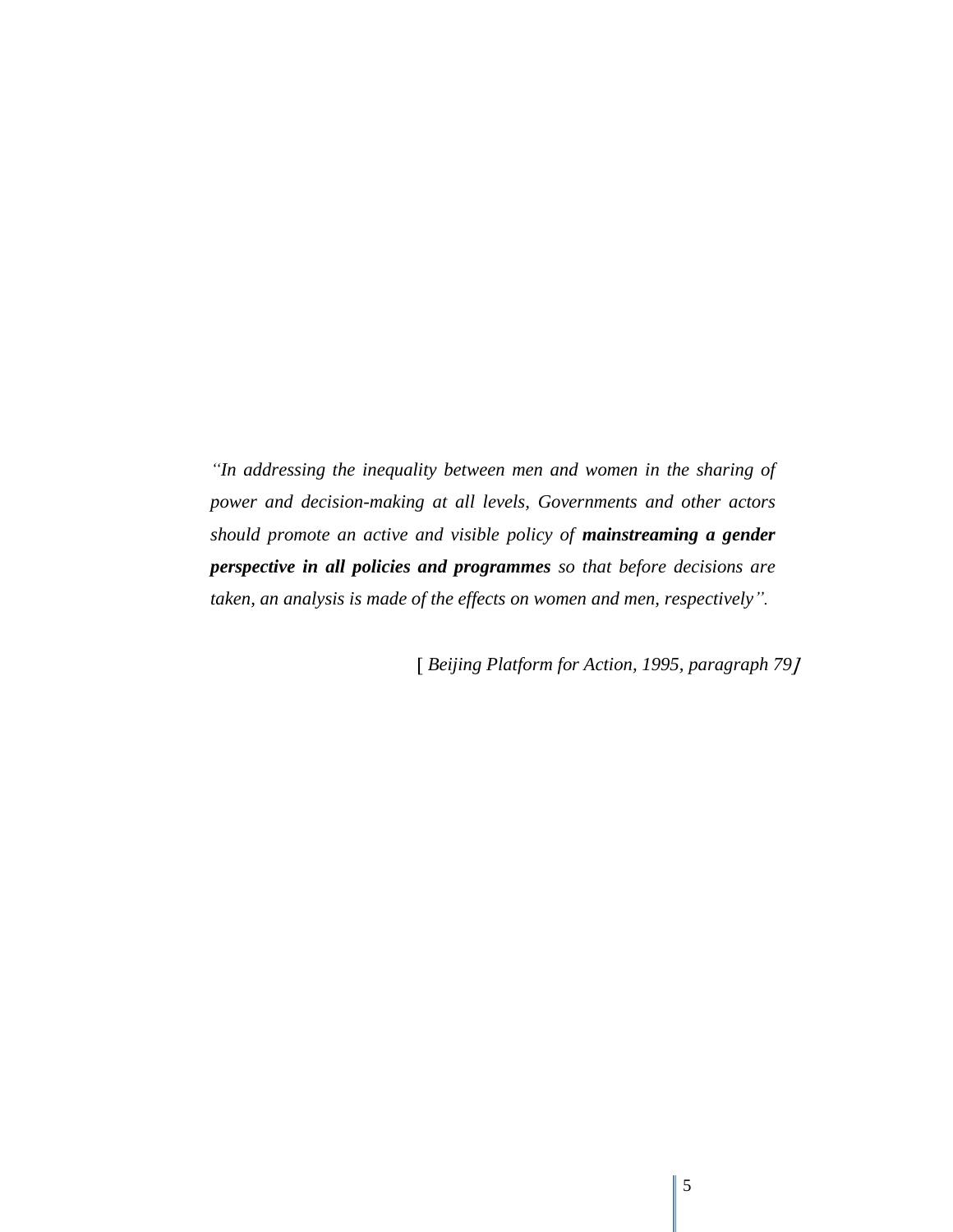#### *INTRODUCTION*

 $\overline{a}$ 

In his book on political philosophy entitled "Politics", Aristotle elaborates that "man is by nature a political animal" and that "man is by nature a social animal".<sup>1</sup> There is clearly no reference to women as societal actors. The birthplace of democracy which occurred in the ancient Greek city states implied that women are children are not citizens, since they were unable to participate in the decision-making process. The society has clearly evolved since the Fourth Century B.C. Women are steadily acquiring their positions as equal societal actors, especially due to the recent developments in the last two Centuries. The basic human rights of women, i.e. their ability to vote, their right to education and equality in treatment are enshrined in most of the Constitutions in today"s world societies. What is equally important is the introduction of the concept of gender mainstreaming in the recent decades, due to the ingenious and constant efforts made by the United Nations to place women"s rights and empowerment highly on the global agenda.

The purpose of this paper is to try and analyze the gender mainstreaming developments in one specific country - the Republic of Macedonia<sup>2</sup>. The main research question is focused on the ways in which the society is being transformed since the beginning of the official EU accession process. Therefore, the main questions are related to the type of institutional and legal changes which occurred as a result of the compliance with the *acquis communautaire* and other internationally binding documents, identification of the main areas of concern according to the EU lenses, and lastly analysis of the bottom-up perspective

<sup>&</sup>lt;sup>1</sup> Aristotle: "Politics", trans. Benjamin Jowett (University of Adelaide, Australia: 2013), <http://ebooks.adelaide.edu.au/a/aristotle/a8po/index.html> (June 14, 2013).

 $\frac{2}{1}$  The Republic of Macedonia was admitted into the UN in 1993 under the provisional reference "Former Yugoslav Republic of Macedonia" due to the still ongoing name dispute with Greece; the reference FYROM continues to be used in all major international institutions until a political solution can be found.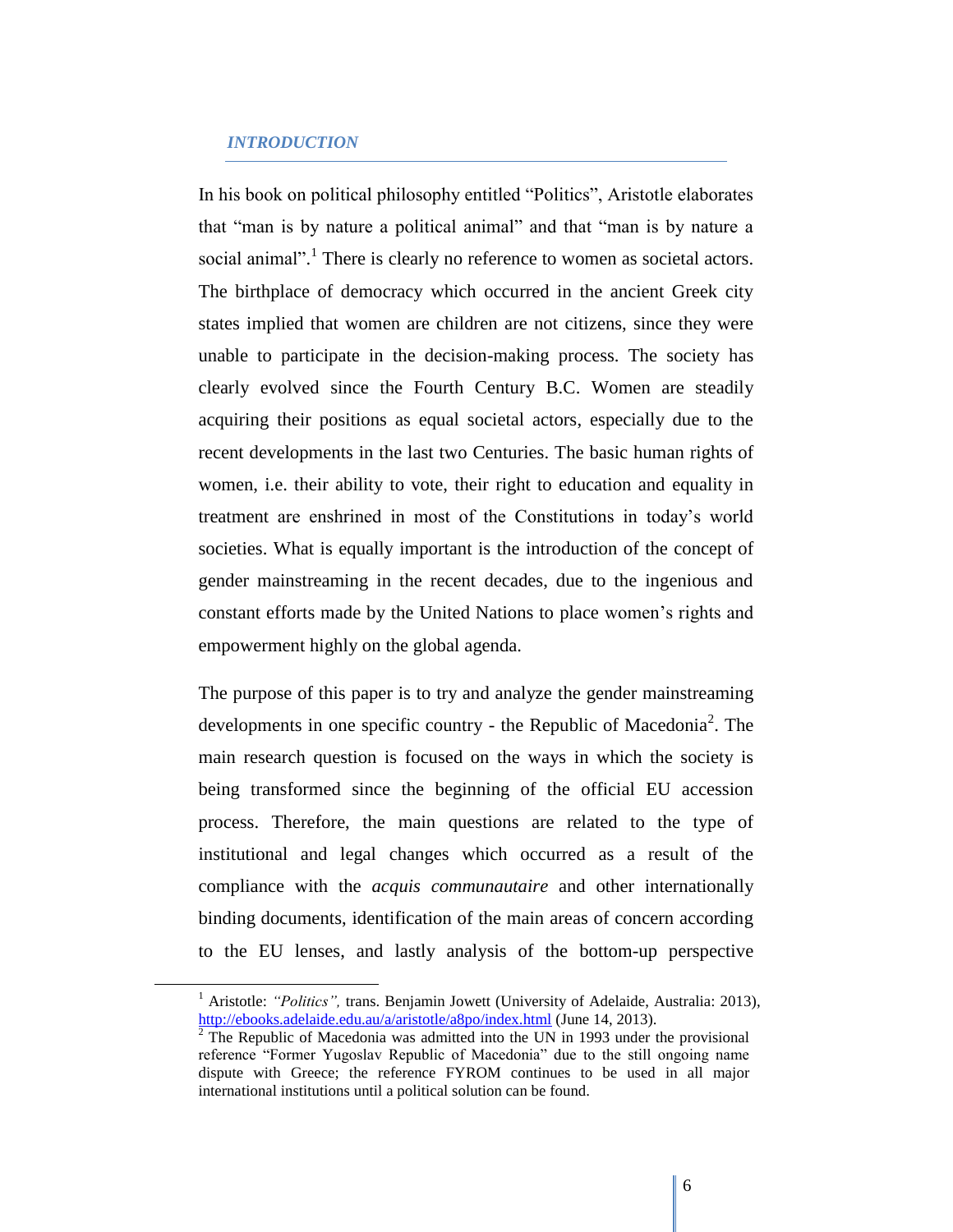provided by the NGO sector and other international actors involved in mainstreaming the gender perspective into the Macedonian society. This scope of work is relevant for the creation of future policies, strategies and national campaigns which aim at advancing the position of women in Macedonia.

The first chapter provides an overview of the historical developments of the concept of gender mainstreaming. The initial starting point is the United Nations and its efforts to promote the concept within the organizational structure of the World Conferences on Women. The author will make an attempt to identify the main results and outcomes of these Conferences which made an enormous impact in the creation and promotion of gender mainstreaming as a concept. The following section will be focused on analyzing the European Union's evolutionary process in the introduction of the concept, as well as the institutional changes which took place as a result of the attempts to mainstream the gender perspective into the European society.

The second chapter will be focused on the formal, top-down changes in the Republic of Macedonia. After gaining its independence in 1991, the country went through numerous societal changes due to the transition process. The aim of the chapter will be to provide an analysis of the recent gender mainstreaming developments, with special reference to the EU accession process which the country is currently undertaking. Therefore, the National Action Plans for Gender Equality, the Legal framework and other institutional changes, as well as the Revision Reports (2007-2012) prepared by the European Commission will be subject to detailed analysis. The purpose of the research in this section is to answer the following questions: what kind of transformational changes have occurred in the institutional and legal set up, as well as policy making procedures in the Macedonian society when addressing women"s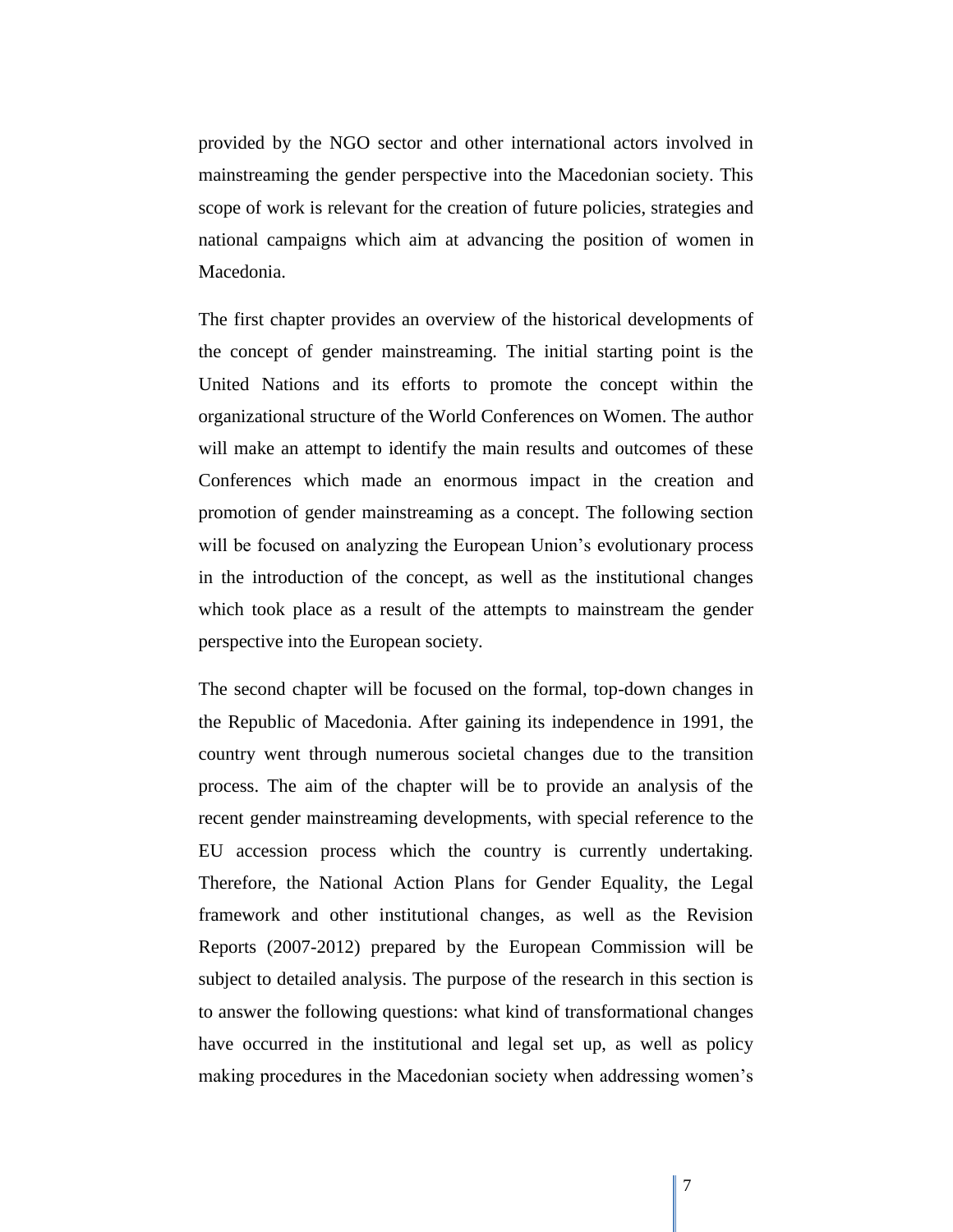rights and gender mainstreaming?; are the National Action Plans for Gender Equality adequate in terms of structured policies and further implementation?; have the institutional changes provided proper results for the planned gender equality achievements?; how does the EU view gender equality and gender mainstreaming in Macedonia and what are the main areas of concern which ought to be addressed in order for the country to successfully join the European Union?

The third chapter will attempt to specifically examine the areas of major concern, i.e. the issues which are most challenging for women living in the Macedonian society. The following areas will be elaborated in more details: Women in rural areas; Women from minority groups with special attention to the challenges of Romani women; Women in the labor market and Gender pay gap; Women in decision-making positions and Domestic violence. The author will try to use beyond the EU lenses approach when analyzing the above topics, by mainly using available data and information provided by the NGO sector as well as information provided by relevant international organizations. The following questions will be addressed in detail: what are the specific challenges that each of these groups of women are faced with in the Macedonian society?; what type of projects and activities have been implemented so far and what kind of results did they achieve?; what are the NGO and academic perceptions in regards to gender equality in Macedonia and how do they identify the possible positive developments in the future? The main goal is to provide a strong component beyond the lenses of the EU, i.e. to present what societal actors consider as main issues which ought to be tackled in order to achieve better results in the gender mainstreaming process.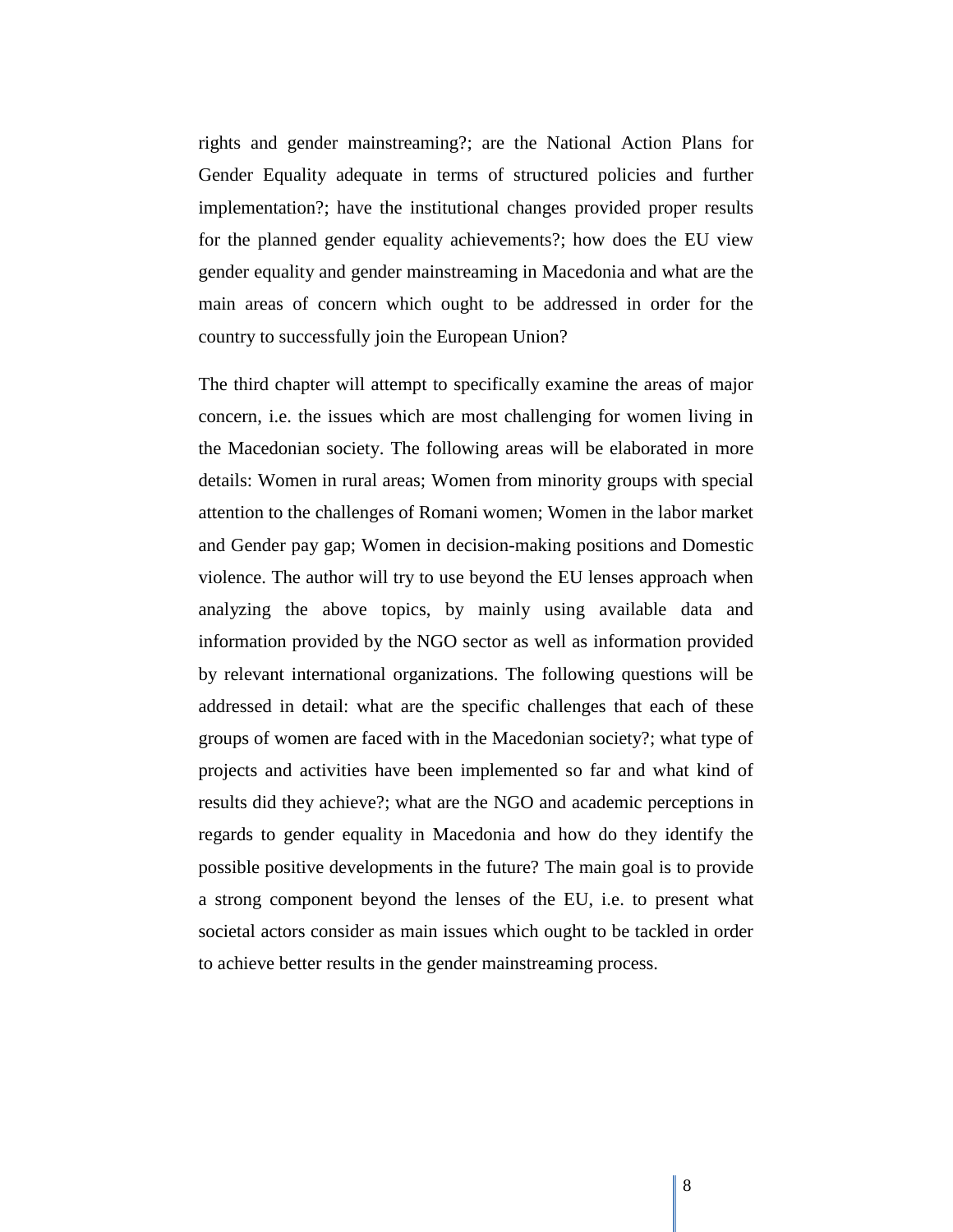#### *1. HISTORY OF GENDER MAINSTREAMING*

True changes in the promotion of gender perspectives and the goal of gender equality came with the introduction of the concept of gender mainstreaming. This chapter describes the evolution of this concept at both international and EU level. It starts with the role of the United Nations and the importance of the World Conferences on Women and their subsequent follow-ups, after which it describes the institutional changes within this international organization. The following part gives an overview of the gender mainstreaming developments and institutional changes within the European Union.

#### *1.1 Gender Mainstreaming at International Level*

The most commonly used definition of gender mainstreaming is taken from the Report of the United Nations Economic and Social Council (ECOSOC) for 1997. In Chapter IV of the aforementioned Report, the definition of the concept of gender mainstreaming is stated as follows:

*"Mainstreaming a gender perspective is the process of assessing the implications for women and men of any planned action, including legislation, policies or programmes, in all areas and at all levels. It is a strategy for making women's as well as men's concerns and experiences an integral dimension of the design, implementation, monitoring and evaluation of policies and programmes in all political, economic and societal spheres so that women and men benefit equally and inequality is not perpetuated. The ultimate goal is to achieve gender equality".<sup>3</sup>*

 $3$  Report of the Economic and Social Council for 1997 (A/52/3, 18 September 1997), *Chapter IV: Coordination segment, A. Mainstreaming the gender perspective into all policies and programmes in the United Nations system*, <http://www.un.org/documents/ga/docs/52/plenary/a52-3.htm> (May 28, 2013).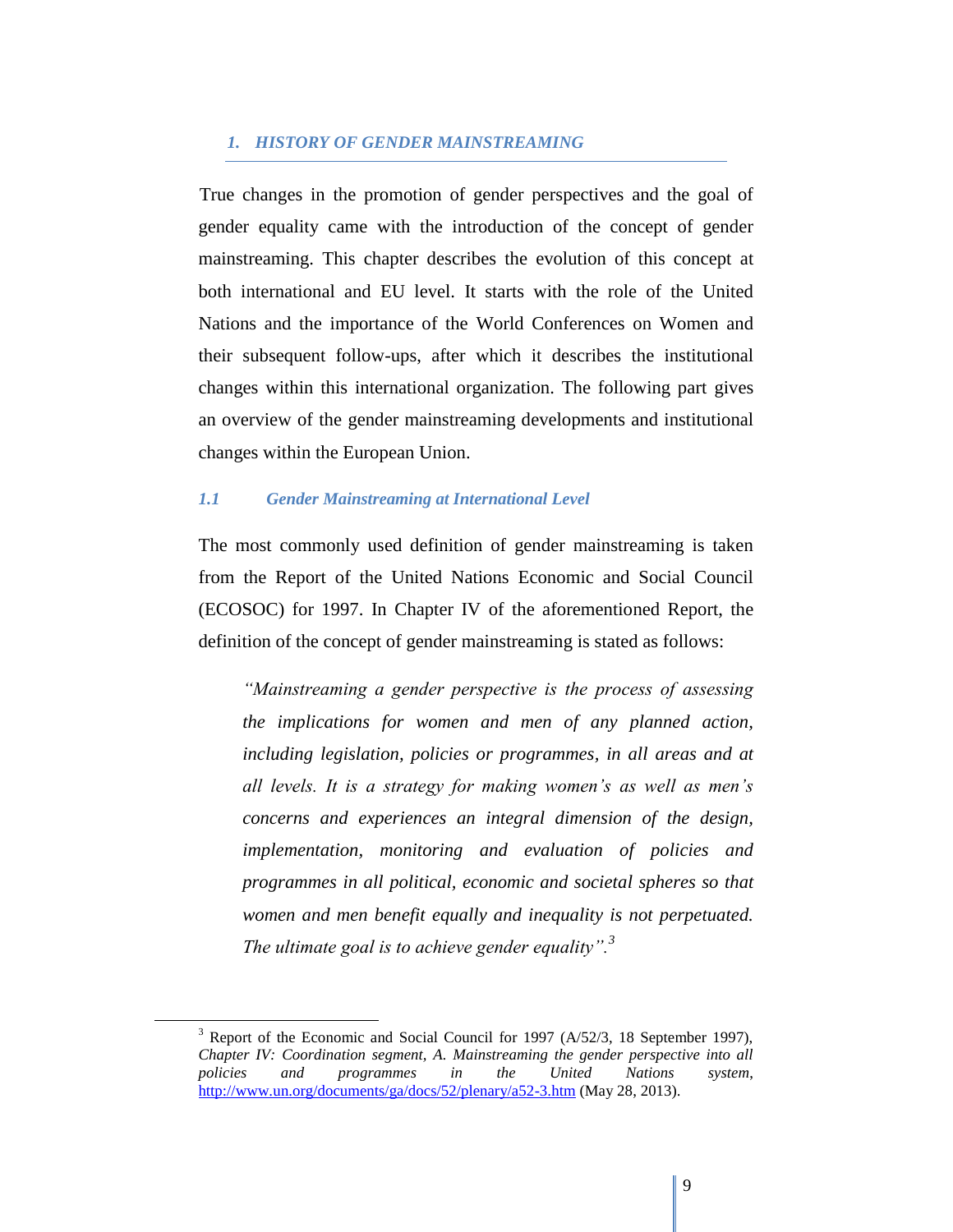This definition clearly emphasizes the integration of gender considerations across all societal levels and across all policy fields. It also foresees the active involvement of men (not only women) in the process of achieving the ultimate goal – gender equality.

#### *1.2 The UN and Gender Mainstreaming*

The United Nations is playing a pivotal role in placing the concept of gender mainstreaming on the international agenda. Women"s rights were foreseen since the very creation of the UN, that is to say they are included in the founding Charter of this Organization. Article 1 of the first Chapter states the Purposes of the United Nations, and paragraph 3 includes the following statement:

*"To achieve international co-operation in solving international problems of an economic, social, cultural or humanitarian character and in promoting and encouraging respect for human rights and for fundamental freedoms for all without distinction as to race, sex, language or religion" (UN, Charter of the United Nations, 1945).* 

The UN is trying to reach the goals of promoting equal freedom and treatment for women through organizing World Conferences on Women and through the establishment and operation of institutions within the UN system which are fully engaged in activities related to women's rights, gender equality and empowerment of women. In the attempt to distinguish the achievements and significant accomplishments that these institutional tools are putting forward, the following subchapters shall be divided into: World Conferences and Institutions operating under the UN umbrella, with the task of promoting women"s rights, gender equality and ultimately promoting the concept of gender mainstreaming on the global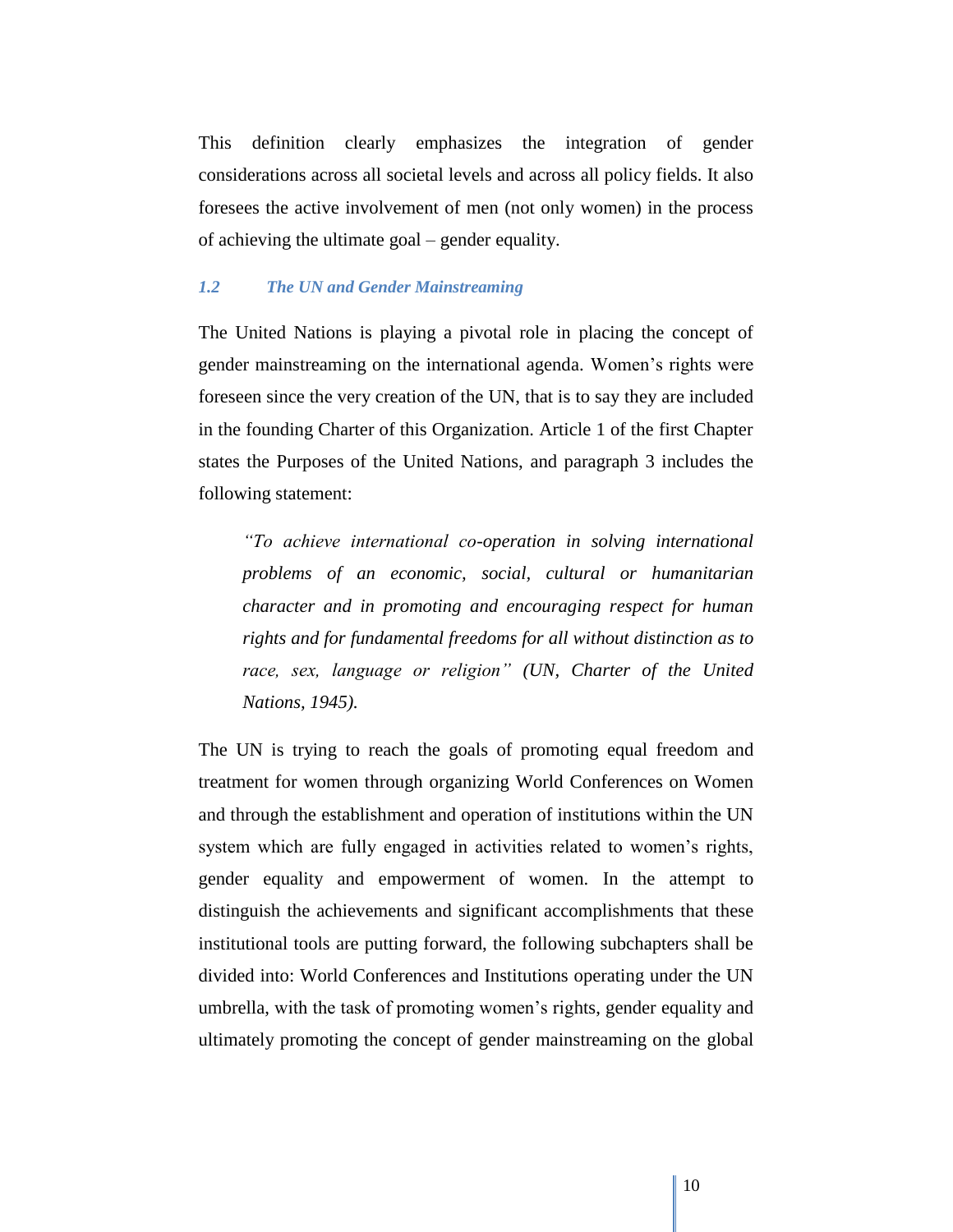arena, including both the Member States and NGO"s as crucial actors in achieving the goals.

#### *1.2.1 World Conferences on Women*

The concept of *gender mainstreaming* traces its roots back to the 3<sup>rd</sup> United Nations World Conference on Women, held in Nairobi in 1985. Although the term itself was still not put into use, the Nairobi Conference can be considered as one of the most important building blocks in the establishment of the gender mainstreaming concept, since for the very first time it was concluded that gender equality is not an isolated issue, but encompasses all areas of human activity.<sup>4</sup> The term *mainstream* is only mentioned in paragraph 111 of the Report, stating that organizational and other means should be used which "would include specific measures which are conceived in such a way that the autonomy of women is enhanced so that they bring women into the mainstream of the development process on the same basis as men" (UN, 1986).

Ten years later, the 4<sup>th</sup> United Nations Conference on Women was held in Beijing, in September 1995. The significance of this Conference was that gender mainstreaming was endorsed as a strategy for the very first time. Also, the crucial importance of the  $4<sup>th</sup>$  Working Platform of the World Conference was that all Member States were obliged to develop a concept in order to implement the gender mainstreaming into their national strategies.<sup>5</sup> Twelve critical topic areas were identified, namely: "Women and Poverty", "Education and Training of Women", "Women and

<sup>4</sup> Report of the World Conference to Review and Appraise the Achievements of the United Nations Decade for Women: Equality, Development and Peace (Nairobi, 15-26 July,  $1985$ ,  $1985$ ,  $1985$ ,  $1985$ ,  $1985$ ,  $1985$ ,  $1985$ ,  $1985$ ,  $1985$ ,  $1985$ ,  $1985$ ,  $1985$ ,  $1985$ ,  $1985$ ,  $1985$ ,  $1985$ ,  $1985$ ,  $1985$ ,  $1985$ ,  $1985$ ,  $1985$ ,  $1985$ ,  $1985$ ,  $1985$ ,  $1985$ ,  $1985$ ,  $1985$ ,

[http://www.un.org/womenwatch/daw/beijing/otherconferences/Nairobi/Nairobi%20Full](http://www.un.org/womenwatch/daw/beijing/otherconferences/Nairobi/Nairobi%20Full%20Optimized.pdf) [%20Optimized.pdf](http://www.un.org/womenwatch/daw/beijing/otherconferences/Nairobi/Nairobi%20Full%20Optimized.pdf) (May 28, 2013).

 $<sup>5</sup>$  Report of the Fourth World Conference on Women (Beijing, 4-15 September, 1995),</sup> <http://www.un.org/womenwatch/daw/beijing/pdf/Beijing%20full%20report%20E.pdf> (May 28, 2013).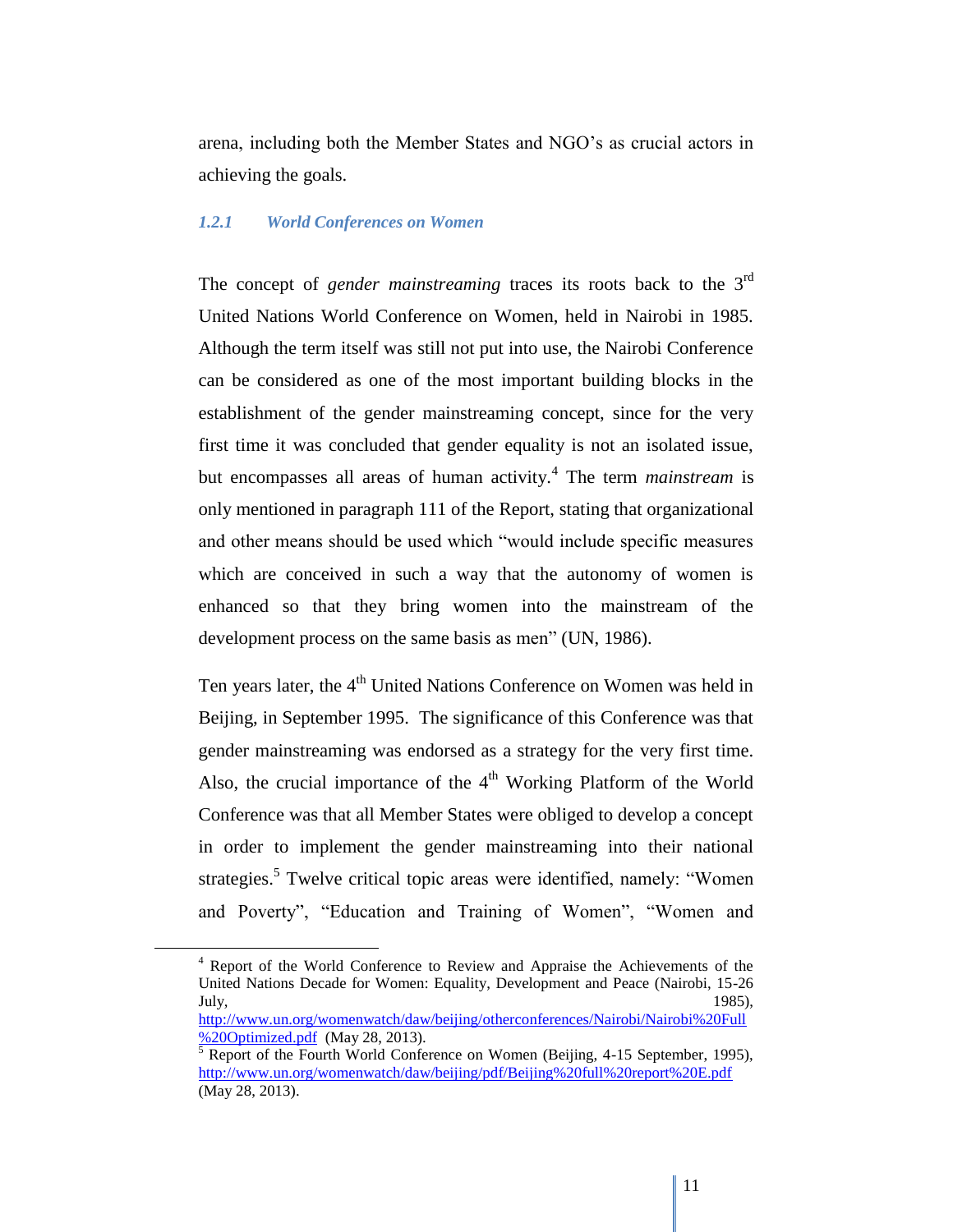Health", "Violence against Women", "Women and Armed Conflicts", "Women and Industry", "Women in Positions of Power and Decision-Making", "Mechanisms for Promoting Women", "Women"s Human Rights", "Women and Media", "Women and the Environment" and "The Girl Child". There was still no clear definition or explicit reference to the term "*gender mainstreaming*" within the framework of the Beijing conference either. The only description of the concept was presented as part of the "Women and the Environment" section of this Report, in paragraph 252. It is stated that "governments and other actors should promote an active and visible policy of mainstreaming a gender perspective in all policies and programmes, including, as appropriate, an analysis of the effects on women and men, respectfully, before decisions are taken" (UN, Report of the Fourth World Conference on Women, 1996). Although there was no clear definition of the concept, those who participated in both Nairobi and Beijing stated that they had felt a clear sense of continuity. According to Leticia Ramos Shahani<sup>6</sup>, who was the Secretary-General of the UN Third World Conference on Women in 1985, the work which was achieved in Nairobi significantly contributed to the adoption of the Beijing Platform for Action, which was structured in a concrete and detailed manner.

Only five years later, in June 2000, the Beijing +5 five-year Review of the implementation of the Beijing Declaration and Platform for Action took place in New York. The aim was to recapitulate the achievements and possibly indicate further developments in the field of women"s rights and empowerment. As an outcome of this conference, there were two official documents: Resolution Adopted by the General Assembly -

<sup>6</sup> Leticia Ramos Shahani, "The *UN, Women and Development: The World Conferences on Women"* in Arvonne S. Fraser and Irene Tinker, eds., *Developing Power: How Women Transformed International Development* (New York, USA: First feminist press edition, 2004), 35.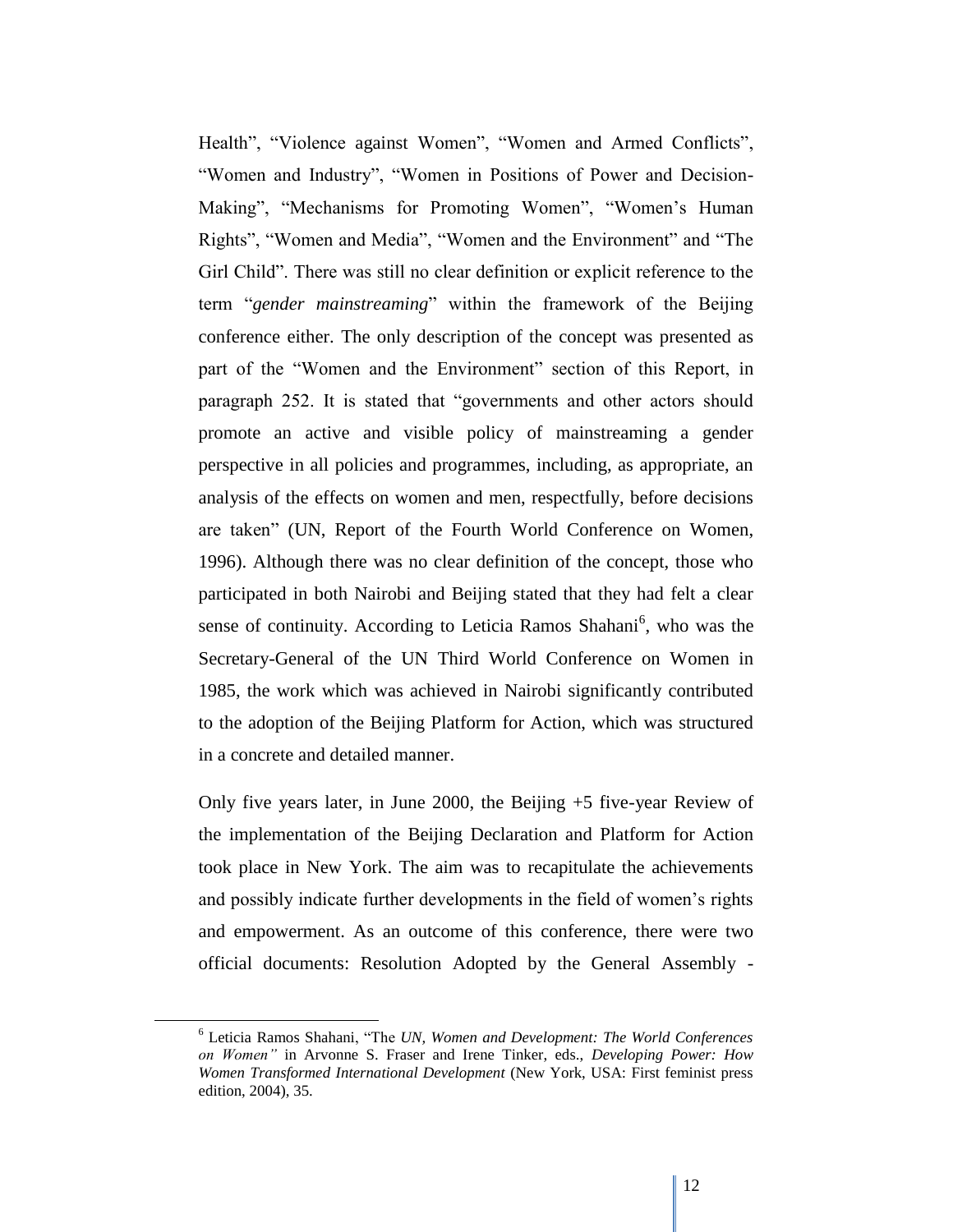Political Declaration<sup>7</sup> and Resolution – Further actions and initiatives to implement the Beijing Declaration and Platform for Action<sup>8</sup>, often referred to as the Outcome Document. The Political Declaration was reconfirming the already adopted documents, whereas the Outcome Document outlined the achievements and obstacles in the twelve previously identified critical topics, and it further identified the challenges which were affecting the implementation of the Beijing Declaration and Platform for Action. Actions and initiatives to overcome the obstacles were proposed, both on an international and national level. The overall purpose was to significantly expand the possibilities to implement the actions which were already foreseen in the Beijing Declaration and Platform for Action. According to Anne S. Walker<sup>9</sup>, it is disputable whether the set goals were in fact achieved.

The Political Declaration which was adopted in Beijing +5 included a provision stating that all Member States should regularly assess the implementation of the Beijing Declaration and Platform for Action. As a result, the Beijing +10 Review and Appraisal was organized and held in February-March 2005. The aim of the conference was to review both Beijing 1995 and Beijing  $+5$ . The Final Report<sup>10</sup> of this conference clearly states the need to implement "gender mainstreaming in all

<sup>&</sup>lt;sup>7</sup> Resolution adopted by the General Assembly: S-23/2. Political Declaration (16 November 2000),<http://www.un.org/womenwatch/daw/followup/ress232e.pdf> (May 29, 2013)

<sup>&</sup>lt;sup>8</sup> Resolution adopted by the General Assembly: S-23/3. Further actions and initiatives to implement the Beijing Declaration and Platform for Action (16 November 2000), <http://www.un.org/womenwatch/daw/followup/ress233e.pdf> (May 29, 2013)

<sup>9</sup> Anne S. Walker, "*The International Women's Tribune Centre: Expanding the Struggle for Women's Rights at the UN"* in Arvonne S. Fraser and Irene Tinker, eds., *Developing Power: How Women Transformed International Development* (New York, USA: First feminist press edition, 2004), 101.

<sup>10</sup> United Nations Commission on the Status of Women: *Report on the Forty-ninth session (28 February – 11 and 22 March 2005),* Economic and Social Council, Official Records 2005, Supplement No. 7 (New York, 2005), 24. [http://daccess-dds](http://daccess-dds-ny.un.org/doc/UNDOC/GEN/N05/346/33/PDF/N0534633.pdf?OpenElement)[ny.un.org/doc/UNDOC/GEN/N05/346/33/PDF/N0534633.pdf?OpenElement](http://daccess-dds-ny.un.org/doc/UNDOC/GEN/N05/346/33/PDF/N0534633.pdf?OpenElement) (May 29, 2013).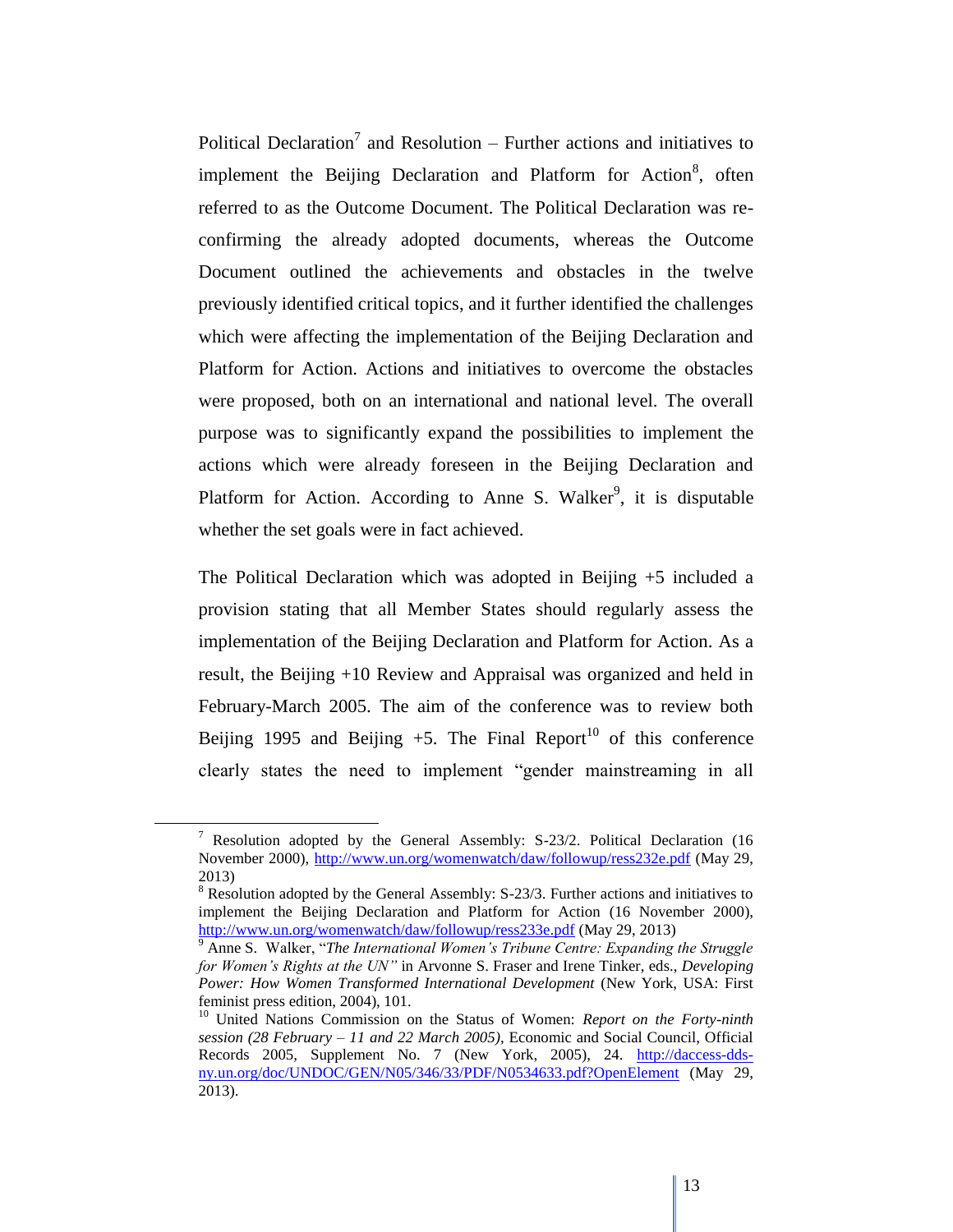programme formulation and implementation activities" (UN, Commission on the Status of Women, 2005). The document further states that "gender mainstreaming is a globally accepted strategy for promoting women"s empowerment" which should be adequately addressed through proper legislation, policies and programmes. It provides a clear incitement for all Member States to include gender mainstreaming in all policy-making and institutional levels.

The fifteen-year Review and Appraisal (Beijing +15) in 2010 focused mainly on exchange of information between the Member States, the UN and the NGO sector. In the Final Report<sup>11</sup> gender mainstreaming is emphasized as a pivotal strategy in achieving complete and successful implementation of the Beijing Platform for Action. However, the impacts from the 2008 economic and financial crisis have been identified as detrimental for the progress in this field, and the financial assistance for developing countries in achieving the gender equality goals has been pointed out as an important tool in implementing the gender mainstreaming process. Gender-responsive budgeting is also presented as an additional tool to tackle the ongoing challenges on an international level.

Clear efforts were made to advance and empower women as a result of the Beijing conference, but also as a result of the follow- up conferences as well (Beijing  $+5$  and Beijing  $+10$ ). However, there were also certain controversies which occurred within the course of these UN hosted events. As Benjamin Stachurski has stated in his book entitled "*The Promise and Perils of Transnationalization"*, there were certain

<sup>&</sup>lt;sup>11</sup> United Nations Commission on the Status of Women: *Report on the Fifty-fourth session (13 March and 14 October 2009 and 1-12 March 2010),* Economic and Social Council, Official Records 2010, Supplement No. 7 (New York, 2010), 44. [http://daccess-dds](http://daccess-dds-ny.un.org/doc/UNDOC/GEN/N10/305/76/PDF/N1030576.pdf?OpenElement)[ny.un.org/doc/UNDOC/GEN/N10/305/76/PDF/N1030576.pdf?OpenElement](http://daccess-dds-ny.un.org/doc/UNDOC/GEN/N10/305/76/PDF/N1030576.pdf?OpenElement) (May 29, 2013).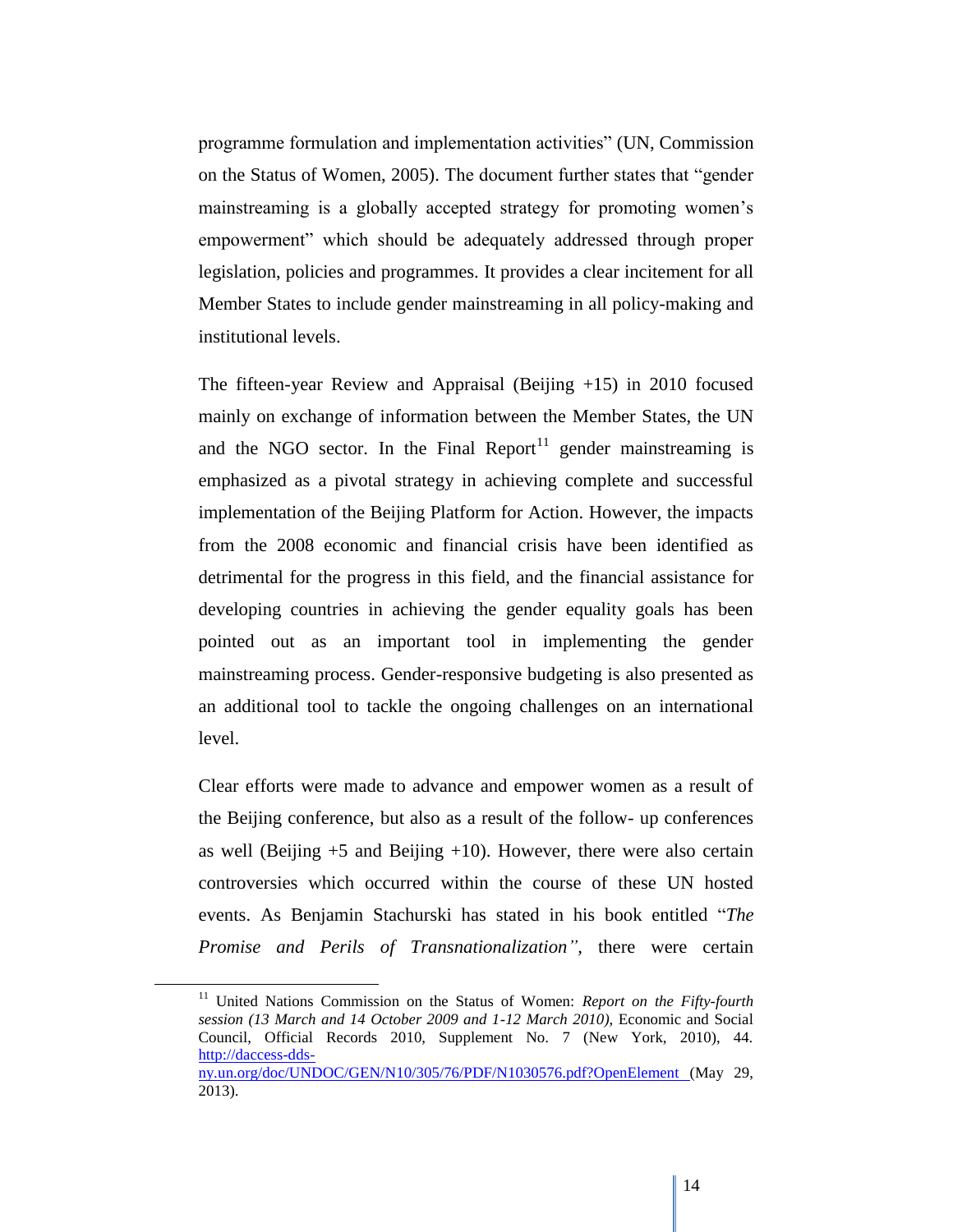controversies surrounding the positions of the actors involved in the conferences. He is pointing out to the formation of loose coalitions both at Member State and NGO levels, which attempted to "turn back the clock and reverse the achievements" (Stachurski, 2013). Certain Member States, such as Poland, Nicaragua, Algeria, Sudan, Syria, Pakistan, Egypt and Iran "tried to revise the results of the previous conferences" (Stachurski, 2013), and Christian fundamentalist groups form the NGO sector were strongly opposing the new agenda. The opposition forces coming from both levels were successfully avoided and actions and commitments did move forward as a result of the outcomes of the conferences. However, they might present themselves as blocking points to future substantial achievements.

Overall, the conferences and follow-ups helped in the creation of a new and better understanding of the concept of gender mainstreaming. They also presented clear pathways to be taken in order to achieve significant results. The endorsement of the gender mainstreaming strategy was successfully introduced with Beijing 1995 and the twelve critical topic areas were also identified; further achievements and obstacles were presented with Beijing +5 and an incitement for Member States taking significant actions were specified with Beijing  $+10$  and Beijing  $+15$ . Progress in the implementation of the twelve critical areas has been noted and increased implementation was foreseen as one of the major priorities placed on the UN agenda. The above stated conferences truly paved the way forward towards the promotion of gender mainstreaming as a concept, as well as its actualization and placement on the international agenda.

#### *1.2.2 UN Institutions for advancement of Women*

Until July 2010, there were four distinct United Nations agencies which dealt with the issues of gender equality and women's empowerment.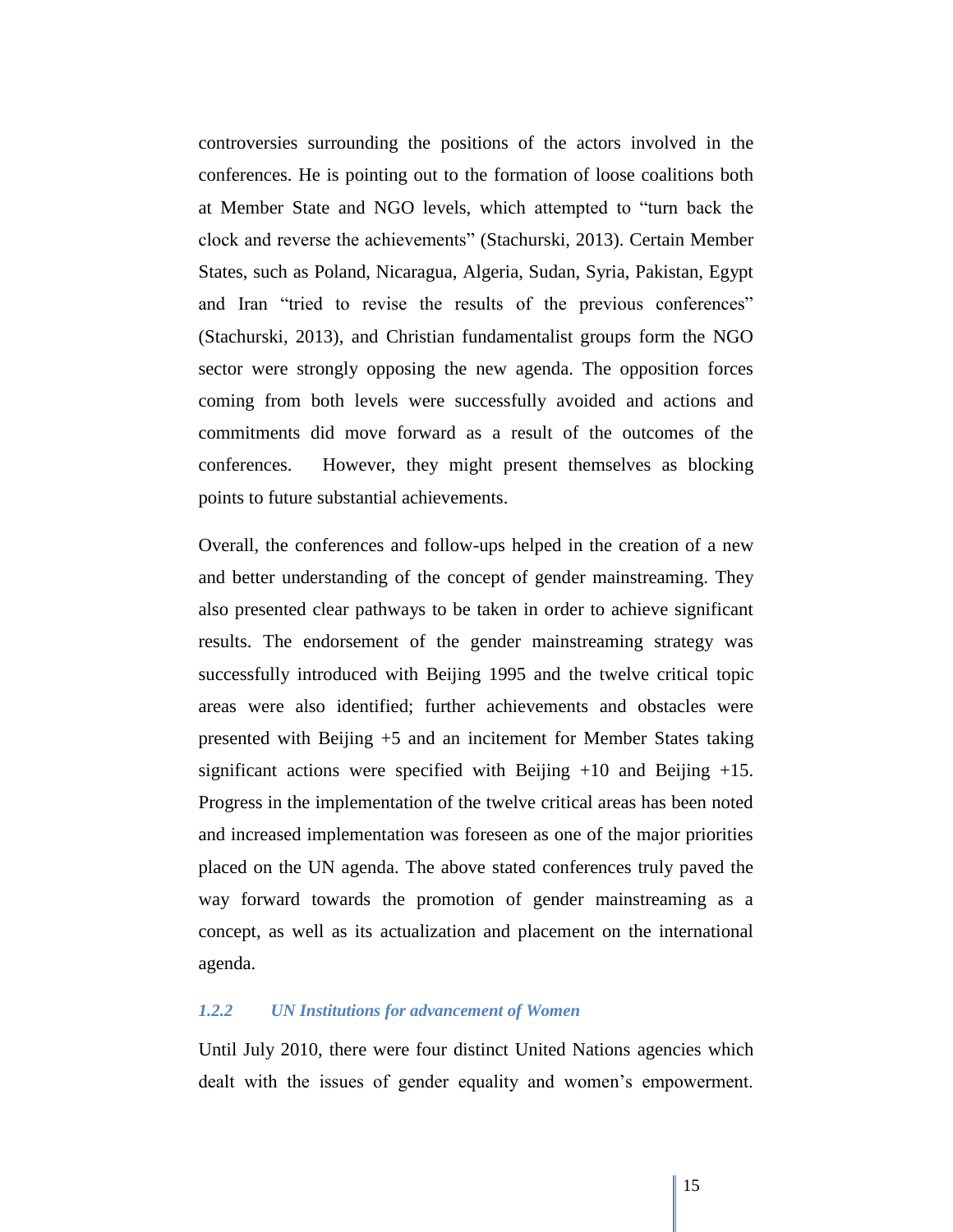They were the following: Division for the advancement of Women (DAW), International Research and Training Institute for the Advancement of Women (INSTRAW), Office of the Special Adviser on Gender Issues and Advancement of Women (OSAGI) and the United Nations Development Fund for Women (UNIFEM). These previously separate bodies were blended together with the creation of the United Nations Entity for Gender Equality and the Empowerment of Women (UN WOMEN)<sup>12</sup>. The aim of this organizational reform within the UN system was to bring together the resources in order to create a bigger impact in the fields of gender equality and women's empowerment.

UN Women has three main roles: to support inter-governmental bodies in the creation of their policies, to help the Member States in the implementation of the set standards through both technical and financial means, and to hold the UN accountable for its own activities in the promotion of gender equality. In regards to its mandate, it is very similar to UNIFEM, but the major distinction is its independence from UNDP. In Sophie Harman's<sup>13</sup> view, in order for UN Women to be successful there should be a clear policy profile combined with cooperation with actors outside of the UN system in order to achieve the external support which would result in pressures for additional policy changes. The author therefore emphasizes the need for cooperation between UN Women and other international actors in order for its actions to have meaningful outcomes on a global scale.

<sup>12</sup> United Nations General Assembly: *Resolution Adopted by the General Assembly*. *64/289.System-wide Coherence* (21 July, 2010) [http://www.un.org/ga/search/view\\_doc.asp?symbol=A/RES/64/289](http://www.un.org/ga/search/view_doc.asp?symbol=A/RES/64/289) (May 29, 2013)

<sup>&</sup>lt;sup>13</sup> Sophie Harman, *"Women and the MDGs: too little too late, too gendered"* in Rorden Wilkinson and David Hulme eds., *The Millennium Development Goals and Beyond: Global Development after 2015*(New York, USA: Routledge 2012), 89.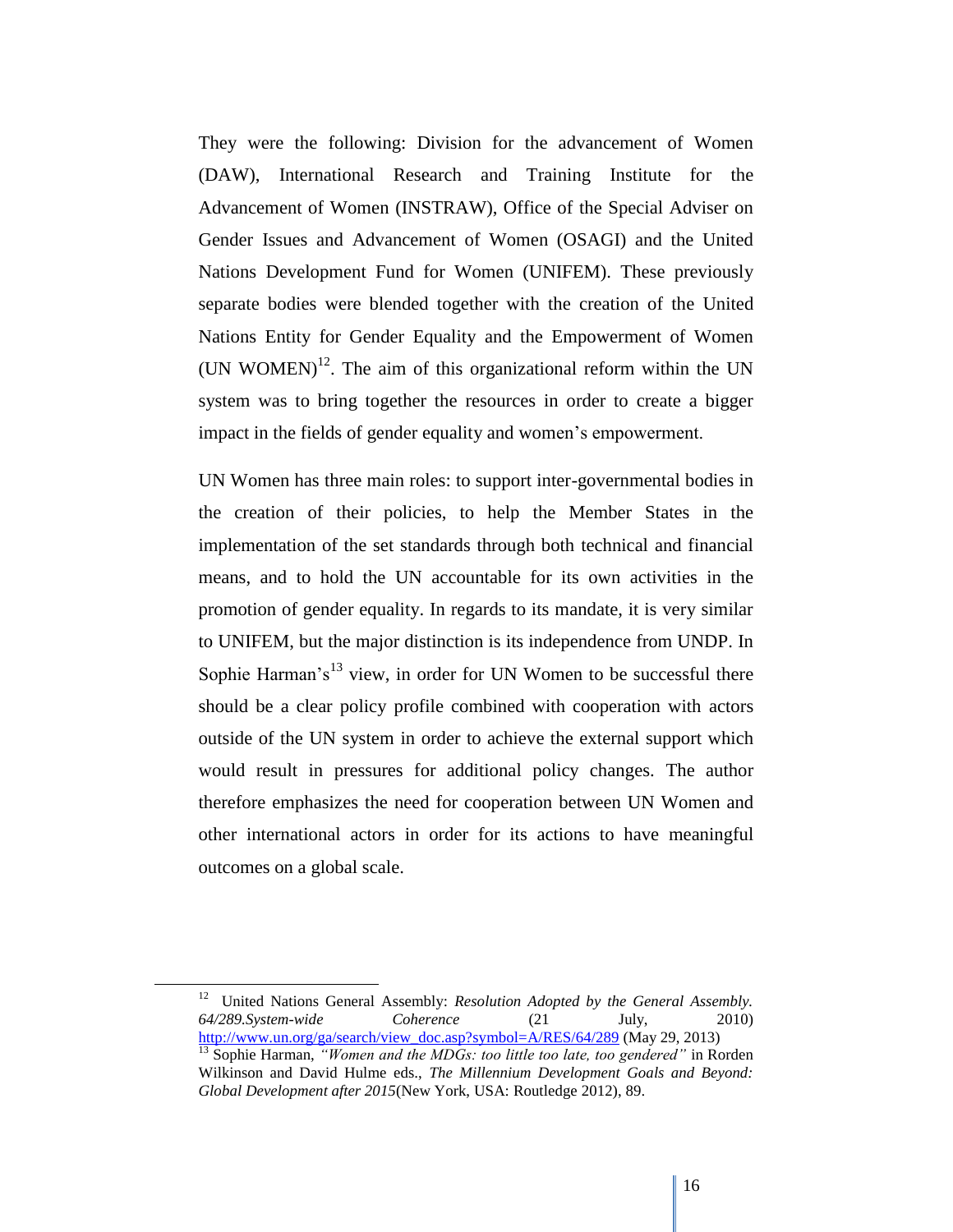One of the recent activities taken in the direction of cooperation with other actors was the signing of the *Memorandum of Understanding<sup>14</sup>* between UN Women and the European Union. The MOU was signed by EU High Representative for Foreign Affairs Catherine Ashton and Commissioner for Development Andris Piebalgs on behalf of the EU, and Under-Secretary-General and Executive Director of UN Women Michelle Bachelet on behalf of UN Women. The primary purpose of this Memorandum of Understanding was to strengthen the cooperation between these two organizations in order for them to work more closely together towards achieving the gender equality goals that both organizations share. The MOU emphasizes the principles and the overall and specific objectives of the partnership, as well as the areas of cooperation between them (paragraphs 1-4). As it is notable when considering the stated principles in the MOU, both organizations strive for enhanced complementarity and best use of their already existing resources, which clearly indicates that this closer cooperation is intended to result in lack of overlapping areas of action, as well as best use of the available financial, technical and staff resources. Since the MOU was signed in April 2012, it is yet too early to make a proper analysis of the outcome of this advanced cooperation. The possibility to evaluate the outcome will probably be possible in the following years. The author Celeste Montoya<sup>15</sup> clearly identifies the connection already established between these two organizations in the way that "European advocates (along with women from around the world) have played a role in pushing for EU policy responses, but they have also leveraged its actions, using

<sup>14</sup> *Memorandum of Understanding between the European Union and the United Nations Entity for Gender Equality and the Empowerment of Women (UN Women),* (Brussels: April 16, 2012) [http://ec.europa.eu/europeaid/who/partners/international](http://ec.europa.eu/europeaid/who/partners/international-organisations/documents/un-woman_en.pdf)[organisations/documents/un-woman\\_en.pdf](http://ec.europa.eu/europeaid/who/partners/international-organisations/documents/un-woman_en.pdf) (May 29, 2013).

<sup>15</sup> Celeste Montoya, *"From Global to Grassroots: the European Union, transnational advocacy and combating violence against women"* (Oxford, UK: Oxford University Press, 2013), 74.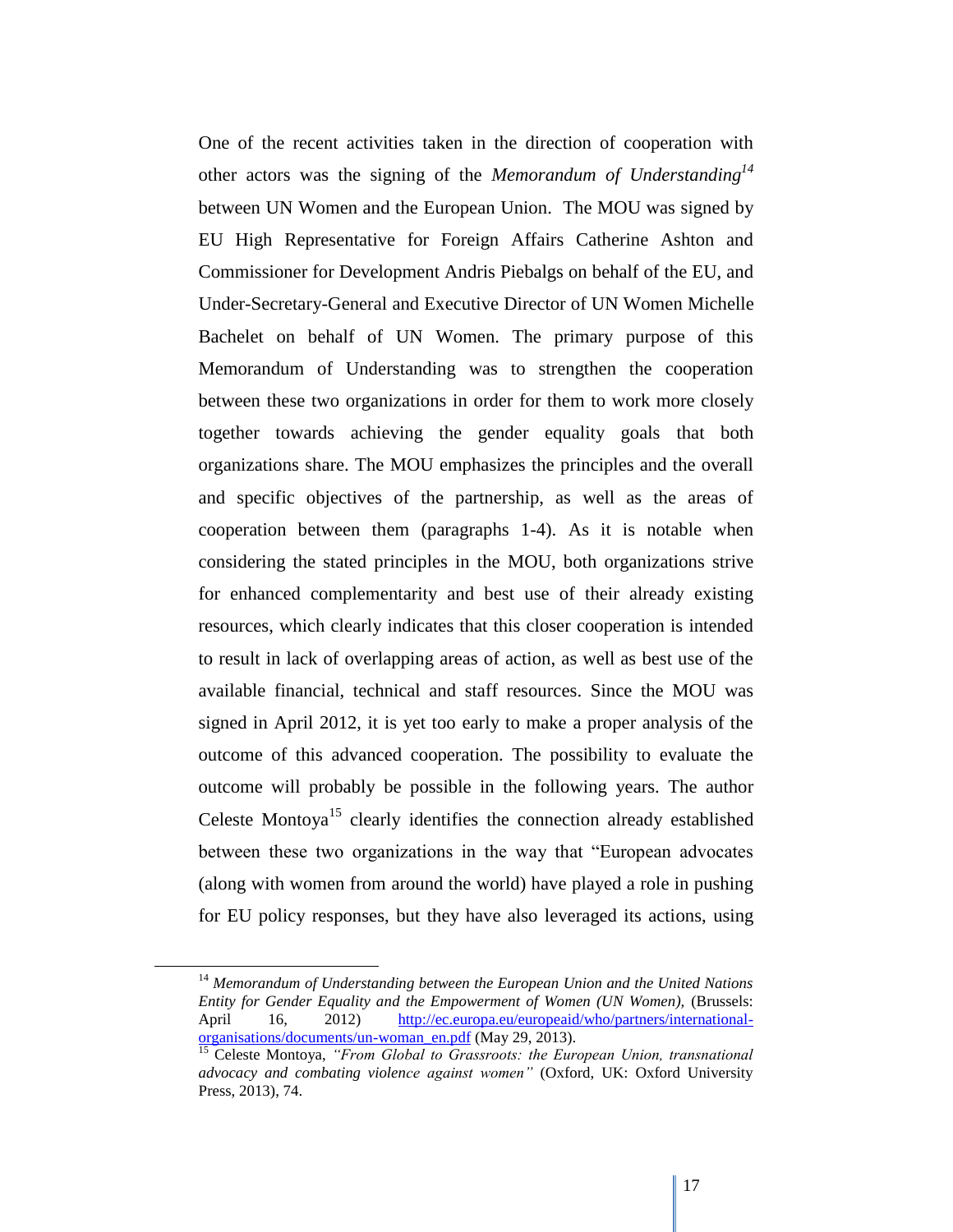UN developments to pressure national and regional governments (such as the EU) to change their policies" (Montoya, 2013). It is evident that the interrelatedness between the two organizations already exists, whether it is through advocacy and implementation aspects or joint cooperation. The following section will therefore address the gender mainstreaming process within the framework of the European Union, its historical developments and current institutional set up.

#### *1.3 Gender Mainstreaming within the European Union (EU)*

The European Union is another pivotal actor in promoting the concept of gender mainstreaming on the international scene. It has undertaken numerous projects, activities and legislative changes in this respect, especially in the years following Beijing 1995. For the purpose of providing a brief historical overview and analysis, the following sections will be focused on the most important gender mainstreaming developments within the EU according to the analytical perceptions of the author of this Thesis.

The inclusion of gender policy within the European Union traces its roots back to the 1950"s and the signing of the Treaty of Rome. Article 119 of the Treaty includes the following paragraph:

*"Each Member State shall during the first stage ensure and subsequently maintain the application of the principle that men and women should receive equal pay for equal work". <sup>16</sup>*

This Article is a reflection of the possible establishment of social standards, since the basic idea for the creation of the EU was political, but it was to be achieved through economic means, as Jean Monet has envisioned it with his functionalistic approach. But its implementation was not evident throughout the

<sup>&</sup>lt;sup>16</sup> The Treaty of Rome (March 25, 1957), [http://ec.europa.eu/economy\\_finance/emu\\_history/documents/treaties/rometreaty2.pdf](http://ec.europa.eu/economy_finance/emu_history/documents/treaties/rometreaty2.pdf)  (May 30, 2013), 43.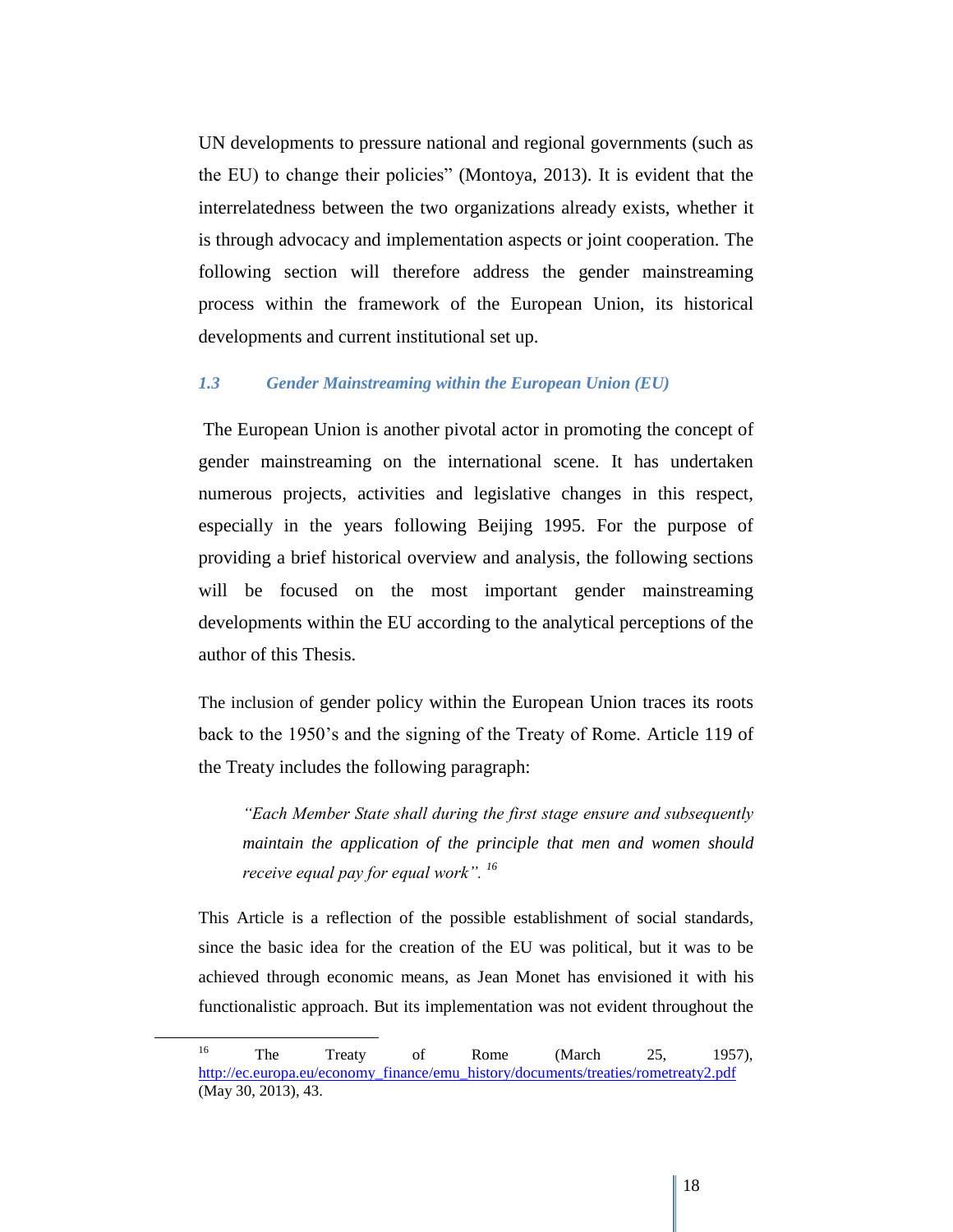1950"s and 1960"s. It was only through the women"s movement in the 1970"s that the application of Article 119 was put into practice. However, it took another 20 years before any true action was taken in regards to women"s rights and their empowerment.

Significant changes within the EU framework occurred only after the United Nations World Conference on Women which took place in Beijing in 1995. The following year the European Commission stated its pledge to implement the gender mainstreaming strategy. It was included in the Communication from the European Commission<sup>17</sup> from 21 February 1996, entitled: "Incorporating Equal Opportunities for Women and Men into all Community Policies and Activities". The document states that the systematic inclusion of gender issues is crucial for long-lasting development for the entire society. In Teresa Rees's<sup>18</sup> view, three models for equal opportunities were established after 1996: equal treatment, positive action and gender mainstreaming (Rees, 1998). That same year the First Annual Report "Equality for Women and Men in the EU" was published by the European Commission, which created a higher level of transparency for this policy area than in previous years (Rees, 1998). It was clearly a significant step forward in placing gender mainstreaming on a more substantial level of not only through transparency, but also through actualization of the issue and its inclusion not only in economic and social terms, but also throughout the entire policy-making structure of the European Union.

Significant step forward towards institutional support for the gender mainstreaming process was the appointment of Gender Mainstreaming Officers in 29 departments in 1997. They were placed in charge of developing adequate policies in this area, which were to be elaborated in the "Guide to Gender Mainstreaming Assessment" papers. However, the legally binding commitment came into force with the Treaty of Amsterdam upon its coming into force on 1

<sup>17</sup> Communication from the Commission *"Incorporating Equal Opportunities for Women and Men into all Community Policies and Activities"(*February 21, 1996) <http://eur-lex.europa.eu/LexUriServ/LexUriServ.do?uri=COM:1996:0067:FIN:EN:PDF> (May 30, 2013).

<sup>&</sup>lt;sup>18</sup> Teresa Rees, "Mainstreaming Equality in the European Union: Education, Training *and Labor Market Policies"* (London, UK: Routledge, 1998), 27.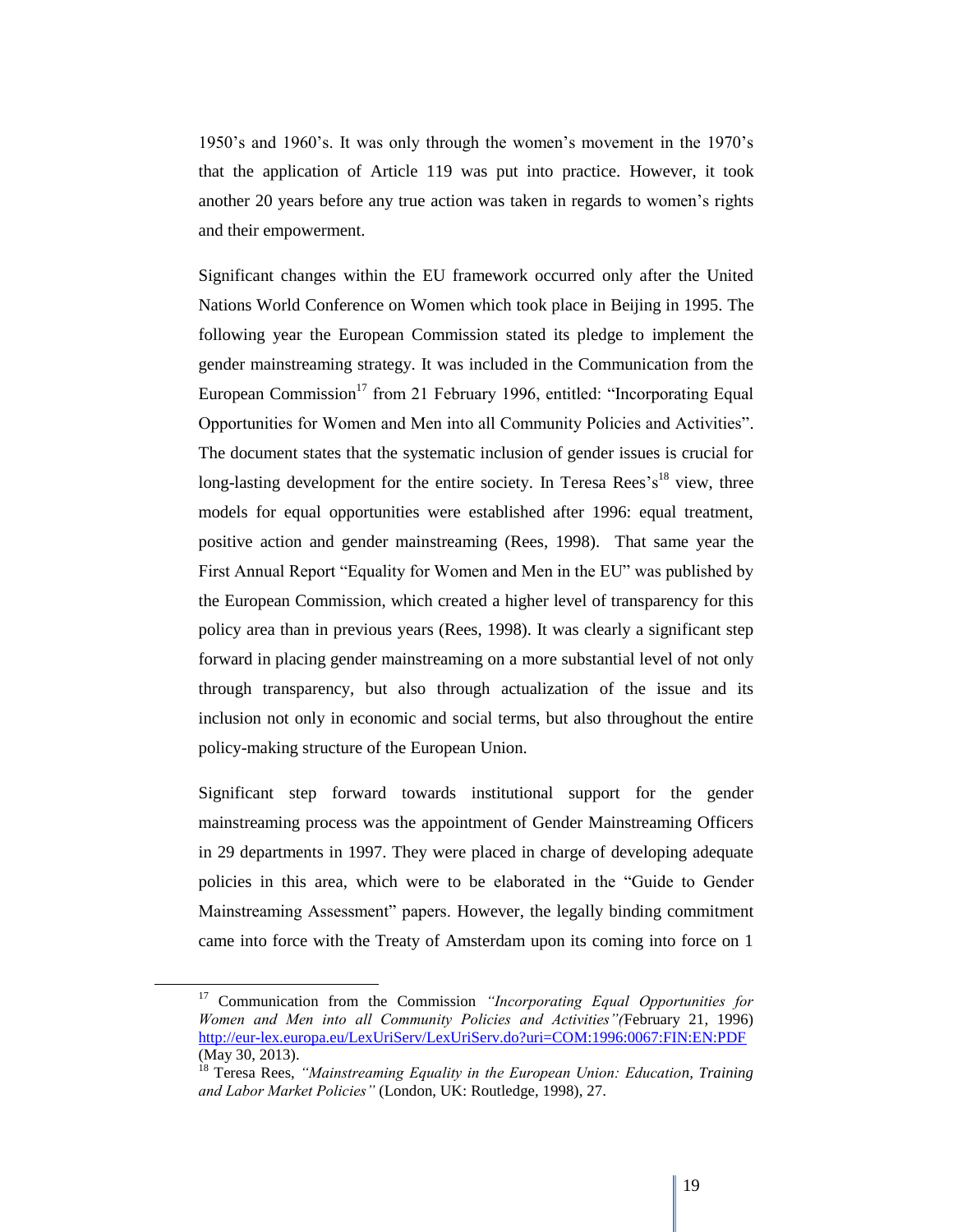May 1999. According to Article 2 EC, equality between women and men is enlisted as one of the primary tasks of the Community. Article 141 EC, which was until then the aforementioned Article 119, was renumbered and also amended. The following provision in Article 141 (1) was included:

*"Each Member State shall ensure that the principle of equal pay for male and female workers for equal work or work of equal value is applied".*<sup>19</sup>

The subsequent sections (a) and (b) provide a legal description of the meaning of discrimination based on sex. Roberta Guerrina<sup>20</sup> points out that the Amsterdam revisions of the Treaty on the EU fostered the introduction of the principles of gender mainstreaming within the legally binding structure of the Treaties (Guerrina, 2005). These legally binding achievements clearly provided potentials for a greater impact of the gender mainstreaming strategy within the European Union.

The EU has also foreseen the preparation of Action Programs on Gender Equality within its institutional framework, as well as annual Reports on the equality of men and women in the European Union. Following the Community Framework Strategy on Gender Equality 2001-2005, the Roadmap for equality between women and men 2006-2010 was an adequate follow-up of the Framework and it included the following priority areas: equal economic independence for women and men, the reconciliation of private and professional life, equal representation in decision-making, the eradication of all forms of gender-based violence, the elimination of gender stereotypes and the promotion of gender equality in third countries (Commission, 2006). In March 2010 the Commission issued a declaration named "A Women"s Charter", which was launched under the presidency of Mr. Jose Manuel Barroso. Five principles were outlined in the document, namely: equal economic independence, equal pay for equal work and work of equal value, equality in decision-making, dignity,

<sup>&</sup>lt;sup>19</sup> Treaty of Amsterdam amending the Treaty on European Union, the Treaties establishing the European Communities and Related Acts (Official Journal C 340, 10 November 1997) [http://eur](http://eur-lex.europa.eu/en/treaties/dat/11997D/htm/11997D.html#0140040061)[lex.europa.eu/en/treaties/dat/11997D/htm/11997D.html#0140040061](http://eur-lex.europa.eu/en/treaties/dat/11997D/htm/11997D.html#0140040061) (May 30, 2013).

<sup>20</sup> Roberta Guerrina, *"Mothering the Union: Gender Politics in the EU"* (Manchester, UK: Manchester University Press 2005), 55.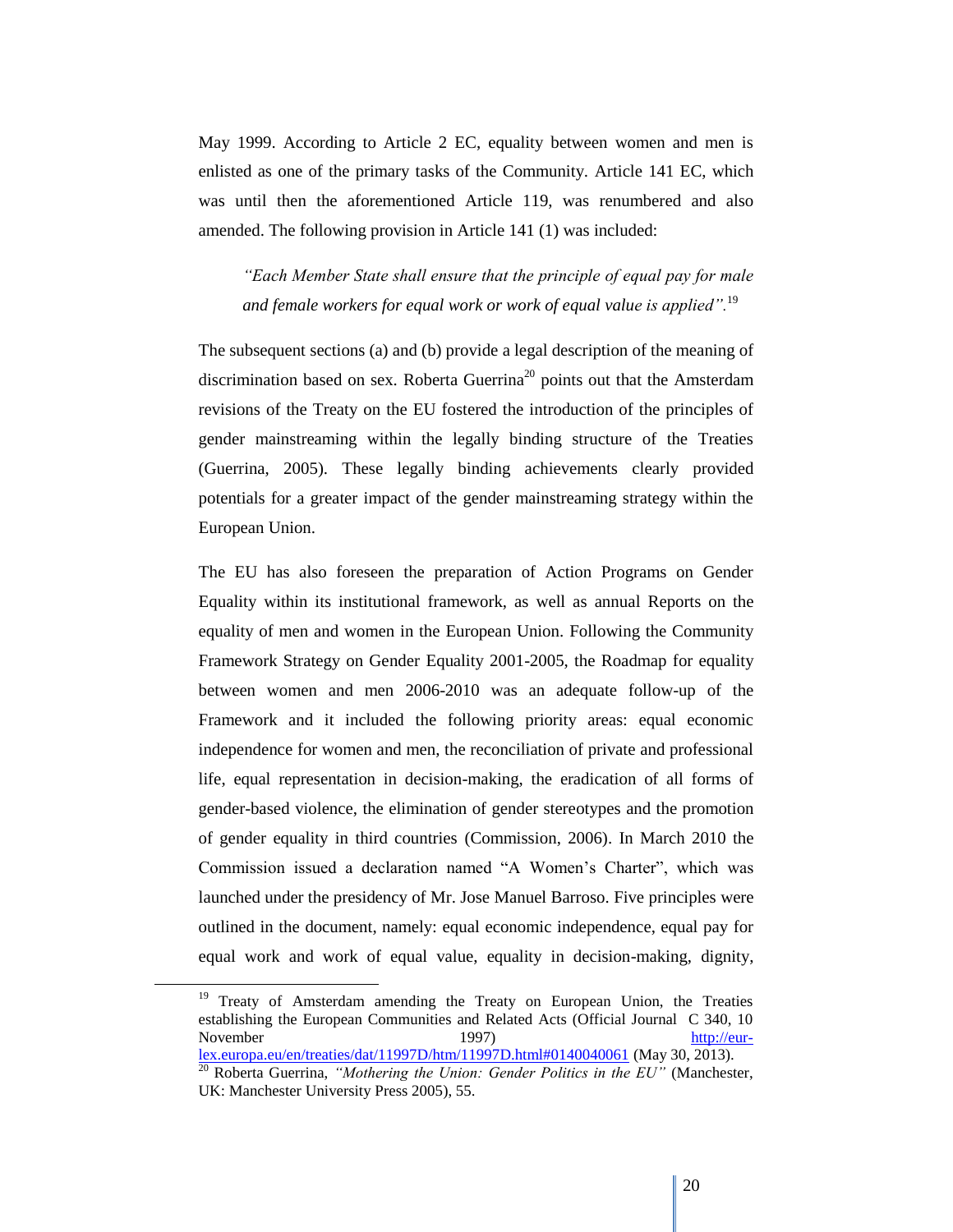integrity and an end to gender-based violence and gender equality beyond the union (Commission, A Woman's Charter, 2010).

The current Strategy for Equality between Women and Men 2010-2015 was created on the basis of the Women"s Charter and the previous Roadmap for equality between women and men 2006-2010. It contains six main principles, five of which are identical with the Women"s Charter, and the sixth one is encompassing the horizontal issues: gender roles, legislation and the governance and tools of gender equality (Commission, Strategy for Equality between Women and Men 2010-2015, 2010).

Seminars, workshops, networks and other activities are also included in the EU agenda for promoting gender equality and gender mainstreaming on a wider policy level. The most prominent networks which were recently created are the Network to Promote Women"s Entrepreneurship (WES) and the Network of Women in Decision-Making, which was founded by the European Commission in 2008. The most prominent institution which was created by a Commission"s Regulation in 2006 is the European Institute for Gender Equality (EIGE). Although it started formally working only in 2009, it is clearly establishing itself as the key initiator and support mechanism for implementing gender mainstreaming aspects in the EU policy-making process. More detailed analysis of the work of the EIGE will be presented in the following section.

#### *1.3.1 EIGE's role in Gender Mainstreaming*

The Proposal for a Regulation of the European Parliament and of the Council for establishing the European Institute for Gender Equality  $(EIGE)^{21}$  was presented by the Commission in March 2005. Section 2 of this document clearly states the justification of the Commission"s proposal for establishing the institute. The need for a multidimensional

<sup>21</sup> Commission of the European Communities: *Proposal for a Regulation of the European Parliament and of the Council for establishing the European Institute for Gender Equality*, COM (2005) 81 final (Brussels, 08.03 2005) <http://eige.europa.eu/sites/default/files/Proposal-for-a-regulation-establishing-EIGE.pdf> (May 31, 2013).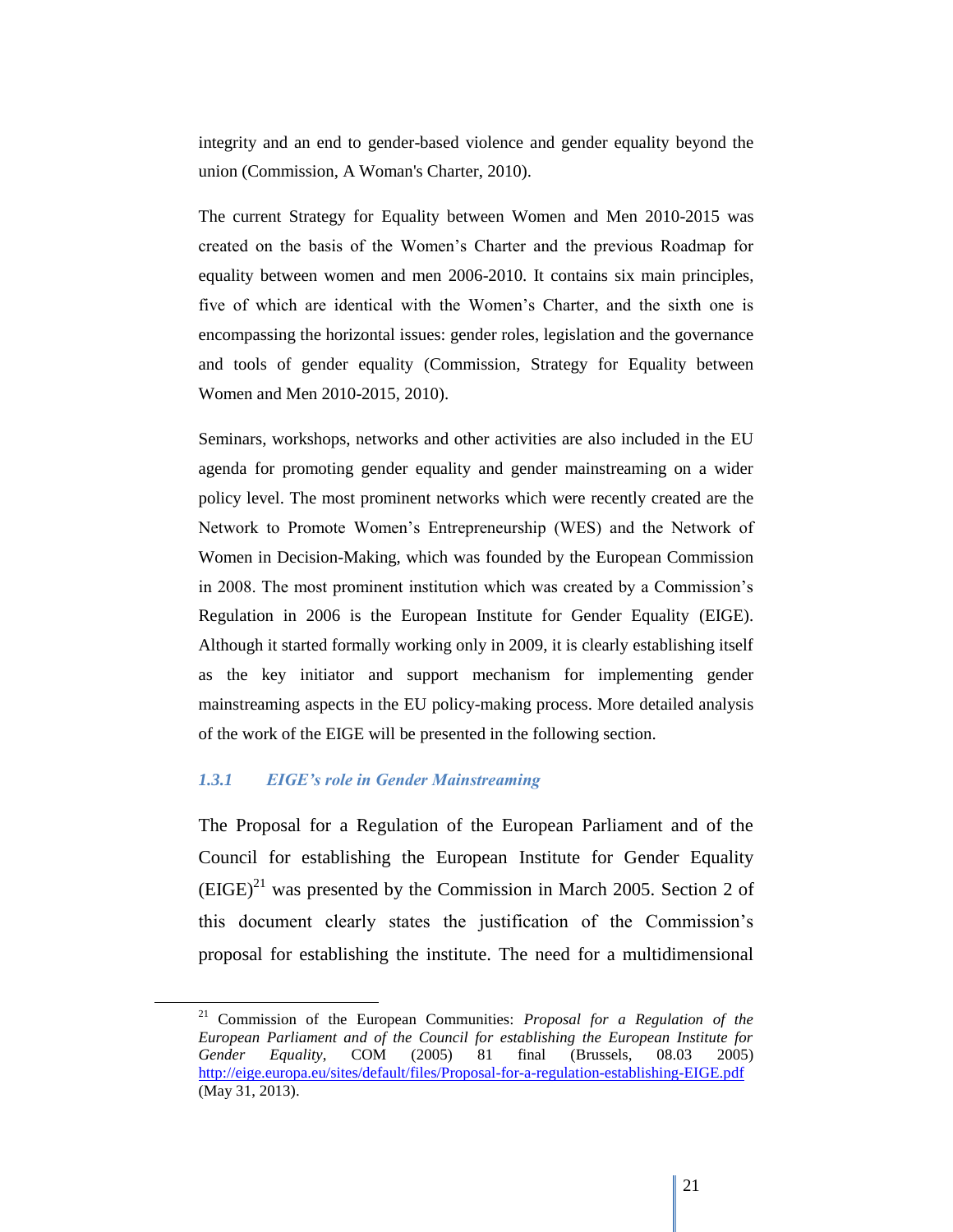approach to gender equality, the socio-economic aspects (52% of the EU population are women and they are also vital for sustainable development regarding the population"s aging challenges) and the need for independence of the institution in carrying out its tasks are enlisted as one of the key reasons for its creation (Commission, Proposal for a Regulation for establishing the EIGE, 2005). The following year the institute was officially established through Regulation (EC) No 1922/2006 of the European Parliament and of the Council<sup>22</sup>. The document specifies the institute's objectives, tasks, activities and working methods, as well as its legal personality and capacity. The establishment of this institute was a result of the "thematic spillover" which occurred in the field of gender equality (Vleuten, 2007).

Although it was officially created with the Regulation from 2006, the institute only became operational in June 2010. It is based in Vilnius, Lithuania and it recruits 40 permanent staff members. The three basic focal areas of the  $EIGE<sup>23</sup>$  are: 1) Compiling existing data at European level and developing methods to improve the objectivity, comparability and reliability of data and indicators; 2) Gender mainstreaming methods and tools and 3) Data collection and dissemination (EIGE, Mid-term Work Programme (2010-2012), 2010).

Although the institute has been just recently created, the responsibilities it has been assigned with and the scope of work which it covers have already resulted in numerous activities and projects related to the promotion of gender equality on a European level. In terms of including

<sup>22</sup> Official Journal of the European Union: *Regulation (EC) No 1922/2006 of the European Parliament and of the Council of 20 December 2006 on establishing a European Institute on Gender Equality* (December 30, 2006) [http://eur](http://eur-lex.europa.eu/LexUriServ/LexUriServ.do?uri=OJ:L:2006:403:0009:0017:EN:PDF)[lex.europa.eu/LexUriServ/LexUriServ.do?uri=OJ:L:2006:403:0009:0017:EN:PDF](http://eur-lex.europa.eu/LexUriServ/LexUriServ.do?uri=OJ:L:2006:403:0009:0017:EN:PDF) (May 31, 2013).

<sup>23</sup> European Institute for Gender Equality: *Mid-term Work Programme (2010-2012),*  (April 29, 2010) [http://eige.europa.eu/sites/default/files/Mid](http://eige.europa.eu/sites/default/files/Mid-term_Work_Programme%202010-2012_en.pdf)[term\\_Work\\_Programme%202010-2012\\_en.pdf](http://eige.europa.eu/sites/default/files/Mid-term_Work_Programme%202010-2012_en.pdf) (May 31, 2013).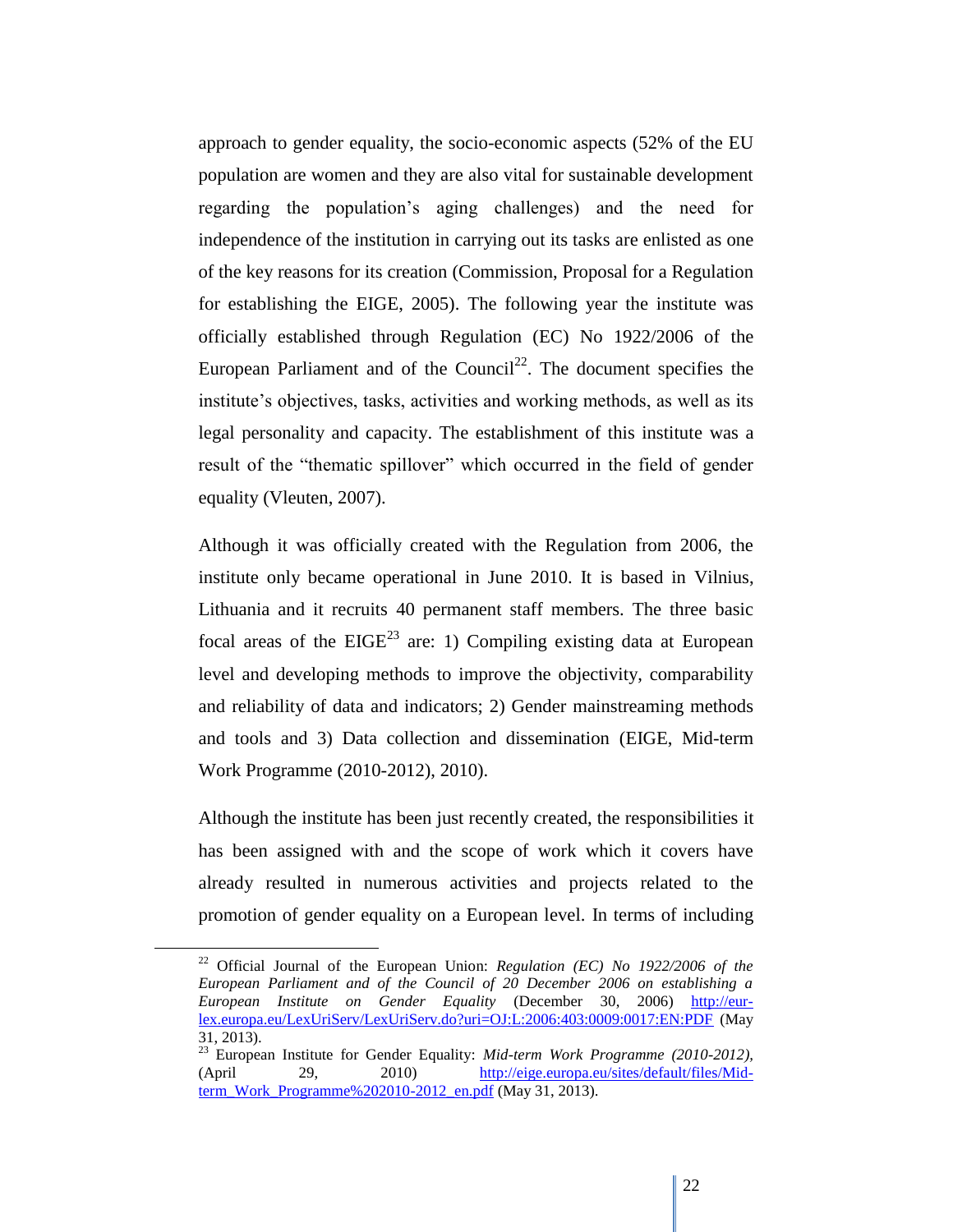the gender mainstreaming aspects within its activities, the institute has developed specific methods and tools which include the collection of data regarding the tools which the EU institutions and Member States are using to promote gender mainstreaming, processing of the data collected and its subsequent dissemination. After a consultation process with an expert group, EIGE decided to focus on Gender Training as the main tool for gender mainstreaming. In general terms, Sara Hlupekile Longwe<sup>24</sup> defines gender training as "training to provide the skills and methods for improved gender-orientation of development programmes" (Longwe, 1998). It is therefore seen as the most adequate tool for dissemination of good practices in this field. In its analysis entitled "Gender Training: factors contributing to its effective implementation and challenges<sup> $25$ </sup>, the institute has outlined the following key activity areas: integrating gender training into national gender equality policy, tailoring gender training to the context and participants" needs and recognizing power imbalances (EIGE, Gender Training, 2012). The institute further initiated an elaboration of a Study on the use of "good practice" with the aim of developing methodologies which would be used in addressing the mainstreaming of the gender perspective into all policies and fields of work within the EU framework. The above stated are a clear indicator to the importance and validity of the EIGE in tackling the challenges and promoting gender equality on a broad European level.

The institute has also issued numerous publications which serve one of its founding purposes, that is to say the dissemination of collected data and exchange of good practices. The most important publication which is

<sup>24</sup> Sara Hlupekile Longwe: *"Education for Women's Empowerment or Schooling for Women's Subordination?"* in Caroline Sweetman ed., *"Gender, Education and Training"* (Oxford, UK: Oxfam 1998), 20.

<sup>25</sup> European Institute for Gender Equality: *"Gender Training: factors contributing to its effective implementation and challenges"*, (November 13, 2012) [http://eige.europa.eu/sites/default/files/Factors%20contributing%20to%20effective%20i](http://eige.europa.eu/sites/default/files/Factors%20contributing%20to%20effective%20implementation%20of%20GT.pdf) [mplementation%20of%20GT.pdf](http://eige.europa.eu/sites/default/files/Factors%20contributing%20to%20effective%20implementation%20of%20GT.pdf) (May 31, 2013).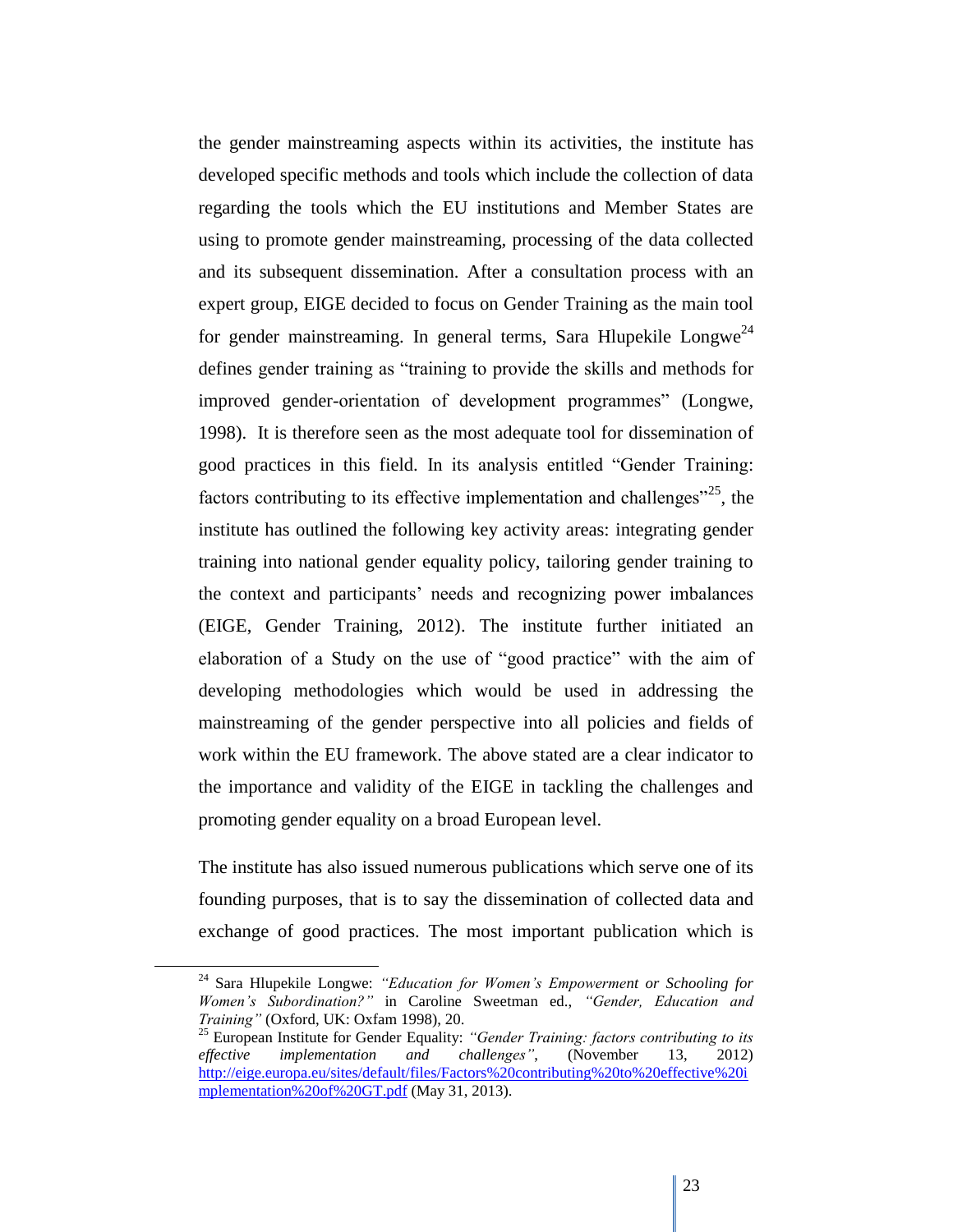relevant for the further analysis of this paper is "Good practices in gender mainstreaming: Mainstreaming gender into the policies and the programmes of the institutions of the European Union and EU Member States $126$ . The document once again emphasizes the importance of the concept of gender training, and it also provides an elaborate example of six good practices in this respective field of activities. But the most essential information provided in this document is related to the process of identification, description and analysis of "good practices" for gender mainstreaming. The proposed criteria for their assessment states that "good practices" are "able to work well, replicate in other contexts (transferable) and/or provide a valuable learning experience" (EIGE, Good practices in gender mainstreaming, 2012).

#### *1.4 Conclusion*

This chapter was focused on the historical concept of gender mainstreaming, which traces its roots back to the United Nations" efforts to launch it on the international agenda. The major breakthrough of the concept came in 1995 within the 4<sup>th</sup> United Nations Conference on Women which was held in Beijing, and subsequently had a spillover effect both within the UN"s institutional set up (the creation of a new entity – UN Women) and the European Union. The latter instigated the gender mainstreaming process in 1996, and subsequently broadened its scope of activities through initiatives from the European Commission, Action Programs and Framework Strategies on Gender Equality, and the creation of the European Institute for Gender Equality. As C. Montoya pointed out, European advocates also played a role in using the UN developments to pressure their governments for changes in the policies

<sup>26</sup> European Institute for Gender Equality:*"Good Practices in Gender Mainstreaming: Mainstreaming gender into the policies and the programmes of the institutions of the European Union and EU Member States"* (November 28, 2011) <http://eige.europa.eu/sites/default/files/Good-Practices-in-Gender-Mainstreaming.pdf> (May 31, 2013).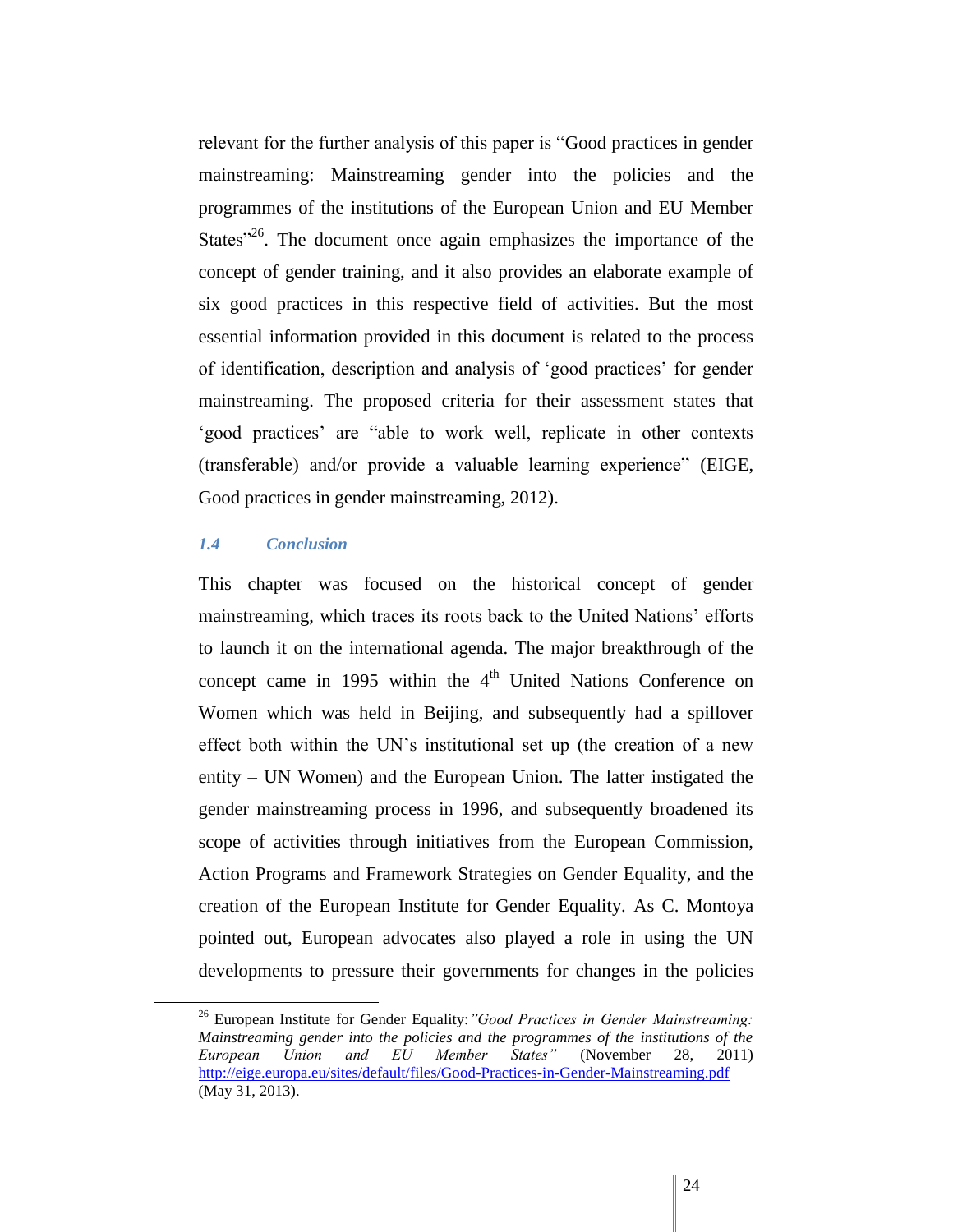(Montoya, 2013) which clearly emphasizes the link between the UN and the EU in the creation and implementation of the gender mainstreaming concept. These international and regional developments point out to the path which ought to be taken on a state level. The next chapter will describe the gender mainstreaming process in the Republic of Macedonia with reference to the incremental developments of the process on the national arena. In particular, it will present the changes which have taken place with the country"s application to become a member of the European Union.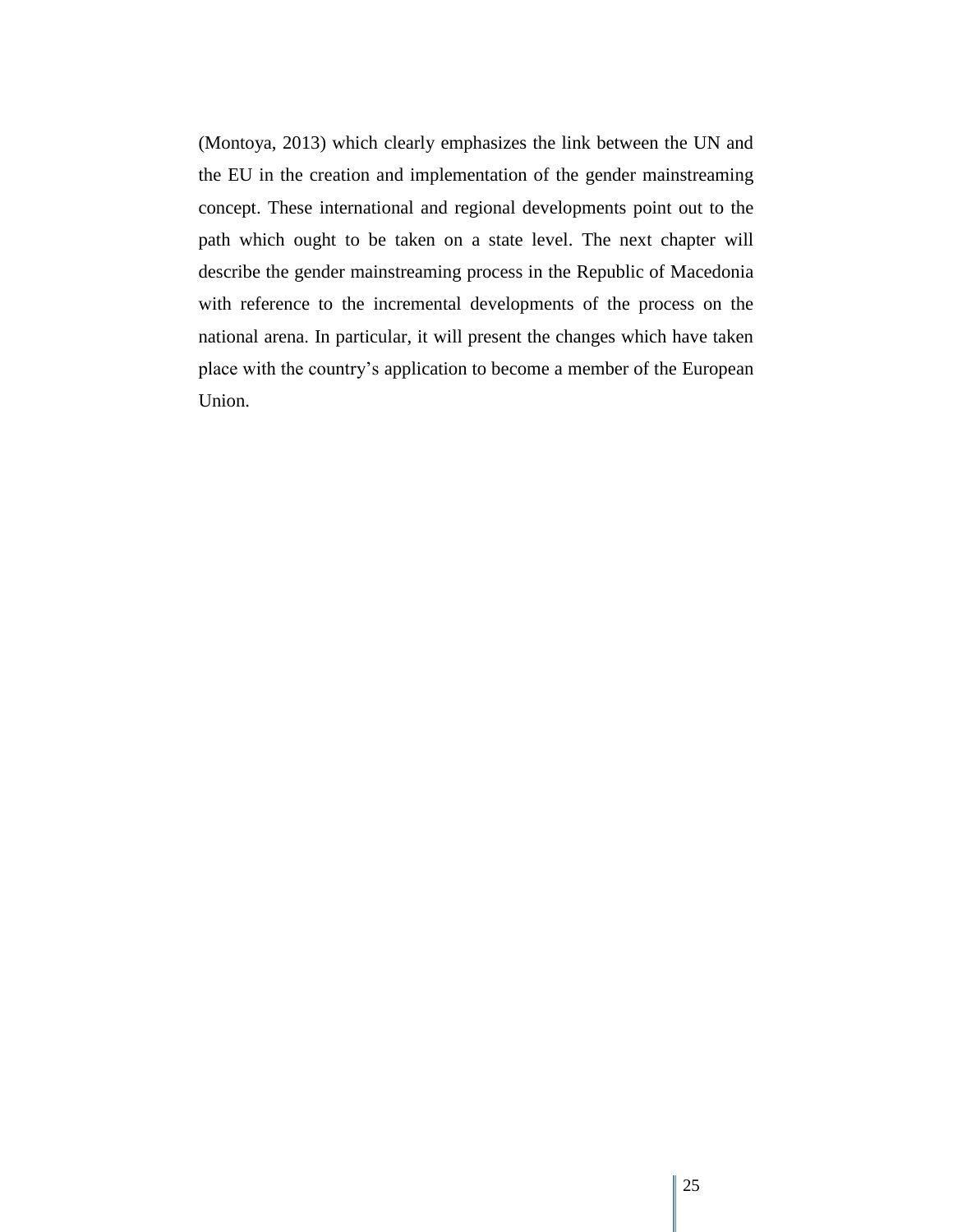#### *2. GENDER MAINSTREAMING IN MACEDONIA*

The Republic of Macedonia is an independent and sovereign state since its secession from Yugoslavia in 1991. A Referendum for Independence was held on  $8<sup>th</sup>$  of September 1991, and the population voted in favor of independence. A ratification of the new Constitution<sup>27</sup> followed in November of that same year. The principle of gender equality was included in the 1991 Constitution under Articles 9, 54 and 110. The country became a member of the United Nations<sup>28</sup> in 1993 and the  $38<sup>th</sup>$ member state of the Council of Europe  $29$  in 1995, whereby it pledged itself to comply with the commitments of those organizations in achieving gender equality. Macedonia applied for EU membership in 2004, and the Council granted its candidate status in 2005. Aspirations for joining the EU family stipulate compliance with the European Union Law, i.e. the treaties and legislations which have a direct effect on the law of each Member State (or an indirect effect in the case of directives). All of the above stated memberships and aspirations have had a significant impact in the promotion of gender mainstreaming on a national level, and subsequently its inclusion in the legislation and institutional set up within the country.

The purpose of this chapter is to provide a detailed description of the gender mainstreaming activities that have been undertaken since the country has applied to become a member state of the European Union.

<sup>27</sup>*The Constitution of the Republic of Macedonia* (November 22, 1991), <http://www.pravo.org.mk/documentDetail.php?id=538> (June 1, 2013).

<sup>28</sup> United Nations General Assembly: *"Resolution adopted by the General Assembly: Admission of the state whose application is contained in document A/47/876 -S-/25147 to membership in the United Nations", (*April 27, 1993), [http://daccess-dds](http://daccess-dds-ny.un.org/doc/UNDOC/GEN/N93/240/37/IMG/N9324037.pdf?OpenElement)[ny.un.org/doc/UNDOC/GEN/N93/240/37/IMG/N9324037.pdf?OpenElement](http://daccess-dds-ny.un.org/doc/UNDOC/GEN/N93/240/37/IMG/N9324037.pdf?OpenElement) (June 1, 2013).

<sup>29</sup> Parliamentary Assembly of the Council of Europe: *"Communication from the Committee of Ministers: Resolution (95) 23 (Adopted by the Committee of Ministers on 19 November 1995 at the 547th meeting of the Ministers' Deputies),* (October 25, 1995), <http://assembly.coe.int/ASP/Doc/XrefViewHTML.asp?FileID=8278&Language=EN> (June 1, 2013).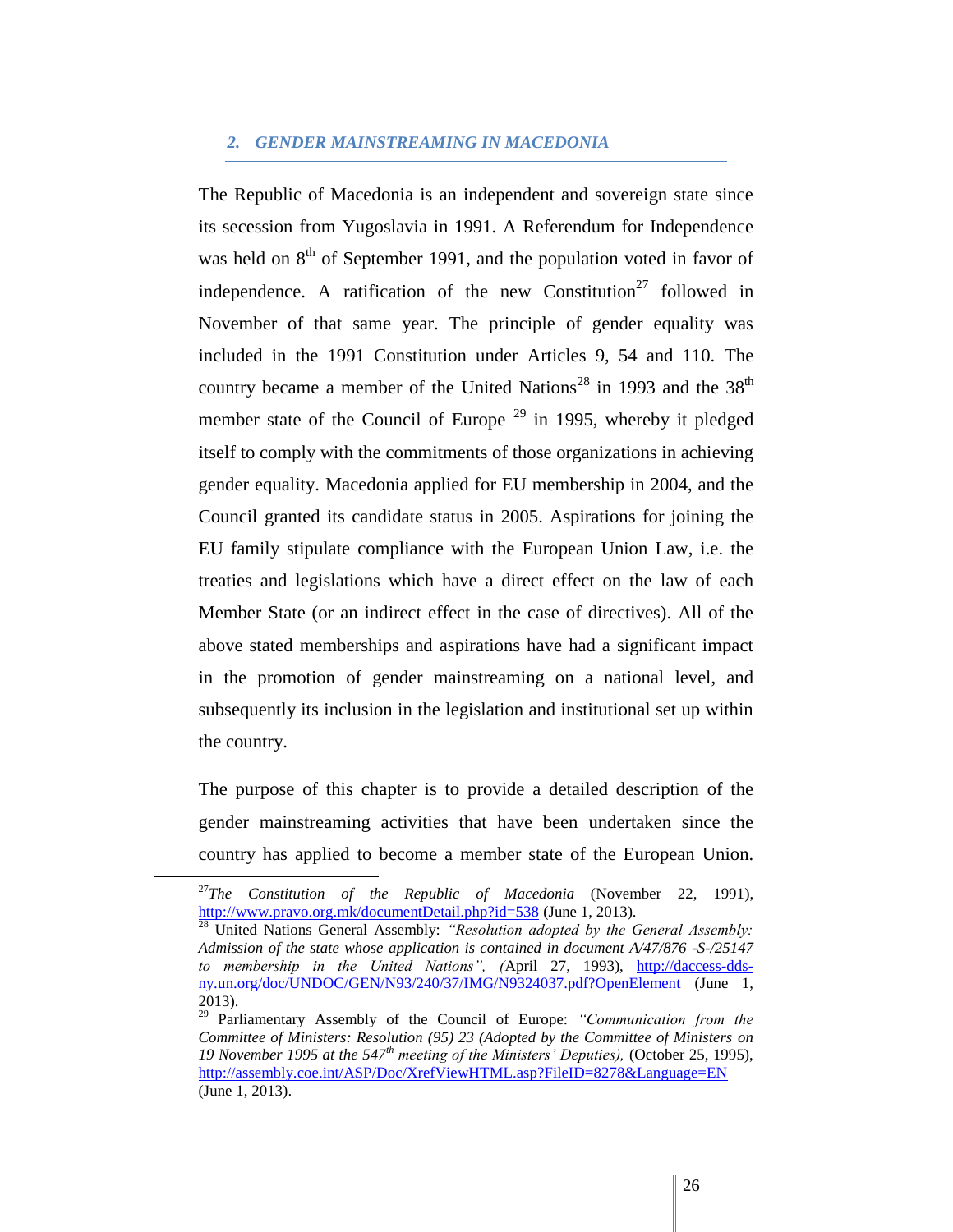The aim is to analyze the connection between the top-down actions taken in order to comply with the *acquis communautaire* and the actual developments in the area of women"s rights, gender equality and gender mainstreaming. This chapter will focus on the top-down process, both stemming from the legislative changes and action plan commitments instigated by the Government, as well as the EU"s perceptions of the achieved progress in the gender mainstreaming area.

#### *2.1 On the road to EU membership*

The Stabilization and Association Agreement<sup>30</sup> signed in 2001 placed the aim at future adhesion to the EU as one of the top priorities on the political agenda in the country. The political process was continued with Macedonia"s identification as a potential candidate during the Thessaloniki European Council Summit<sup>31</sup> in 2003. It was a clear positive political signal for the country"s prospects of joining the Union. Following its application it became a candidate country in 2005. In 2008 the Accession Partnership<sup>32</sup> for the country was adopted by the Council, which contained only one provision related to women"s rights. The provision is enlisted in the human rights and protection of minorities section and it states the following: "further enhance the protection of

<sup>30</sup> Council of the European Union: *"Legislative acts and other instruments: Stabilization and Association Agreement between the European Communities and their Member States, of the one part, and the Former Yugoslav Republic of Macedonia, of the other part"*, (Brussels: March 26, 2001), [http://ec.europa.eu/enlargement/pdf/the\\_former\\_yugoslav\\_republic\\_of\\_macedonia/saa03](http://ec.europa.eu/enlargement/pdf/the_former_yugoslav_republic_of_macedonia/saa03_01_en.pdf) [\\_01\\_en.pdf](http://ec.europa.eu/enlargement/pdf/the_former_yugoslav_republic_of_macedonia/saa03_01_en.pdf) (June 1, 2013).

<sup>&</sup>lt;sup>31</sup> European Union's Council meeting: *"General Affairs and External Relations"* (June 16, 2003),

[http://www.consilium.europa.eu/ueDocs/cms\\_Data/docs/pressdata/en/gena/76201.pdf](http://www.consilium.europa.eu/ueDocs/cms_Data/docs/pressdata/en/gena/76201.pdf) (June 1, 2013).

<sup>32</sup> Official Journal of the European Union:*"Council Decision of 18 February 2008 on the principles, priorities and conditions contained in the Accession Partnership with the former Yugoslav Republic of Macedonia and repealing Decision 2006/57/EC"* (March 19, 2008),

http://eeas.europa.eu/delegations/the\_former\_vugoslav\_republic\_of\_macedonia/docume nts/eu the former yugoslav republic of macedonia/apojeu190308 en.pdf (June 1, 2013).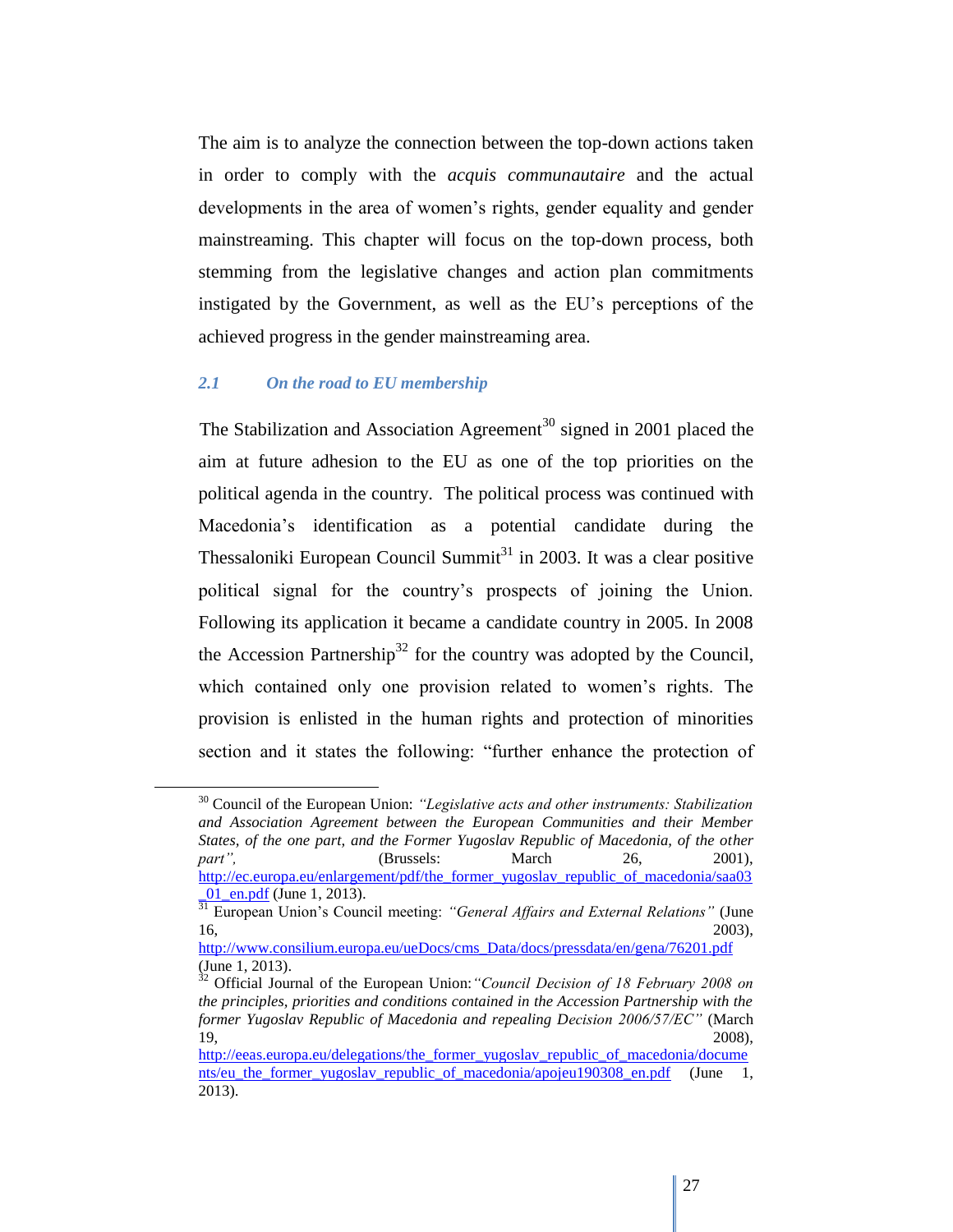women's and children's rights" (Council, 2008). However, since the country was aspiring towards an EU membership it clearly made its commitment to comply with the Accession Criteria (Copenhagen Criteria) and thereby to accept the Community"s *Acquis communautaire.* As stated in the previous chapter, Article 119 of the EEC Treaty regarding the principle treatment of women and men was already set in place, and the changes and amendments with the Amsterdam Treaty which included several new provisions (included in articles 2, 3, 13, 137 and 141) had already established the legal basis on which the country should strive to comply with. Therefore, the legal rules were already set for the country to make the necessary changes and efforts to comply with EU"s visions for gender equality and mainstreaming the gender perspective, which will be examined further on. According to Silke Roth<sup>33</sup>, "while the EU offers important political opportunities, the domestic level is the crucial factor for success (or failure) of feminist mobilization, in particular with respect to the implementation of gender equality policies, in old as well as in new member states" (Roth, 2008 ), a statement which could be applied for candidate countries as well.

One important aspect which ought to be taken into consideration is the access to EU funds which are granted within the pre-accession framework. There were three available funds for pre-accession countries prior to 2007, namely: PHARE (Program of Community Aid to the Countries of Central and Eastern Europe), SAPARD (Special Accession Programme for Agriculture and Rural Development) and ISPA (Instrument for Structural Policies for Pre-Accession). Since 2007, the IPA (Instrument for Pre-Accession Assistance) was introduced in order to consolidate the different funds into a single pre-accession assistance

<sup>33</sup> Silke Roth: *"Gender Politics in the Expanding European Union: Mobilization, Inclusion, Exclusion"* in Silke Roth ed. *"Gender Politics in the Expanding European Union: Mobilization, Inclusion, Exclusion", (*New York, USA: Berghahn Books, 2008), 10.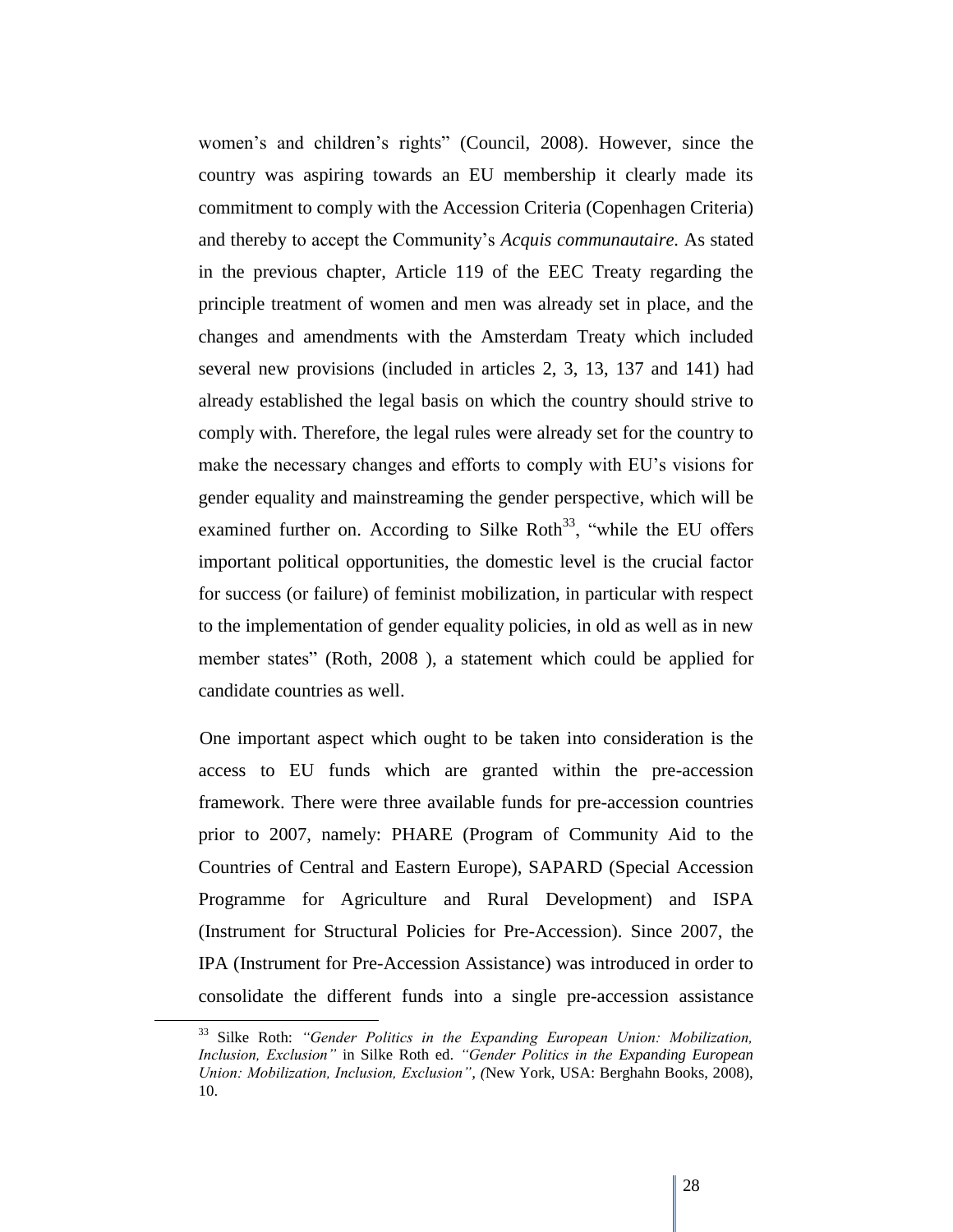mechanism which would create better efficiency and higher level of consistency. There are currently two main sources of funding the gender related projects in Macedonia. The first one is part of IPA Component IV, and the second one refers to the projects financed under  $EIDHR<sup>34</sup>$ (European Instrument for Democracy and Human Rights). The IPA Component IV projects are implemented by national authorities in a decentralized implementation system, and some of them are targeting directly women. The following IPA Component IV projects are under current implementation: "Strengthening the capacities of NGO"s and other providers of social services for integration of women from minority groups in the labor market" (1 service contract of 477.000 Euros started in autumn 2012) and "Strengthening and enabling women from minority groups to improve their employment potentials via specialized trainings tailored to their needs and potentials" (1 Grant scheme of 1.500.000 Euros). Other projects are also promoting gender equality, but women are not their exclusive target group, such as the "Support to the employment of young people, long-term unemployed and women" project. This was a 15 months planned project which finally lasted 25 months. The results and outcomes of these projects should be subject for future analysis.

In order to properly asses the changes which occurred in the concept of gender mainstreaming with relations to the EU pre-accession process, the author will mainly use the 2007 - 2012 time frame for the proceeding analysis. There are three reasons for the selection of this period: the first one is that the National Action Plan for Gender Equality was created within the 2007-2012 period, the Instrument for Pre-Accession Assistance (IPA) closely corresponds to the same time frame (it is planned for the period of 2007-2013) and the country"s Progress Reports prepared by the

 $34$  See entire list of projects funded under EIDHR on the following web site: [http://eeas.europa.eu/delegations/the\\_former\\_yugoslav\\_republic\\_of\\_macedonia/docume](http://eeas.europa.eu/delegations/the_former_yugoslav_republic_of_macedonia/documents/projects/contract_list2013_01_en.pdf) [nts/projects/contract\\_list2013\\_01\\_en.pdf](http://eeas.europa.eu/delegations/the_former_yugoslav_republic_of_macedonia/documents/projects/contract_list2013_01_en.pdf)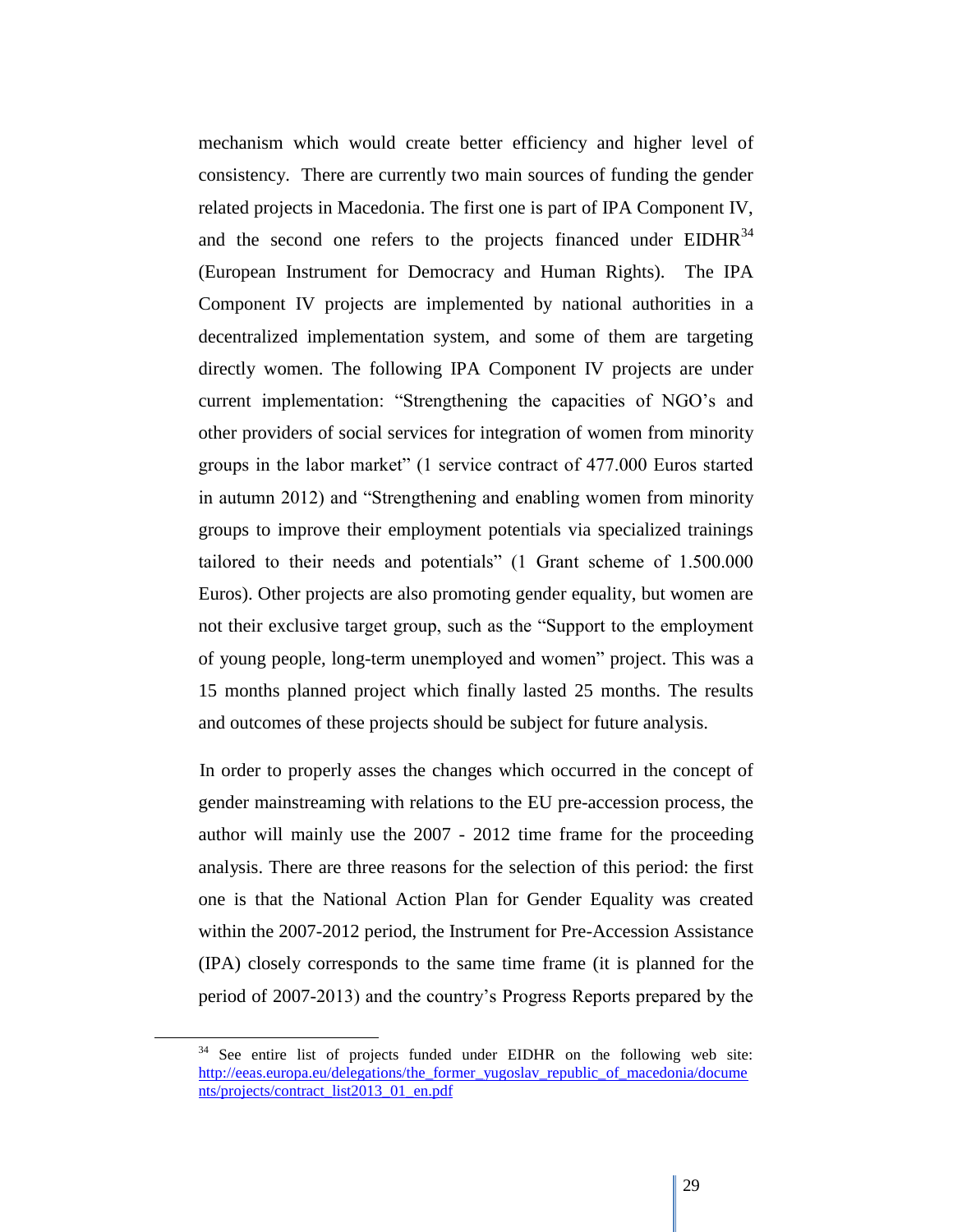European Commission correspond to the same period (as of June 2013 there are a total of 6 yearly Progress Reports available for the 2007-2012 time period).

#### *2.2 National Action Plans*

The Government brought the first National Action Plan for Gender Equality in 1999. It was a reaction to the Beijing Declaration and Platform for Action from 1995 and it can be viewed as a first step towards institutionalization of the gender perspective. The follow-up was the creation of the second National Action Plan for Gender Equality 2007-  $2012^{35}$  (NAPGE), following the adoption of the Law on Equal Opportunities of Women and Men from 2006. The NAPGE was adopted in May 2007 with the aim of improving the status of women and continuing the gender equality policies. It also was also created to serve the purpose of joining the international commitments to gender equality together with the directions and measures which ought to be taken for improving the status of women<sup>36</sup>. The working group which prepared the NAPGE consisted of 22 members, coming from both Governmental bodies and the civil sector. Ten strategic areas of social action were identified: respecting and advancing the rights of women, promoting gender-equality in decision-making, advancement of recording genderdisaggregated statistical data, gender sensitive education, economic empowerment of women, removing all sorts of violence against women,

<sup>35</sup> *National Action Plan for Gender Equality 2007-2012* (Skopje, Macedonia: May, 2007),

[http://webcache.googleusercontent.com/search?q=cache:3WH8Uw\\_qVwsJ:legislationlin](http://webcache.googleusercontent.com/search?q=cache:3WH8Uw_qVwsJ:legislationline.org/download/action/download/id/3410/file/Nation%2520Action%2520Plan%2520on%2520Gender%2520Equality%25202007-2012_en.pdf+&cd=1&hl=en&ct=clnk&gl=de) [e.org/download/action/download/id/3410/file/Nation%2520Action%2520Plan%2520on](http://webcache.googleusercontent.com/search?q=cache:3WH8Uw_qVwsJ:legislationline.org/download/action/download/id/3410/file/Nation%2520Action%2520Plan%2520on%2520Gender%2520Equality%25202007-2012_en.pdf+&cd=1&hl=en&ct=clnk&gl=de) [%2520Gender%2520Equality%25202007-2012\\_en.pdf+&cd=1&hl=en&ct=clnk&gl=de](http://webcache.googleusercontent.com/search?q=cache:3WH8Uw_qVwsJ:legislationline.org/download/action/download/id/3410/file/Nation%2520Action%2520Plan%2520on%2520Gender%2520Equality%25202007-2012_en.pdf+&cd=1&hl=en&ct=clnk&gl=de) (June 2, 2013).

<sup>36</sup> *Периодичен Извештај од мониторингот на политиките за родова еднаквост во Р. Македонија* (Акција Здруженска, Skopje, June 2010), [http://www.civicamobilitas.org.mk/attachments/article/23/Periodocen%20monitoring%2](http://www.civicamobilitas.org.mk/attachments/article/23/Periodocen%20monitoring%20final.pdf) [0final.pdf](http://www.civicamobilitas.org.mk/attachments/article/23/Periodocen%20monitoring%20final.pdf) (June 2, 2013).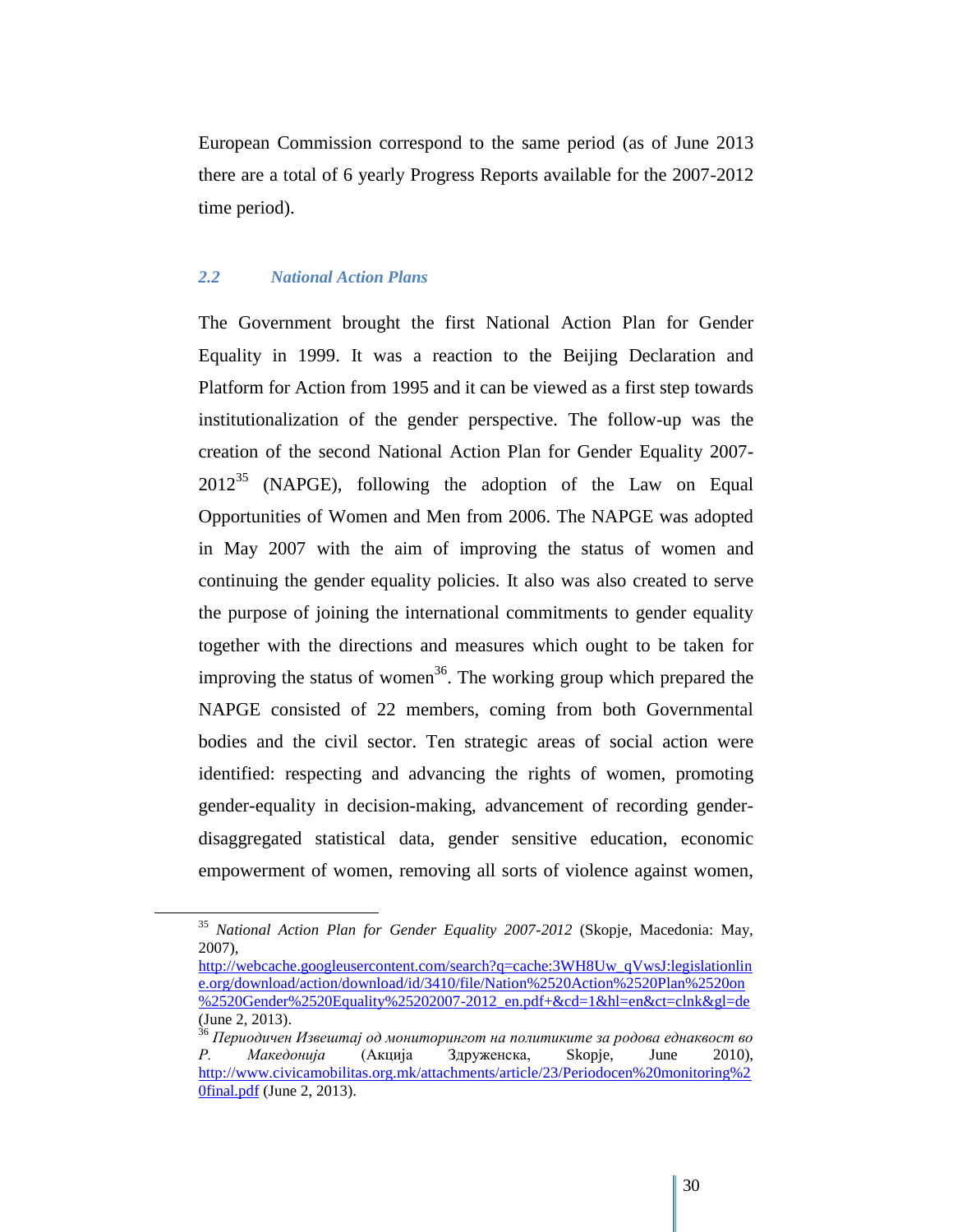advancement of health of women and men, decreasing poverty, increasing the responsibility of the media for promoting the gender concept, increased participation of women in the peacekeeping process and inclusion of the gender aspect in the protection and promotion of healthy environment (NAPGE, 2007). The time framework from 2007-2012 was given, with provision for detailed elaboration of the activities in annual operational plans. The institution responsible for monitoring and coordination of the NAPGE was the Ministry of Labor and Social Policy, i.e. the Department for Equal Opportunities. The latter was also bearing the responsibility of preparing the annual operational plans. Strategic objectives, as well as activities and indicators were prepared for each of the ten areas of social action foreseen in this document. Each strategic objective included the institutions and holders which were to be held accountable for its implementation.

A special section was dedicated to the country"s aspirations for European integration. It outlines the then recent developments in the policies of the EU and the actions that the country ought to take in compliance with the Roadmap for Equality between Women and Men and the Lisbon Agenda. It also states that the Republic of Macedonia will have to amend its plans, policies and actions to act in accordance with the Union"s policies (NAPGE, 2007).

The NAPAGE was subject to analysis and criticism both in terms of its contents and implementation. According to Prof. Jasna Koteska's<sup>37</sup> view in her Comments Paper on the Implementation of gender mainstreaming in Macedonia, "the main problem with the National Plan is that

<sup>37</sup> Jasna Koteska: *"Exchange of good practices on gender mainstreaming: Implementation of gender mainstreaming – Comments paper, Former Yugoslav Republic of Macedonia"* (European Commission, Justice: Belgium, 17-18 May 2011), [http://ec.europa.eu/justice/gender-](http://ec.europa.eu/justice/gender-equality/files/exchange_of_good_practice_be/mk_comments_paper_en.pdf)

equality/files/exchange of good practice be/mk comments paper en.pdf (June 2, 2013).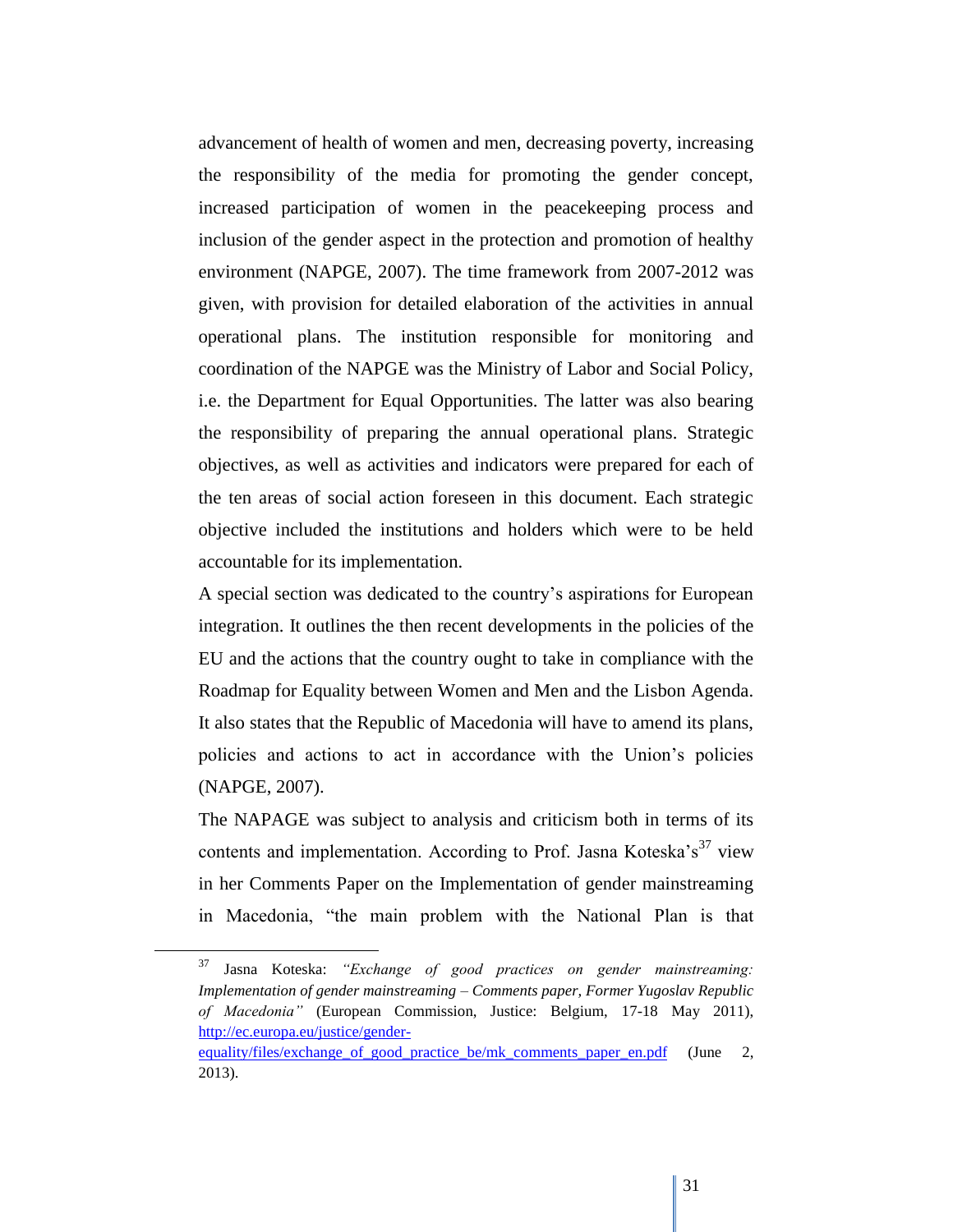substantial portions of it are descriptive and read more as activity report rather than policy document" (Koteska, 2011). In their yearly Report about the monitoring of gender equality politics in Macedonia from 2010, the NGO Akcija Zdruzenska elaborates on the institutional inefficiencies of the implementation process. The main criticism presented in this document is directed towards the unrealized assumptions for successful implementation of the planned activities. It is stated that there were several reasons for criticism: firstly, there was a lack of real transformation in the processes of creating and implementing the policies and measures as a precondition for implementation of the activities foreseen in the operational plans; there was no consultation process where all relevant actors could give their contribution to the creation of the operational plans; there was limited expertise and capacity of the coordinators for equal opportunities who were in charge of providing substantial contribution to the creation of the yearly operational plans; there was dependency form the international institutions in terms of providing expertise, technical and financial support which led to the implementation of the created politics to be highly dependent on the internal politics of the international institutions; there were no established procedures for accountability in regards to the implementation of the operational plans; and lastly, there were no monitoring and analysis procedures within the process of implementation (Zdruzenska, 2010). The same positions of the NGO sector could be observed after the closure of the planned time frame for the NAPGE. In the Shadow Report on the Implementation of the CEDAW<sup>38</sup> (Convention on the Elimination of all Forms of Discrimination against Women) from 2012, both Akcija

<sup>38</sup> *Shadow Report on the Implementation of the Convention on the Elimination of all forms of Discrimination against Women*, prepared by the Association for Emancipation, Solidarity and Equality of Women of Republic of Macedonia – ESE and Akcija Zdruzenska (Skopje, 2012), [http://www2.ohchr.org/english/bodies/cedaw/docs/ngos/ESEM\\_for\\_PSWG\\_en.pdf](http://www2.ohchr.org/english/bodies/cedaw/docs/ngos/ESEM_for_PSWG_en.pdf) (June 2, 2013).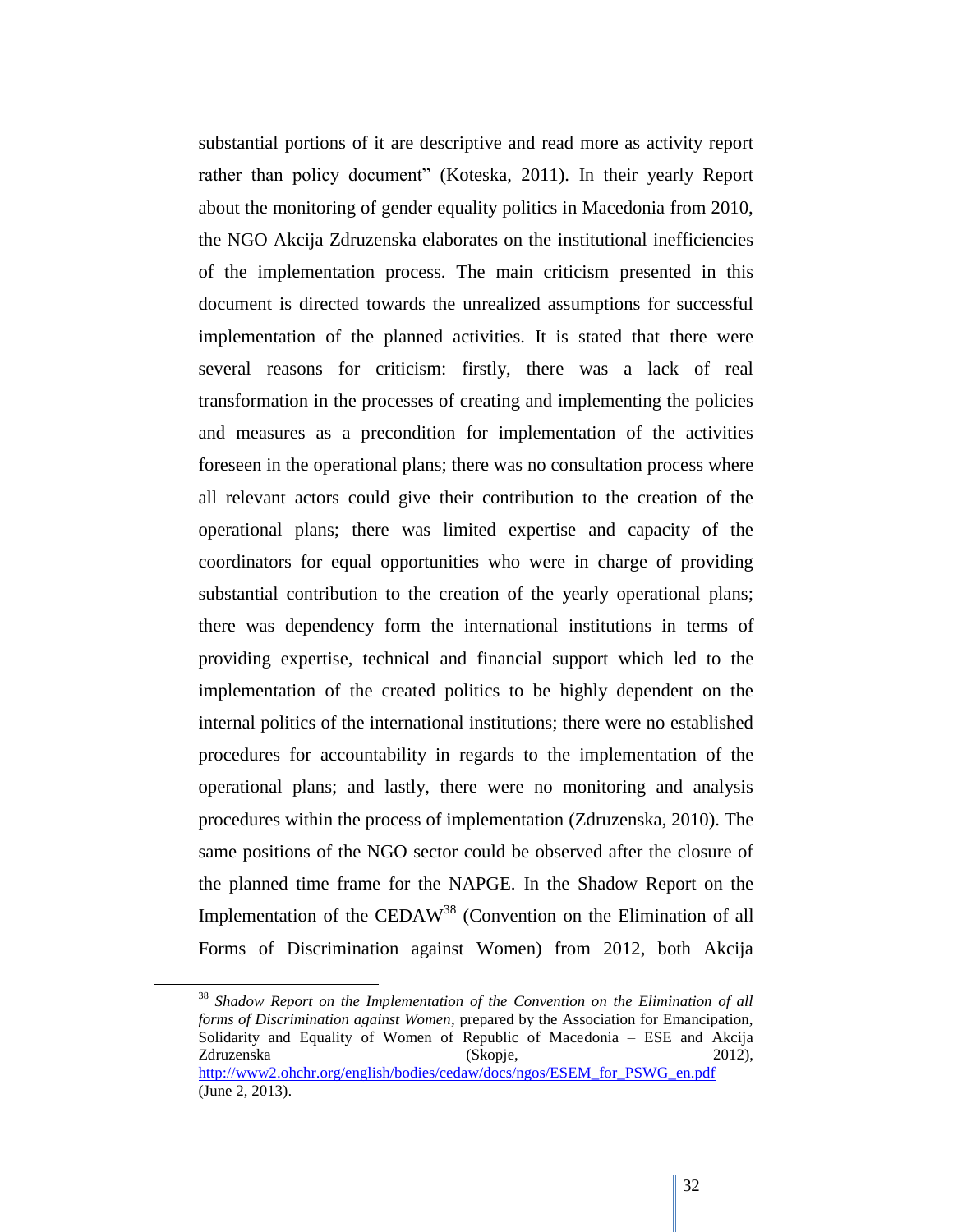Zdruzenska and ESE (Association for Emancipation, Solidarity and Equality of Women) presented the same positions regarding the implementation process of the NAPGE as in 2010.

The question then arises as to why the observed deficiencies in the implementation process were not taken into consideration by the responsible institutions in 2010, only for the same statements to be replicated by the NGO sector after the final stage of the National Action Plan"s realization in 2012? The coordination and proper implementation of any plan or strategy of that scale and importance requires adequate transfer of information among all actors involved in the process. Even more so that international actors were once again included in the support for the preparation of the NGO"s evaluation reports (in the case of the 2010 Report the Swiss Agency for Development and Cooperation – SDC was providing the financial support).

The overall observations by the actors involved in the evaluation of the implementation of the NAPGE coming from the NGO sector was that it there was a lack of capacity of the coordinators for equal opportunities, the process of evaluation, monitoring and consultation was also lacking, and the dependency on the international institutions" support contributed to the inefficient enforcement of all the activities planned for proper developments in the area of gender equality. What is yet to be observed in the future is as to whether the lessons learned from this process will in any way affect the possible positive prospects for the implementation of the next National Action Plans for Gender Equality in Macedonia.

Two other National Action Plans were elaborated by specifically targeting Roma women, taking into consideration that the Roma community is one of the most vulnerable minority communities in the country.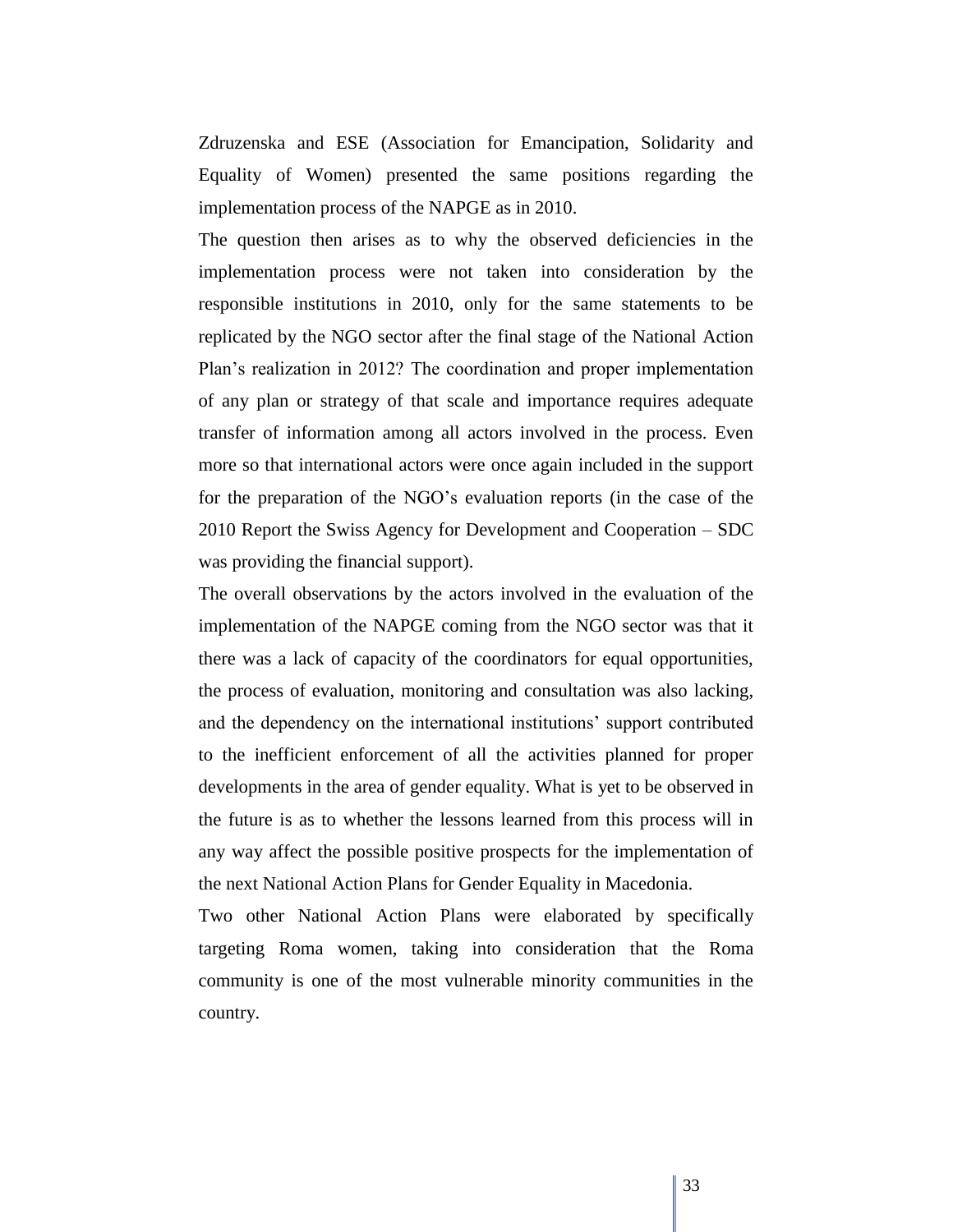The first National Action Plan for Romani Women<sup>39</sup> was planned for the 2008-2010 period, whereas the second one is planned for the 2011-2013 period. The NAP for Romani Women 2008-2010 included specific activities, responsible parties who were assigned with implementing the tasks as well as a specific time frame for their implementation. The focus was placed on several crucial areas: education, employment, health, human rights and public and political participation. The assessment of its implementation was severely criticized, especially by the Roma NGO sector in the country. In their commentary on the realization of Romani women rights, the NGO Roma Center Skopje (RCS) referred to the situation in regards to the NAP's implementation as "more than terrifying"<sup>40</sup> . They further on elaborate that the Government acknowledged the lack of implementation and that the activities implemented were completely financially dependent on international donors (Skopje, Submission to CEDAW, 2013). According to their detailed analysis of the planned and realized activities, only two activities was partially implemented (training for trainers, which included the training of 24 Romani women and analysis of the current legislation) out of a total number of 24 activities planned in the first NAP for 2008-2010. The second NAP for Romani Women 2011-2013 was also subject to criticism by Roma Center Skopje. They underline the deficiencies to address the real needs of Romani women starting from the process of preparation of the second NAP. According to RCS, the plan was prepared and adopted based on the premises that it would not have "any financial

<sup>&</sup>lt;sup>39</sup> The NAP and other relevant documents prepared within the framework of the Roma Decade are available at a state at the set of  $\alpha$ <http://www.mtsp.gov.mk/?ItemID=6FC822BBA79A61429117F41943673AE4> (June 3, 2013).

<sup>40</sup> Roma Center Skopje: *Submission to CEDAW - Commentary on the realization of the Romani women rights with focus on the 2006 CEDAW Committee Recommendations No. 28* (January, 2013), [http://www2.ohchr.org/English/bodies/cedaw/docs/ngos/RomaCenterSkopje\\_ForTheSes](http://www2.ohchr.org/English/bodies/cedaw/docs/ngos/RomaCenterSkopje_ForTheSession.pdf)

[sion.pdf](http://www2.ohchr.org/English/bodies/cedaw/docs/ngos/RomaCenterSkopje_ForTheSession.pdf) (June 3, 2013).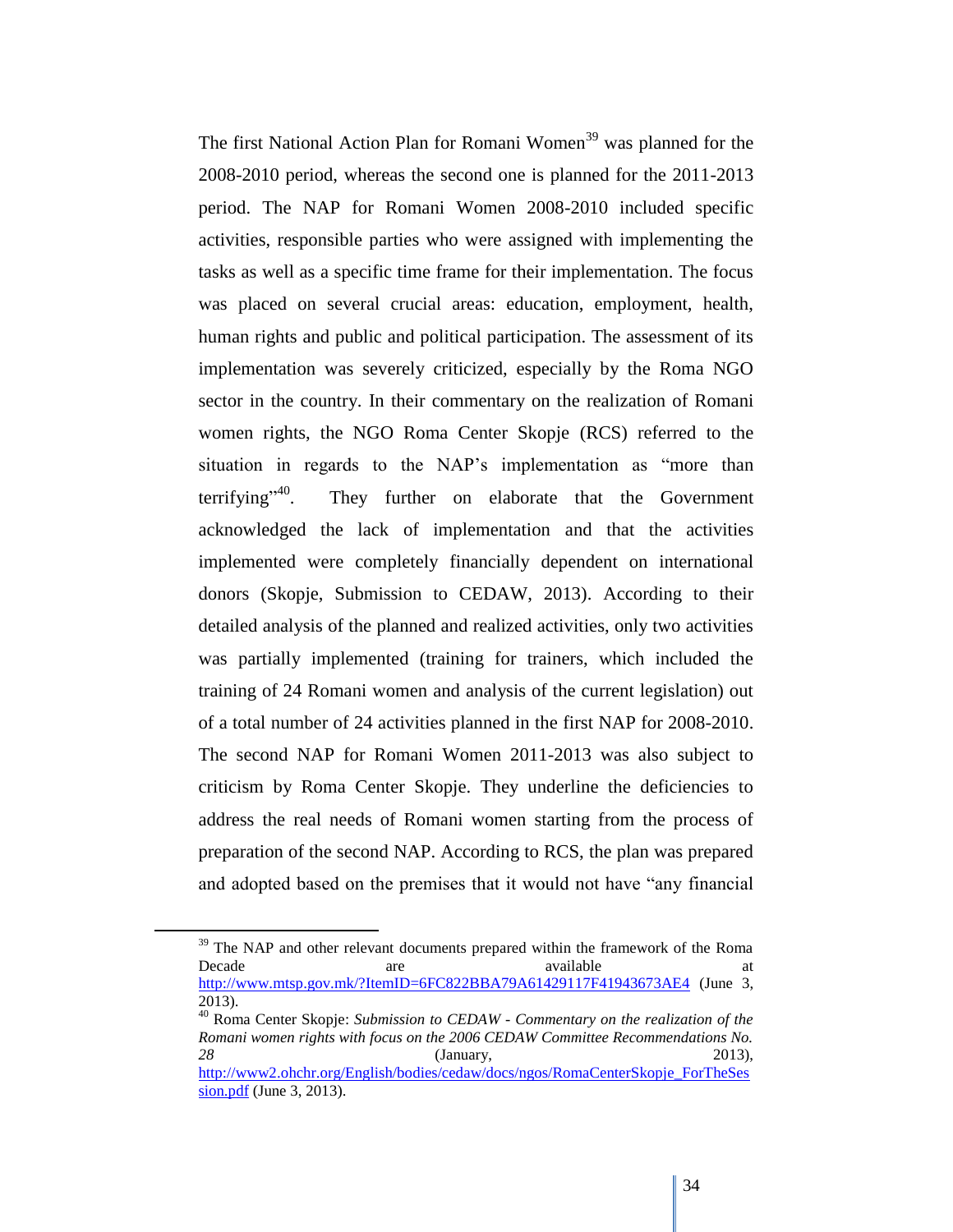implications" on the state budget (Skopje, Submission to CEDAW, 2013). The further detailed implementation analysis is very similar to the NAP from 2008-2010, where the activities are clearly defined but the implementation level is very poor. Their overall conclusion is that "the authorities perceive the issue of Roma and Romani women in Macedonia as a 'project issue' for which money should come from donors" (Skopje, Submission to CEDAW, 2013).

It is apparent that activities have been undertaken in terms of planning projects and preparing National Action Plans to address the most salient issues regarding gender equality. On the other hand, i.e. in regards to the implementation phase, there is constant criticism, coming especially from the NGO sector and by academics working in this field of expertise. The willingness to address gender inequality is persistent, however the abilities and funds for transforming the planned activities into actions is lacking. Part of it is due to the lack of financial resources and dependency on international institutions and the other underlying obstacle can be observed in the lack of expertise of the public administration personnel who is assigned with the implementation and assessment of the planned activities. As Prof. Jasna Koteska stated, "much effort is needed from various domestic and foreign stakeholders to constantly remind the authorities that a political will for gender mainstreaming and political commitment to do so is crucial, if more rapid progress is to be expected" (Koteska, 2011).

#### *2.3 Legal framework*

The legal framework for gender equality in the Republic of Macedonia is derived from two approaches: the first one includes all the laws which include positive measures to be taken in order to ensure gender equality, and the second one is the particular Law on Equal Opportunities for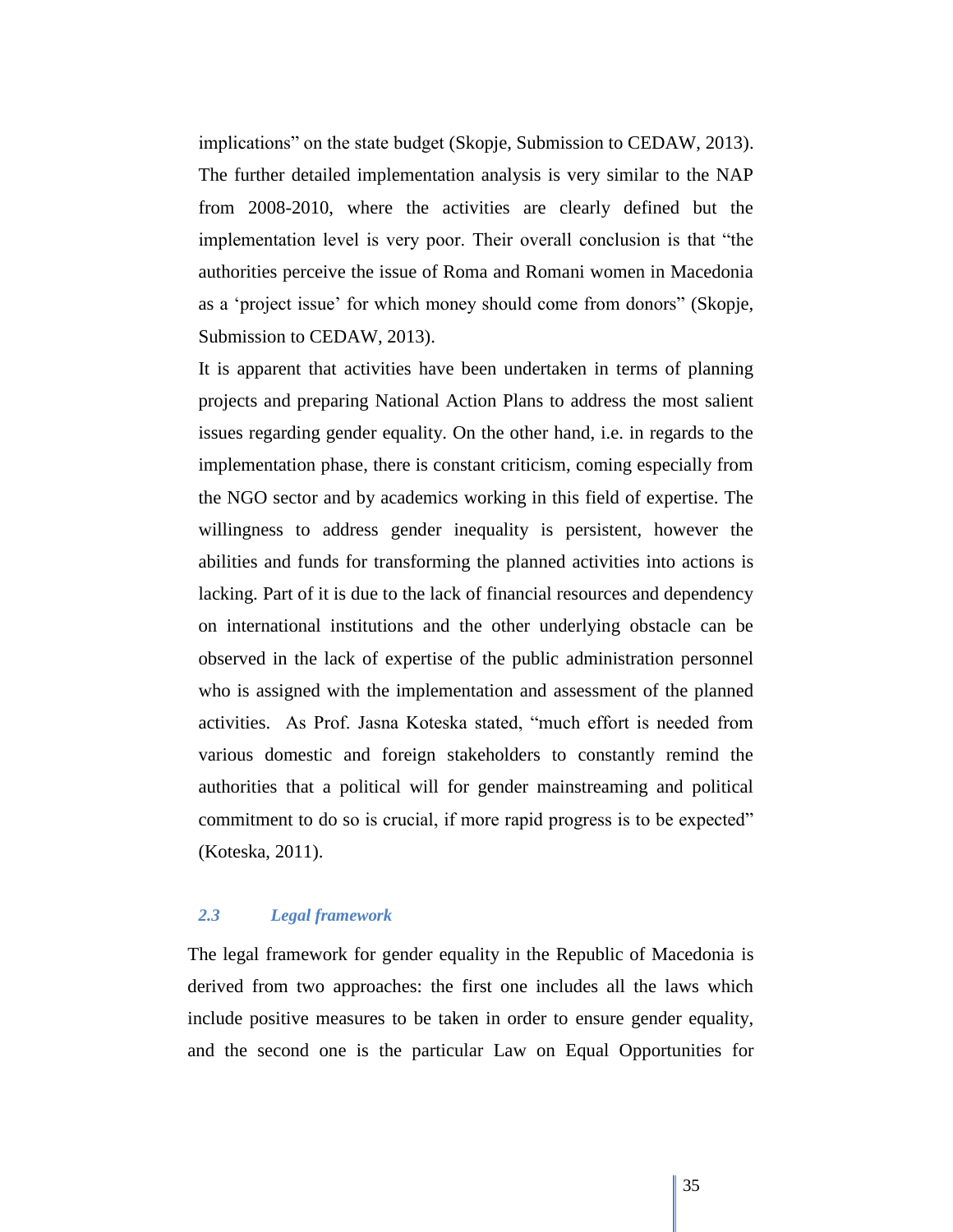Women and Men<sup>41</sup>, which was passed by the Parliament in May 2006. The Law from 2006 had an improved version which was enacted in 2012 after numerous consultations with international organizations and legal professionals<sup>42</sup>.

There are 19 other legal documents in addition to the Laws on Equal Opportunities from 2006 and 2012 which incorporate the gender equality perspective in the Republic of Macedonia. The most notable legal documents which include gender equality in their legal provisions, according to the author's view, are the following: the Constitution<sup>43</sup> from 1991, where Article 9 includes the provision that all citizens are equal in their rights and freedoms, regardless of their gender, race, color, national or social origin, political or social beliefs, property and social status (Constitution, 1991); the Law on Secondary Education of the Republic of Macedonia<sup>44</sup> from 1995, where the prohibition of discrimination based on gender is included in Article 3, paragraph 2; the Criminal Code of the Republic of Macedonia<sup>45</sup> from 1996; the Inheritance Law of the Republic of Macedonia<sup>46</sup> from 1996, where Article 3 states that all citizens are equal in exercising their inheritance rights; the Law on Local Self-Government of

<sup>41</sup> *Закон за еднакви можности на жените и мажите* (Official Gazette of RM No. 66/06 from 29. 05. 2006),<http://www.mtsp.gov.mk/WBStorage/Files/ZEM.pdf> (June 02, 2013).

<sup>42</sup> The *Opinion on the Draft Law on Equal opportunities for Women and Men of the Former Yugoslav Republic of Macedonia prepared by OSCE/ODIHR* (Warsaw: June 9, 2011) as well as previous Opinions on the Revised versions of the Draft Law on Equal opportunities for Women and Men for the country are available on the following web site: [http://www.legislationline.org/search/runSearch/1/key/opinion+on+equal+opportunities/to](http://www.legislationline.org/search/runSearch/1/key/opinion+on+equal+opportunities/topic/7/country/31/region/1/rows/10/type/2) [pic/7/country/31/region/1/rows/10/type/2](http://www.legislationline.org/search/runSearch/1/key/opinion+on+equal+opportunities/topic/7/country/31/region/1/rows/10/type/2)

 $43$  The access to the official web site is presented in footnote 25 of this paper

<sup>44</sup> *Закон за Средно Образование* (Official Gazette of the Republic of Macedonia No. 44/95 dated from 20.09.1995), [http://bro.gov.mk/docs/zakonodavstvo/sredno/Sredno\\_obrazovanie\\_95.pdf](http://bro.gov.mk/docs/zakonodavstvo/sredno/Sredno_obrazovanie_95.pdf) (June 3, 2013). <sup>45</sup> *Кривичен Законик (*Official Gazette of the Republic of Macedonia No. 37/96 dated from July 1996), 1996), 1996, 1996, 1996, 1996, 1996, 1996, 1996, 1996, 1996, 1996, 1996, 1996, 1998, 1998, 19

<http://www.moepp.gov.mk/WBStorage/Files/KRIVIcen%20zakonik.pdf> (June 3, 2013). <sup>46</sup> *Закон за Наследувањето* (Official Gazette of the Republic of Macedonia No. 47/96 dated from 12.09.1996) <http://www.pravo.org.mk/documentDetail.php?id=377> (July 3, 2013).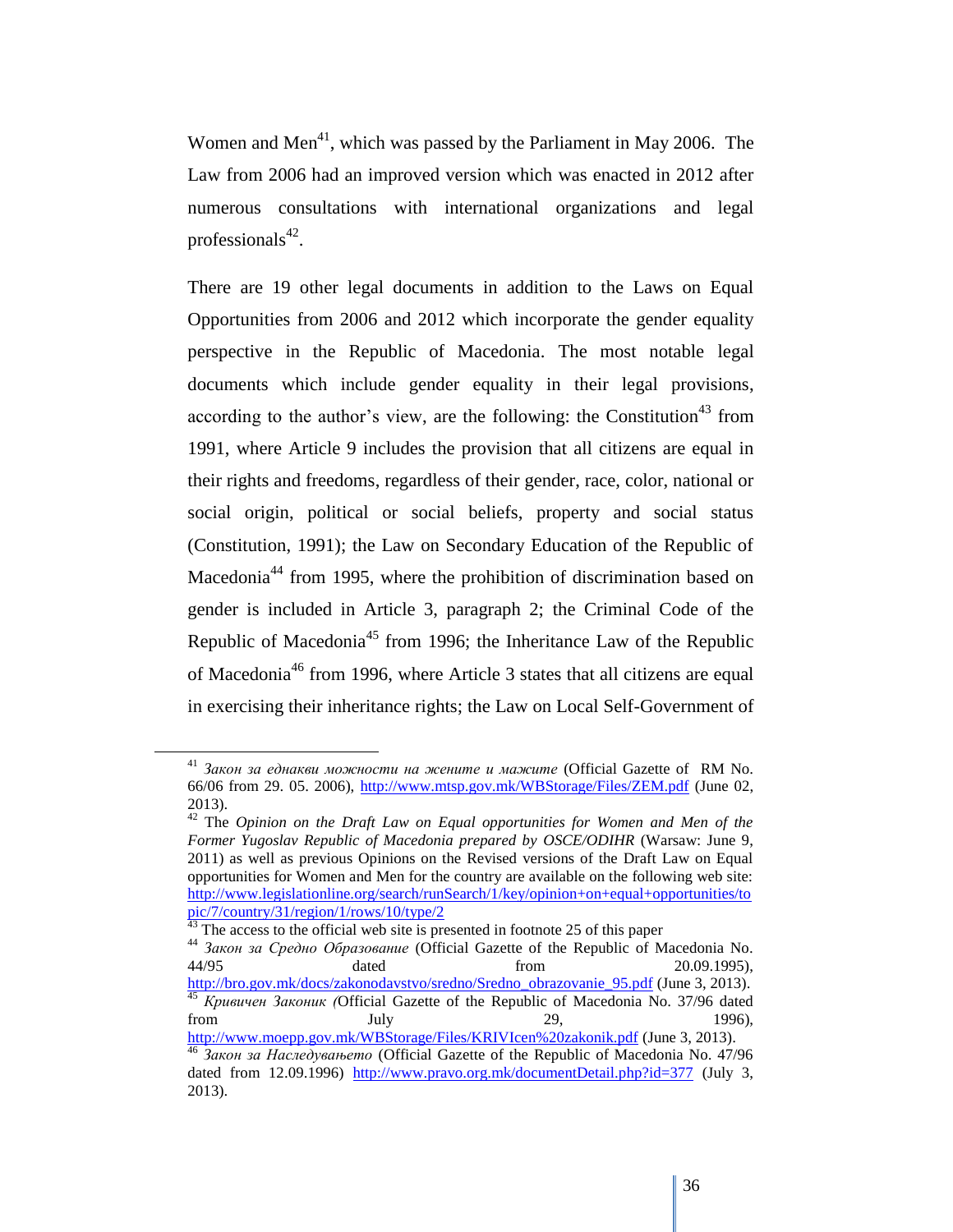the Republic of Macedonia<sup>47</sup> from 2002, which governs the establishment and institutional organization of Equal Opportunities Commissions; the Laws on Election of Representatives<sup>48</sup> and Local Elections<sup>49</sup> from 2004, both provisioning at least 30% representation for each sex; the Labor Law of the Republic of Macedonia<sup>50</sup> from 2005, which contains provisions for equal treatment between women and men in Article 6, indicating equal employment opportunities, equal possibilities for career advancement, qualification, education, requalification, salaries, rewards, sick leave, working conditions, working hours and equal treatment regarding cancellation of the employment contract; the Law on Higher Education of the Republic of Macedonia<sup>51</sup> from 2008, which provisions equal access to higher education institutions for all citizens of the Republic of Macedonia, as stipulated in Article 7; the Law on Social Protection of the Republic of Macedonia<sup>52</sup> from 2009, legally enforcing prohibition of all sorts of direct or indirect discrimination based on gender, race, skin color, nationality, ethnicity, social status and so forth, as included in Article 20; and the Law on Prevention and Protection against Discrimination<sup>53</sup> from 2010, which

<sup>47</sup> *Закон за Локалната Самоуправа* (Official Gazette of the Republic of Macedonia No. 5 dated from 29.01.2002),<http://www.pravo.org.mk/documentDetail.php?id=219> (June 3, 2013).

<sup>48</sup> *Закон за Избор на Пратеници во Собранието на Република Македонија* (Official Gazette of the Republic of Macedonia No. 49/04 dated from 14.07.2004), <http://www.pravo.org.mk/documentDetail.php?id=69> (June 3, 2013).

<sup>49</sup> *Закон за Локалните Избори* (Official Gazette of the Republic of Macedonia No. 55/04 dated from 07.06.2004), <http://pravodaznaes.mk/documentDetail.php?id=592> (June 3, 2013).

<sup>50</sup> *Закон за Работни Односи* (Official Gazette of the Republic of Macedonia No. 62/05 dated from 28.07.2005),<http://www.pravo.org.mk/documentDetail.php?id=285> (June 3, 2013).

<sup>51</sup> *Закон за Високото Образование* (Official Gazette of the Republic of Macedonia No. 35 dated from 14.03.2008),<http://www.pravo.org.mk/documentDetail.php?id=799> (June 3, 2013).

<sup>&</sup>lt;sup>52</sup> Закон за Социјална Заштита (Official Gazette of the Republic of Macedonia No. 79 dated from 24.06.2009),

http://www.mtsp.gov.mk/WBStorage/Files/zakon so\_zastita\_osnoven.pdf (June 3, 2013).

<sup>53</sup> *Закон за Спречување и Заштита од Дискриминација* (Official Gazette of the Republic of Macedonia No. 50 dated from 13.04.2010), <http://www.pravo.org.mk/documentDetail.php?id=4846> (June 3, 2013).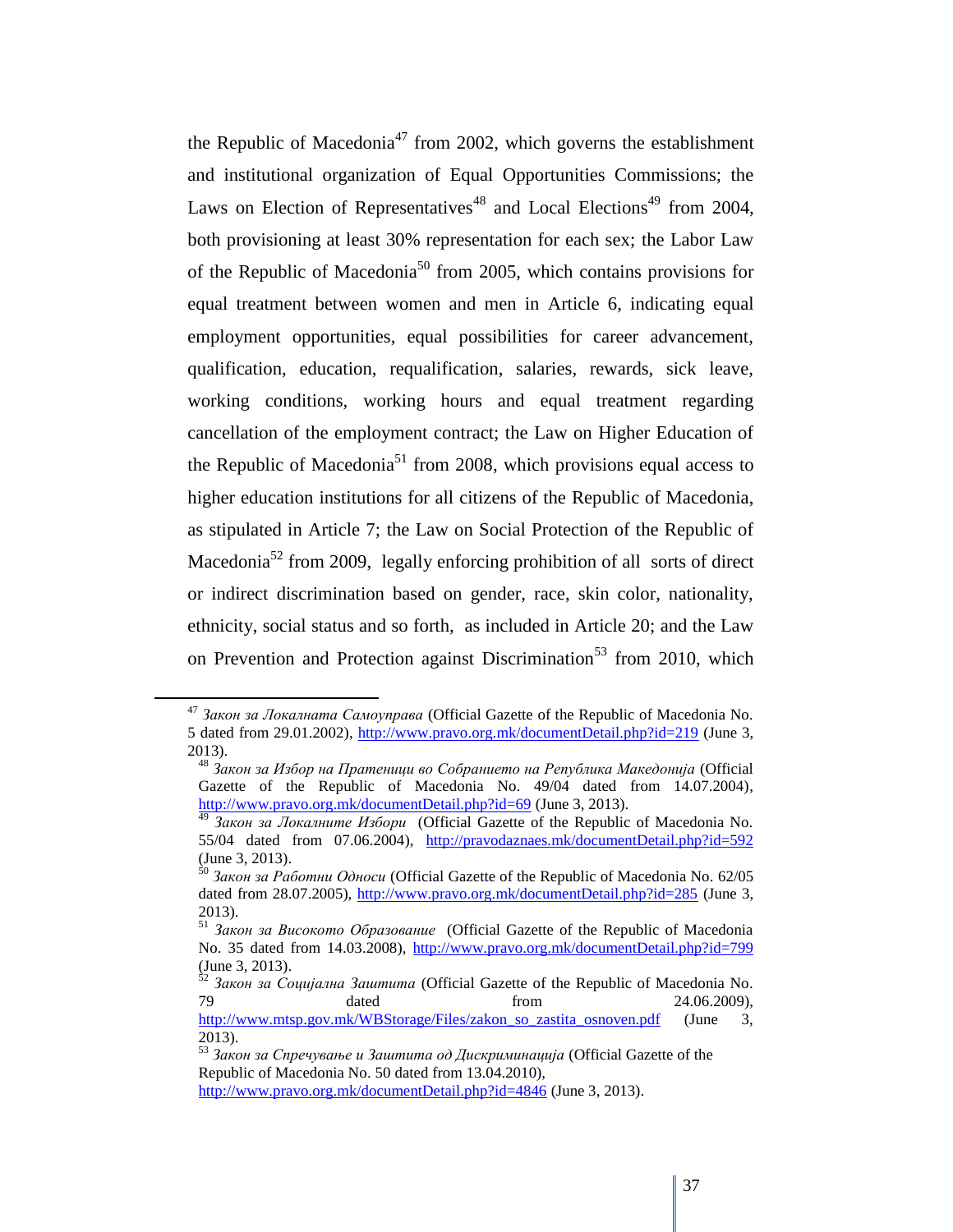according to Article 1 provides prevention and protection against discrimination in exercising the rights guaranteed with the Constitution of the Republic of Macedonia, the laws and all the ratified international agreements (Law on Prevention and Protection against Discrimination, 2010).

Several other Laws also include gender equality provisions, such as: the Law on Internal Affairs (1995), the Law on Political Parties (2004), Amendments and Supplements to the Family Law (2004), Amendments and Supplements to the Criminal Code (2004), the Law on Courts (2006) and the Electoral Code  $(2006)^{54}$ .

The Law on Equal Opportunities for Women and Men, which was passed in May 2006, determines the basic and special measures for the establishment of equal opportunities between women and men, the assignments and duties of the parties in charge of attaining equal opportunities, as well as the appointment of Coordinators for equal opportunities. The aim of this law was to promote the principle of gender equality not only in the political, economic, social and educational field, but in all fields of social life (Закон за еднакви можности на жените и мажите, 2006). According to Article 13, paragraph 2, all Ministries are obliged to appoint a Coordinator who will be in charge of coordinating the assignments related to the establishment of equal opportunities. A total number of 23 Coordinators and their deputies were appointed in all Ministries, as well as several other state agencies<sup>55</sup>. It is important to note that all of the appointed Coordinators were women, whereas there were

 $\overline{a}$ 

<sup>54</sup>: Aferdita Haxhijaha Imeri, Biljana Nastovska, Sherife Ismaili, Daniela Dimitrievska and Liljana Asenov: *"Policy on Gender Equality – Perception of Efficiency and Transparency*", trans. Ismail Krifca (Macedonian Women"s Lobby: Skopje, 2012), [http://mzl-mk.org/wp-content/uploads/downloads/2012/10/Politiki-za-rodova](http://mzl-mk.org/wp-content/uploads/downloads/2012/10/Politiki-za-rodova-ednakvost_ENGL-1FINAL.pdf)ednakvost ENGL-1FINAL.pdf (June 3, 2013).

<sup>&</sup>lt;sup>55</sup> The complete list of all appointed Coordinators and their deputies is available at: <http://www.mtsp.gov.mk/WBStorage/Files/koordinatorki1.pdf>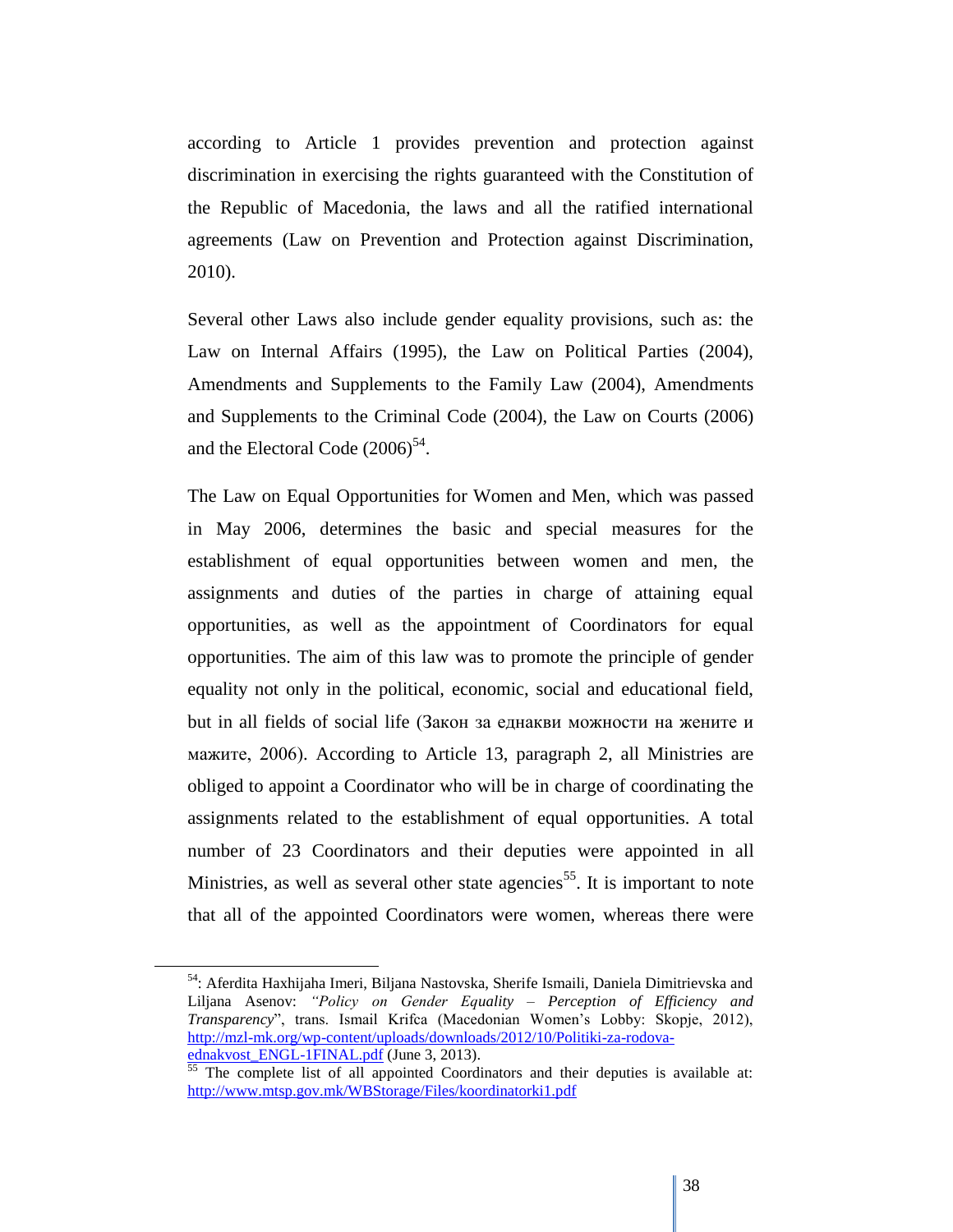only 3 men appointed on deputy positions. In Jackson Katz view, although specifically referring to gender-based violence as a key area of his research, an important remark is provided which could be applied in broader terms, and it refers to the fact that "women's issues are personal for men too"<sup>56</sup> and that men should play an equal role in any issue that is currently labeled as "women"s issue". In the author"s personal view, the option of appointing an increasing number of men on Coordinator positions should be open for future consideration by the officials who are responsible for their appointment. But the more important subject for analysis refers to the tasks and responsibilities which the Coordinators are actually performing, as well as the competencies they have upon being appointed to their positions. According to Akcija Zdruzenska, there are numerous deficiencies in the operation of this part of the State machinery, namely: some of the Coordinators are not even informed about their appointment; others are not consulted as to whether they would accept to hold the position; their level of knowledge about gender equality is very variable; some of them are not acquainted with the National Action Plan for Gender Equality and subsequently have no information about their role in implementing it; there are no officially prescribed duties and responsibilities for their positions, which additionally limits their capacities<sup>57</sup>. The Law also prescribes the establishment of Commissions for Equal Opportunities within the units of local self-government, according to Article 16, paragraph 2. The Law further prescribes the appointment of a person to perform the role of Coordinator, who would actively participate in the preparation of the National Action Plan for Equal Opportunities in reference to the self-

<sup>57</sup> *Shadow Report on the Implementation of the Convention on the Elimination of all forms of Discrimination against Women*, prepared by the Association for Emancipation, Solidarity and Equality of Women of Republic of Macedonia – ESE and Akcija Zdruzenska (Skopje, 2012), [http://www2.ohchr.org/english/bodies/cedaw/docs/ngos/ESEM\\_for\\_PSWG\\_en.pdf,](http://www2.ohchr.org/english/bodies/cedaw/docs/ngos/ESEM_for_PSWG_en.pdf) p. 3-4, (June 2, 2013).

<sup>56</sup> Jackson Katz: *"The Macho Paradox: Why some men hurt women and how all men can help"*, (Naperville, Illinois, USA: Sourcebooks, Inc., 2006), 15.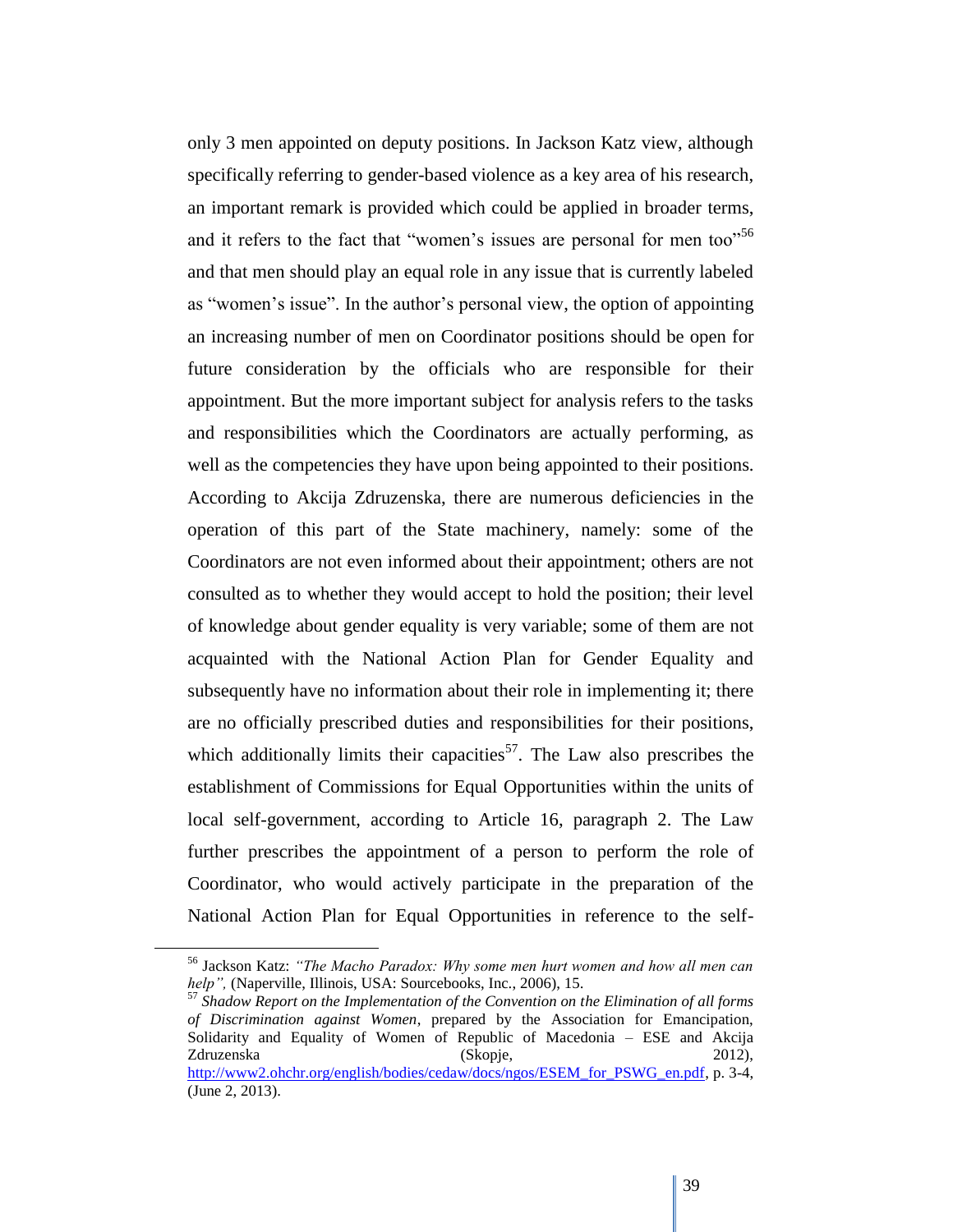government units. The NGO"s Akcija Zdruzenska and ESE point out to the non-functionality of these appointed bodies as well, by stating that "approximately 70% have not prepared annual work programs, and only one half of them have taken some measures and activities" (Zdruzenska E. a., 2012 ).

The new Law on Equal Opportunities of Women and Men<sup>58</sup> was adopted in January 2012. This Law includes more provisions in regards to the legal responsibilities of the Government, the Ministry of Labor and Social Policy and other state organs (Articles 10-14). The NGO sector once again expresses its criticism both in regards to the lack of promotional activities upon its enactment and in terms of its implementation. It has been observed that the technical provisions stated in the new Law "were not respected by a single institution, including the Government" (Zdruzenska E. a., 2012 ). They continue their argument by pointing out to the need of creating a system which would clearly indicate the responsibilities and whose activities would be monitored following the application phase in order for the proper implementation of the Law on Equal Opportunities of Women and Men to take place.

The agent responsible for implementation of the Law on equal opportunities is the Department for Equal Opportunities (DEO)<sup>59</sup>. It was established in March 2007, as a separate department operating within the Ministry of Labor and Social Policy (MLSP). It consists of two separate units: a Unit for Gender Equality (as a successor to the pre-existing Unit for Promotion of gender equality which was founded in 1997) and a Unit

<sup>58</sup> *Закон за еднакви можности на жените и мажите* (Official Gazette of the Republic of Macedonia No. 6/2012 dated from 13.01.2012), [http://www.mtsp.gov.mk/WBStorage/Files/zem\\_2012.pdf](http://www.mtsp.gov.mk/WBStorage/Files/zem_2012.pdf) (June 4, 2013).

<sup>59</sup> The Ministry of Labor and Social Policy produced the publication *"Department for Equal Opportunities"* supported by the United Nations Development Programme (UNDP), which is available at [http://www.mtsp.gov.mk/WBStorage/Files/Sektor\\_za\\_Ednakvi\\_moznosti\\_ENG\[1\].pdf](http://www.mtsp.gov.mk/WBStorage/Files/Sektor_za_Ednakvi_moznosti_ENG%5b1%5d.pdf) (June 4, 2013).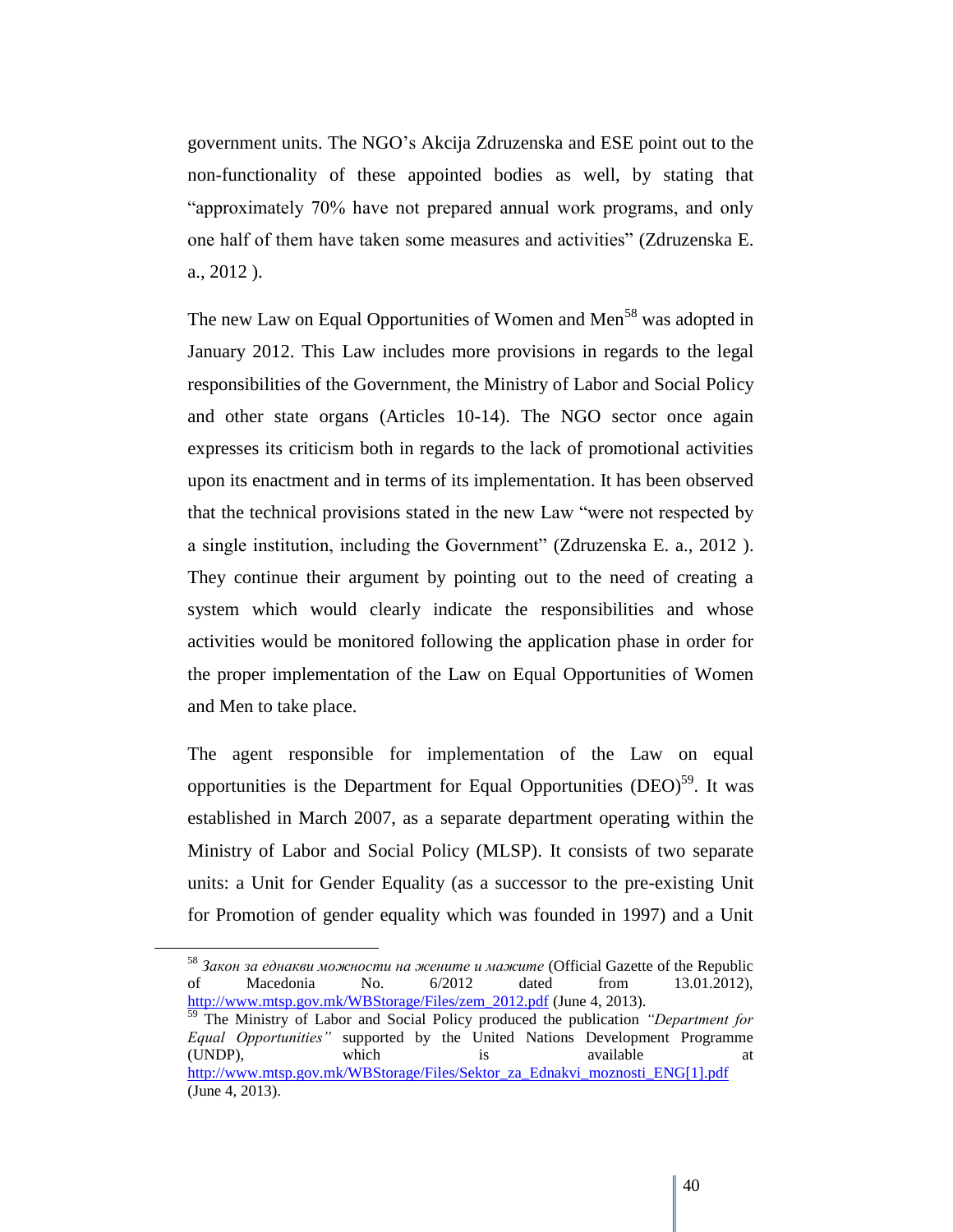for Prevention and Protection against any kind of Discrimination. It was created with an aim of promoting inter-department and inter-sector cooperation, and it serves as the main link between the Government, the Parliament, the Ministries (equal opportunity coordinators) and the Local Self-Government (coordinators and commissions for equal opportunities (MLSP, 2012). Each appointed Coordinator for gender equality has the responsibility of preparing an annual report and submit it to the DEO. Although the DEO is responsible for support, coordination and monitoring of the implementation of all the activities related to promotion of gender equality, it lacks the executive authority, i.e. executive responsibility in regards to the successful implementation of the planned activities (Zdruzenska A. , 2010). The reports on the activities conducted by the DEO are presented directly to the Government, but they are neither transparent nor available to the public (Zdruzenska A. , 2010). It is certainly a necessity to make those reports publicly available, since they are a toolkit to be used not just by the governmental officials, but also by the other stakeholders which are actively working on the promotion of the gender equality perspectives in the country (such as women NGO"s, international organizations which are the major donors in the field etc.).

The legal framework for gender equality is clearly present in the Republic of Macedonia. There are numerous Laws which include the gender equality perspective as an addition to the specific Law on equal opportunities of women and men, and the DEO and the Coordinators are legally established to serve the purpose of coordination and proper linkage between the different institutions which are tackling the issue. However, the manner in which the tasks are delegated, the limited competence of the Coordinators and the lack of executive authority of the DEO clearly contribute to the inefficiency and limited scope of the actually realized activities in the field. There is a need to include proper selection of the appointed Coordinators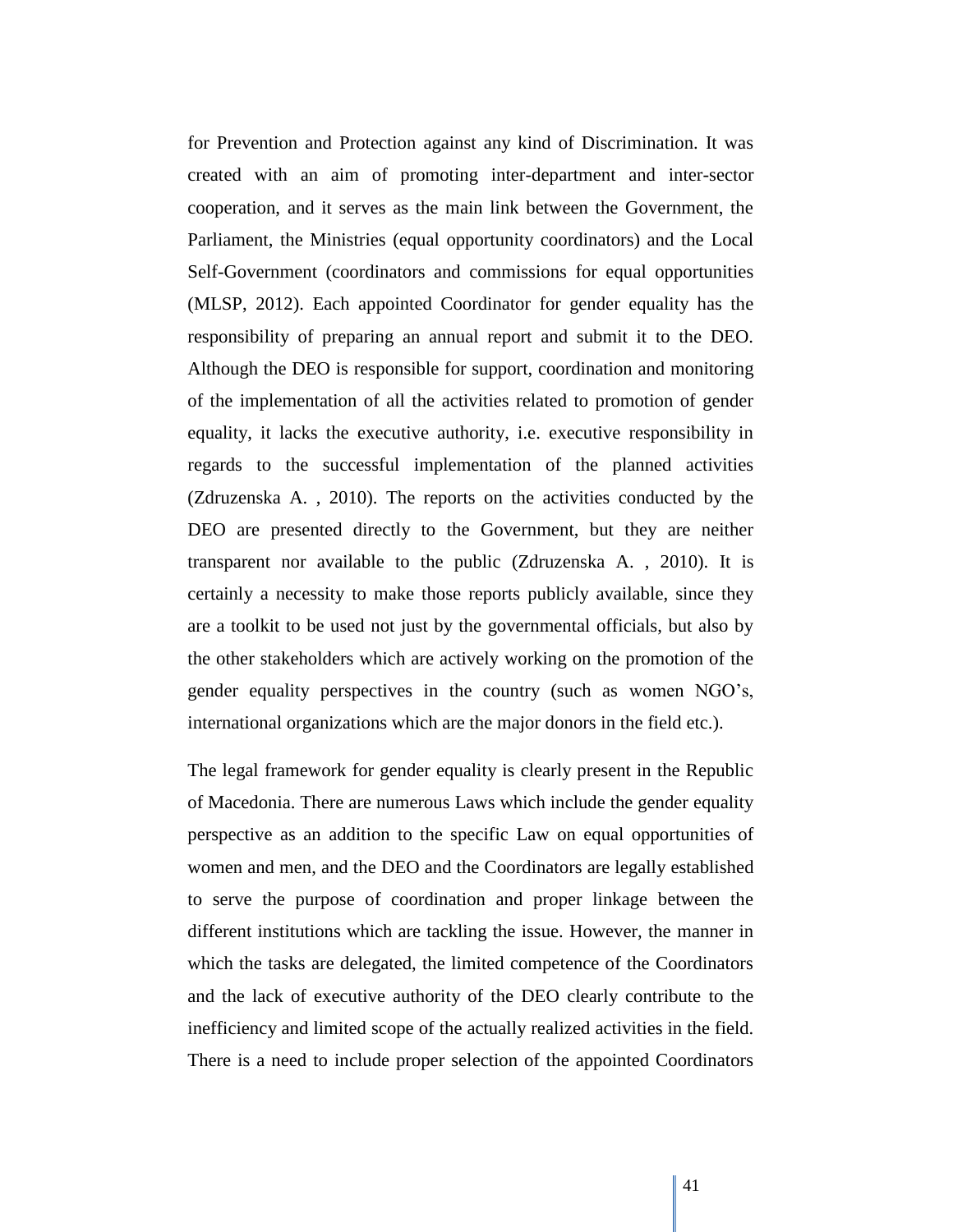who are competent in the respectful field, and proper duties and assignments should be clearly delegated to the appointed personnel. Monitoring, evaluation and dissemination of the data is also another prerequisite for successful implementation of the responsibilities prescribed by the current Law.

The following sub-chapter will be focused on the European Union"s view on the progress made in the gender equality and gender mainstreaming field in the Republic of Macedonia, with a 2007-2012 time frame which includes all the Progress Reports prepared up to date (June, 2013).

# *2.4 Progress Reports 2007 – 2012*

 $\overline{a}$ 

The purpose of these Progress Reports issued on annual bases for both candidate and potential candidate countries is to assess the progress made in the previous twelve months on their road to the EU. The Reports include assessments on the relation between the EU and the country at stake, the political and economic criteria, as well as the ability to assume the obligations of membership $^{60}$ . As of 2012, the Republic of Macedonia has been presented with assessments on the country's progress for six consecutive years. The following analysis will be focused on EU"s topdown approach in assessing the progress made in the area of women's rights and gender equality, i.e. the main obstacles and challenges that the country is facing in that respect, viewed through the EU lenses.

The Progress Report for  $2007<sup>61</sup>$  includes its first analysis on women's rights under the Economic and social rights section (p. 14). A slow progress of the implementation of the 2006 Law on equal opportunities is

<sup>&</sup>lt;sup>60</sup> Each of the six analyzed Progress Reports for the Former Yugoslav Republic of Macedonia (from 2007-2012) contain 4 main chapters: Introduction, Political criteria, Economic criteria and Ability to assume the obligations of membership.

<sup>61</sup> Commission of the European Communities: *"Commission staff working document – the Former Yugoslav Republic of Macedonia"*, (Brussels, 06.11.2007), [http://ec.europa.eu/enlargement/pdf/key\\_documents/2007/nov/fyrom\\_progress\\_reports\\_en](http://ec.europa.eu/enlargement/pdf/key_documents/2007/nov/fyrom_progress_reports_en.pdf) [.pdf](http://ec.europa.eu/enlargement/pdf/key_documents/2007/nov/fyrom_progress_reports_en.pdf) (June 5, 2013).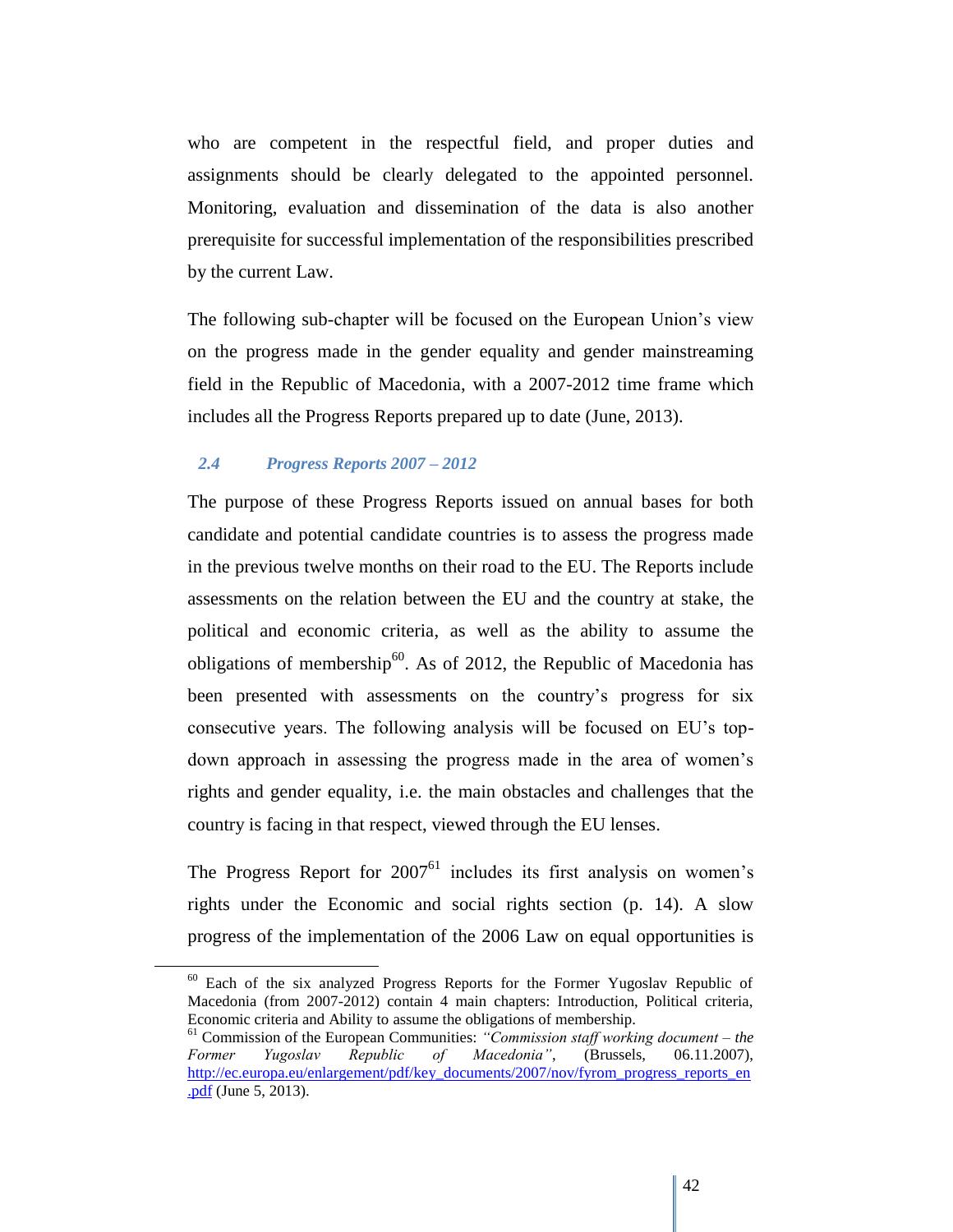noted, and some progress is observed in the areas of education, healthcare, political participation (33 out of 120 MP"s were women, as well as 3 out of 23 members of the Government were also women). Major concern is expressed for the situation of women in rural areas and ethnic minority women. Under the Employment and Social Policy chapter (p. 44) there is once again estimation on the slow progress on the implementation of the Law on equal opportunities, where it is specified that the definitions provided in the law were not completely in compliance with the *acquis communautaire.* It is further pointed out to the lack of existence of a national body which will be in charge of gender equality issues. Insufficient action was observed in five critical areas: employment, rural women, ethnic minority women, violence against women and human trafficking (p. 45). In the Judiciary and Fundamental rights chapter (p. 48), the adoption of a declaration condemning all forms of violence by the Parliament is acknowledged (p. 52), but the criticism stems from the narrow definition of rape in the Criminal Law which in their view results in difficulties for successful prosecution of the offenders. The EU"s overall observation from 2007 views women as a vulnerable group subject to discriminatory practices.

The Progress Report for  $2008^{62}$  includes a positive remark regarding women"s participation in the candidate list during the early Parliamentary election process, noting that women counted for  $35\%$  <sup>63</sup>(p. 7-8). In the Economic and Social Rights Section (p. 18) several positive activities were enlisted, such as: the establishment of equal opportunity committees in 79

<sup>62</sup> Commission of the European Communities: *"Commission staff working document – the Former Yugoslav Republic of Macedonia 2008 Progress Report"*, (Brussels, 05.11.2008), [http://ec.europa.eu/enlargement/pdf/press\\_corner/key-](http://ec.europa.eu/enlargement/pdf/press_corner/key-documents/reports_nov_2008/the_former_yugoslav_republic_of_macedonia_progress_report_en.pdf)

[documents/reports\\_nov\\_2008/the\\_former\\_yugoslav\\_republic\\_of\\_macedonia\\_progress\\_rep](http://ec.europa.eu/enlargement/pdf/press_corner/key-documents/reports_nov_2008/the_former_yugoslav_republic_of_macedonia_progress_report_en.pdf) [ort\\_en.pdf](http://ec.europa.eu/enlargement/pdf/press_corner/key-documents/reports_nov_2008/the_former_yugoslav_republic_of_macedonia_progress_report_en.pdf) (June 5,  $2013$ ).

 $\frac{63}{63}$  Article 21, paragraph 3 of the Electoral Code from 2006 provisions that "each gender shall be represented in the election management bodies with at least 30%" (Official Gazette of the Republic of Macedonia No. 40, dated from 31.03.2006), <http://www.legislationline.org/documents/id/5658> (July 5, 2013).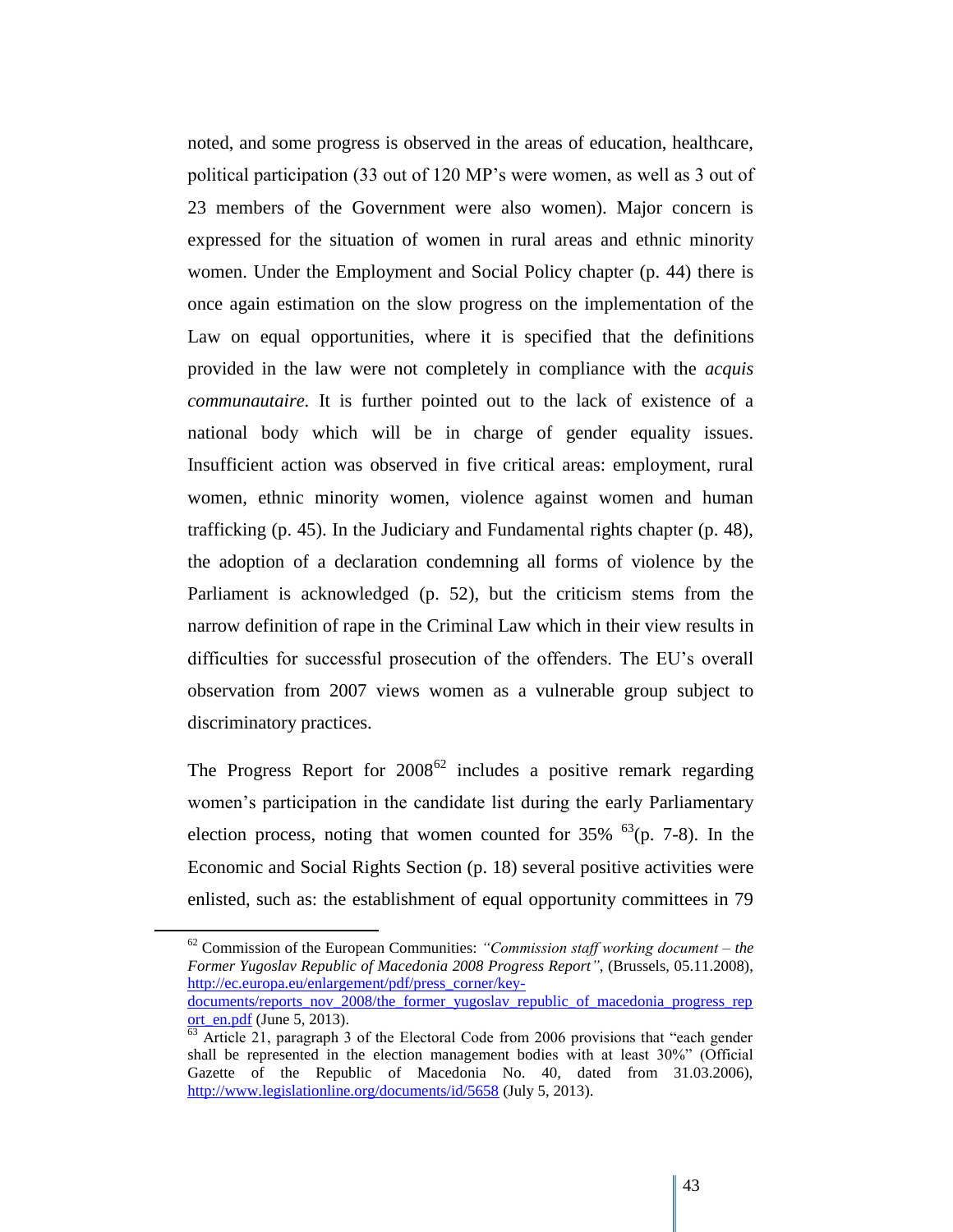out of 85 municipalities; the assignment of the Sector for equal opportunities within the MLSP as the gender equality body; the record number of women MP"s, which was 38 out of a total number of 120; the adoption of a national strategy against domestic violence and the amendments to the Law on the family, as well as widening of the definition of rape in the Criminal Law (which allowed higher level of legal protection for women). Major concerns are expressed regarding the lack of capacity and defined mandate for the Sector for equal opportunities, women"s rights in rural areas, domestic violence, practice of family voting instructions in the Albanian community during the election process and the double (both racial and gender) discrimination for Roma women and girls. Some progress was noted in the field of equal opportunities (p. 52), mostly in reference to the establishment of the Sector for equal opportunities and the increased number of equal opportunities committees within the municipalities (73 in 2008, compared to only 30 such committees in 2007). The lack of sufficient administrative capacity is pointed out, as well as the presence of stereotypes and discriminatory traditions for ethnic minority women. The overall evaluation in regards to women"s rights and gender equality in the 2008 Report points out to limited progress (p. 61). Discriminatory practices and domestic violence are specifically indicated as major areas of concern.

The 2009 Progress Report<sup>64</sup> states that none of the 13 women who ran for the mayor position were elected in the 2009 Local Elections process (p. 9). There were 85 mayor positions available, and following the previous elections when there were 3 women holding the mayor's position, none were elected in 2009 (p. 18). Regarding women's rights, efforts were noted in the attempts to address the issue of domestic violence with the

<sup>64</sup> Commission of the European Communities: *"Commission staff working document – the Former Yugoslav Republic of Macedonia 2009 Progress Report"*, (Brussels, 14.10.2009), [http://ec.europa.eu/enlargement/pdf/key\\_documents/2009/mk\\_rapport\\_2009\\_en.pdf](http://ec.europa.eu/enlargement/pdf/key_documents/2009/mk_rapport_2009_en.pdf) (June 5, 2013).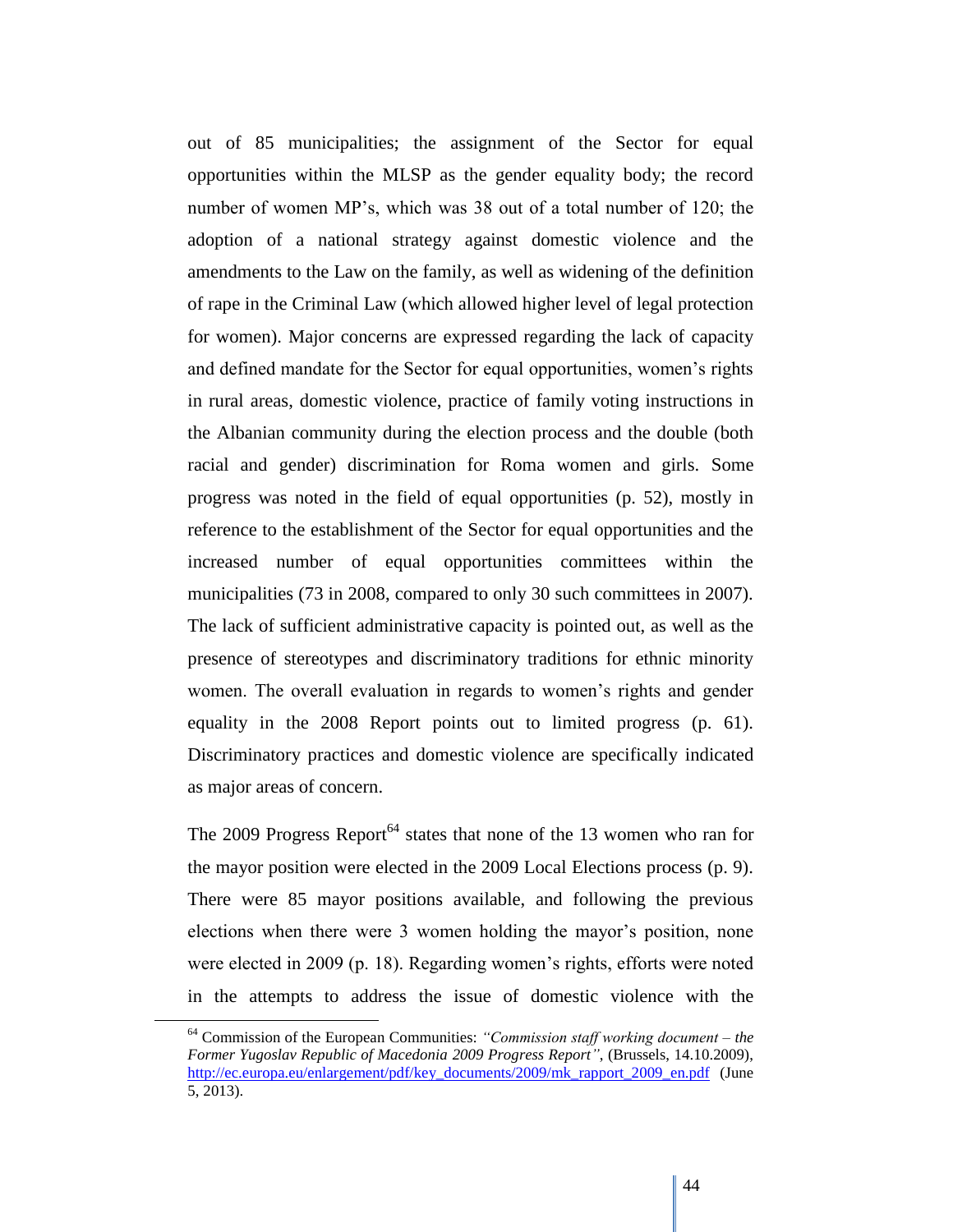appointment of a national body in charge of coordination of the activities of the national strategy against domestic violence. A critical approach is taken regarding the implementation of the Law on Equal Opportunities, mainly in the area of its realization and the lack of expertise and experience of the appointed personnel within the ministries and at local level (p. 18). There were no funds allocated for the implementation of the National Action Plan for Roma Women for 2008, and the financial dependency on international institutions is also noted regarding the Law on equal opportunities. The lack of capacity of the Department for Equal Opportunities to fulfill its role is further pointed out, as well as the slow progress in addressing women"s rights in the rural areas. Roma women and girls are once again mentioned in this Report with the same remark as in the 2008 Progress Report, i.e. they continue to be subject to double discrimination (p. 18). As a result, the country is defined in terms of partially meeting the social and economic criteria (p. 20). As in the 2008 Report, the 2009 Reports indicates "some progress" regarding equal opportunities (p. 54). Most of the observations are continuous from the previous years, with the additional concern for the low level participation of women in decision-making positions at both national and local levels, due to the outcomes of the Local Elections.

The Progress Report for  $2010^{65}$  indicates the increased number of women MP"s to 41, which is more than the 30% participation prescribed with the Electoral Code (p. 7). Positive remarks are given regarding the implementation of the Law on equal opportunities, with the appointment of a civil servant from the MLSP in charge of dealing with complaints regarding unequal treatment (p. 18). Strengthening of the local commission"s capacities has also been observed, as well as positive

<sup>65</sup> Commission of the European Communities: *"Commission staff working document – the Former Yugoslav Republic of Macedonia 2010 Progress Report"*, (Brussels, 09.11.2010), [http://ec.europa.eu/enlargement/pdf/key\\_documents/2010/package/mk\\_rapport\\_2010\\_en.p](http://ec.europa.eu/enlargement/pdf/key_documents/2010/package/mk_rapport_2010_en.pdf) [df](http://ec.europa.eu/enlargement/pdf/key_documents/2010/package/mk_rapport_2010_en.pdf) (June 5, 2013).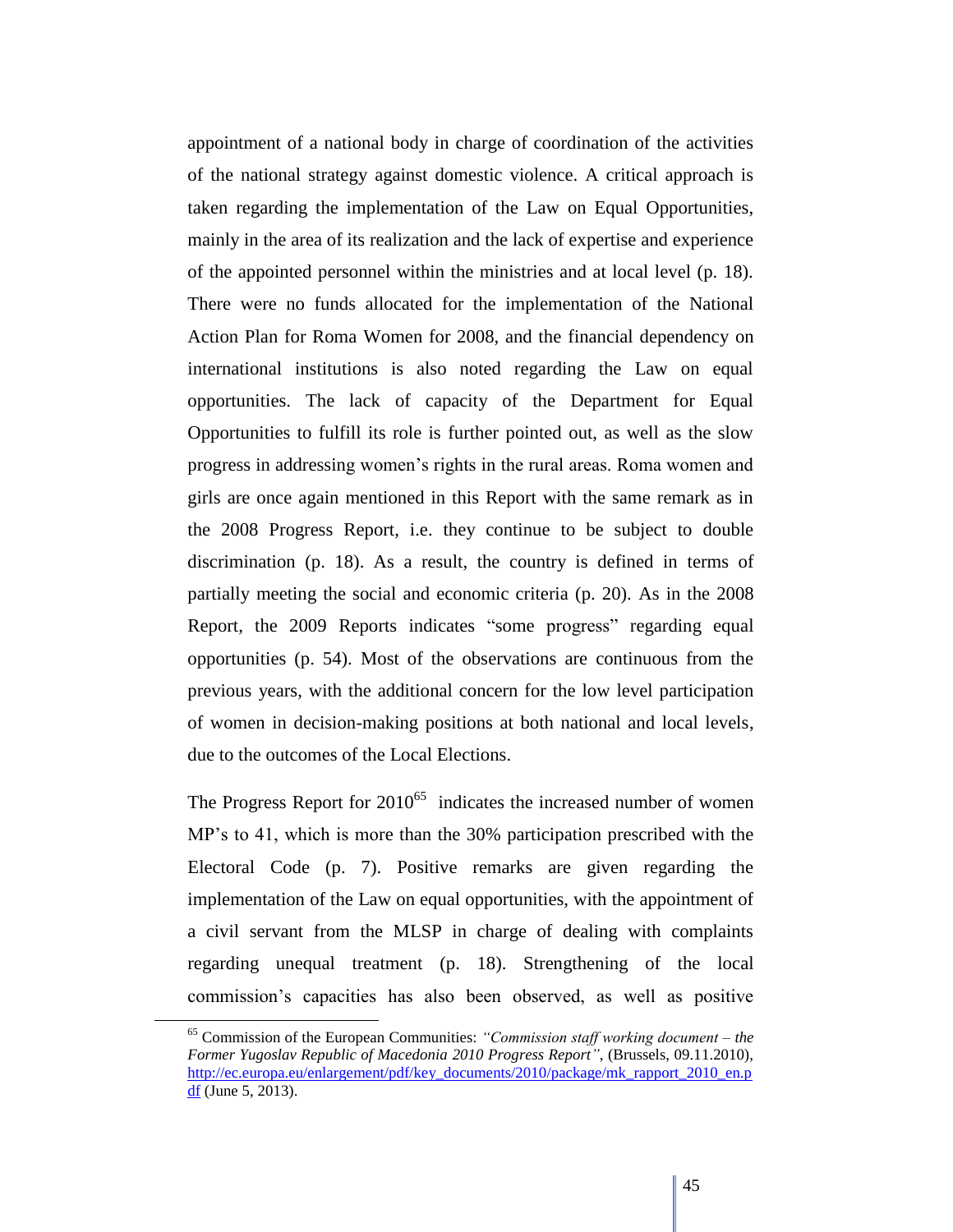changes in the Labor law regarding sexual harassment and discrimination in the work place. Major criticism is placed on tackling the issue of domestic violence, with the urge for strengthening the capacities for implementation of the existing National Strategy (p. 18). The lack of longterm strategic approach to equal opportunities is further pointed out, together with the remark for financial dependence on foreign donors which was also mentioned in the previous Reports. Little progress was observed in terms of improvements in the position of rural women and Roma women and girls (p. 18). The lack of attention to women"s health is presented for the first time as an area of concern which needs to be addressed. Concrete numbers were given for comparison between the female employment rate in Macedonia and the EU, indicating that the female employment level in Macedonia is 29.4%, compared to the 59.1% employment level in the European Union (p. 53). This is presented as a clear indicator for less favorable labor market trends for the women in Macedonia as compared to the EU. Compared to the previous Reports, progress in the implementation of actions which are targeting Roma women is noted for the first time, although such progress is observed as still lacking in terms of addressing the rights of women from the rural areas (p. 62). Women"s participation in politics is once again characterized as being low. The activities in reaching equal opportunities are characterized as having achieved "little progress" (p. 53). The same critical areas of concern can be identified in this Report, with the addition of the issue of women's health, which was pointed out for the very first time.

The 2011 Progress Report<sup>66</sup> observes the increase of women heads of list in the early Parliamentary elections, from six in 2008 to 15 in 2011.

<sup>66</sup> European Commission: *"Commission staff working document – the Former Yugoslav Republic of Macedonia 2011 Progress Report"*, (Brussels, 12.10.2011), [http://ec.europa.eu/enlargement/pdf/key\\_documents/2011/package/mk\\_rapport\\_2011\\_en.p](http://ec.europa.eu/enlargement/pdf/key_documents/2011/package/mk_rapport_2011_en.pdf) [df](http://ec.europa.eu/enlargement/pdf/key_documents/2011/package/mk_rapport_2011_en.pdf) (June 5, 2013).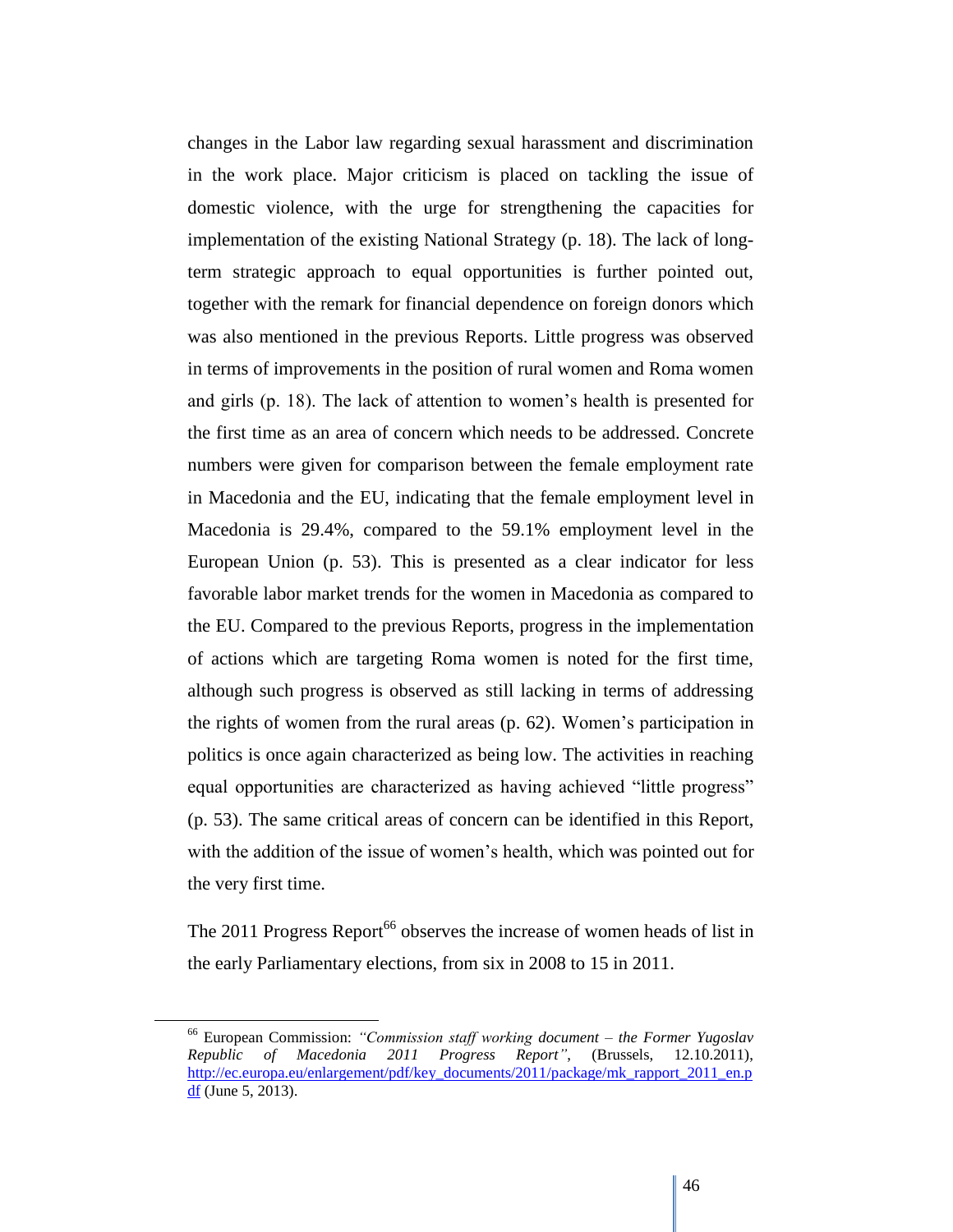The number of women candidates was 34% out of the total number of 1679 candidates (p. 7). Positive observations are noted in terms of increased awareness of the population regarding domestic violence issues, the responsiveness towards the needs of the victims, as well as the strengthened position of the national body in charge of dealing with these issues (p. 18). Progress is also viewed in addressing the health needs of women, which was subject to criticism in the previous Report from 2010. Discriminatory customs, the issues concerning double discrimination of Roma women and girls and the low level of participation of women in the political life is once again subject to non-sufficient progress (p. 18). It is further stated that "the equal opportunity issue is not a political priority of the Government" (Commission, Progress Report 2011, 2011). Roma women and youth are presented as an especially vulnerable group, due to the high unemployment rate, poor living conditions and health, as well as low level of school attendance (p. 21). A big reduction of the employment level of young women is presented as a key factor for the 2.4% decline in total youth unemployment (p. 25). The mechanisms for equal opportunities are assessed to be in place, however the lack of financial and human resources is estimated to be a major obstacle in tackling the ongoing challenges (p. 54). The increase in women"s employment rate is estimated at 36%, but compared to the EU average it is still substantially low. Overall, the lack of expertise by the staff members, the limited financial resources and the lack of political will are presented as key factors for the limited progress in achieving women"s rights and gender equality.

The last Progress Report issued for  $2012^{67}$  once again enlists the same issues which ought to be addressed, as noted in the previous Reports.

<sup>67</sup> European Commission: *"Commission staff working document – the Former Yugoslav Republic of Macedonia 2012 Progress Report"*, (Brussels, 10.10.2012), [http://ec.europa.eu/enlargement/pdf/key\\_documents/2012/package/mk\\_rapport\\_2012\\_en.](http://ec.europa.eu/enlargement/pdf/key_documents/2012/package/mk_rapport_2012_en.pdf) [pdf](http://ec.europa.eu/enlargement/pdf/key_documents/2012/package/mk_rapport_2012_en.pdf) (June 5, 2013).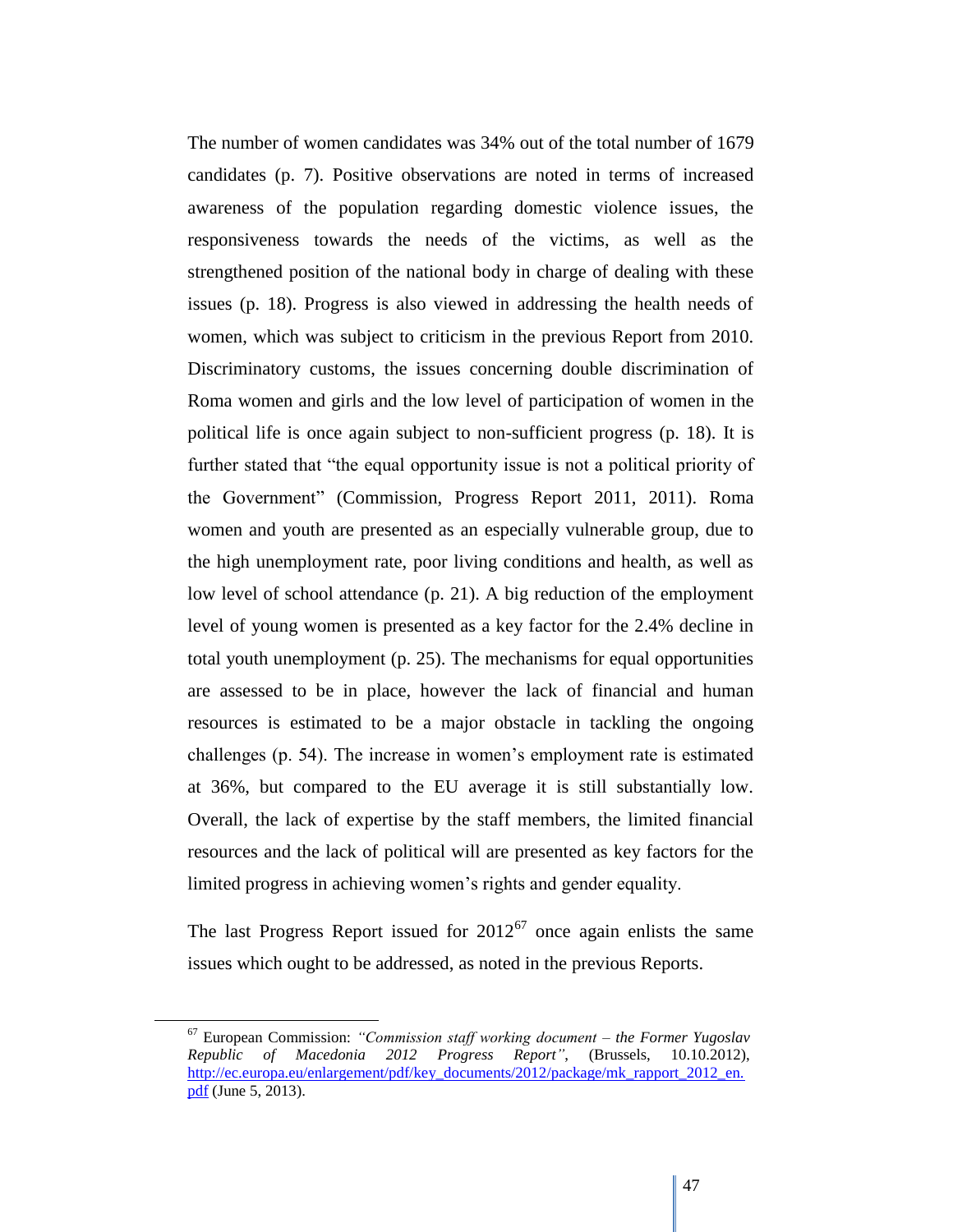Discriminatory practices and stereotypes that women in rural areas are challenged with, the low political participation and under-representation on the labor market, the limited actions targeting Roma women are all enlisted as continuous challenges which haven"t been appropriately addressed (p. 15). A critical view was taken on the lack of better integration of the gender perspectives by the institutions, as well as the lack of strategic approach regarding the implementation of the NAP (p. 15). Great concern is expressed for the very low participation of women in the active labor market (p. 45). The mechanism which deals with complaints of unequal treatment within the MLSP is estimated as not functioning properly, due to the confusion between equal opportunities and anti-discrimination (p. 46). Little achievements are prevailing when evaluating all critical areas of concern regarding women"s rights and equal opportunities, and the progress is estimated as being moderate (p. 53).

The question therefore arises: why are the same problematic issues being observed in all six Progress Reports and no adequate action was taken? Was it due to the lack of staff expertise, the lack of financial resources or the lack of political will to implement the already existing Laws and NAP"s or a combination of all of the above? As Rebecca Tiessen points out, "real change through gender mainstreaming involves attention to the distribution of power and is harder to achieve because it requires a deeper commitment to changing organizational norms and procedures".<sup>68</sup> Having the institutional set up already in place, the commitment to undertake the needed changes is clearly lacking.

<sup>68</sup> Rebecca Tiessen, *Everywhere/Nowhere: Gender Mainstreaming in Development Agencies* (Bloomfield, USA: Kumarian Press, 2007), 2.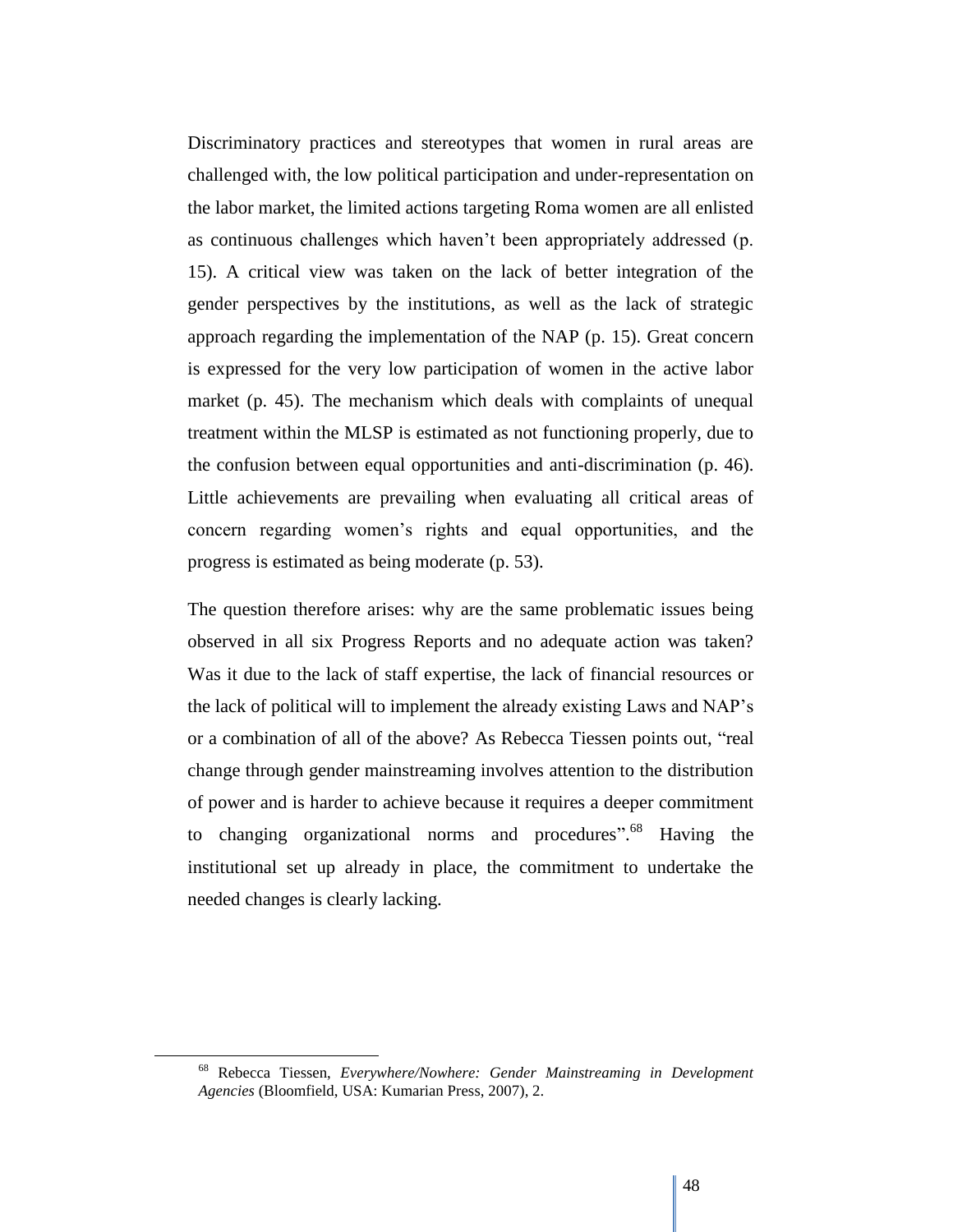# *2.5 Conclusion*

This chapter has provided a detailed analysis of the activities undertaken for the promotion of women"s rights and gender equality in the Republic of Macedonia for the period from 2007-2012. Analysis of the NAP"s and Laws enacted for the promotion of equal opportunities was presented, with critical lenses coming from the NGO sector. In addition, the EU"s view on gender equality was analyzed through the data presented in the 2007-2012 Progress Reports. In the following chapter, an attempt will be made to present the most challenging gender equality and gender mainstreaming issues in Macedonia. They will be divided into specific areas of concern, which emerge as the most salient ones based on the analysis presented in this chapter.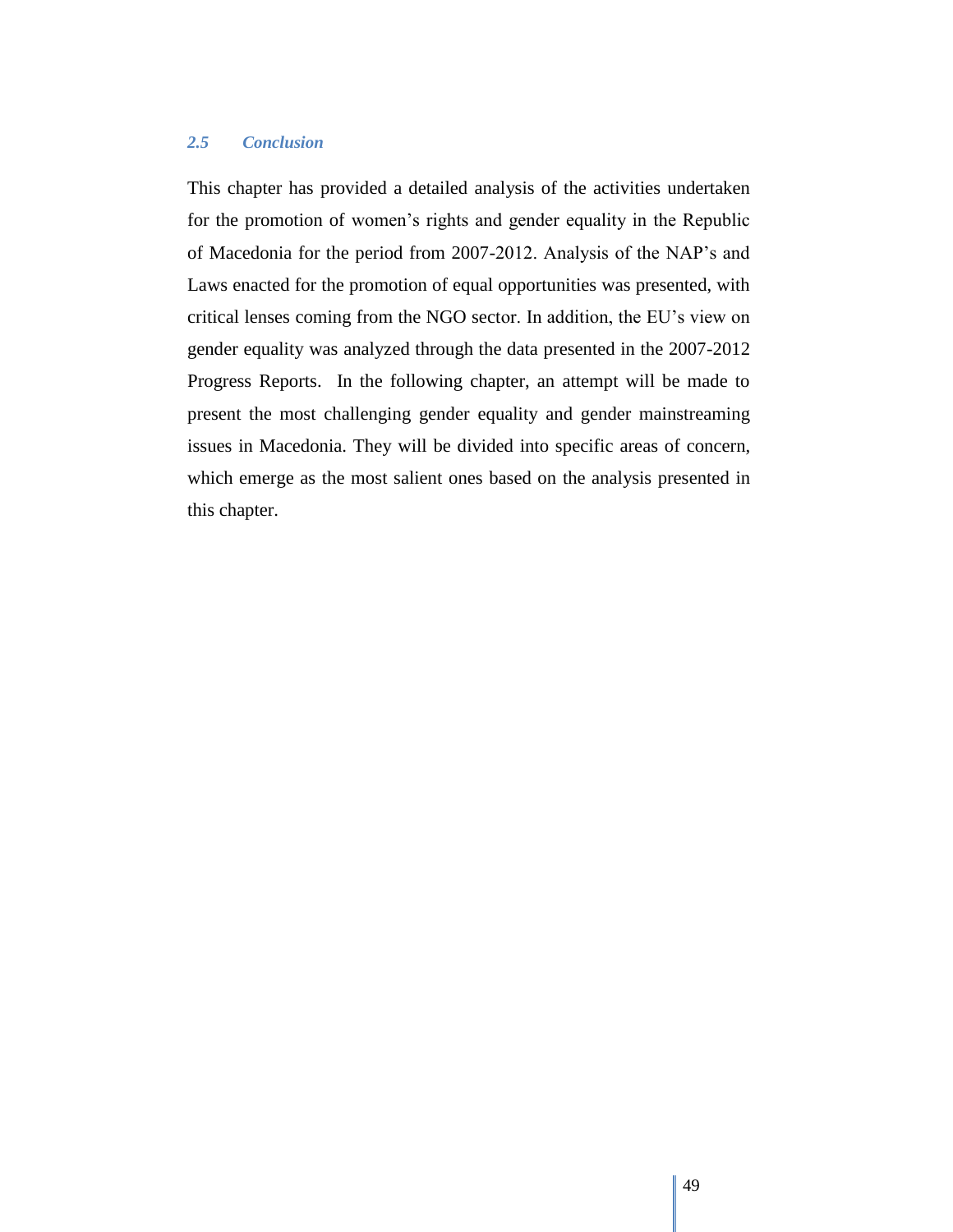# *3. BEYOND THE EU LENSES – ASSESMENTS OF THE GENDER MAINSTREAMING*

This chapter will be focused on closely examining the situation of the most vulnerable groups of women in the Macedonian society. In order for a proper advancement of the gender mainstreaming concept to be achieved, these target groups ought to be given special attention through proper implementation of strategies and policies which would address their needs. Based on the top-down approach presented in the previous chapter, several critical areas of concern will be addressed in detail. The aim is to combine available statistical data with the view of other actors (NGO"s, academics and international organizations) involved in the gender mainstreaming process, in order to make a proper analysis of the current situation in the respective areas.

#### *3.1 Women in rural areas*

 $\overline{a}$ 

Women living in rural areas have been identified as one of the most vulnerable groups in the Macedonian society. The data presented in the  $2002$  Census<sup>69</sup> refers to the total number of population per municipality and not per village, but the CRPM (Center for Research and Policy Making) cross-analysis from 2012 indicates that 45.2% of the total population in the country lives in rural areas<sup>70</sup>. Thereby, the percentage of population living in urban areas is 54.8% and it represents the majority within the country. Rural women are faced with numerous challenges in their everyday lives according to the latest CRPM research conducted on the topic in 2012. One of the critical areas is the level of education, which

<sup>69</sup> State Statistical Office of the Republic of Macedonia: *"Census of population, households and dwellings in the Republic of Macedonia, 2002 and Total population, households and dwellings according to the territorial organization of the Republic of Macedonia, 2004"* (Skopje, May 2005),<http://www.stat.gov.mk/Publikacii/knigaXIII.pdf> (June 6, 2013).

<sup>70</sup> Center for Research and Policy Making: *"Perspectives of Women in Rural Areas"* (Skopje, 2012),<http://www.unifem.sk/uploads/doc/ANGweb2.pdf> (June 6, 2013), p 15.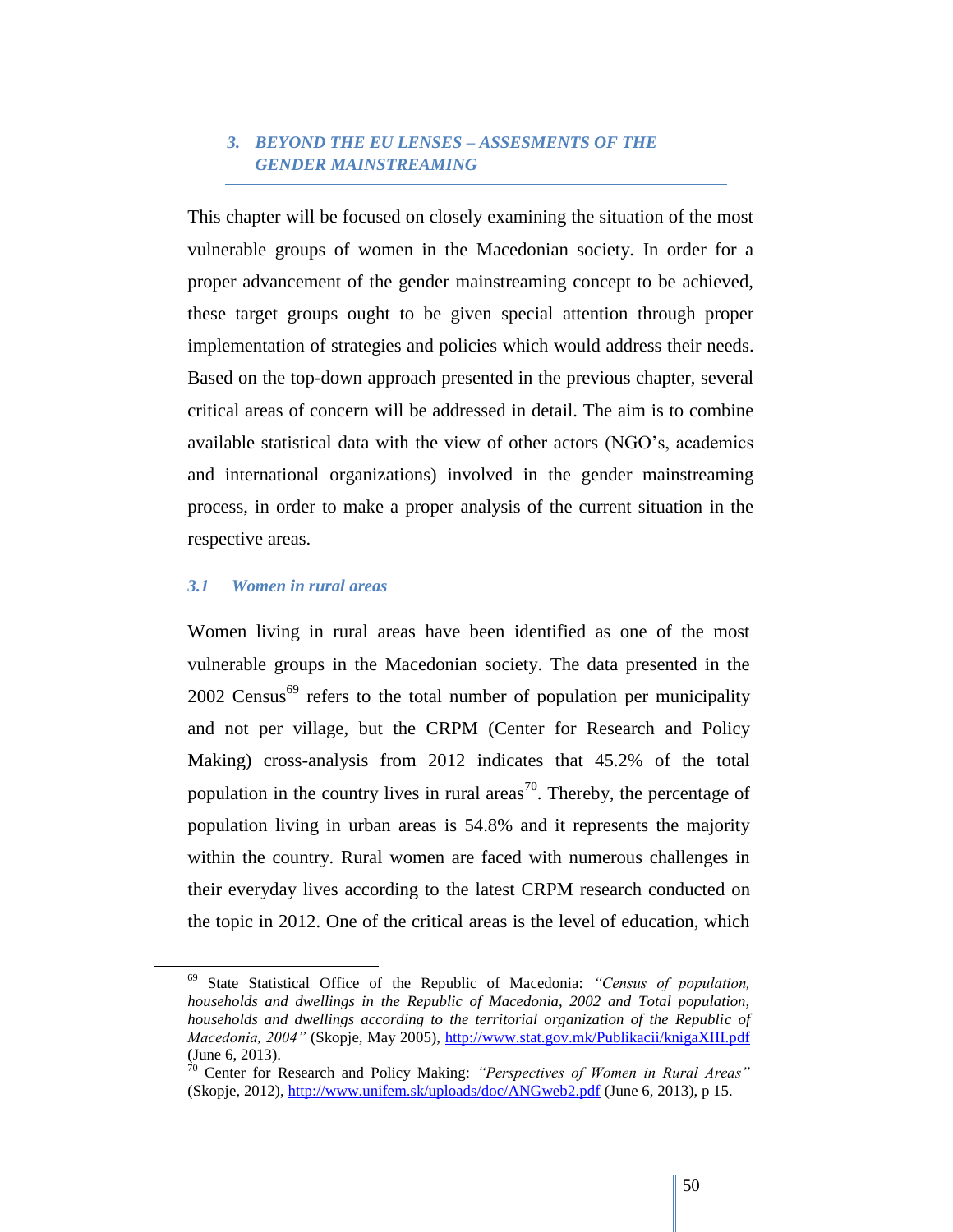is lower for rural women compared to rural men and most notably to urban women (CRPM, 2012). According to the Labor Force Survey from  $2009<sup>71</sup>$ , the level of education for rural women is lower than rural men, especially in the categories with no education and incomplete primary education, as the percentage figures indicate in the following table.

| <b>Educational attainment</b>            | <b>Rural</b><br>Women | <b>Rural</b><br>Men | Urban<br>Women | Urban<br>Men |
|------------------------------------------|-----------------------|---------------------|----------------|--------------|
| Without education                        | 5%                    | 2%                  | 2%             | 0.8%         |
| Incomplete primary                       | 18%                   | 10%                 | 8%             | 3%           |
| Primary and lower<br>secondary education | 46%                   | 42%                 | 27%            | 22%          |
| 3 years of secondary<br>education        | 6%                    | 11%                 | 7%             | 13%          |
| 4 years of secondary<br>education        | 21%                   | 29%                 | 37%            | 44%          |
| Higher education                         | 1%                    | 2%                  | 4%             | 4%           |
| University level education               | 4%                    | 4%                  | 14%            | 13%          |
| <b>Total</b>                             | 100%                  | 100%                | 100%           | 100%         |

**Table 1:** Education attainment of rural residents per gender and in comparison to urban

The discrepancy is even higher when the educational attainment of rural women is compared to both urban women and men.

The low level of participation in the active labor force is another major area of concern. As the following table indicates, rural women have the lowest level of activity rates as participants in the active labor force.

*Source: CRPM "Perspectives of Women in Rural Areas" (2012), summary of the data taken from the Labor Force Survey 2009 (SSO 2010a)* 

<sup>71</sup> State Statistical Office of the Republic of Macedonia: *"Labor Force Survey, 2009"* (Skopje, July 2010),<http://www.stat.gov.mk/Publikacii/2.4.10.04.pdf> (June 6, 2013).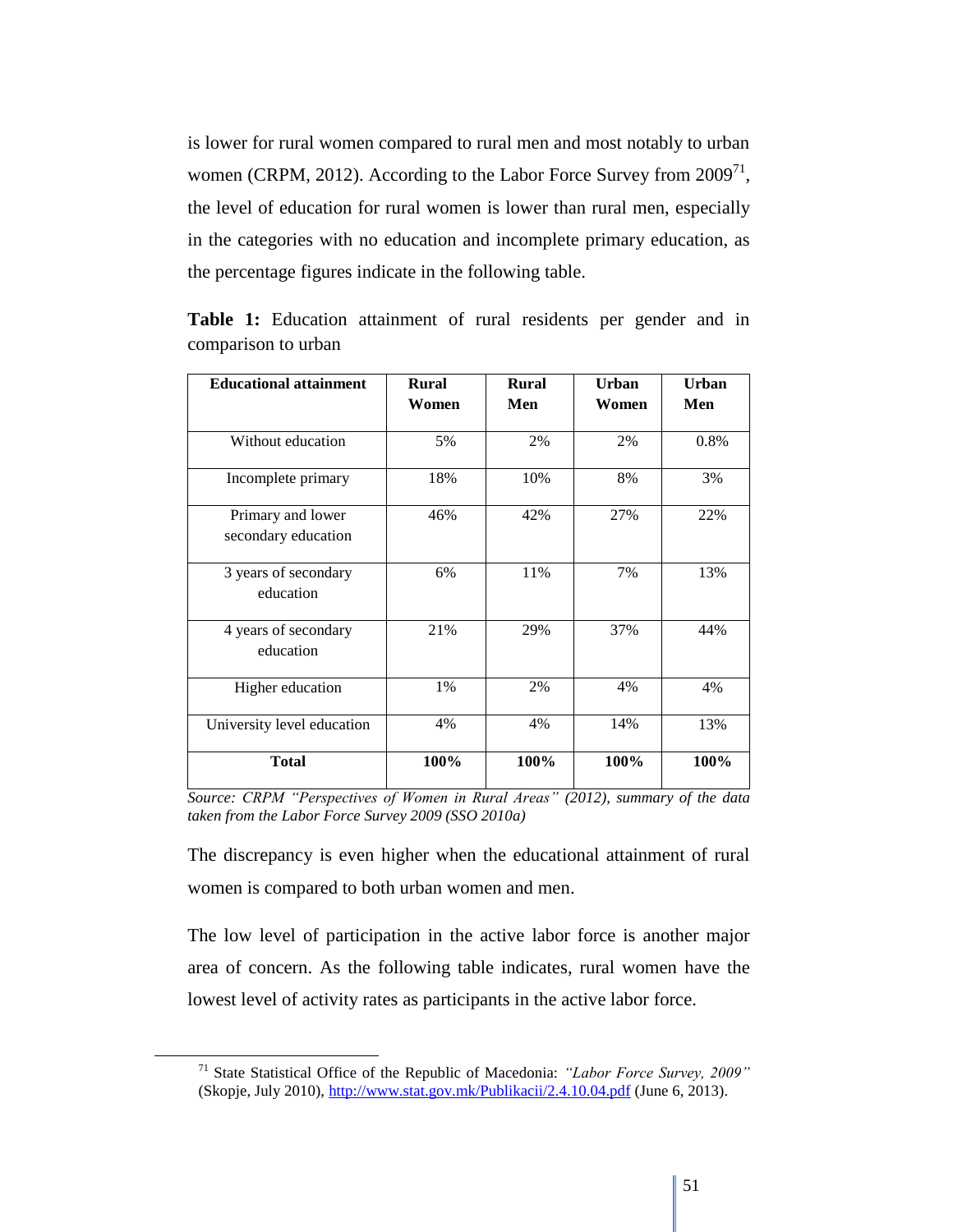| Year | <b>Urban</b><br>Women | <b>Urban Men</b> | <b>Rural</b><br>Women | <b>Rural Men</b> |
|------|-----------------------|------------------|-----------------------|------------------|
| 2007 | 49 %                  | 66 %             | 36 %                  | 70 %             |
| 2008 | 49 %                  | 67 %             | 36 %                  | 71 %             |
| 2009 | 49 %                  | 67 %             | 36 %                  | 72 %             |

**Table 2:** Activity rates of population aged 15 years and over, by gender and urban/rural division

*Source: CRPM "Perspectives of Women in Rural Areas" (2012), summary of the data taken from the Labor Force Survey (according to SSO 2010d)* 

Only approximately one in every three rural women is actively looking for a job, compared to half of urban women and more than two-thirds of rural men. One of the major obstacles related to the low level of activity in the labor work force is the limited access to child care facilities<sup>72</sup>, as indicated in the CPRM survey of rural women and men conducted in 2011. Only 10% of the lowland villages have access to kindergartens, and the percentage is even lower for the highland villages. This is a major contributing factor to the limited opportunities for rural women to seek employment opportunities (CRPM, 2012). The accessibility of health care facilities, as well as available treatment from generalist and specialist doctors in rural areas is also limited<sup>73</sup>. There are clear disparities between the access to primary health care facilities between highland and lowland rural areas, and the access to specialist services indicates more than one and a half hour walking distance away for both types of rural habitats. CPRM assesses the high level of unpaid work that rural women perform as a result of taking care for ill family members, which is a responsibility that they are assigned to in most of the cases (CRPM, 2012). Inadequate infrastructure and limited access to public transportation is another major area of concern. The need for improved road network both in highland and

 $72$  See Appendix 1, Chart 1: Accessibility of child care facilities in rural areas

 $^{73}$  See Appendix 1, Chart 2: Accessibility of generalist and specialist doctors in rural areas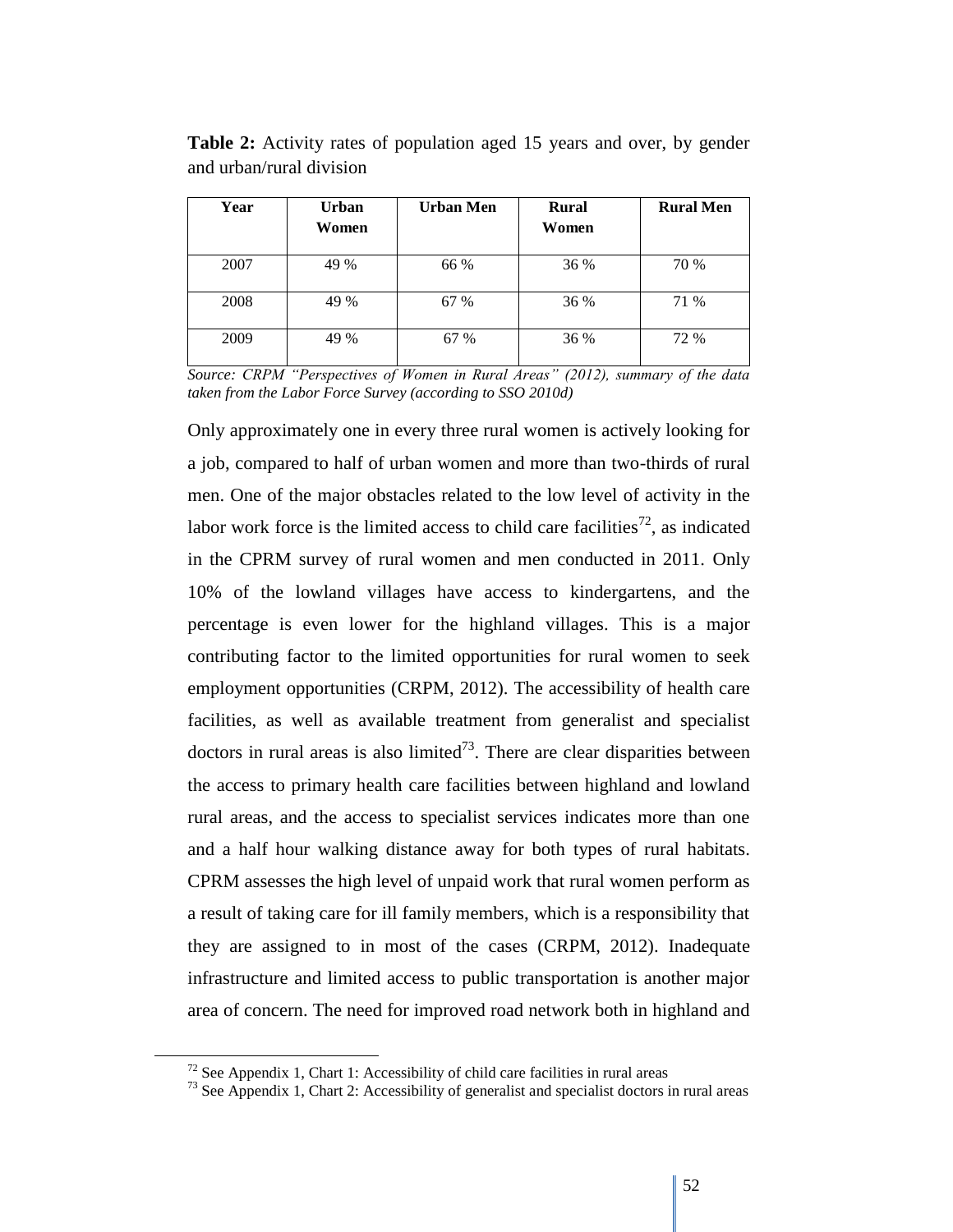lowland villages is identified as one of the highest priorities for both women and men in the rural areas (CRPM, 2012). Moreover, women are identified as more frequent users of public transportation<sup>74</sup>. One of the reasons for the higher level of public transport usage for rural women compared to rural men is connected with gender stereotypes related to driving. CRPM"s findings indicate that: "women drive cars less than men and operating heavy agricultural machinery is not a 'womanly' activity"<sup>75</sup>. The above indicates that gender stereotypes are prevailing in the rural areas, and women are given specifically assigned roles in the rural households and communities. When attempting to identify the major reasons for inactivity of rural women, the CRPM research from 2011 indicated 2 key aspects: family and unpaid home work. Both are closely related to the patriarchal expectations of women as primary caregivers and housewives.

The CRPM 2012 study identifies one positive development for rural women, which is related to the increasing level of secondary school education for rural girls<sup>76</sup> due to the introduction of compulsory secondary education on a national level. However, the possible future developments related to this positive change are subject for future analysis. Improvements are needed in the areas of infrastructure, health care access, child care facilities, raising the level of active participation of rural women in the labor force as well as increasing the level of employment opportunities for rural women, or the result from obtaining higher level of education might possibly lead to increased migration of this target group to urban areas.

<sup>74</sup> See Appendix 1, Chart 3: Usage of public transport

 $75$  See footnote 69

 $76$ See Appendix 1, Chart 4: Percentage of male and female students enrolled into secondary school (out of the ones that have completed primary) 2005-2010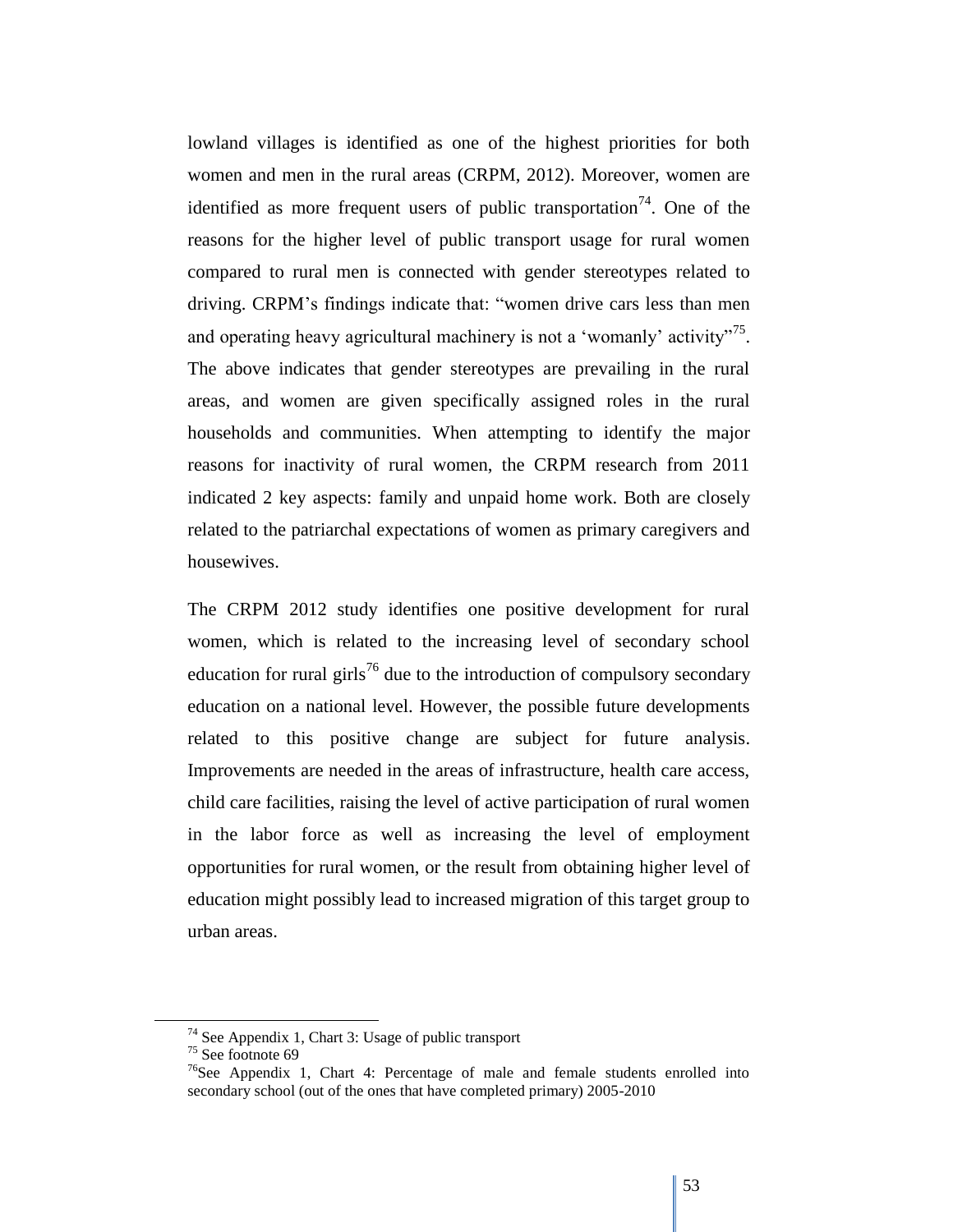A total number of five projects have been financed by the EU targeting rural development, based on the official data available for contracts managed by  $EUD^{77}$  (2007-2013) and supported through the EIDHR program. However, only one of the projects was specifically targeting gender issues, namely the project entitled "Achieving Gender Equality in Rural Communities". It was a 2011-2013 time framed project implemented by the Association for Local Rural Development from Tetovo, with an allocated budget of 67 947, 00 Euros. The project was implemented in 4 villages in the Polog region: Bogovinje, Brvenica, Vrapciste and Zelino with the aim of institutionalizing the gender mainstreaming approach in the rural communities within the region<sup>78</sup>. Clearly, more substantial allocation of funds is required with the aim of targeting rural women through the EIDHR program, since all of the Progress Reports analyzed in the previous chapter point out to the deficiency in positive changes for this specific target group.

The overall conclusions which can be drawn from the data presented above are that the key areas of concern for rural women have been clearly identified in the CRPM analysis form 2012. Policies and programs need to be developed in order to address the main challenges that rural women are faced with: education, health care access, child care facilities, proper infrastructure, increased labor market activity and persistent gender stereotypes. Targeting these areas requires a top-down impact, both in regards to elaboration of specific strategies for advancement of rural women, as well as allocation of proper financial and staff resources which would ensure proper implementation of the planned activities.

 $\overline{a}$ 

 $77$  A list of all the ongoing and completed projects is available on the following web page: [http://eeas.europa.eu/delegations/the\\_former\\_yugoslav\\_republic\\_of\\_macedonia/document](http://eeas.europa.eu/delegations/the_former_yugoslav_republic_of_macedonia/documents/projects/contract_list2013_01_en.pdf) [s/projects/contract\\_list2013\\_01\\_en.pdf](http://eeas.europa.eu/delegations/the_former_yugoslav_republic_of_macedonia/documents/projects/contract_list2013_01_en.pdf)

 $\frac{78}{18}$  Detailed information about the activities related to the implementation of the project are available on the official web page of the "Association for Local Rural Development": [http://www.zlrr.org.mk/rural\\_project/eng/rural\\_projecy\\_eng.html#](http://www.zlrr.org.mk/rural_project/eng/rural_projecy_eng.html)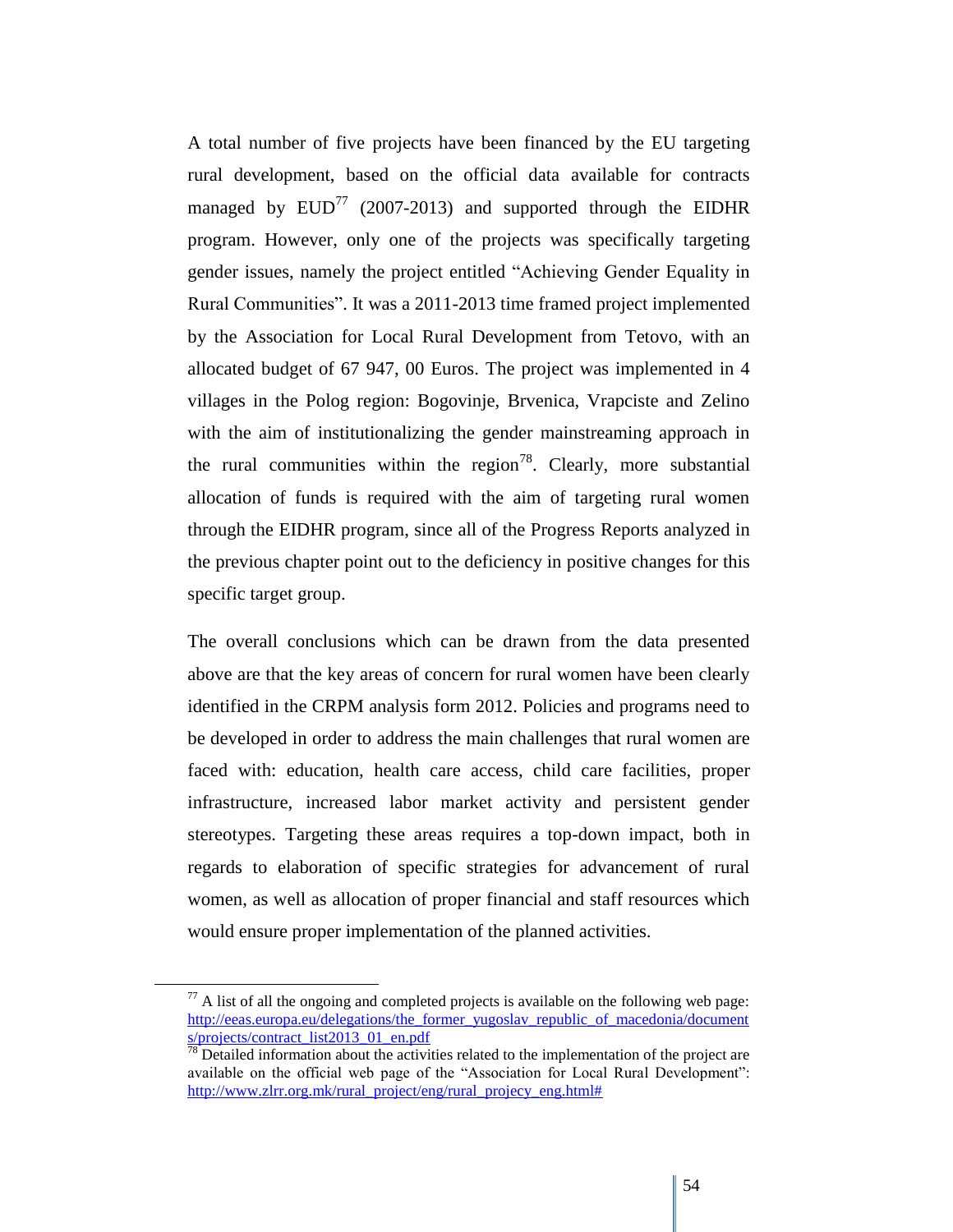## *3.2 Women from minority groups*

The latest Population Census<sup>79</sup> in the Republic of Macedonia was successfully conducted in 2002. The figures reveal that out of a total number of 2, 022, 547 citizens, there are 1, 297, 981 ethnic Macedonians, 509, 083 ethnic Albanians, 9, 695 ethnic Vlachs, 53, 879 ethnic Roma, 77, 959 ethnic Turks, 35, 939 ethnic Serbs and other ethnic groups living on the territory of the Republic of Macedonia. The census figures clearly reveal that Albanians represent the highest majority ethnic group in the country, followed by the Turks and the Roma ethnic group. The ethnic Macedonians, Serbs and Vlachs are predominantly Orthodox Christian by religion, and the Albanians, Roma and Turks are mainly Muslim. There are also linguistic differences among the ethnic groups, since each of them speaks its own language. The cultural characteristics are also specific for each of the above mentioned groups, thereby creating a multi-ethnic milieu in the ethnic composition of the country.

Ethnic minority women have been identified as a specifically vulnerable group in all the EU Progress Reports. Due to the double discrimination of the Romani women, their current challenges will be elaborated in detail in the next sub-chapter. The question therefore arises: what are the specific challenges that minority woman are encountering in the Macedonian society? Are they interrelated with the overall obstacles that Macedonian women are facing on daily bases, that women from rural communities are challenged with, or is it more related to specific cultural features of the patriarchal society that they live in? The following paragraphs will make an attempt to reveal the specificities of these groups of women.

<sup>79</sup> State Statistical Office of the Republic of Macedonia: *"Census of Population, Households and Dwellings in the Republic of Macedonia, 2002"* (Skopje, May 2005), <http://www.stat.gov.mk/Publikacii/knigaXIII.pdf> (June 8, 2013).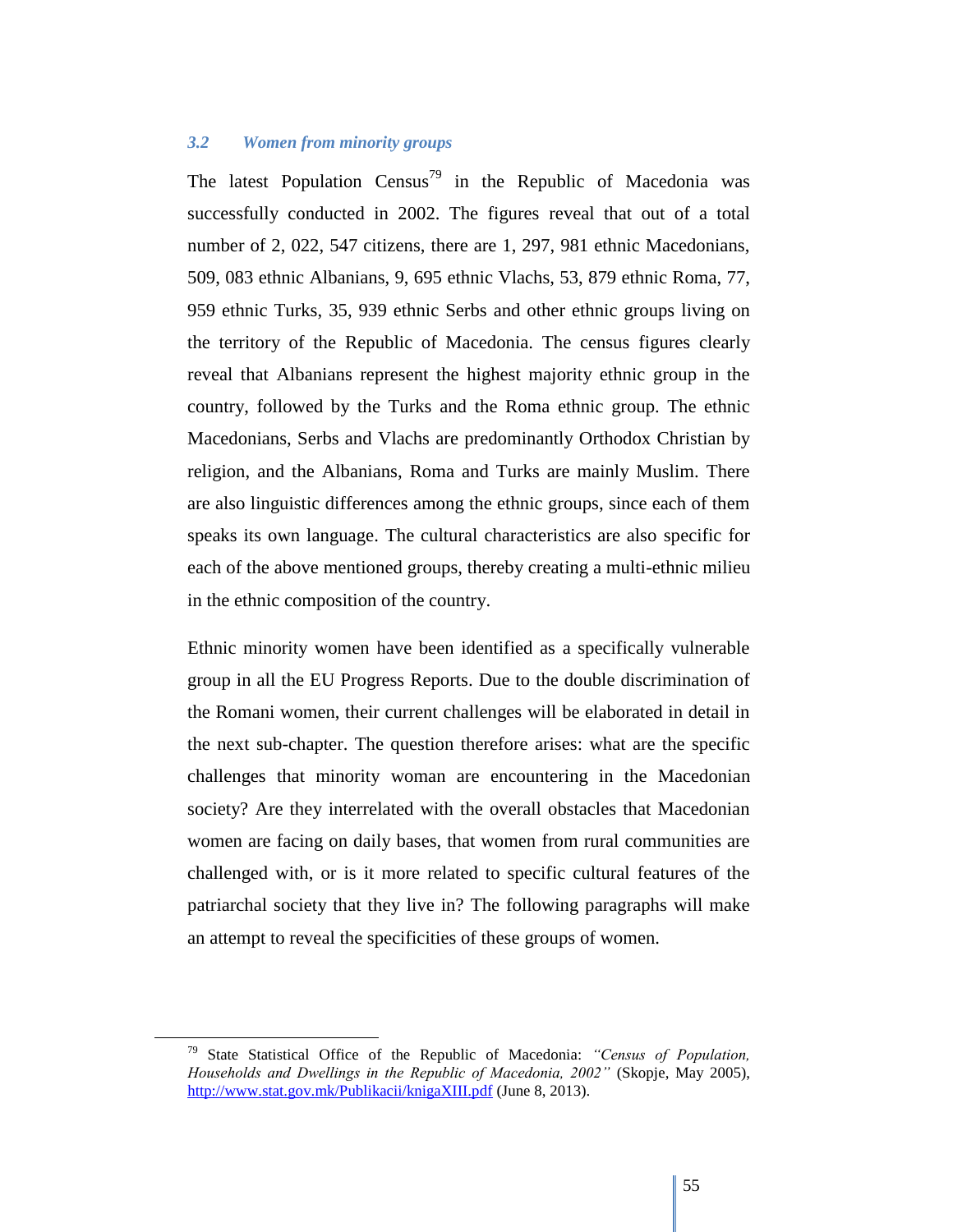In a study examining the reasons for economic inactivity of low-skilled women from minority groups in Macedonia, the economist Diego F. Angel-Urdinola<sup>80</sup> indicates that the traditional values are the main reason which deters many women from working outside the home. The author further elaborates that while the main reasons for unemployment for both women and men for different ethnicities are nepotism and lack of personal connections, there were major differences for unemployment between women coming from different ethnic groups. Out of the total number of interviewees, it is reported that only 11% of the Albanian women are economically active, and 35% of them are less likely to be employed than Macedonian women (Angel-Urdinola, 2008). The interviewed Albanian, Turkish and Roma women stated that traditional norms require them to perform all the household work, which limits their possibilities to seek employment. These patriarchal stereotypes are deeply-rooted in the society, therefore the key actors which can make an impact are the women NGO"s, since women appear to trust those organizations (Angel-Urdinola, 2008).

As the CPRM study suggests, "Gender differences in education remain to be determined by ethnic/cultural background" (CRPM, 2012). The Albanian, Turkish and Roma girls are identified as the most vulnerable group, especially in reference to lack of secondary school education. Although the numbers have slightly improved over the years, the vulnerability of these specific groups still exists mainly due to the lower family expectations for them to complete their secondary education and "the bigger pressure to marry at a young age" (CRPM, 2012). The study was conducted by specifically targeting the women from rural areas, but due to the limited availability of ethnically segregated data the author finds

<sup>80</sup> Diego F. Angel-Urdinola: *"Why are low skilled women from minority groups economically inactive in Macedonia"?* (September, 2008), <http://siteresources.worldbank.org/INTGENDER/Resources/gnewsletterp7.pdf> (June, 9, 2013).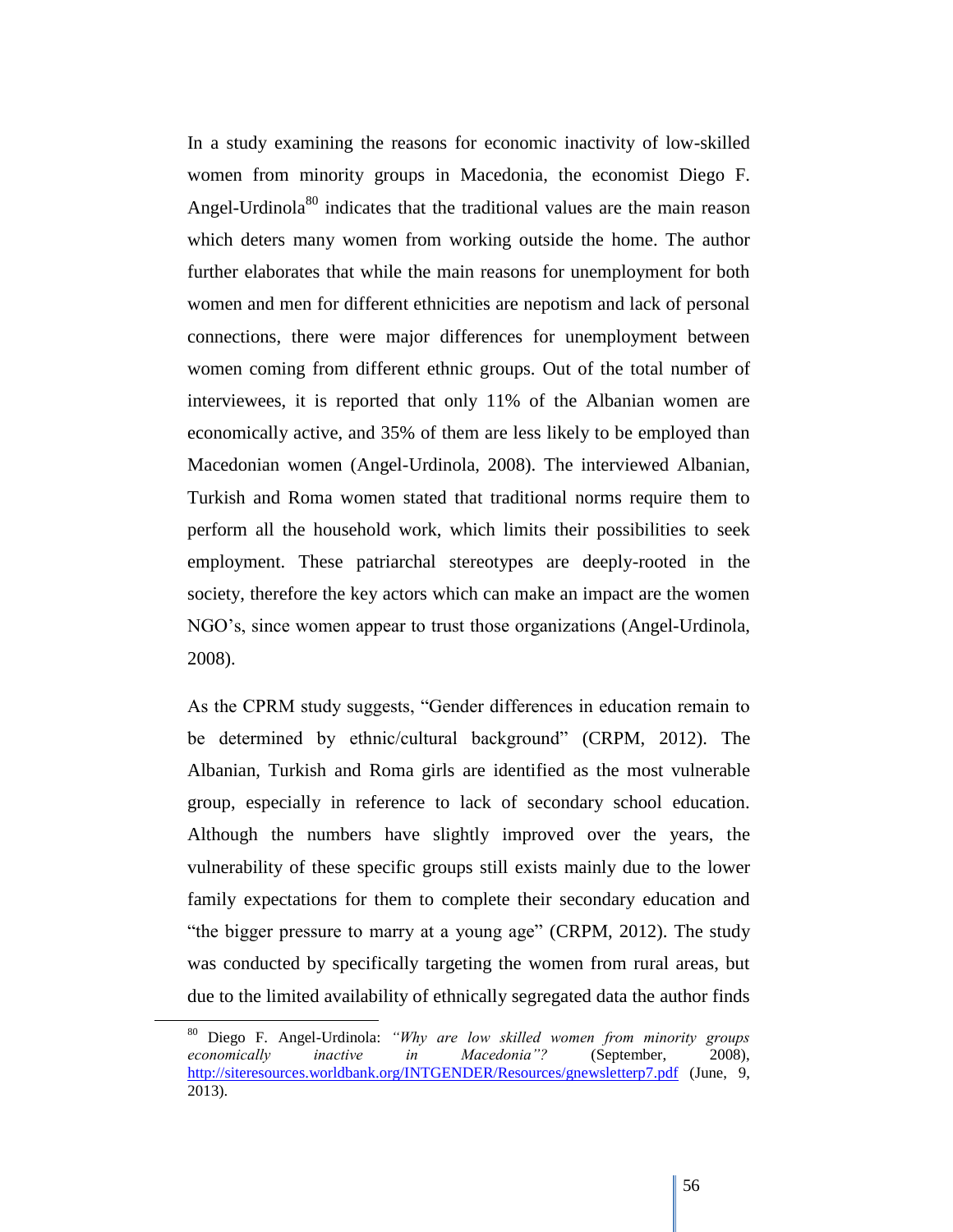the information relevant in this context as well. The following table illustrates the percentage of girls in secondary education:

|                  | <b>Macedonians</b> | <b>Albanians</b> | <b>Turks</b> | Roma  |
|------------------|--------------------|------------------|--------------|-------|
|                  |                    |                  |              |       |
| <i>1999/2000</i> | 51%                | 41,1%            | 36,8%        | 39,8% |
|                  |                    |                  |              |       |
| 2000/2001        | 50,8%              | 42,1%            | 38%          | 43,3% |
|                  |                    |                  |              |       |
| 2001/2002        | 50,7%              | 43,8%            | 42,3%        | 37,4% |
|                  |                    |                  |              |       |
| 2006/2007        | 49,7%              | 42,0%            | 40,7%        | 44,4% |
|                  |                    |                  |              |       |
| 2007/2008        | 49,7%              | 44,3%            | 41,8%        | 46,4% |
|                  |                    |                  |              |       |
| 2008/2009        | 50,1%              | 43,7%            | 42,8%        | 46,3% |
| 2009/2010        | 49,9%              | 46,2%            | 45,8%        | 47,1% |
|                  |                    |                  |              |       |

**Table 3:** Percentage of girls (based on ethnic background) in secondary school out of the total number of students in secondary education

The study further reveals differentiations in the level of education of women based on different ethnical background $81$ . Namely, whereas over 50% of Macedonian women have completed at least secondary education, over 50% of the Albanian and Turkish women have completed only primary education or less (CRPM, 2012). There are clear distinctions in lifestyle and prevalence of stereotypes between rural and urban areas. However, due to the lack of relevant analysis targeting specifically minority women in the country, the author relies on the currently available information within the course of the analysis. Preparing specific reports, gathering ethnically segregated data for women on a national level, as well

 $\overline{a}$ 

*Source: CRPM "Perspectives of Women in Rural Areas" (2012), summary of the data taken from the State Statistical Office: elementary and secondary schools at the end of school years 2001, 2002, 2003, 2008, 2009, 2010, 2011; CPRM calculations* 

 $81$  See Appendix 2, Chart 1: Level of education of rural women per ethnic group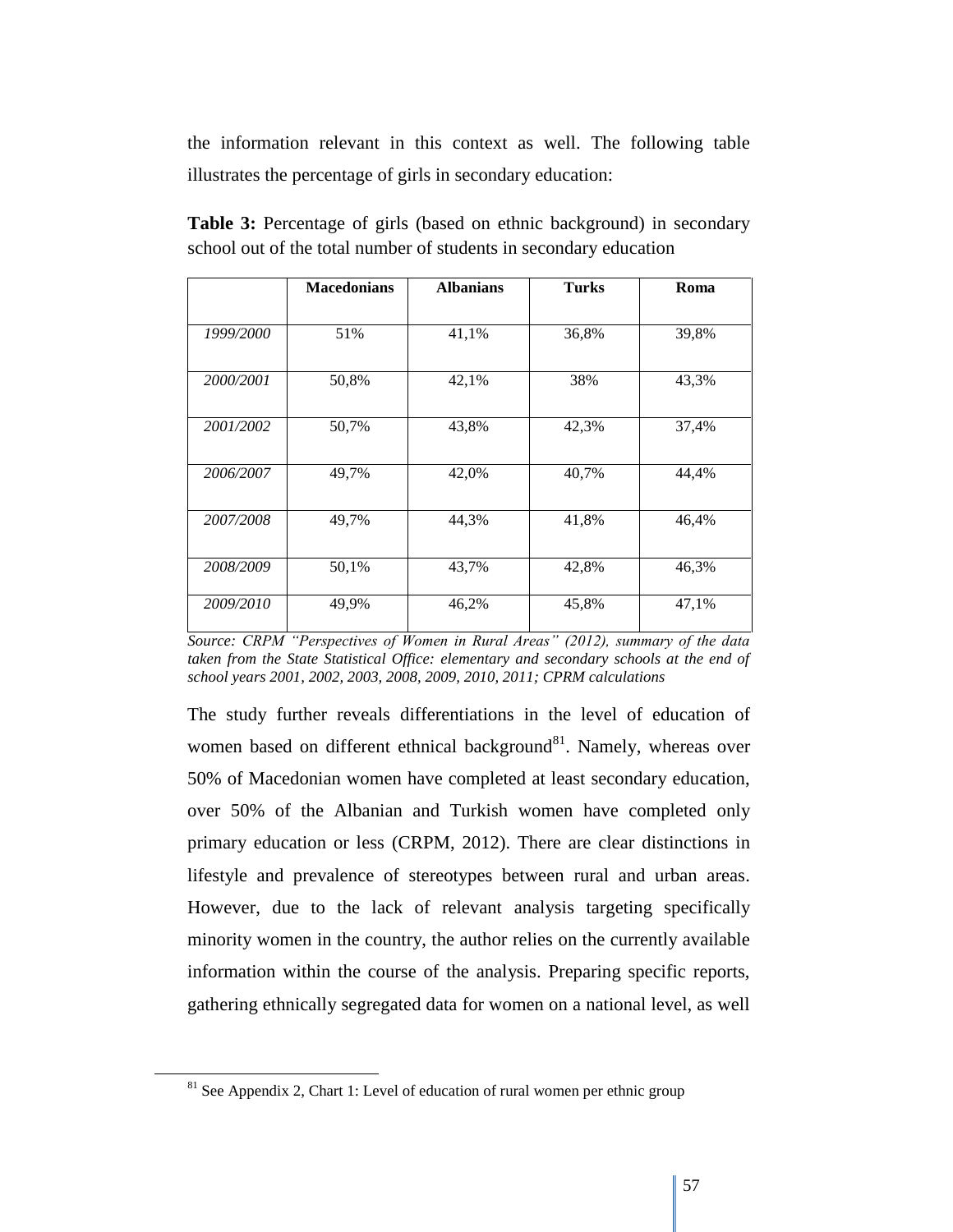as assessment of the current situation would be highly useful for future research projects.

The CPRM Survey from 2011 reveals another important aspect in the assessment of differences between Albanian men and women. The findings indicate that 83.3% of the Albanian men are bilingual (speak Macedonian as well as Albanian), whereas only 64.2% of the Albanian women are bilingual (CRPM, 2012). Therefore, it is a clear indicator as to why women are more reluctant to communicate with state institutions, look for employment, or even perform visits to the doctor without being accompanied by a male member of the family who speaks Macedonian. Again, differences are expected to be observed in this respect compared to the minority women living in urban areas. In addition to the previously stated information, only 3% of the interviewed Macedonians confirmed their bilingual capacities (CRPM, 2012).

Proxy voting is another major area of concern targeting minority women in the country. As the Report on Women"s Political Participation in Macedonia<sup>82</sup> indicates, proxy voting is particularly prevalent in the Albanian parts of the country, where men typically vote on behalf of women. However, the Report also points out to different experiences of women, since some of them are active and exercise their democratic right of voting during elections, both within the Albanian and Roma communities. There were several campaigns organized to address this issue, however the latest Freedom House report for the country once again indicates the existence of proxy voting predominantly in Albanian Muslim communities.

<sup>82</sup> Marcia Greenberg and Kara McDonald: *"Women's Political Participation in the Republic of Macedonia: Opportunities to Support Women in Upcoming Elections – and Beyond"*, (August, 2000)[, http://pdf.usaid.gov/pdf\\_docs/PNACM344.pdf](http://pdf.usaid.gov/pdf_docs/PNACM344.pdf) (June 9, 2013).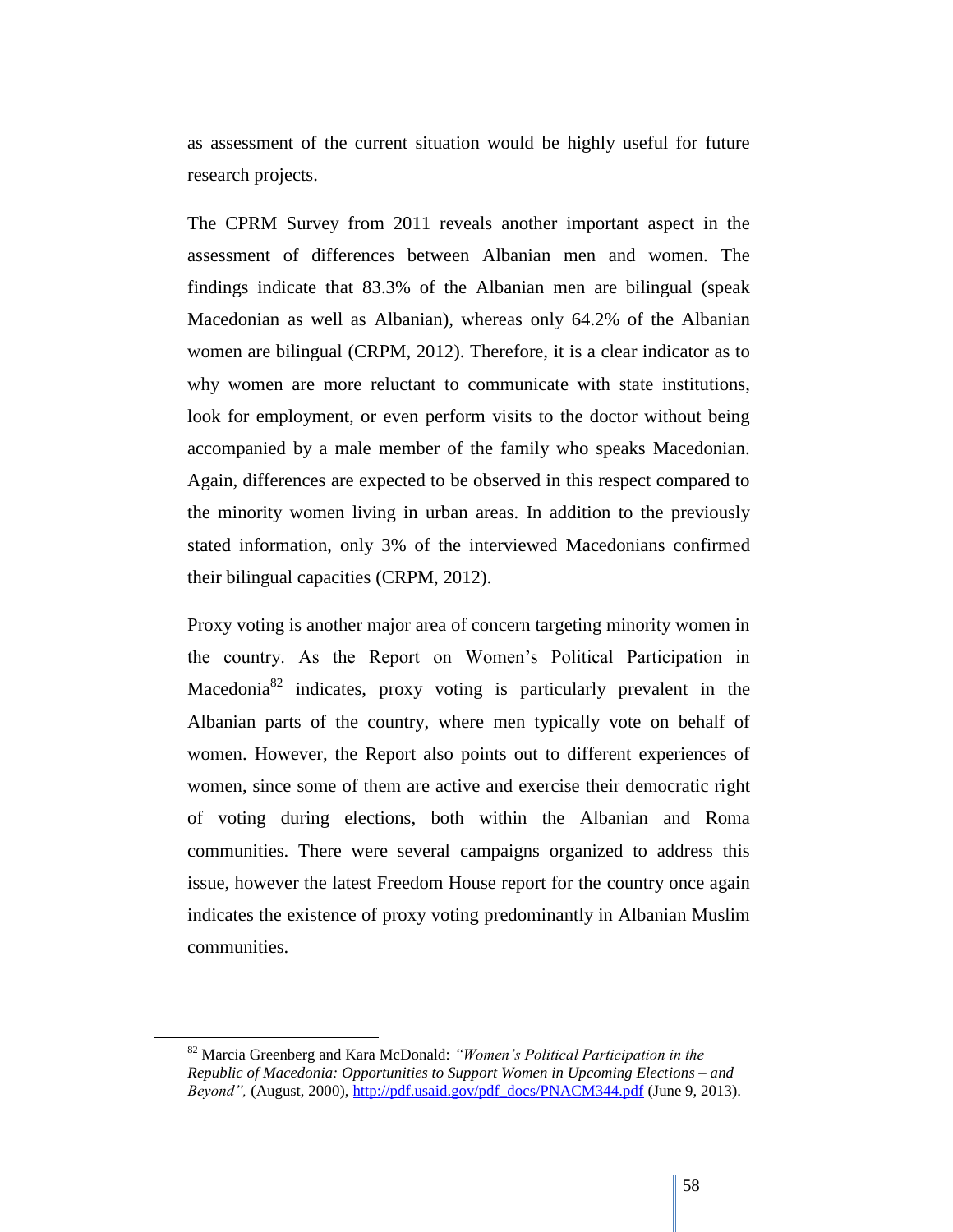Due to prevailing stereotypes and gender roles assigned within the household activities, minority women are additionally challenged in their attempt to exercise their individual rights and freedoms. Moreover, religious beliefs as well as linguistic barriers are also aspects which should be taken into consideration when addressing the needs of this group of women. Numerous variables ought to be taken into consideration when projects targeting this group are to be elaborated, namely: urban/rural division, linguistic skills, religious beliefs, patriarchal roles and other key aspects which require close examination if positive results are to be expected. As noted in the case of proxy voting, these women have different experiences and express different levels of social activity. In order to address their specific needs, small scale local projects conducted by the NGO sector seem to be the most appropriate strategy to assist them in becoming more active members of the society.

#### *3.2.1 Romani women*

Romani women represent a specifically vulnerable group in Macedonia. The double discrimination (both by gender and ethnicity) undoubtedly results in specific challenges and areas of concern which the authorities ought to address. According to USAID's Gender Assessment Report<sup>83</sup> from 2010, "discrimination in access to health care, education, employment, adequate housing, and exposure to domestic and other forms of violence are among the main challenges facing Romani women" (USAID, 2010).

Education is one of the main pillars towards the achievement of gender equality and enhancement of women"s rights in general. The figures related to the education of ethnic minorities in the country reveal that

<sup>83</sup> USAID: *"Gender Assessment USAID/Macedonia",* (June, 2010), [http://socialtransitions.kdid.org/sites/socialtransitions/files/resource/files/Macedonia\\_Gen](http://socialtransitions.kdid.org/sites/socialtransitions/files/resource/files/Macedonia_Gender_Assessment_2010.pdf) der Assessment 2010.pdf (June 8, 2013).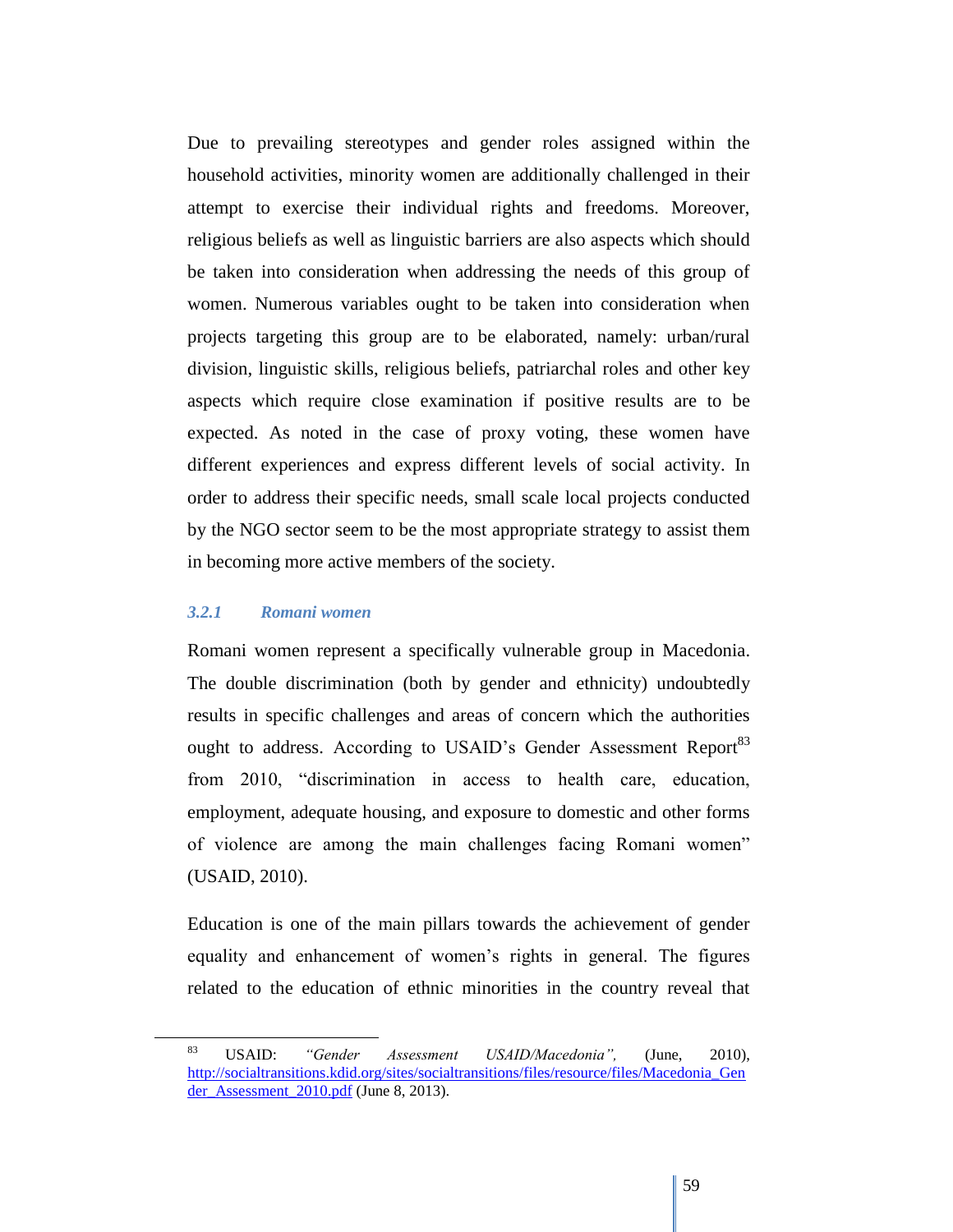gender differences among the students belonging to the ethnic minority groups clearly exist. Whereas the differences between the number of male and female students are decreasing for the Albanian and Turkish communities, the gap is actually increasing in the case of the Roma ethnic community (from 46.4% female students in 1997/98 to 35.9% in 2007/2008) (Zdruzenska A. , 2010). Thereby, it is clearly an area of major concern. Moreover, the research findings presented in the Shadow Report on the Situation of Romani Women<sup>84</sup> from 2005 reveal that discrimination does exist in the educational system in the country. Out of a total number of 143 women who reported discrimination in education, 40% reported discrimination by their teachers, 21% experienced harassment by their classmates, 11% felt discriminated by the school staff members and 29% were subject to unequal treatment by their parents (promotion of the Romani boys and placement of the Romani girl in a subordinated role). This data clearly indicates the reasons for the decreasing number of Romani girls in the educational system, which is influenced both by the societal discriminatory views and by the stereotypical gender role which they are assigned with as female family members. Going back to the ingenious remark by Jackson Katz<sup>85</sup> which was mentioned in the previous chapter, women"s issues are also men"s issues, and therefore both genders should be actively involved in the process of creating changes in the societal views on 'women's issues'. Developing strategies, seminars and training programs which target Romani men are essentially needed if positive changes are to be expected in this problematic area.

Another major area of concern is the inactive role in the labor force that Romani women are experiencing. The traditional values and norms are

<sup>&</sup>lt;sup>84</sup> Roma Centre of Skopje, Network Women's Program and European Roma Rights Centre: *"Joint submission: Shadow Report on the Situation of Romani Women in the Republic of Macedonia",* (October - November, 2005), <http://www.errc.org/cms/upload/media/03/83/m00000383.pdf> (June 8, 2013).  $rac{85}{85}$  See footnote 54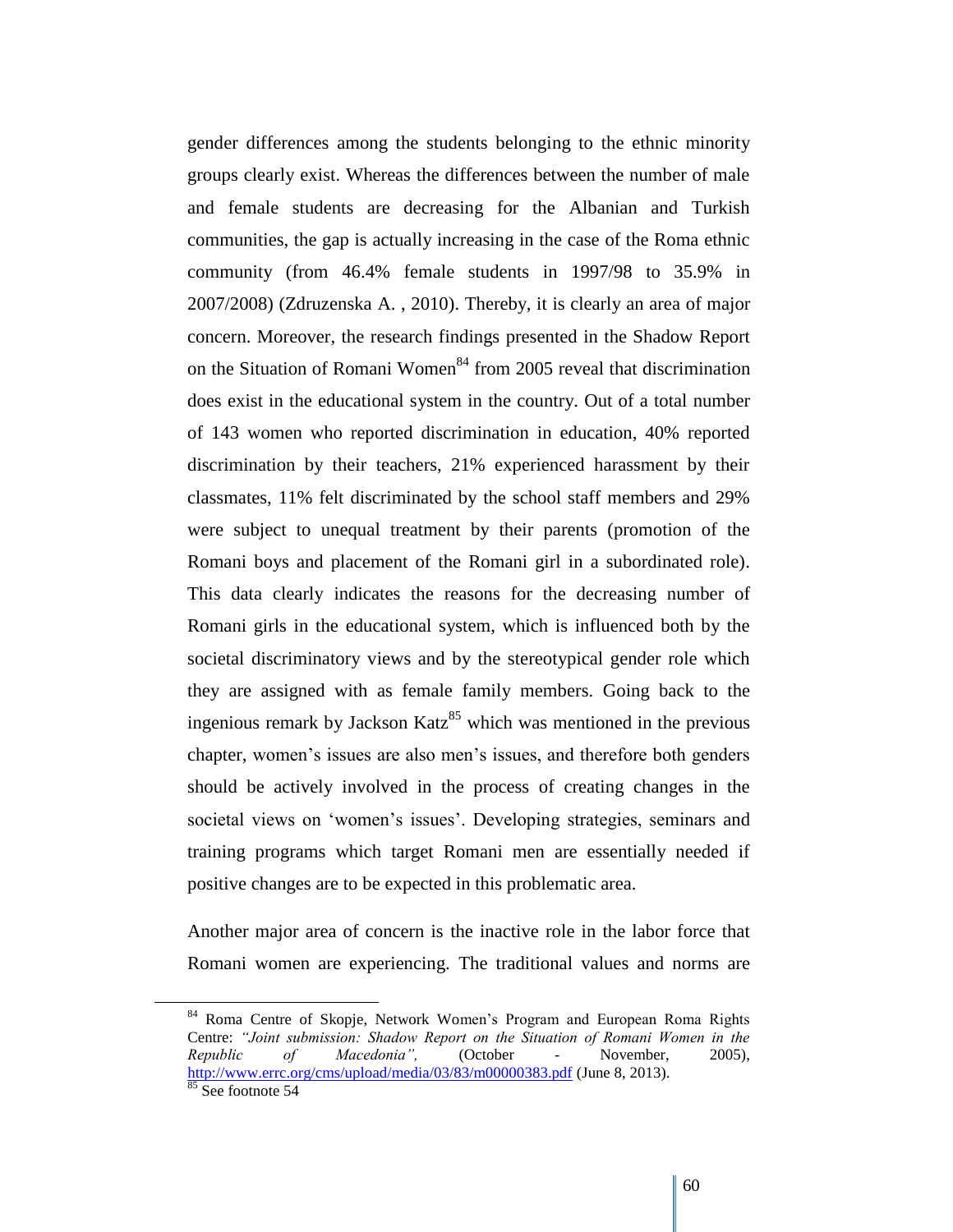prevailing, which places Romani women in the position of primary caregivers for the children and elderly family members, as well as the main performers of household duties. Also, according to the Gender Budget Analysis of Social Protection and Active Employment Policies<sup>86</sup> conducted by the MLSP in 2010, the share of the grey economy within the Roma ethnic community is especially evident. Romani women"s role as household assistants, caregivers for children and elderly people, as well as workers in the craftsmanship and agricultural sectors are described as prevailing job descriptions which are part of the grey economic activities in the country (MLSP, Gender-Budget Analysis, 2010). The disadvantageous position of Romani women in regards to employment opportunities is further enhanced by discrimination practices. The Shadow Report on the Situation of Romani Women<sup>87</sup> indicates that  $43\%$  out of 63 interviewed Romani women were rejected by employers based on the statement that "Roma are not appropriate for the job", and 35% of them experienced discrimination in the working conditions (lower salaries, longer working hours and reduced possibilities for career advancement).

The high rates of domestic violence that Romani women are experiencing is another prevailing concern which needs to be properly addressed. In the Report on Domestic Violence in the Roma Community in the Republic of Macedonia<sup>88</sup>, the Roma NGO "Sumnal" presents data on the widespread levels of domestic violence that Romani women are faced with. Namely, 71% of the interviewed women reported of having experienced

<sup>86</sup> Ministry of Labor and Social Policy: *"Gender-Budget Analysis of Social Protection and Active Employment Policies in the Republic of Macedonia",* (Skopje, 2010), [http://www.mtsp.gov.mk/WBStorage/Files/Rodova%20Analiza%20ANGLISKI%2001%](http://www.mtsp.gov.mk/WBStorage/Files/Rodova%20Analiza%20ANGLISKI%2001%20MART%202010.pdf) [20MART%202010.pdf](http://www.mtsp.gov.mk/WBStorage/Files/Rodova%20Analiza%20ANGLISKI%2001%20MART%202010.pdf) (June 8, 2013).

<sup>87</sup> See footnote 80

<sup>88</sup> Здружение на Граѓани "Сумнал": *"Синтетски Извештај по Проектот – Семејно Насилство кај Ромската Популација во Република Македонија и Одговорот на Институциите на Државата",* (Skopje, 2010), [http://www.unifem.sk/uploads/doc/SN\\_kaj\\_Romska\\_populacija\\_i\\_odgovorot\\_na\\_instituc](http://www.unifem.sk/uploads/doc/SN_kaj_Romska_populacija_i_odgovorot_na_instituciite_na_drzavata.pdf) [iite\\_na\\_drzavata.pdf](http://www.unifem.sk/uploads/doc/SN_kaj_Romska_populacija_i_odgovorot_na_instituciite_na_drzavata.pdf) (June 8, 2013).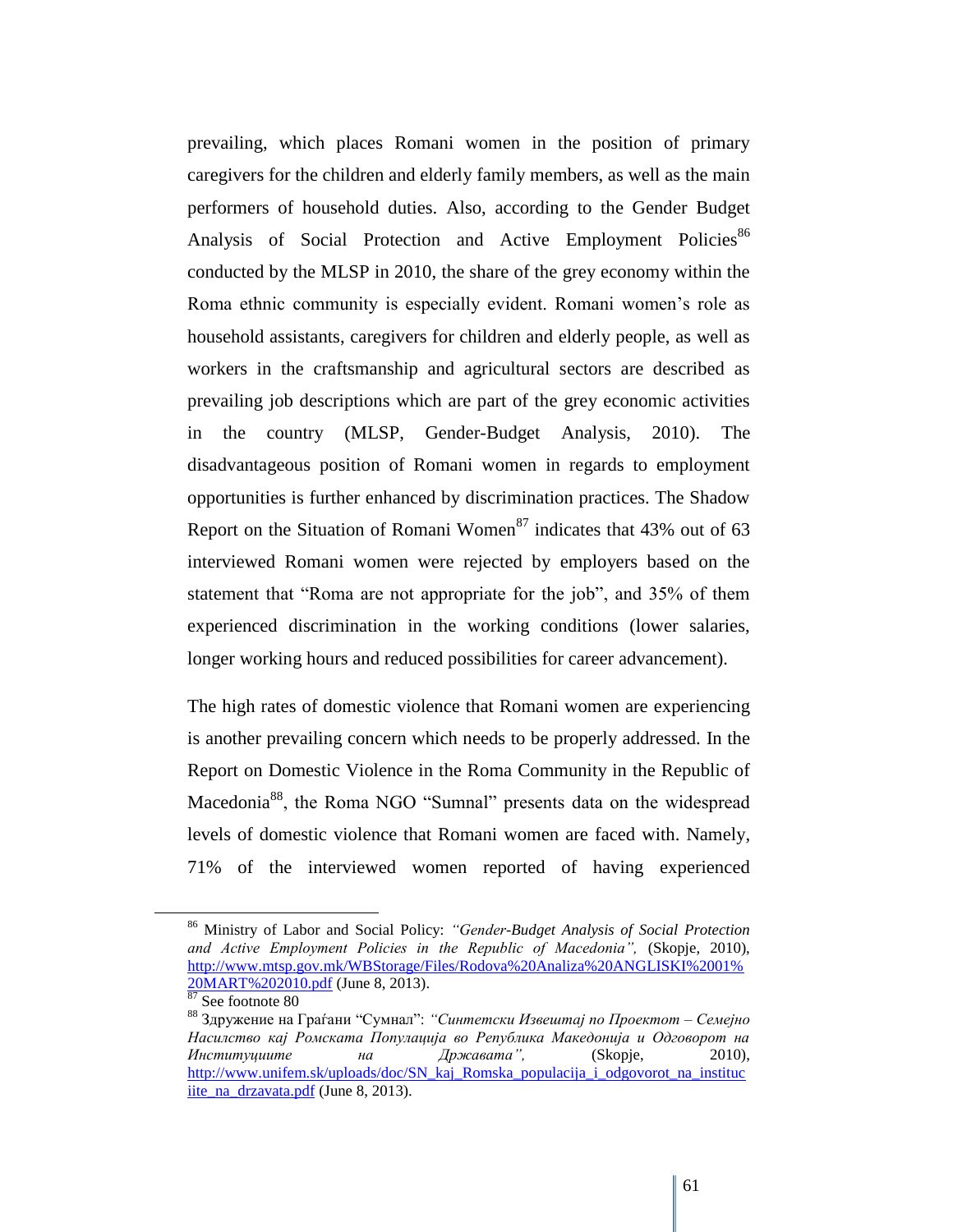psychological, physical or sexual violence. The physical violence was reported in 56.6% of the cases, and 30.5% of the victims reported at least one form of cruel violence (Sumnal, 2010). The percentage of reported cases of experienced violence further stated in the Report is another critical area which needs to be addressed. Namely, whereas the overall reporting rate to the police authorities in the country is 20.7% and the shelter reporting rate is 18.7%, the same figures in the case of Romani women are 6.1% and 3.5%, respectively (Sumnal, 2010). The most prevailing reasons for lack of reporting are identified as: the feeling of shame and condemnation by the family and the society, the prevailing mistrust in the institutions, and especially the doubts in the efficiency of proper law enforcement. The issue of shame is stated to prevail as one of the main reasons for lack of reporting for all ethnic communities in the country, whereas the mistrust in the institutions is specific to the Romani women"s perception due to past experiences (Sumnal, 2010). Clearly, major initiatives are needed to address this societal problem which is crosscutting the ethnic lines and presents itself as an overall societal challenge. What distinguishes Romani women as a specifically vulnerable group in this respect is the lack of financial independence, the lack of higher level of education and the lack of trust in the institutional system which is set up in order to address these issues.

Provision of adequate health care is another area of concern for Romani women. Whereas the statistical data presented in the Shadow Report on the Situation of Romani Women from 2005 indicates that only 9% of the women do not have access to health care, the discriminatory practices in the access to these public services indicate that 48% out of the total number of 237 interviewees stated that they were subject to discrimination while receiving the needed health care assistance (Roma Centre, 2005). Again, discrimination appears to be the prevalent obstacle which this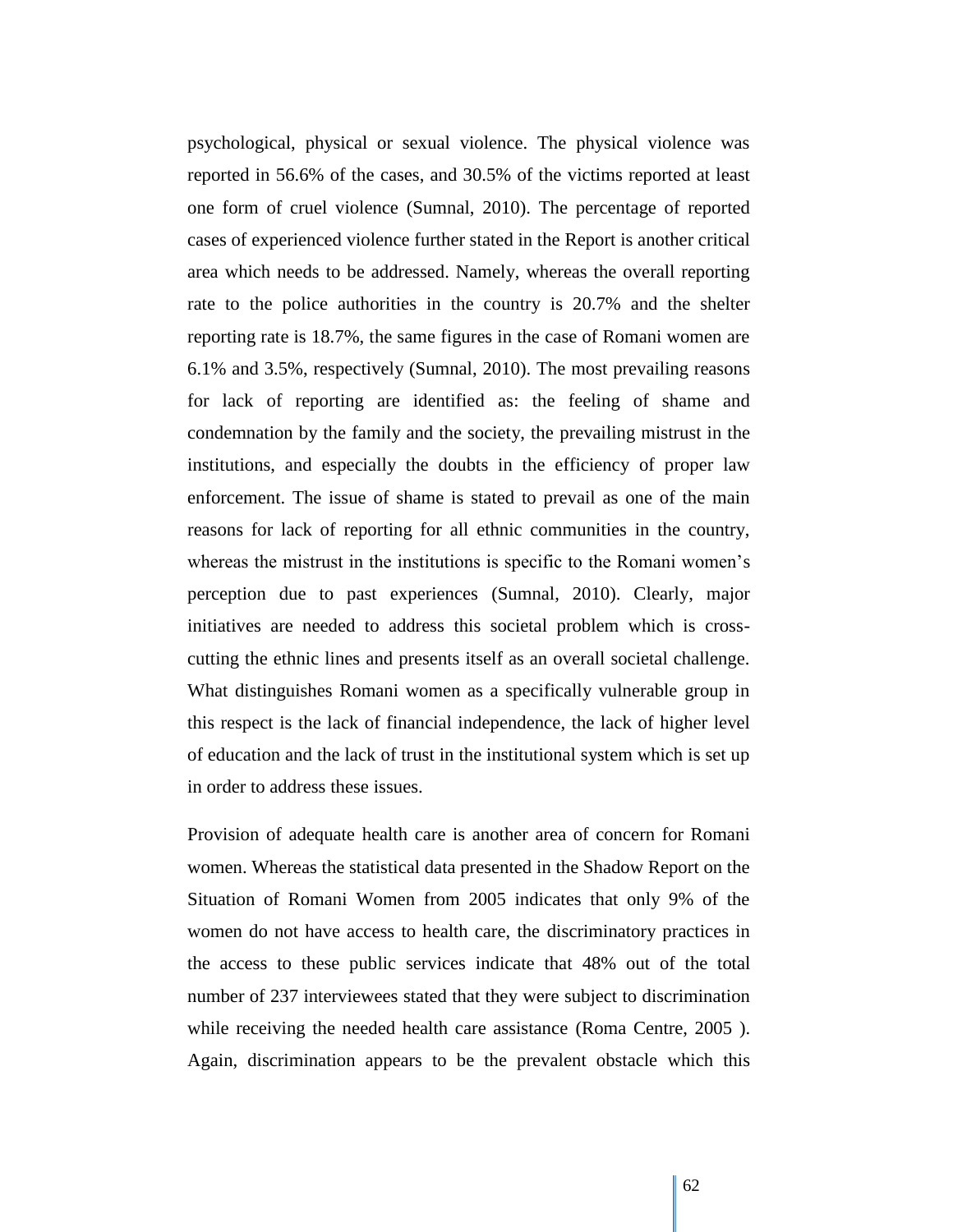group is faced with even in cases where the general provision of services is available for women coming from various ethnic backgrounds.

In an attempt to identify the NGO's perspective regarding the major challenges that Romani women are facing, the author analyzed the conclusions presented as an outcome of the Consultative Meeting among Romani women activists from Macedonia<sup>89</sup>, held in March 2012. The major organizational challenges stated in the Report are related to the institutional sustainability, the lack of trust by the community and the lack of permanent staff members and donors, as well as the need to strengthen the cooperation both within the NGO sector and with the other women"s organizations in the country. The problems at community level are identified as follows: unemployment / poverty, illiteracy, domestic violence, early marriages, lack of awareness for human rights of women and the low motivation for active participation in the NGO sector.

The above stated can serve as a clear indicator for possible future activities in the field of improving the position of Romani women in Macedonia. It is evident that this group of women is the most vulnerable one in the society, challenged by educational, health care, employment and domestic violence issues which are even more difficult for them to address due to the prevailing discriminatory practices they are faced with. In order to tackle the given problematic, a more comprehensive approach is needed which would include raising the anti-discrimination practices within the whole society if the prevailing discrimination obstacles are to be adequately addressed.

<sup>89</sup> Roma Center of Skopje: *"Report: Consultative Meeting among Romani women activists from R. of Macedonia",* (Skopje, April 2012), [http://www.romawomeninfo.com/doc/crs/drugo/Consultative%20meeting%20of%20Rom](http://www.romawomeninfo.com/doc/crs/drugo/Consultative%20meeting%20of%20Romani%20women%20activists%20and%20NGOs%20from%20R.%20Macedonia%20EN%20,%2023.03.2012.doc.pdf) [ani%20women%20activists%20and%20NGOs%20from%20R.%20Macedonia%20EN%2](http://www.romawomeninfo.com/doc/crs/drugo/Consultative%20meeting%20of%20Romani%20women%20activists%20and%20NGOs%20from%20R.%20Macedonia%20EN%20,%2023.03.2012.doc.pdf) [0,%2023.03.2012.doc.pdf](http://www.romawomeninfo.com/doc/crs/drugo/Consultative%20meeting%20of%20Romani%20women%20activists%20and%20NGOs%20from%20R.%20Macedonia%20EN%20,%2023.03.2012.doc.pdf) (June 8, 2013).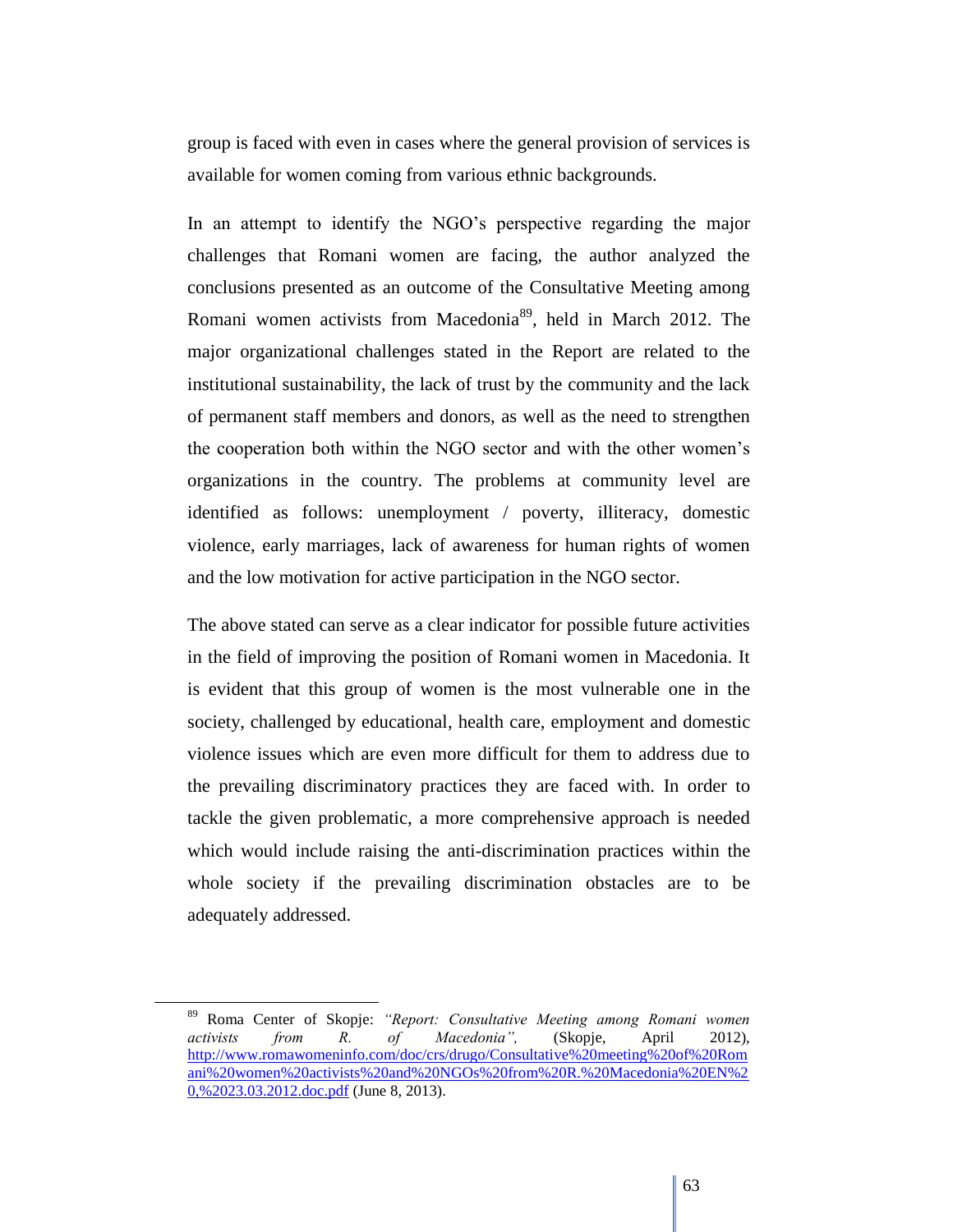#### *3.3 Women in the labor market*

According to the latest labor force survey issued by the State Statistical Office in  $2011^{90}$ , 60.3% of the employed persons were men, whereas only 39.7% were women. The percentages of inactive population were 36.1% and 63.9% for men and women, respectfully. In an attempt to identify the main reasons for such gender related discrepancies, Evelyn Viertel $^{91}$  points out to several distinctive reasons for inactivity of women in the country, namely: "slow school-to-work transition, full-time household activities, residence in rural areas and ethnic background" (Viertel, 2008). Additional obstacles identified in the Report are irregular employment practices, as well as the institutional and legal barriers. The findings clearly point out to the interconnectedness of the lack of labor market participation with the findings presented in the previous sub-chapters. Education and skills are clearly playing one of the crucial roles in employment, as well as the obstacles related to stereotypical household choirs that women are conducting on daily bases. The rural areas are specifically challenging due to lack of infrastructure and job opportunities, and ethnicity also plays a role in the overall inactivity. In E. Viertel"s opinion, fighting inactivity among women requires "a complex response from many actors and policy areas" (Viertel, 2008). It is clear that due to the extended transition phase that the country was experiencing, the issue of employment was constantly one of the biggest challenges for all Macedonian citizens. But several other studies related to the topic also point out not only to general shortage of jobs, but also to irregularities in job allocations, widespread practices of nepotism and prioritizing political affiliation when public administration

 $\overline{a}$ 

<sup>90</sup> State Statistical Office of the Republic of Macedonia: *"Labor Force Survey, 2011 – Statistical Review: Population and Social Statistics",* (Skopje: October 2012), <http://www.stat.gov.mk/Publikacii/2.4.12.11.pdf> (June 11, 2013).

<sup>&</sup>lt;sup>91</sup> Evelyn Viertel: *"Gender Study: Barriers to Labor Market Participation of Women in the Former Yugoslav Republic of Macedonia",* (November, 2008), [http://socialtransitions.kdid.org/sites/socialtransitions/files/resource/files/Gender%20Mac](http://socialtransitions.kdid.org/sites/socialtransitions/files/resource/files/Gender%20Macedonia.pdf) [edonia.pdf](http://socialtransitions.kdid.org/sites/socialtransitions/files/resource/files/Gender%20Macedonia.pdf) (June 11, 2013).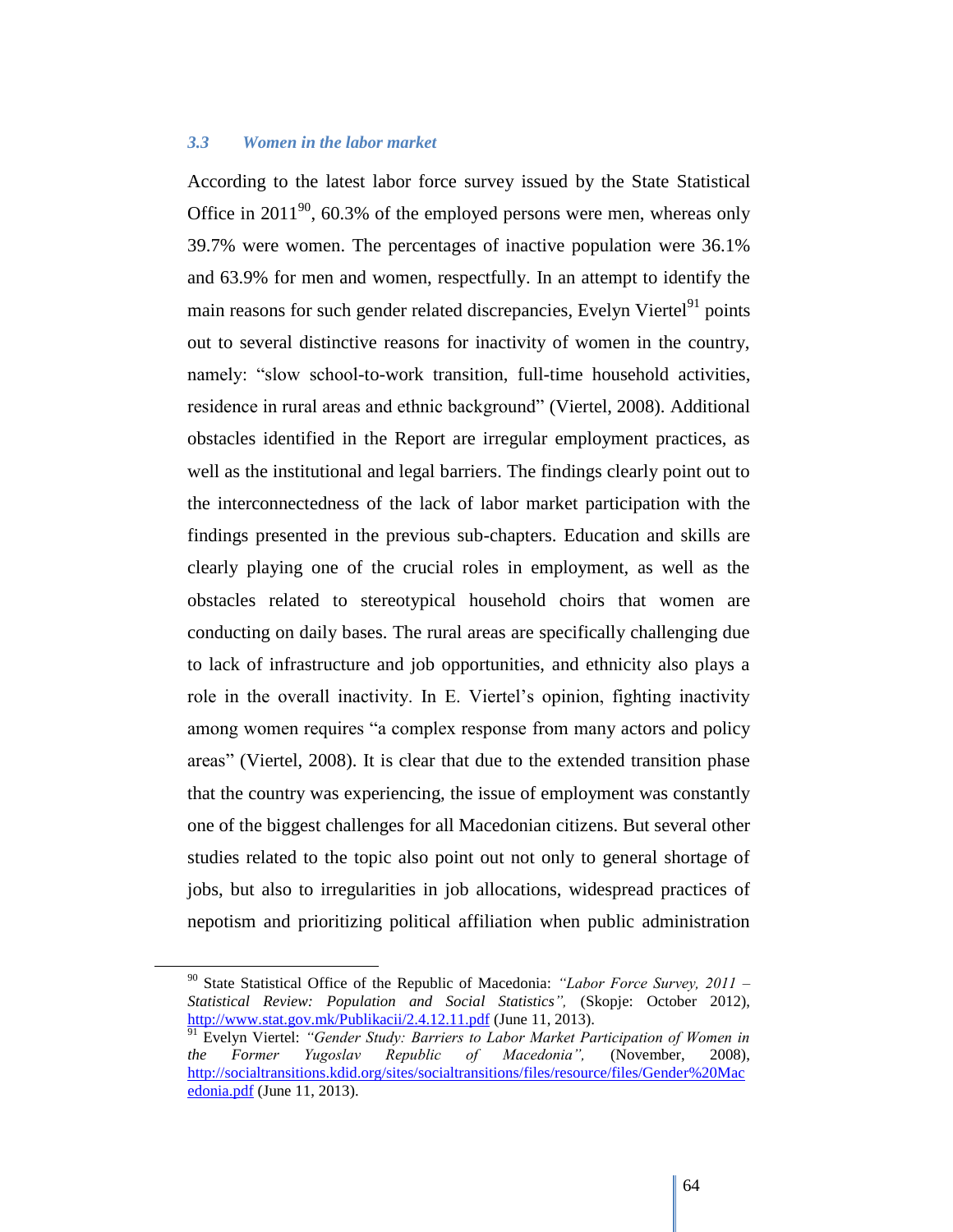jobs are available. Non-compliance with the already enforced labor regulations is another major problem, since many private employers tend to hire people to work on trial bases, and then firing the person with only a minimal or no financial compensation for their work (Viertel, 2008). The Study conducted for the European Commission's Employment, Social Affairs and Equal Opportunities  $DG^{92}$  indicates two supporting mechanisms for low participation in the labor force: net flows of remittances and the free health insurance that unemployed people can also benefit from (Euro-Balkan, 2009). Similar findings were pointed out in regards to the reasons for low labor participation of women, but additional emphasis was given to the lack or limited availability of child care facilities and the care for elderly family members. The specifically vulnerable group is stated to be young rural women with low level of education, especially those that belonging to ethnic minorities (Euro-Balkan, 2009). The above once again points out to the close link between rural areas, ethnic minority women and low level of labor force participation. In his concluding remark when analyzing the labor market problematic, Mr. Sasho Kjosev<sup>93</sup> (Associate Professor at the Faculty of Economics in Skopje) states that there are no "quick fixes" to be expected, since the Macedonian labor market has been experiencing severe challenges for a considerable amount of time. However, he suggests that if a sustained reform program is to be conducted, it should include support from both the political and the citizen level, combined with a wide-range dialogue between all parties involved in the process (Kocev, 2007).

 $\overline{a}$ 

<sup>92</sup> Euro-Balkan Institute: *"Labor Market in the Former Yugoslav Republic of Macedonia – A Study for the European Commission, Employment, Social Affairs and Equal Opportunities DG",* (October, 2009)[, http://eurobalkan.academia.edu/,](http://eurobalkan.academia.edu/) (June 11, 2013).

<sup>93</sup> Sasho Kjosev: *"Unemployment in the Republic of Macedonia – Specifics and Possible Solutions",* (November 12, 2007), [http://facta.junis.ni.ac.rs/eao/eao200702/eao200702-](http://facta.junis.ni.ac.rs/eao/eao200702/eao200702-07.pdf) [07.pdf](http://facta.junis.ni.ac.rs/eao/eao200702/eao200702-07.pdf) (June 11, 2013).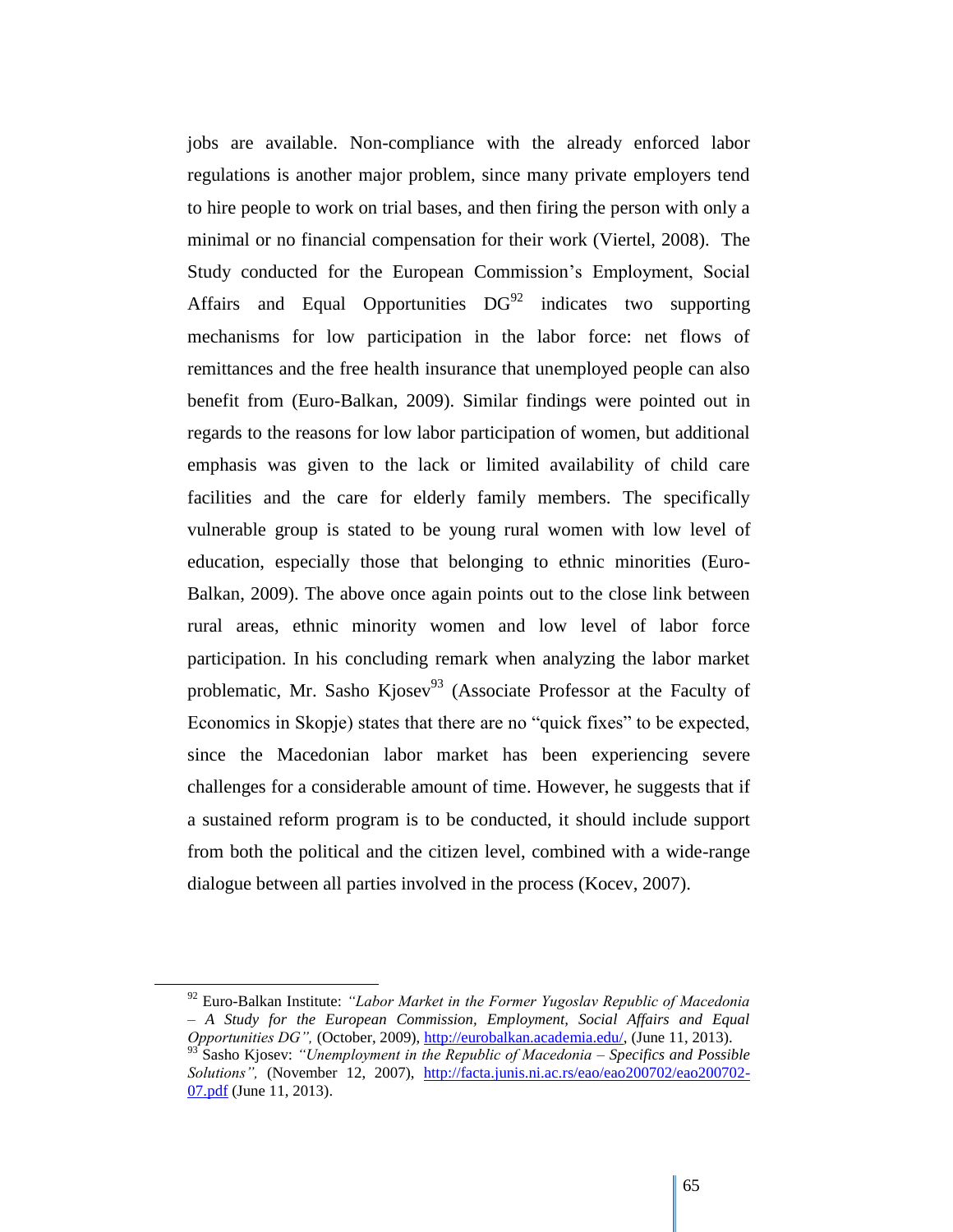In a comparative study conducted on the topic of Women in the Labor Market in Bulgaria, Georgia, Macedonia, Serbia, Montenegro and Slovenia<sup>94</sup>, an important remark is made on the issues which are difficult to monitor and statistically analyze. Namely, it is pointed out that in Macedonia being employed means not only gaining financial benefits, but also gaining social status in the society. Therefore, the women who are not active in the labor market tend to be marginalized from mainstream society (Karat, 2005). This is an important aspect which ought to be taken into consideration for possible future analysis. The source also reveals that the situation is slightly improving, but that women are mostly employed in lower paid sectors (textile industry, agriculture, education, trade, catering, health etc.) (Karat, 2005). These findings raise the question of further challenges that Macedonian women are faced with once they enter the labor market. Gender pay gap is also prevalent, and due to its specific features it will be subject to detailed analysis in the following sub-chapter.

The overall findings indicate that the labor market opportunities are not only challenging for women, but also for men in the country. However, the former ones are specifically confronted with stereotypical expectations as primary caregivers in the family, traditional and religious values which they are expected to comply with, as well as social acceptance and acknowledgement based on their participation in the labor market. The rural/urban differences in employment opportunities are also prevailing, as well as the specific vulnerability of minority women, especially young girls. Once they actually become active, the next set of challenges is to find a decent job which would not be confined to the low-paid sectors of employment. Additionally, the gender pay gap is also prevalent and it will be subject for more detailed analysis in the following paragraphs.

<sup>94</sup> Coalition Karat – Gender Equality: *"Women in the Labor Market in Bulgaria, Georgia, Macedonia, Serbia, Montenegro and Slovenia",* (New York: 2005), [http://www.karat.org/wp-content/uploads/2012/09/infosheet\\_Labour\\_popr.pdf](http://www.karat.org/wp-content/uploads/2012/09/infosheet_Labour_popr.pdf) (June 11, 2013).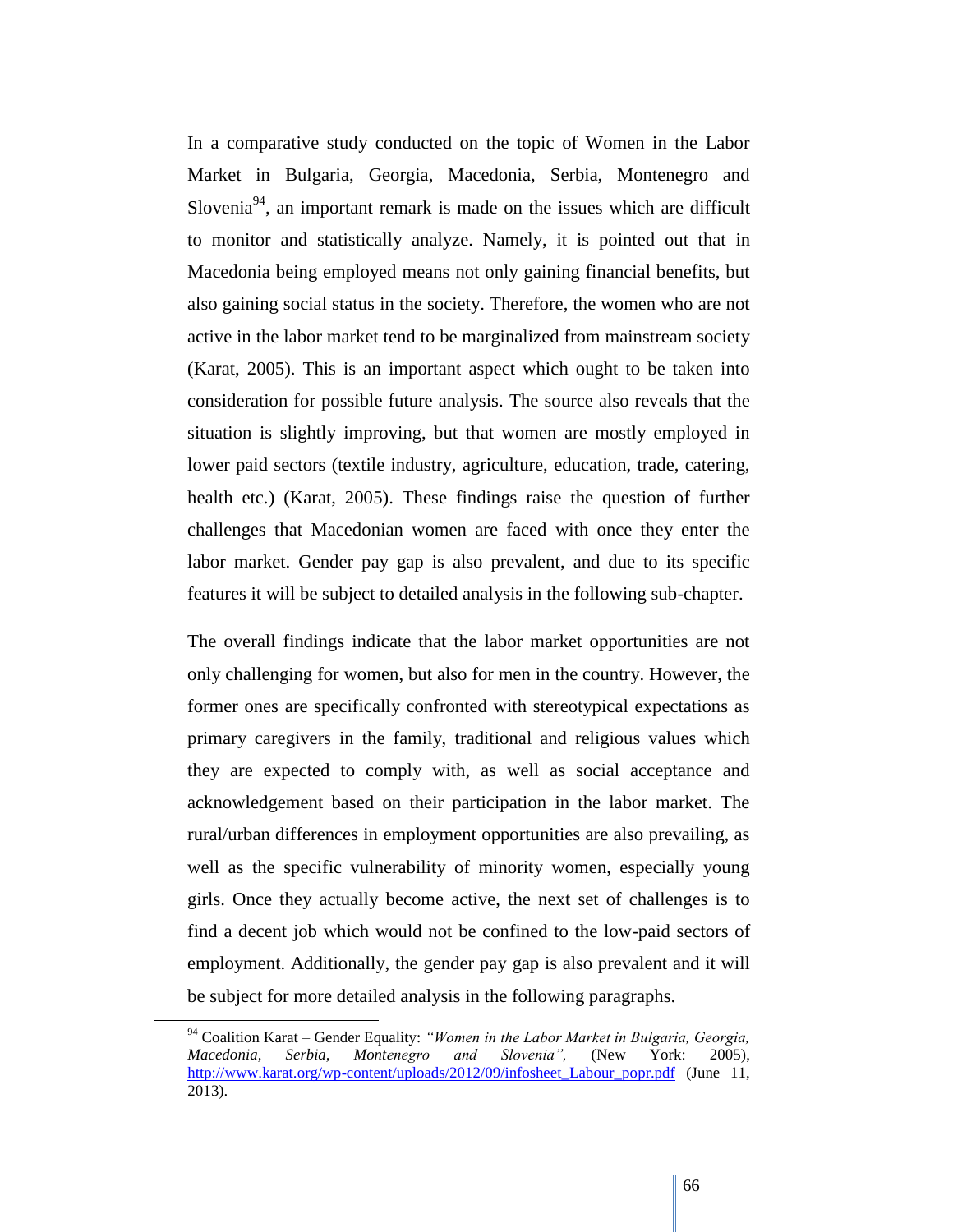# *3.3.1 Gender pay gap*

In order to analyze the gender pay gap, a definition of what it stands for should be primarily identified. According to EU Justice, "the gender pay gap is defined as the relative difference in the average gross hourly earnings of women and men within the economy as a whole". The Eurostat data indicates that on an EU level, the average gender pay gap is estimated at  $16.2\%$  for  $2011$  ( $2008 - 17.3\%$ ,  $2009 - 16.6\%$ , and  $2010 - 16.1\%$ ). <sup>95</sup> Notable differences in the figures presented can be identified for individual Member States (in 2011, Estonia has the highest gender pay  $gap -27.3\%$ ) and Slovenia the lowest  $-2.3\%$ ). However, on a general EU level the gender pay gap has a decreasing tendency.

In Macedonia, according to the Summary Report prepared by European Commission Justice<sup>96</sup>, the gender pay gap is around 20%. The main reasons for the wage differences are identified as: "direct discrimination, stereotypes, sectoral and occupational segregation, non-linear careers due to the care for children, and traditional decisions regarding occupations for women" (Justice, 2011). The Report further indicates that according to the World Bank assessments, 83% of the gender pay gap in Macedonia cannot be rationally explained, which clearly points out to gender discrimination. This statistical data is in reference only to the official economic figures, and does not include the grey economic areas in the country.

<sup>95</sup> Eurostat: *"Gender Pay Gap in Unadjusted form in % - NACE Rev. 2 (structure of*  earnings survey methodology)", (May, 2013), [http://epp.eurostat.ec.europa.eu](http://epp.eurostat.ec.europa.eu/portal/page/portal/eurostat/home) (June 11, 2013).

<sup>96</sup> European Commission Justice: *"Summary Report: Exchange of Good Practices on Gender Equality – Reducing the Gender Pay Gap",* (Germany, 5-6 December 2011), [http://ec.europa.eu/justice/gender-](http://ec.europa.eu/justice/gender-equality/files/exchange_of_good_practice_de/summary_report_de_2011_en.pdf)

equality/files/exchange of good practice de/summary report de 2011 en.pdf (June 11, 2011).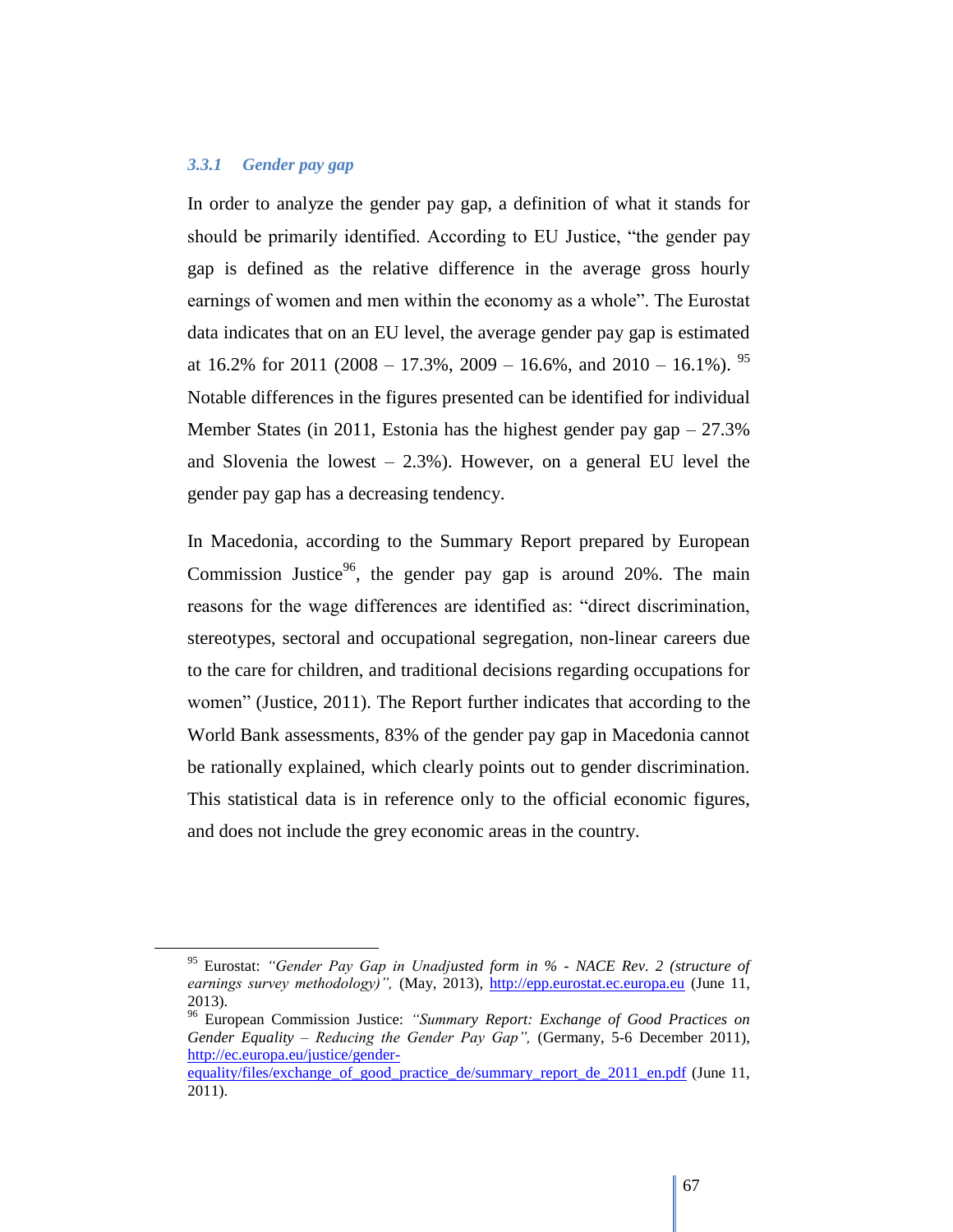Similar findings regarding the rationally unexplainable gender pay gap are presented in Diego F. Angel-Urdinola's Policy Research Paper<sup>97</sup> from 2008. The author also points out to the significant findings that there is a low level of mobility among low-skilled women and that local labor markets are prevailing, which undoubtedly leads to firms having monopolistic power. In some regions of the country, a high percentage of employed women work in the textile industry, with very precarious conditions in terms of working hours, salaries and safety (Angel-Urdinola, Policy Research Working Paper 4795, 2008). It is identified that high levels of discrimination as well as low levels of mobility leads to firms paying their workers below the minimum wage level, which is especially the case for low-skilled women. The results of the paper indicate that there is in fact a large pay gap, especially among low-skilled men and women working in the private sector. The author suggests minimum wage policies (which can have possible downside effect to employment), as well as other policies which would strengthen the markets and improve the working conditions for women.

The latest research on the topic was conducted in 2012 at the request of the International Labor Organization (ILO), and it presents a comprehensive analysis of the gender pay gap in Macedonia. The authors M. Kazandziska, M. Risteska and V. Schmidt<sup>98</sup> point out two important aspects: gender discrimination with regards to employment opportunities and remuneration. It is also stated that men and women tend to belong to

<sup>97</sup> Diego F. Angel-Urdinola: *"Policy Research Working Paper 4795 – Can the Introduction of a Minimum Wage in FYR Macedonia Decrease the Gender Wage Gap?"*  (December, 2008), [http://elibrary.worldbank.org/docserver/download/4795.pdf?expires=1370950922&id=id](http://elibrary.worldbank.org/docserver/download/4795.pdf?expires=1370950922&id=id&accname=guest&checksum=49D33C09E36D47B6CE0BE5987899E848) [&accname=guest&checksum=49D33C09E36D47B6CE0BE5987899E848](http://elibrary.worldbank.org/docserver/download/4795.pdf?expires=1370950922&id=id&accname=guest&checksum=49D33C09E36D47B6CE0BE5987899E848) (June 11, 2013).

<sup>98</sup> Milka Kazandziska, Marija Risteska and Verena Schmidt: *"The Gender Pay Gap in the Former Yugoslav Republic of Macedonia*", (Skopje, ILO: 2012), [http://www.ilo.org/wcmsp5/groups/public/---europe/---ro-geneva/---sro](http://www.ilo.org/wcmsp5/groups/public/---europe/---ro-geneva/---sro-budapest/documents/publication/wcms_180637.pdf)[budapest/documents/publication/wcms\\_180637.pdf](http://www.ilo.org/wcmsp5/groups/public/---europe/---ro-geneva/---sro-budapest/documents/publication/wcms_180637.pdf) (June 11, 2013).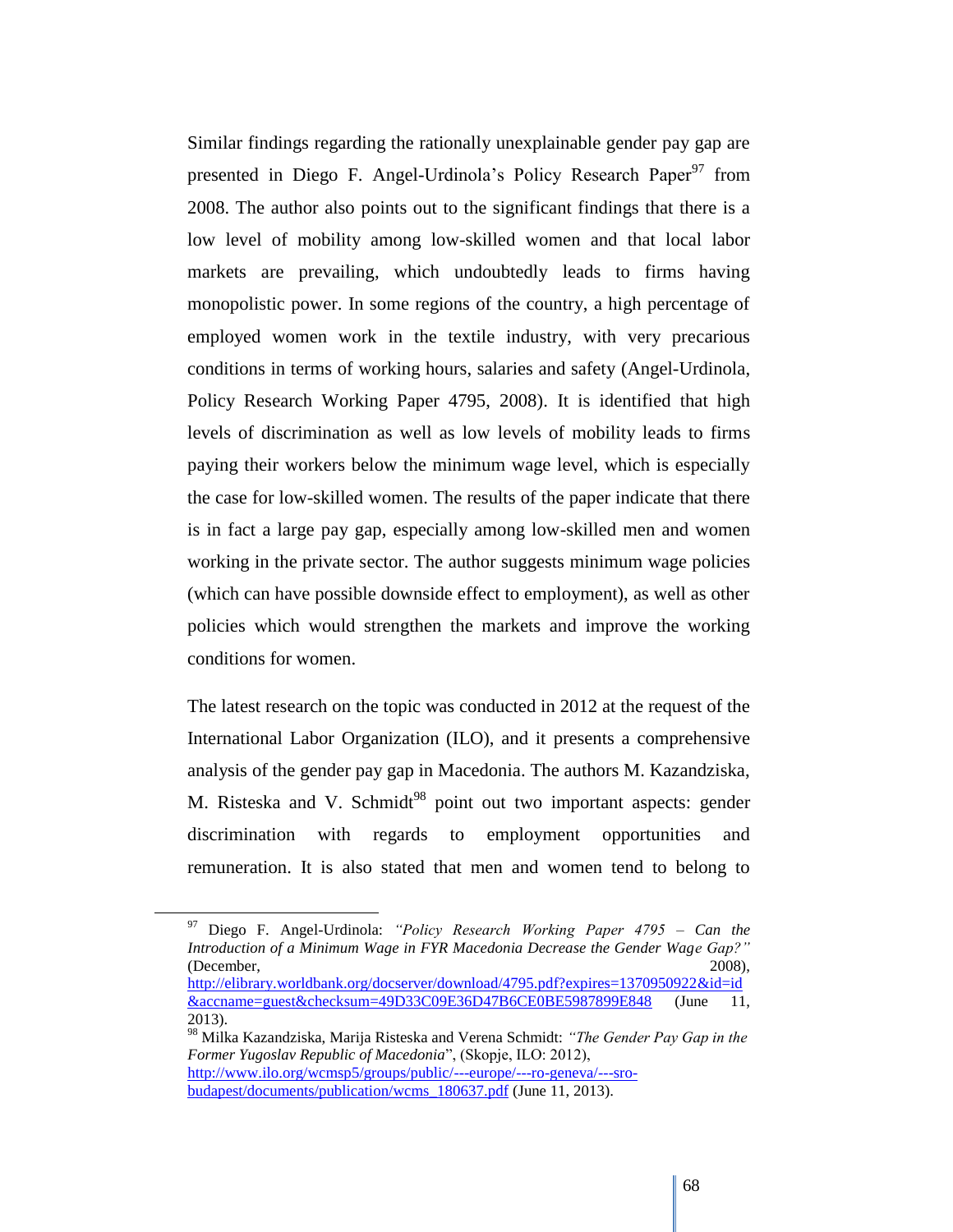different sectors in the labor market, which can also be related to the prevailing stereotypes about typically women"s jobs (educational sector, health care, social work, textile sector etc.). The traditional role of women in the society is once again stated as one of the key factors for the existing gender pay gap. Furthermore, their findings reveal that rural women have low awareness of the existence of a gender pay gap, and they are also less prone to wage negotiations than men. Women are more often the family members responsible for household maintenance, and this is especially characteristic for families involved in the agricultural sector (M. Kazandziska, 2012). It is recommended that further empowerment of women is certainly necessary, especially in the rural areas. The policies and institutional framework ought to be strengthened, and regular statistical data needs to be available for the creation of adequate policies and measures. Raising the awareness and having proper understanding of the problem are necessary prerequisites for advancement of the position of women in the labor market, according to the concluding remarks presented in the document.

Gender pay gap is a challenge which needs to be addressed not only on a national, but also on a global level. What makes the country specific in this problematic area closely corresponds with the stereotypes, the definition of "women"s professions", the household obligations, the low level of labor mobility (which further enhances the monopoly power of private companies), as well as the low level of awareness for this problematic. Economic advancement is a necessary prerequisite for future improvements, but it should also go hand in hand with adequate policies, measures and higher level of gender pay gap awareness within the society.

#### *3.4 Women in decision-making positions*

According to the latest data issued by the State Statistical Office for 2012, there is a substantial difference between the employment rate for women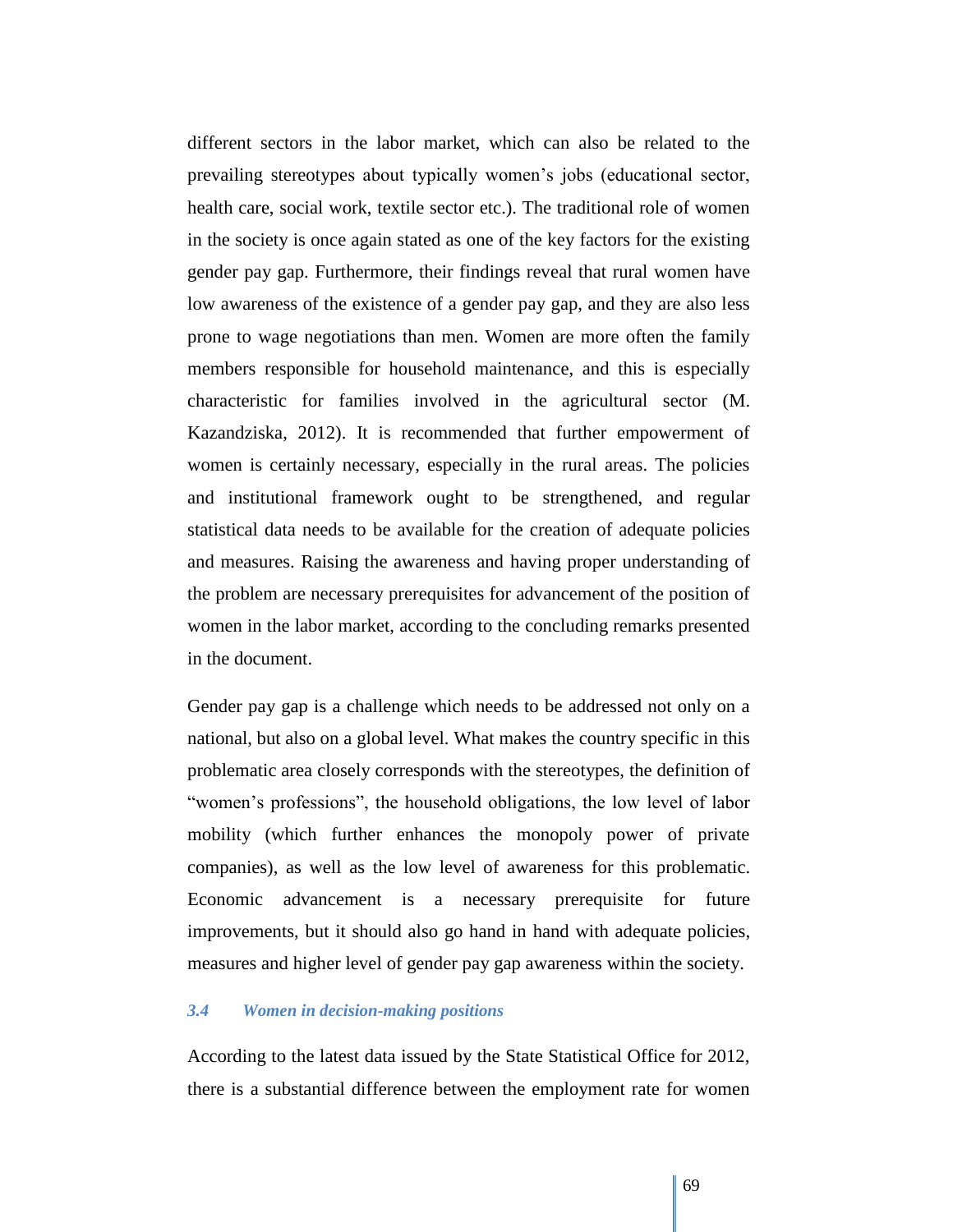and men in Macedonia. In the last quarter of 2012, 39% of women and 61% of men were employed in the country<sup>99</sup>. On the other hand, the data regarding the unemployment rate for women and men is very similar, i.e. 31.5% and 30% respectfully. The difference between employment and unemployment rates can be explained through the higher labor force inactivity for women. As indicated in the previous sub-chapters, substantial numbers of women are not active in the labor force due to household and childcare duties, stereotypes, low level of labor mobility and so forth. The data further indicates another important aspect related to the level of education and employment rate. As stated, the number of unemployed women with university degrees is almost double compared to the number of men who belong to the same category (30.391 women and 15.378 men). This data closely correlates with a recent statement given by the EC"s Vice-President, Ms. Viviane Reading, who points out to the following:

*"Gender equality at work is not a women's issue, but a business and economic imperative. Today, women still only represent 16% of board members in Europe – a shocking waste of talent when you think that 60% of university graduates are female".<sup>100</sup>*

The statement clearly indicates that the challenge of including university educated women on company boards or managerial positions is present at an EU level as well. A new proposal for a Directive setting the 40% objective for inclusion of the under-represented sex on board-member positions in publicly listed companies was issued by the EC in November

 $\overline{a}$ 

<sup>99</sup> State Statistical Office of the Republic of Macedonia: *"Active Population in the Republic of Macedonia, Results from the Labor Force Survey, IV quarter 2012",* (Skopje, 18.03.2013),<http://www.stat.gov.mk/pdf/2013/2.1.13.04.pdf> (June 12, 2013).

<sup>100</sup> European Commission MEMO: *"Women on Boards: Vice-President Viviane Reading and Markus Klimmer, Managing Director at Accenture discuss challenges and opportunities",* (May 14, 2013), [http://europa.eu/rapid/press-release\\_MEMO-13-](http://europa.eu/rapid/press-release_MEMO-13-430_en.htm) [430\\_en.htm](http://europa.eu/rapid/press-release_MEMO-13-430_en.htm) (June 12, 2013).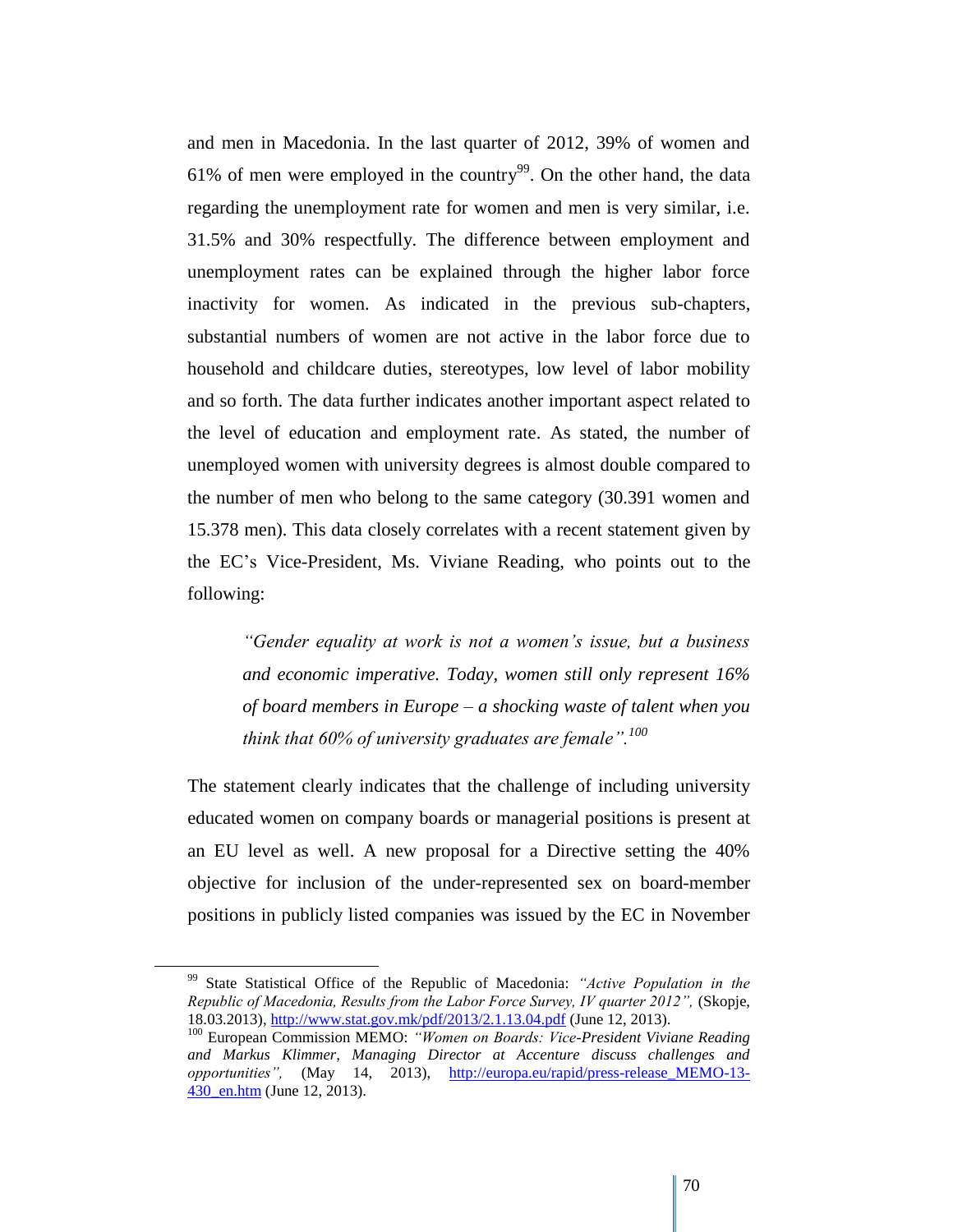$2012^{101}$ . It clearly indicates that the EU considers the vital importance of including women on board positions as a step forward to more equality and better economic performances.

In regards to Macedonia, a truly comprehensive research project related to the above topic was conducted in 2013 by the International Finance Corporation<sup> $102$ </sup>. The subjects of analysis were women in corporate boards from three Balkan countries – Macedonia, Bosnia and Herzegovina and Serbia. The analysis makes a reference to previous studies conducted by Ms. Verica Hadzi Vasileva Markovska, where in a sample of 36 companies 22.7% of all board members were women in 2011, compared to 23.7% in 2009. Their study included a sample of 29 companies from diverse industries, chosen based on the liquidity of the company"s shares. The total number of directors in the sample were 142, and 31 of them were women (approximately 22%). The results of the research point out to the following: 41% of the women have completed Masters or PhD studies, which is a clear indicator that higher educational levels might be an important precondition for board member position; 38% of the women were in the 50-60 years age group, which indicates that experience is also highly valued; 72% of them stated that it is important to have board diversity, but they did not consider gender diversity to be the most important aspect; most of them stated that women are more rational and are better team players than men; 56.5% of women stated that "willingness to compromise between work and private life" was important; all except for one interviewee stated that their voice was heard on board meetings; and 86% of them were against introducing quotas. The biggest obstacles to

 $\overline{a}$ 

<sup>101</sup> European Commission Press Release: *"Women on Boards: Commission Proposes 40% Objective"*, (November 14, 2012), [http://europa.eu/rapid/press-release\\_IP-12-](http://europa.eu/rapid/press-release_IP-12-1205_en.htm) [1205\\_en.htm](http://europa.eu/rapid/press-release_IP-12-1205_en.htm) (June 12, 2013).

<sup>102</sup> International Finance Corporation: *"Women on Corporate Boards in Bosnia and Herzegovina, FYR Macedonia and Serbia",* (May, 2013), [http://www1.ifc.org/wps/wcm/connect/c0e2ab804fb037b6ad8cef0098cb14b9/Publication](http://www1.ifc.org/wps/wcm/connect/c0e2ab804fb037b6ad8cef0098cb14b9/PublicationBalkansBD2013.pdf?MOD=AJPERES) [BalkansBD2013.pdf?MOD=AJPERES](http://www1.ifc.org/wps/wcm/connect/c0e2ab804fb037b6ad8cef0098cb14b9/PublicationBalkansBD2013.pdf?MOD=AJPERES) (June 12, 2013).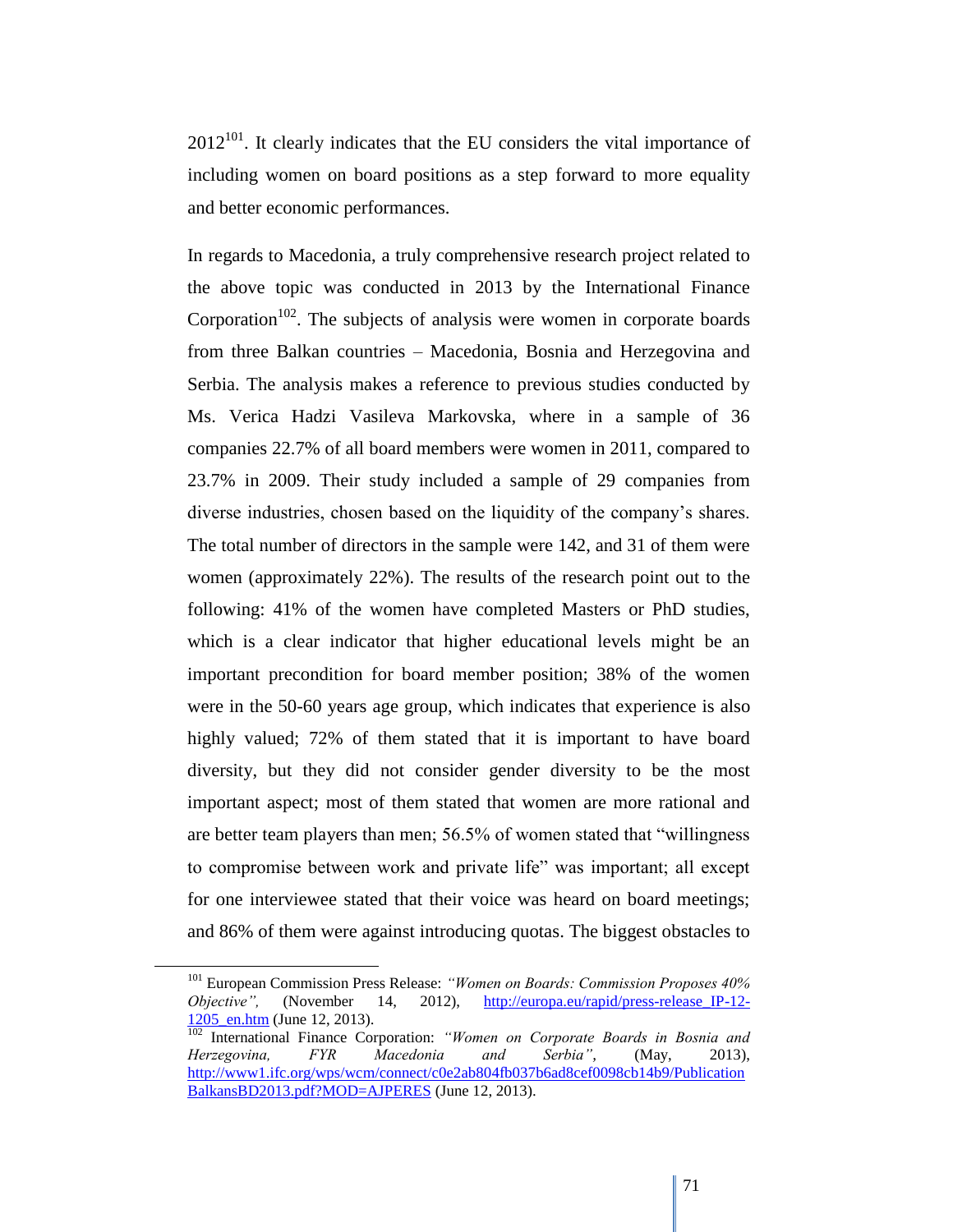the inclusion of women as board members were identified as the traditional male-oriented networks and the lower level of professional ambitions that women tend to have. This analysis provides truly insightful information by obtaining responses from women who have already advanced their professional careers. Education and experience are considered as one of the vital factors which contribute to the career advancement, as well as the willingness to make work/private life compromises.

In 2011, the Ombudsman of the Republic of Macedonia conducted a research on the gender representation and level of education of the employees in  $628$  state and local institutions<sup>103</sup>. The findings indicate that approximately 54% of the public administration personnel are man, compared to 46% women. Although more women have higher educational degrees, most of the managerial positions are held by men (61% of the managerial positions are held by men, compared to 39% held by women). The Ministry of Education (63.4% women), the Ministry of Finance (63.3% women), the Ministry of Labor and Social Policy (59.6% women), the Ministry of Local Self-Government (58.5% women) and the Ministry of Health (56.5% women) are enlisted as having a higher percentage of employed women. The overall conclusions presented in the research are that women are less represented in managerial positions, regardless of whether their employment percentage is higher in a given public institution. The Ombudsman research clearly indicates that although the state has made efforts to create preconditions and opportunities for gender equality, inequality still exists between women and men in the public administration sector.

<sup>103</sup> Народен Правобранител на Република Македонија: *"Информација од Истражувањето за Застапеноста на Половите и за Состојбата со Семејно Насилство",* (Skopje, 2011), [http://www.ombudsman.mk/ombudsman/upload/documents/Informacija%20-](http://www.ombudsman.mk/ombudsman/upload/documents/Informacija%20-Ednakvi%20moznosti-mk.pdf) [Ednakvi%20moznosti-mk.pdf](http://www.ombudsman.mk/ombudsman/upload/documents/Informacija%20-Ednakvi%20moznosti-mk.pdf) (June 12, 2013).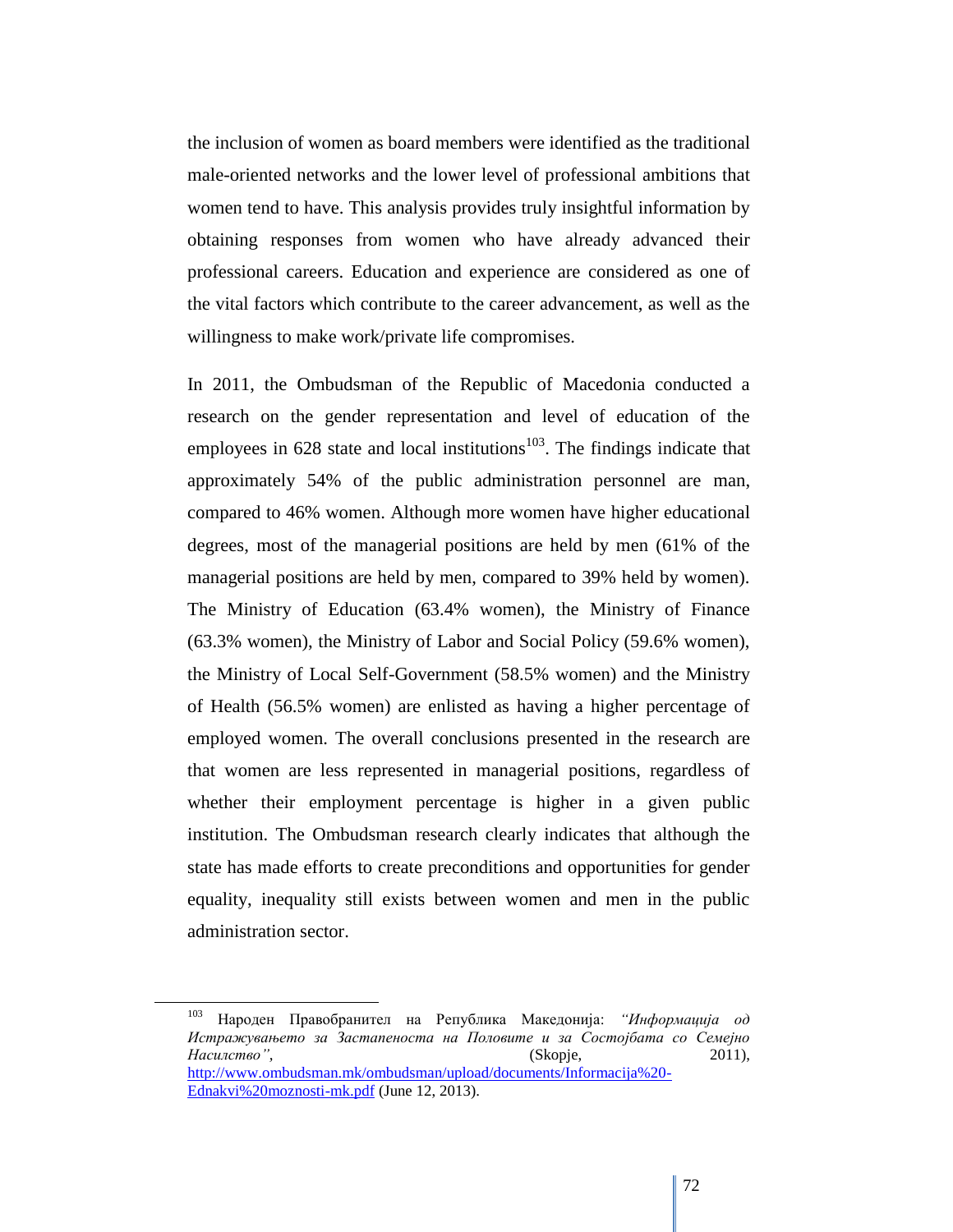The study conducted on the topic of "Gender Practice of the Universities in the Republic of Macedonia<sup>"104</sup> indicates that the percentage of women working in the state universities is higher than their percentage in private universities. Their percentage is also higher in Universities teaching in Macedonian or English language, compared to Albanian or other languages of instruction. The vertical analysis, as it was the case with the public administration, points out to the lack of women in the decisionmaking sectors. The situation might be even more alarming given the 0% to 30% presence of women in the Dean"s Office in different universities. Stereotypes, (de)motivation and prejudices are indicated as the major obstacles for women when trying to participate in the decision-making process. Women were also discouraged from applying for higher positions due to the need to balance their private and professional lives.

Regardless of whether the statistical, public administration or university data is taken into consideration, all information and conducted research indicates that there are a small percentage of women in decision-making positions in Macedonia. Whereas their level of education is in many cases higher than men, their success in climbing the professional ladder seems to be advancing at a slower pace. The reasons are mostly related to stereotypes, societal gender roles and self-discouragement. It is therefore essential to create policies which would be targeting the professional advancement of highly educated women in the country. At the same time, the author finds it essential to include both women and men in the process. Both genders need to acknowledge the benefits of including women in the

 $\overline{a}$ 

<sup>104</sup> Regional Research Promotion Programme/Western Balkans: *"Gender Practice of the Universities in the Republic of Macedonia: Inclusion/Exclusion of Women in the Decision-Making Structures and Processes",* [http://www.rrpp](http://www.rrpp-westernbalkans.net/en/research/Completed-Projects/Macedonia/Gender-Practice-of-the-Universities-in-the-Republic-of-Macedonia/mainColumnParagraphs/0/text_files/file/MK_Gender%20Studies_Gender%20Practice.pdf)[westernbalkans.net/en/research/Completed-Projects/Macedonia/Gender-Practice-of-the-](http://www.rrpp-westernbalkans.net/en/research/Completed-Projects/Macedonia/Gender-Practice-of-the-Universities-in-the-Republic-of-Macedonia/mainColumnParagraphs/0/text_files/file/MK_Gender%20Studies_Gender%20Practice.pdf)[Universities-in-the-Republic-of-](http://www.rrpp-westernbalkans.net/en/research/Completed-Projects/Macedonia/Gender-Practice-of-the-Universities-in-the-Republic-of-Macedonia/mainColumnParagraphs/0/text_files/file/MK_Gender%20Studies_Gender%20Practice.pdf)[Macedonia/mainColumnParagraphs/0/text\\_files/file/MK\\_Gender%20Studies\\_Gender%2](http://www.rrpp-westernbalkans.net/en/research/Completed-Projects/Macedonia/Gender-Practice-of-the-Universities-in-the-Republic-of-Macedonia/mainColumnParagraphs/0/text_files/file/MK_Gender%20Studies_Gender%20Practice.pdf)

[<sup>0</sup>Practice.pdf](http://www.rrpp-westernbalkans.net/en/research/Completed-Projects/Macedonia/Gender-Practice-of-the-Universities-in-the-Republic-of-Macedonia/mainColumnParagraphs/0/text_files/file/MK_Gender%20Studies_Gender%20Practice.pdf) (June 12, 2013).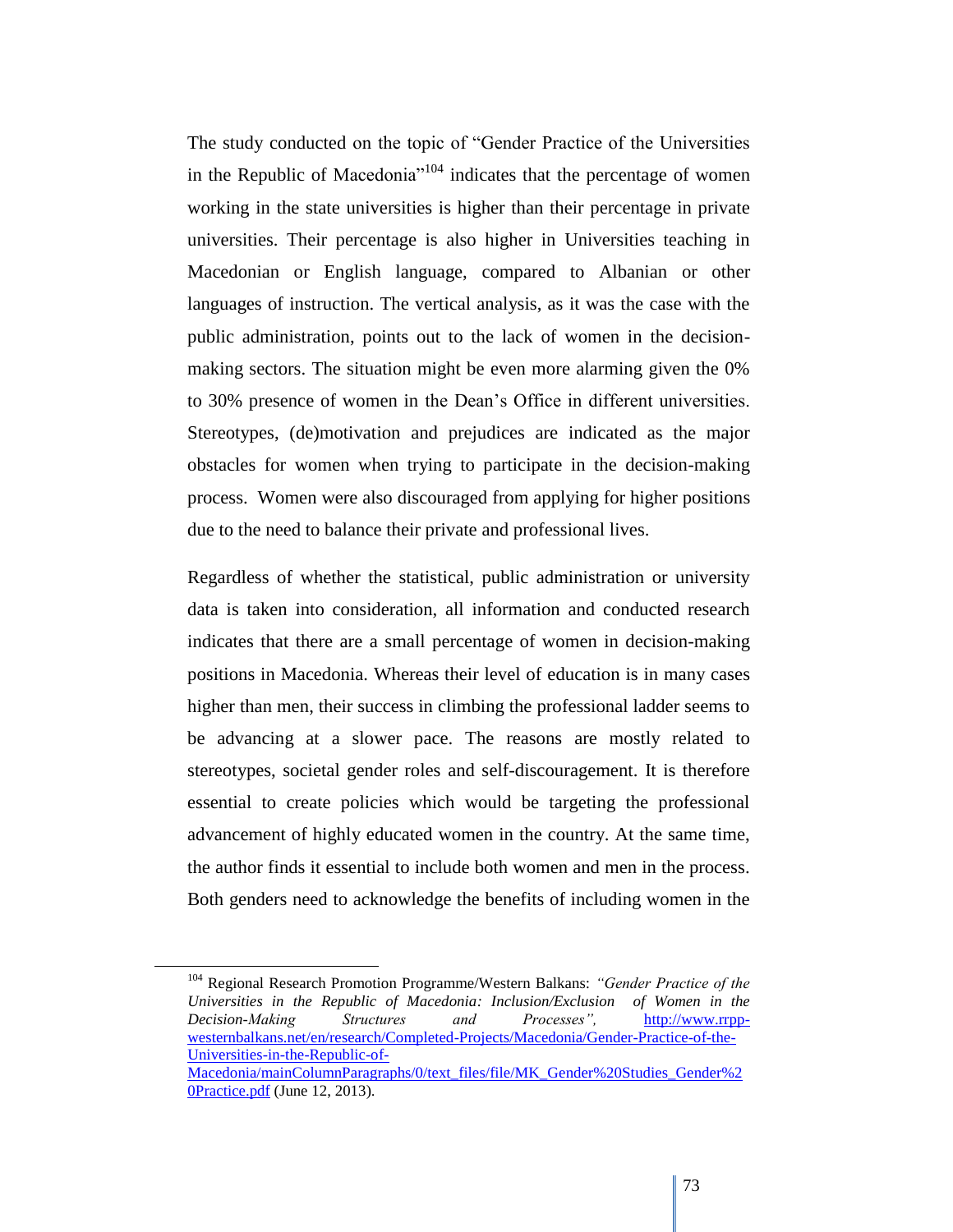decision-making process, and use their skills, education and expertise in order to advance the society as a whole.

### *3.5 Domestic violence*

The author Richard L. Davis defines domestic violence as "violence that occurs between couples who are living together or once did live together in a conjugal-styled relationship".<sup>105</sup> It implies that domestic violence can be perpetrated on behalf of both partners in a relationship. However, numerous facts and figures suggest that women are more often victims of domestic violence than men. Moreover, the issue is cross-cutting national, religious, educational and other types of identity borders, since it is a widespread global problem. In the UN Declaration on the Elimination of Violence against Women from 1993, it is stated that "violence against women is one of the crucial social mechanisms by which women are forced into a subordinate position compared with men"<sup>106</sup>. It includes but is not limited to physical, sexual and psychological violence occurring in the family, community or perpetrated by the State (UN, Declaration on the Elimination of Viloence against Women, 1993).

In 2006, the Association for Emancipation, Solidarity and Equality of Women (ESE) conducted a truly comprehensive research on domestic violence in Macedonia<sup>107</sup>. A Survey including 1,432 respondents coming from different ethnic, educational and living areas was conducted, and the results pointed out that more than 50% of women have suffered some form

<sup>106</sup> United Nations General Assembly: *"Declaration on the Elimination of Violence against Women"*, (December 20, 1993), <http://www.un.org/documents/ga/res/48/a48r104.htm> (July 13, 2013).

<sup>105</sup> Richard L. Davis: *"Domestic Violence: Facts and Fallacies",* (Westport, CT, USA: Greenwood Publishing Group Inc., 1998), p 1.

<sup>107</sup> Association for Emancipation, Solidarity and Equality of Women of RM – ESE: *"Life in a Shadow",* (Skopje, 2006), [http://www.domesticviolence.org.mk/Root/\\_docs/Life%20in%20a%20Shadow.pdf](http://www.domesticviolence.org.mk/Root/_docs/Life%20in%20a%20Shadow.pdf) (July 13, 2013).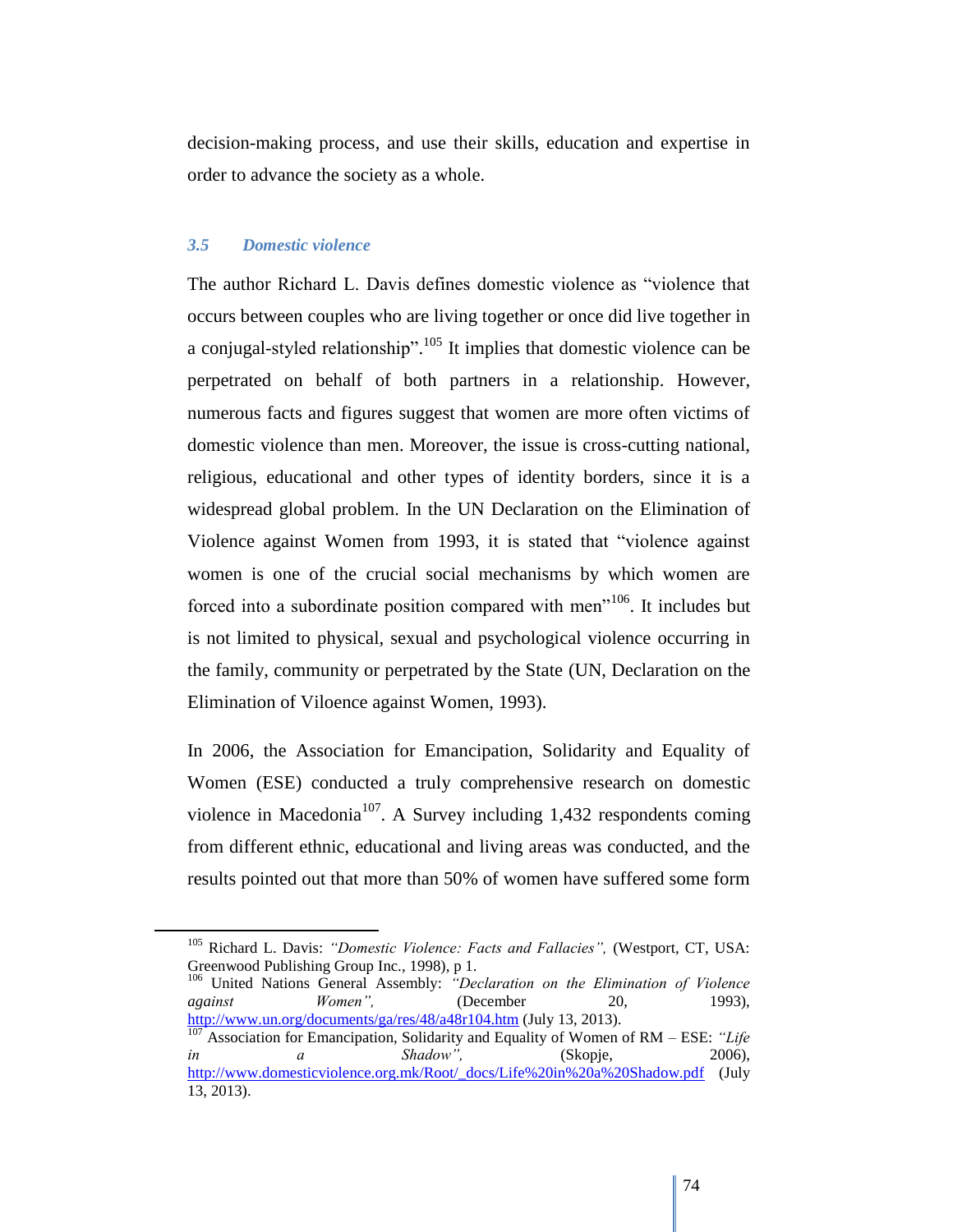of domestic violence at some point in their lives. Psychological violence was most widely predominant (56.4%), followed by physical (17.7%) and sexual violence (10.6%) (ESE, 2006). When investigating the causes for violence on women, the results indicated the following: drunk (28.9%), jealousy (16.8%), financial problems (15.6%), no cause (11.3%), problems with the spouse's family  $(10.1\%)$  and so forth. As the figures indicate, alcoholism is the main prevailing factor which eventually leads to domestic violence (as reported by the respondents), followed by jealousy and money issues, and intriguingly enough the "no causes" category. As the researchers suggested, this last category is the most concerning one, since women are unable to identify the real causes which lead to the violent behavior. The influence of violence resulted in fear, loss of selfconfidence, depression, sleeping disorders and psychological problems in most of the examined cases (ESE, 2006). Based on nationality, Romani women are mostly affected (36.7%), followed by Albanian (27.4%), Turk (22.2%), Macedonian and Serbian (17.4% each) and others. Another important finding was that a high percentage of women were not acquainted with the legal regulation of domestic violence (43.1% were not informed, and 20.1% stated that they cannot access the information).

The Government's response to this prevailing problem was the elaboration of a National Strategy for Protection against Domestic Violence 2008-  $2011$ <sup> $108$ </sup>. The Strategy included provisions for intersectoral cooperation, collection of data on quarterly basis, education for the professionals working in this field, organization of national campaigns to increase the public awareness and help reduce the domestic violence etc.

<sup>108</sup> Ministry of Labor and Social Policy: *"National Strategy for Protection against Domestic Violence"*, (Skopje, April 2008), http://nkt.mtsp.gov.mk/nkt/Content/Documents/Nacionalna strategija za zastita od sem [ejno%20nasilstvo.pdf](http://nkt.mtsp.gov.mk/nkt/Content/Documents/Nacionalna_strategija_za_zastita_od_semejno%20nasilstvo.pdf) (June 13, 2013).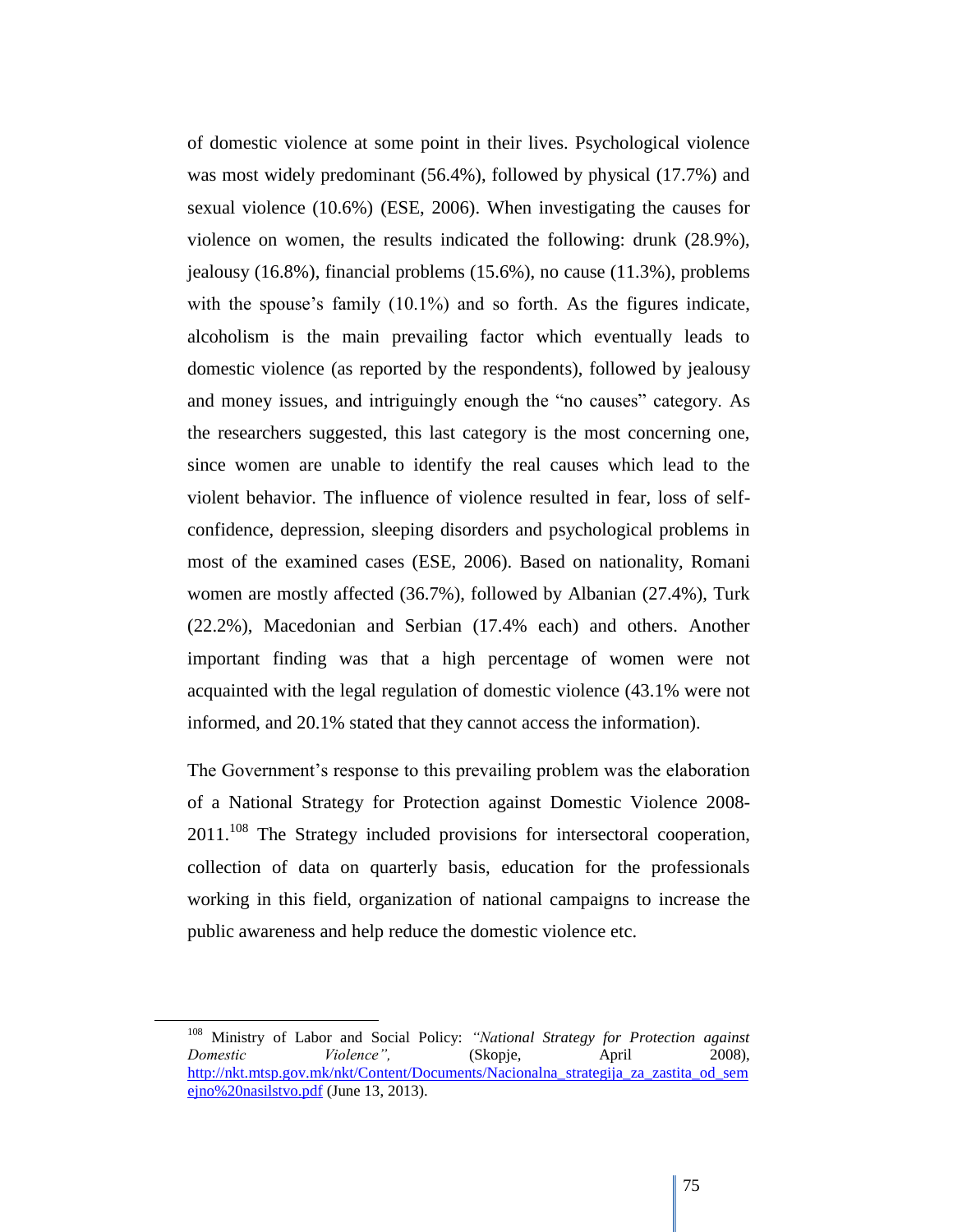Indeed, several campaigns were organized and carried out in Macedonia, both on national and local levels. One of the national campaigns was named "A Real Man Never Hits a Woman"<sup>109</sup> and the main target audiences were actually men, who were the major abusers according to the previously conducted surveys. The attempt was to change men"s attitudes, beliefs about domestic violence and beliefs related to stereotypes. It featured three prominent sportsmen, who successfully portrayed the image that men"s power should not be used against women. Another campaign entitled "Say No to Domestic Violence"<sup>110</sup> was targeting women, with the aim to empower them and help them identify and report domestic violence if they experience it throughout their lives. Other related activities were also conducted on local levels. Domestic Violence lines were also available 24 hours for the victims reporting the abuse.

A very insightful study was conducted in 2012 by a team of researchers and with the support of UN and the Government of the Netherlands. It was a National Survey on Domestic Violence<sup>111</sup> and it included  $2100$ responders. The key conclusions indicate that women are much more affected by this phenomenon than men. Also, when a household is experiencing some form of violence, the study found that the violence is occurring on regular basis. The percentage of women victims of domestic violence was 39.4% compared to 35.5% men. The most important indicators for domestic violence were identified as: age, level of education, number of children, rural/urban area and ethnicity. Psychological violence was reported to be the most prevailing form of domestic violence, a finding which corresponds to the ESE survey from 2006. The police was

 $\overline{a}$ 

<sup>109</sup> One of the videos from the *"A Real Man Never Hits a Woman"* campaign is available at: [http://www.youtube.com/watch?feature=player\\_embedded&v=firsAwtlcrA](http://www.youtube.com/watch?feature=player_embedded&v=firsAwtlcrA)

<sup>&</sup>lt;sup>110</sup> The video featuring the *"Say No to Domestic Violence"* campaign is available at: [http://www.youtube.com/watch?feature=player\\_embedded&v=hgx7UqZ8T48](http://www.youtube.com/watch?feature=player_embedded&v=hgx7UqZ8T48)

<sup>111</sup> Љубинка Поповска, Владо Рикаловски и Д-р Елизабет Виљагомез: *"Извештај од Студијата за Националната Анкета за Семејно Насилство*", (August, 2012), [http://mtsp.gov.mk/WBStorage/Files/semejno\\_nasilstvo\\_anketa.pdf](http://mtsp.gov.mk/WBStorage/Files/semejno_nasilstvo_anketa.pdf) (June 13, 2013).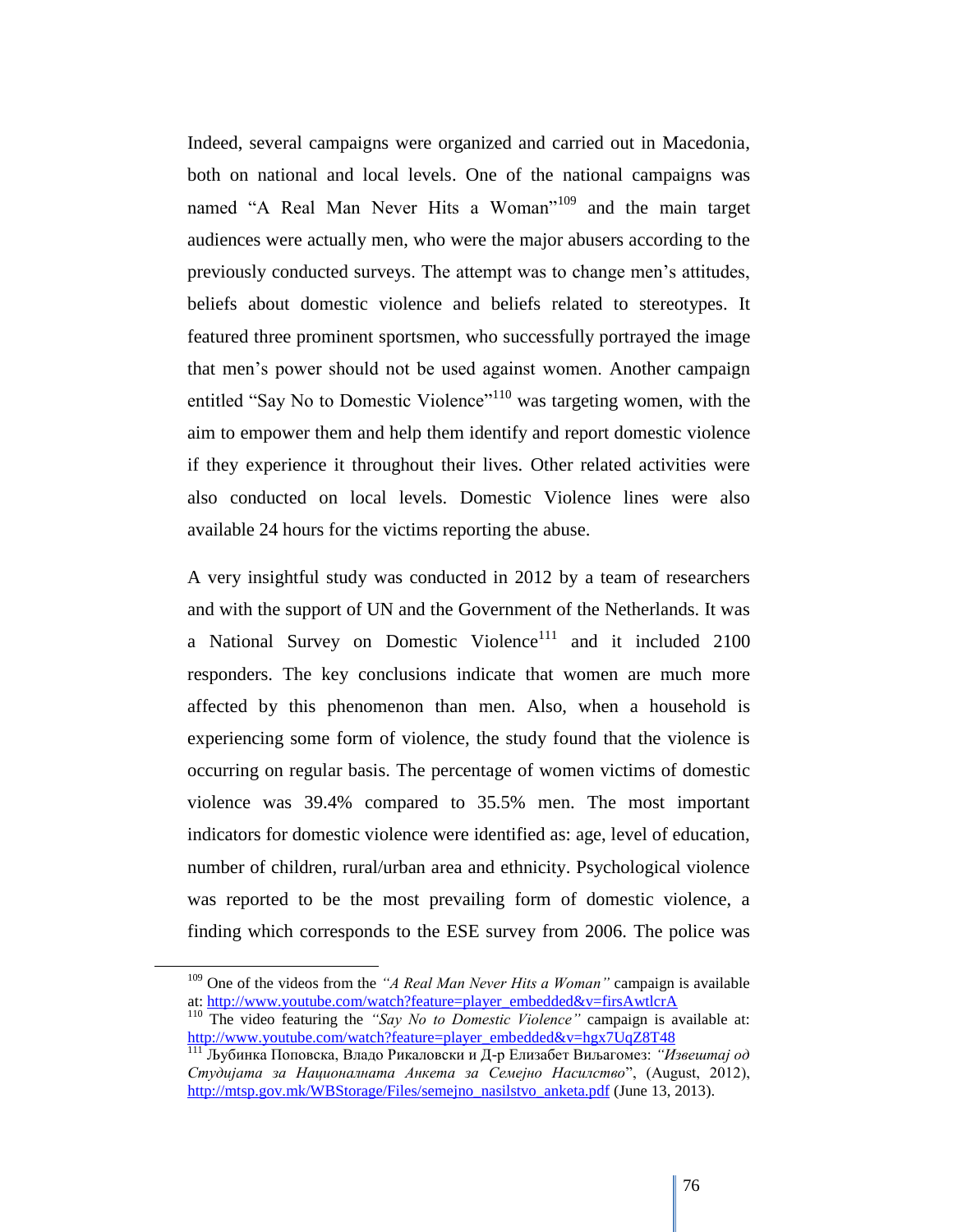the public service which would be most often contacted by the victims, followed by the social protection services and the healthcare centers. However, 24% of the respondents stated that they would not report the incident to anyone, which is an alarming indicator. One of the positive findings indicates that 73% of the interviewed people stated that they are aware of the campaigns addressing family violence, which is a clear indicator that the media plays a substantial role in raising the public awareness for this problem.

The Campaign "16 Days of Activism against Gender and Domestic Violence" also takes place on annual bases in Macedonia. As the Women Civic Initiative "Antico"<sup>112</sup> reports, a total number of 23 events were organized in 2012, including round tables, workshops and public debates to raise the awareness of the general public regarding domestic violence issues. The support that the NGO sector is receiving from international organizations is crucial for the organization and successful implementation of this type of activities.

As the above presented data suggests, domestic violence is another serious problem that women in the Macedonian society are challenged with. The percentage of psychological violence is clearly prevailing, and the lack of reporting is an area for major concern. On the other hand, there have been numerous efforts done by the Government, the NGO sector and the international institutions in attempt to properly address this problematic. Certain form of support is provided through the social services (with areas for improvement), campaigns for raising the level of public awareness were organized, SOS phone lines were activated and National Strategies were adopted (the latest is for the 2012-2015 period). Clearly, numerous

<sup>112</sup> Women Civic Initiative "Antico": *"Кампања 16 дена активизам за борба против родовото и семејното насилство",* [http://www.antiko.org.mk/Uploads/Aktivnosti\\_kampanja\\_16\\_dena\\_MK.pdf](http://www.antiko.org.mk/Uploads/Aktivnosti_kampanja_16_dena_MK.pdf) (June 13, 2013).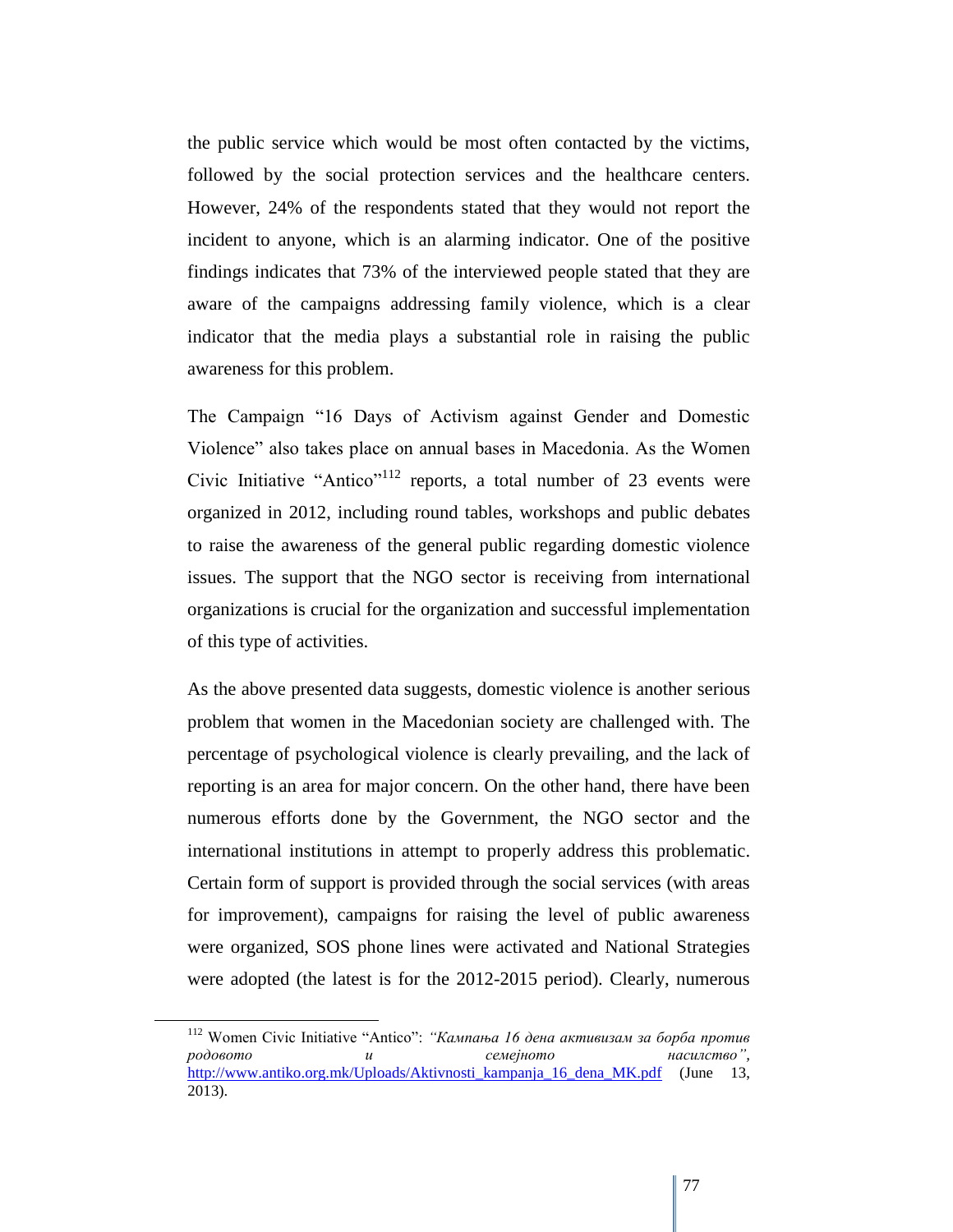positive activities can be currently identified, which would hopefully bring successful results in the future. The major key actor who plays an important role in changing the stereotypes and raising the awareness for domestic violence is clearly the media. Therefore, organizing media campaigns and strengthening the institutional capacities to tackle the problem will clearly mark the path for positive future developments.

#### *3.6 Conclusion*

This chapter has provided an in-depth analysis of the current situation regarding the most vulnerable groups of women in Macedonia, as well as the most challenging issues that women in the country are experiencing. Due to the broad milieu of ethnic, cultural, linguistic and residential differences, targeting specific issues and challenges requires additional extensive research and planning of tailor made activities for rural and minority women. Increasing the number of women in decision-making positions and domestic violence issues can clearly be addressed through broader campaigns, which include awareness raising and proper institutional support. The media is a prevailing factor which can have an impact on changing the stereotypes that Macedonian women from all ethnicities are challenged with. Men should also be included in the overall transformation process in order for gender equality and gender mainstreaming to be achieved.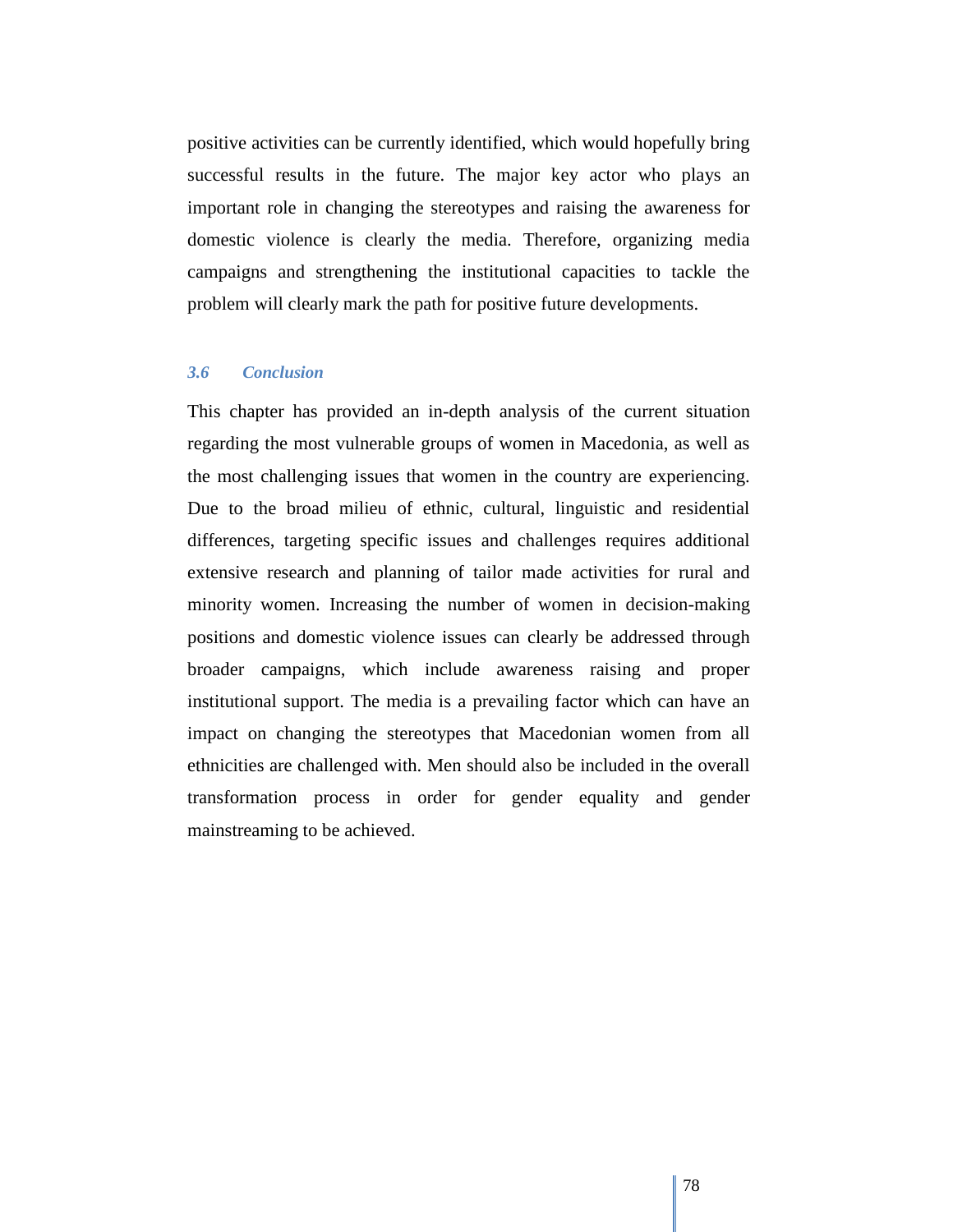#### *CONCLUSION*

The aim of this thesis was to answer several questions related to the topic of gender mainstreaming. The first part was focused on the overall historical developments of the concept; the second part provided the topdown approach by analyzing the institutional and legal changes in Macedonia, as well as the EU"s view on gender mainstreaming and its main obstacles in the country; and the aim of the third chapter was to present a bottom-up approach by analyzing the challenges of specific groups of women in the Macedonian society.

The first chapter clearly implies that gender mainstreaming as a concept was initiated mainly by the UN and it created an overall world impact. However, it was an incremental, i.e. step by step process which required proper definition of the concept as well as adequate strategies for its implementation. An important finding in the author's view is that international actors tend to interrelate with each other in the creation of proper policies and measures to address women"s issues on a global scale. The EU clearly plays such a role by advocating on an UN level for policies which ought to be adopted domestically. The Memorandum of Understanding signed by UN and EU officials in 2012 is another indicator that cooperation is truly needed in order to combine the financial and administrative resources and target the most vulnerable women"s groups in any given society. Therefore, positive outcomes are to be expected in the upcoming years since gender mainstreaming is presented as a global issue and adequate policies and measures for its promotion are already in place. An analysis of the manner in which this cooperation will be conducted, as well as the level of efficiency it might reach are clearly topics which should be explored by the academic circles in the future.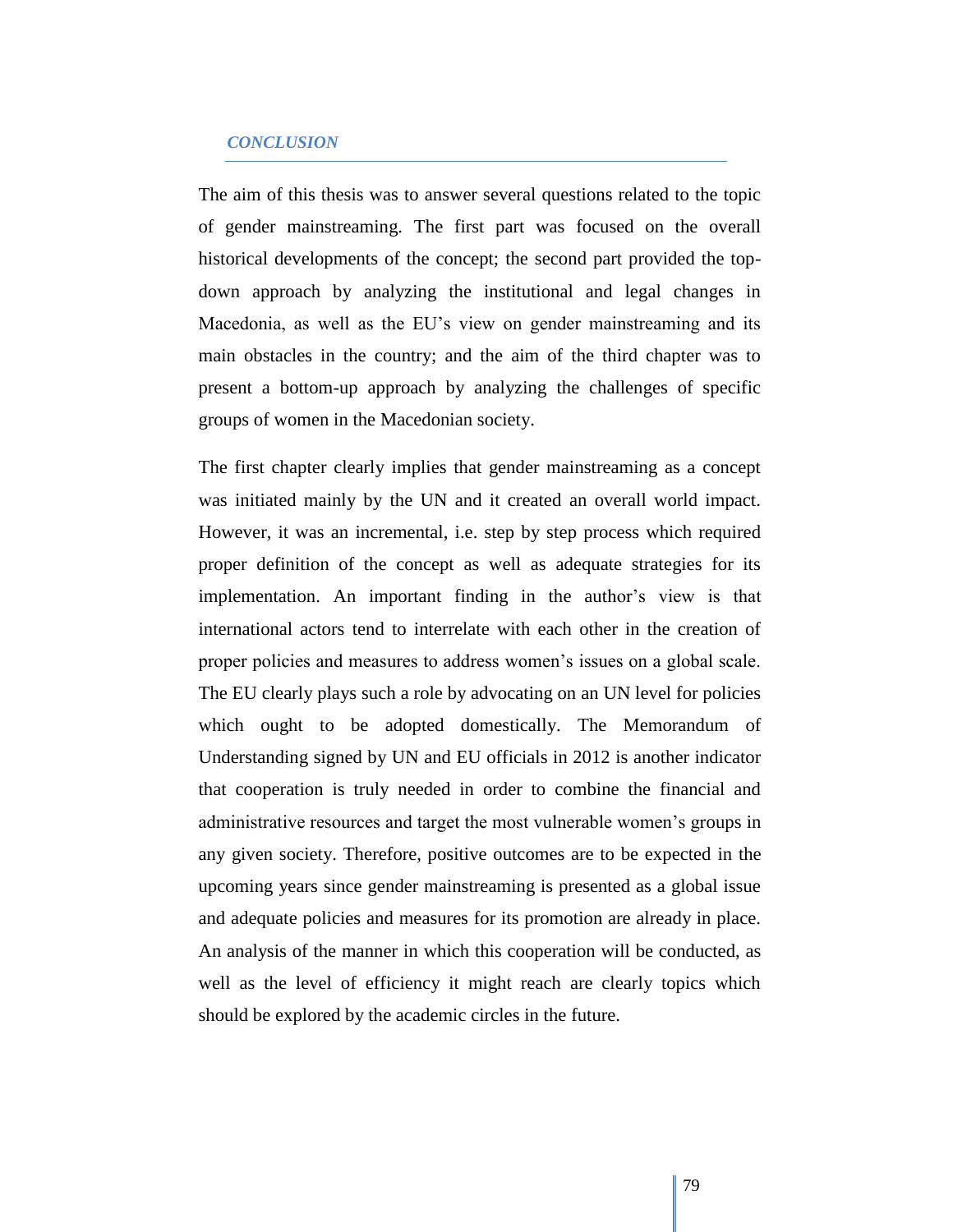The second chapter provided the institutional and legal framework for gender mainstreaming in Macedonia. The findings point out to the existence of Laws and regulations which create the legal basis for gender equality within the Macedonian society. The Constitution from 1991 also includes the principles of gender equality. National Action Plans have also been prepared to address the issue, and institutional changes have occurred in the recent years with the aim of providing proper institutional support for women. However, there are numerous challenges which are yet to be properly addressed. The findings presented in this thesis point out to the lack of expertise by the professional staff working in the public administration, both on central and local levels. As the analyzed reports indicate, some of the staff members have not even been consulted as to whether they would take over the positions of gender equality coordinators, and also the level of experience of the personnel is also variable. In the author"s view, this is a clear indicator that training programs should be developed which would include all staff members working on gender equality and gender mainstreaming issues. Exchange of positive experiences is of vital importance when trying to create adequate policies and measures in any multi-cultural and multi-ethnic society. Additionally, proper financial allocation is also needed to actually implement all the policies and strategies already included in the National Action Plans. As the findings indicate, most of the projects which have been implemented in the recent years were substantially dependant on foreign donors. This implies that the Government needs to include gender mainstreaming on its agenda in a more meaningful and financially supportive way, but it also implies that international organizations should acknowledge the enormous responsibilities they are currently having as the almost exclusive gender mainstreaming donors in the society. UN Women and the EU Delegation in Macedonia have the most substantial impact in this respect, and according to the author"s findings they obtain high level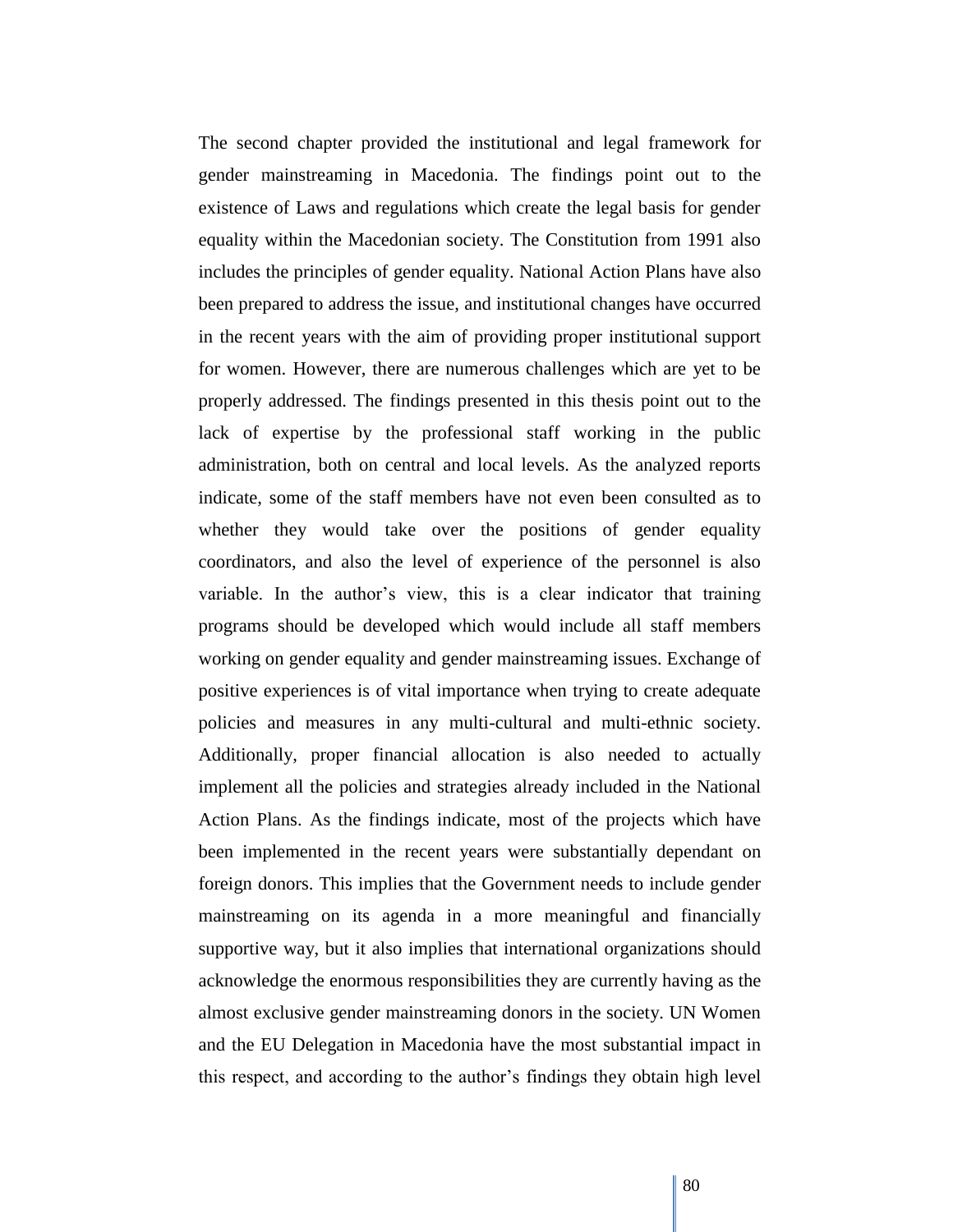of professional expertise and provide substantial support to the both the NGO and the Governmental sectors. What needs to be acknowledged is the fact that Macedonian society is ethnically, culturally and religiously diverse. Therefore, whereas issues such as domestic violence and women in decision-making can be addressed on a national level, the issues related to rural and minority women ought to be addressed on a small-scale level. Every community has its specificities, and women living in a given area share the common problems of their community, whether it is access to health care, kindergartens, education, infrastructure etc. Therefore, small scale projects which would tackle their specific problems are essentially needed in order to properly address their needs. The author would suggest a higher level of inclusion of local women NGO"s when allocating financial resources for future projects.

The third chapter of this thesis analyzed the specific areas which were presented as a major area of concern in the EU"s Progress Reports (2007- 2012). The aim was to present the perspective of the NGO"s and international organizations who are actively involved in this field. The findings indicate that all areas of concern are extremely specific in terms of problems and challenges, with one exception – the existence of stereotypes. Whether it is the household responsibilities for rural women, the lack of educational support for minority girls within their families or the lack of women in decision-making positions, the existence of stereotypes is clearly prevalent. This issue undoubtedly requires actions to be taken on a national level. It also requires the inclusion of men, not only women in the process. A positive example was provided with the domestic violence campaign "A Real Man Never Hits a Woman", where men were the target audience. Therefore, the author suggests planning and implementation of future projects which would make an attempt to break the stereotypes in the society. The media has an enormous impact and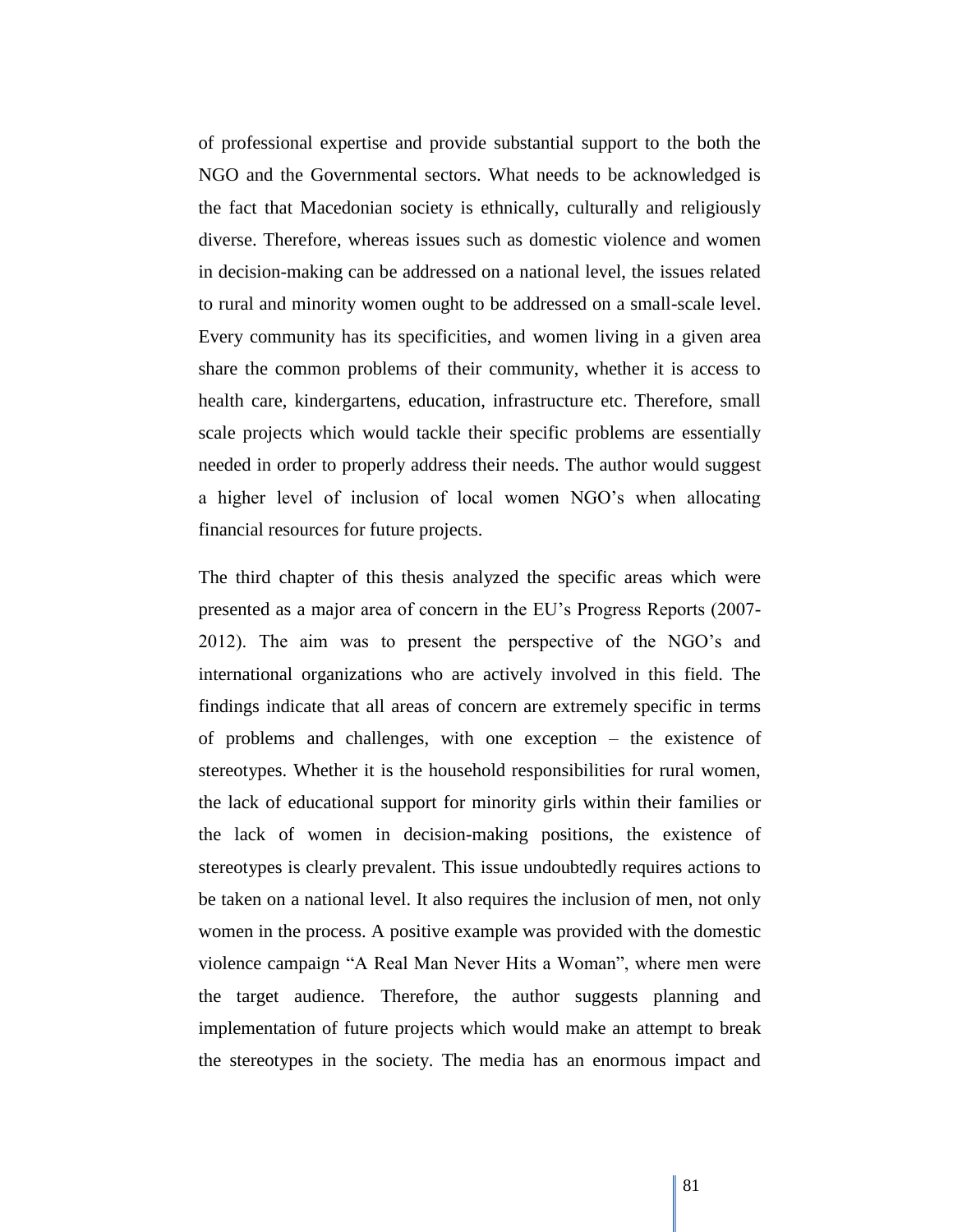therefore should be used as a tool to spread the idea that stereotypes are impeding the society in numerous ways. A campaign depicting stereotypical behaviors of ordinary citizens and the impact it has on the family and society as a whole should be subject to analysis, planning and implementation in the near future.

Several recommendations will be presented as a result of this extensive analysis, namely:

- Proper actions ought to be taken as a result of the findings and recommendations presented by the NGO sector (as one of the cases indicates, Akcija Zdruzenska and ESE pointed out to the deficiencies in the implementation project of the NAP in 2010, only for the same statements to be replicated by the NGO sector after the final stage of the National Action Plan"s realization in 2012);
- Proper training for the employees who are already assigned to the positions of gender equality coordinators is needed;
- Continuous financial support, coming both from the Governmental and international institutions;
- Projects should focus on a small rather than big scale for women from minority groups and rural women. Big scale projects are more appropriate for issues tackling stereotypes, domestic violence and women in decision-making;
- Special emphasis on breaking stereotypes should be provided through media campaigns;
- Education is the key for positive future changes, therefore projects related to higher level of inclusion of girls in the educational system should be taken into consideration (especially in regards to minority girls coming from rural areas);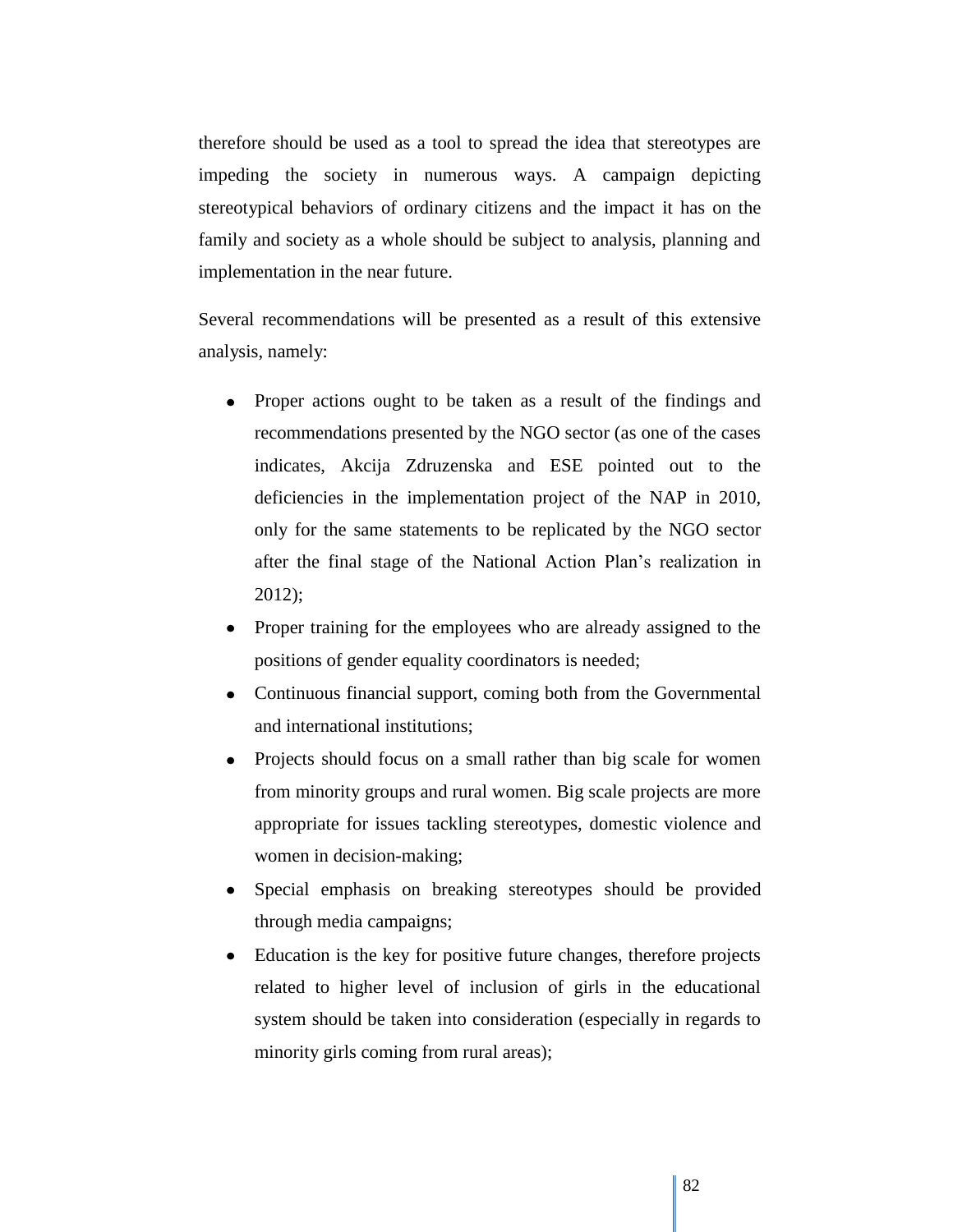- A more extensive research needs to be conducted for the specific challenges of minority women;
- Gender training (based on EU"s current practices) should be included as a strategic tool for gender mainstreaming;
- All statistically available data should include gender segregated information;
- The inclusion of men is also essential in creating societal changes and raising the importance of gender equality. All future activities should target both women and men;
- And lastly, the author would suggest the creation of a Ministry of Women and Youth in the Republic of Macedonia. The Federal Ministry of Family Affairs, Senior Citizens, Women and Youth was founded in Germany back in 1994. The creation of such a ministry in Macedonia would be of great importance, since not only half but the entire population would benefit from the institutional support provided by this newly created Ministry. Also, it would be another positive step towards joining the European family.

Gender mainstreaming should be one of the top priorities on the national agenda, not only for improving the living conditions of women and girls, but also boys and men who are part of the family, neighborhood, city and the society as a whole. People on leadership positions, both women and men, should strive for the promotion of gender mainstreaming. Boys ought to be encouraged to pursue any career path, regardless of the "women"s jobs" stereotypes. Girls ought to be encouraged to pursue their dreams free of the societal and stereotypical burden. Achieving gender equality is truly possible if both women and men join their efforts to create a better society for the future generations.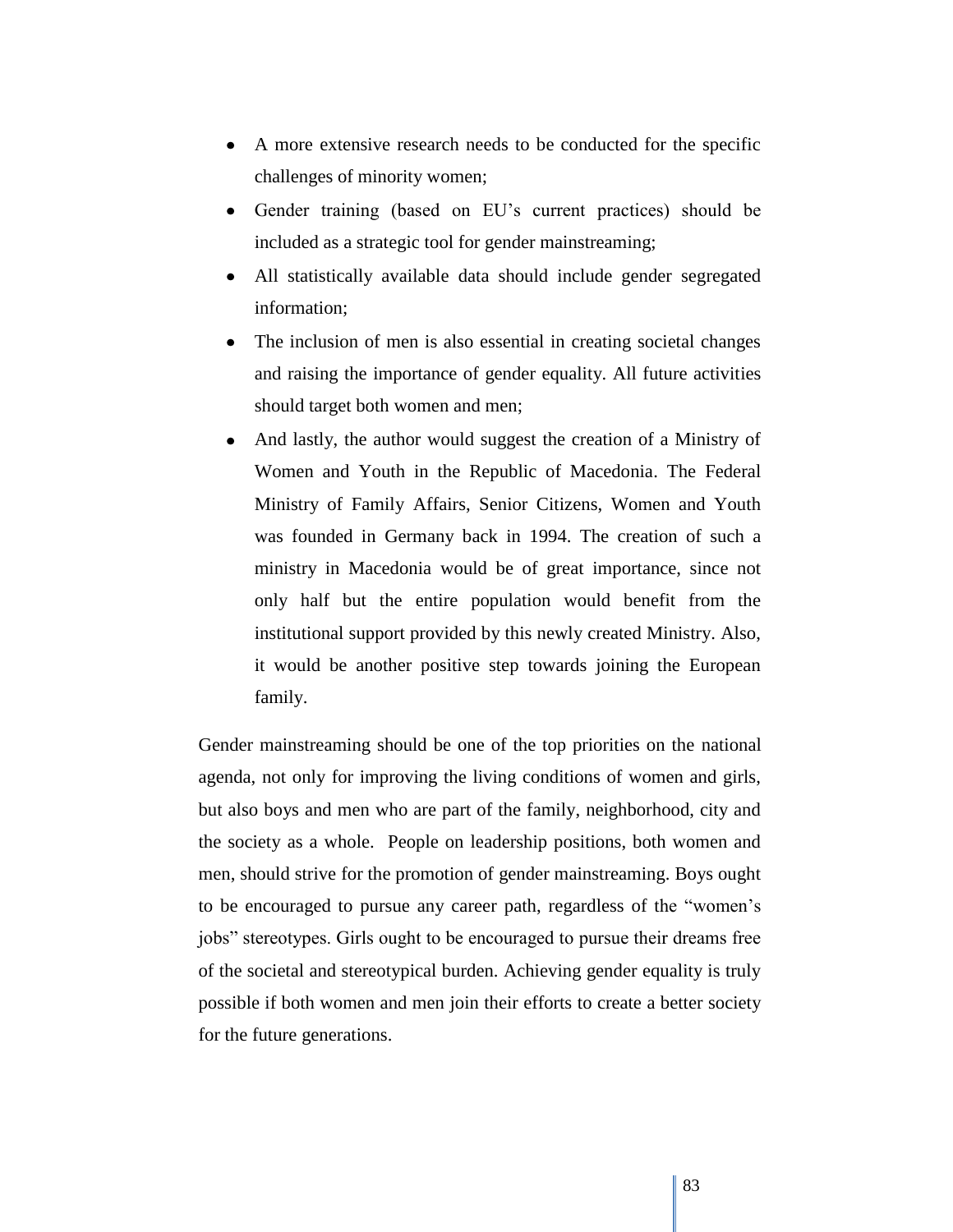#### *BIBLIOGRAPHY*

Aferdita Haxhijaha Imeri, Biljana Nastovska, Sherife Ismaili, Daniela Dimitrievska and Liljana Asenov: *"Policy on Gender Equality – Perception of Efficiency and Transparency*", trans. Ismail Krifca (Macedonian Women"s Lobby: Skopje, 2012), [http://mzl-mk.org/wp-content/uploads/downloads/2012/10/Politiki-za-rodova](http://mzl-mk.org/wp-content/uploads/downloads/2012/10/Politiki-za-rodova-ednakvost_ENGL-1FINAL.pdf)[ednakvost\\_ENGL-1FINAL.pdf](http://mzl-mk.org/wp-content/uploads/downloads/2012/10/Politiki-za-rodova-ednakvost_ENGL-1FINAL.pdf) (June 3, 2013).

Anna Van Der Vleuten, *"The Price of Gender Equality: Member States and Governance in the European Union"* (Hampshire, UK: Ashgate Publishing Limited, 2007), 178.

Anne S. Walker, *"The International Women's Tribune Centre: Expanding the Struggle for Women's Rights at the UN"* in Arvonne S. Fraser and Irene Tinker, eds., *Developing Power: How Women Transformed International Development* (New York, USA: First feminist press edition, 2004), 101.

Aristotle: *"Politics",* trans.Benjamin Jowett (University of Adelaide, Australia: 2013), <http://ebooks.adelaide.edu.au/a/aristotle/a8po/index.html> (June 14, 2013).

Association for Emancipation, Solidarity and Equality of Women of RM – ESE: *"Life in a* Shadow", (Skopje, 2006), [http://www.domesticviolence.org.mk/Root/\\_docs/Life%20in%20a%20Shadow.pdf](http://www.domesticviolence.org.mk/Root/_docs/Life%20in%20a%20Shadow.pdf) (July 13, 2013).

Benjamin Stachurski, *"The Promise and Perils of Transnationalization: NGO Activism and Socialization of Women's Human Rights in Egypt and Iran"* (New York, USA: Routledge, 2013), 20.

Celeste Montoya, *"From Global to Grassroots: the European Union, transnational advocacy and combating violence against women"* (Oxford, UK: Oxford University Press, 2013), 74.

Center for Research and Policy Making: *"Perspectives of Women in Rural Areas"* (Skopje, 2012),<http://www.unifem.sk/uploads/doc/ANGweb2.pdf> (June 6, 2013), p 15.

Coalition Karat – Gender Equality: *"Women in the Labor Market in Bulgaria, Georgia, Macedonia, Serbia, Montenegro and Slovenia",* (New York: 2005), [http://www.karat.org/wp-content/uploads/2012/09/infosheet\\_Labour\\_popr.pdf](http://www.karat.org/wp-content/uploads/2012/09/infosheet_Labour_popr.pdf) (June 11, 2013).

Commission of the European Communities: *"Commission staff working document – the Former Yugoslav Republic of Macedonia"*, (Brussels, 06.11.2007), [http://ec.europa.eu/enlargement/pdf/key\\_documents/2007/nov/fyrom\\_progress\\_reports\\_](http://ec.europa.eu/enlargement/pdf/key_documents/2007/nov/fyrom_progress_reports_en.pdf) [en.pdf](http://ec.europa.eu/enlargement/pdf/key_documents/2007/nov/fyrom_progress_reports_en.pdf) (June 5, 2013).

Commission of the European Communities: *"Commission staff working document – the Former Yugoslav Republic of Macedonia 2008 Progress Report"*, (Brussels, 05.11.2008), [http://ec.europa.eu/enlargement/pdf/press\\_corner/key-](http://ec.europa.eu/enlargement/pdf/press_corner/key-documents/reports_nov_2008/the_former_yugoslav_republic_of_macedonia_progress_report_en.pdf)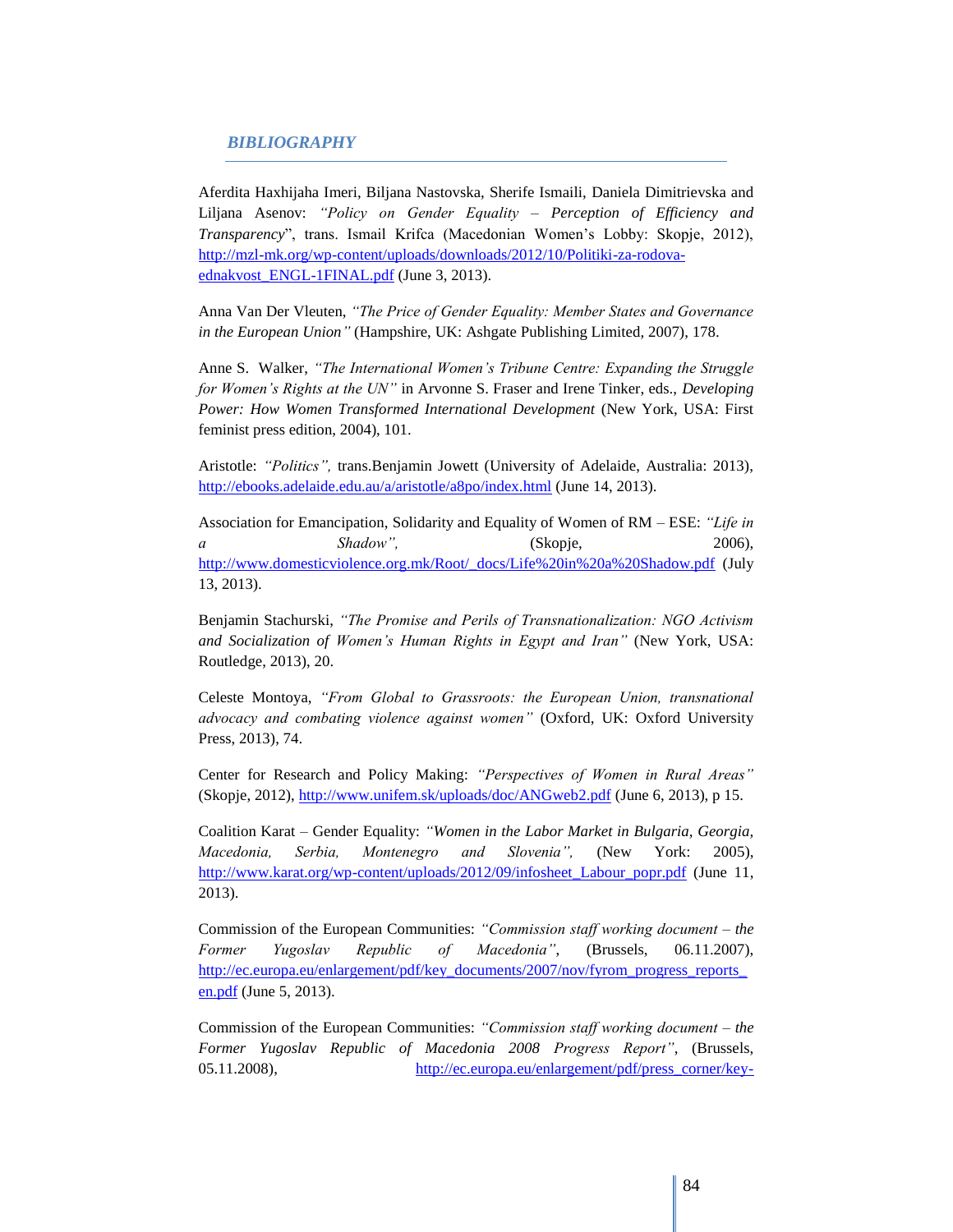documents/reports\_nov\_2008/the\_former\_yugoslav\_republic\_of\_macedonia\_progress\_r eport\_en.pdf (June 5, 2013).

Commission of the European Communities: *"Commission staff working document – the Former Yugoslav Republic of Macedonia 2009 Progress Report"*, (Brussels, 14.10.2009),

[http://ec.europa.eu/enlargement/pdf/key\\_documents/2009/mk\\_rapport\\_2009\\_en.pdf](http://ec.europa.eu/enlargement/pdf/key_documents/2009/mk_rapport_2009_en.pdf) (June 5, 2013).

Commission of the European Communities: *"Commission staff working document – the Former Yugoslav Republic of Macedonia 2010 Progress Report"*, (Brussels, 09.11.2010),

[http://ec.europa.eu/enlargement/pdf/key\\_documents/2010/package/mk\\_rapport\\_2010\\_en](http://ec.europa.eu/enlargement/pdf/key_documents/2010/package/mk_rapport_2010_en.pdf) [.pdf](http://ec.europa.eu/enlargement/pdf/key_documents/2010/package/mk_rapport_2010_en.pdf) (June 5, 2013).

Commission of the European Communities: *Proposal for a Regulation of the European Parliament and of the Council for establishing the European Institute for Gender Equality*, COM (2005) 81 final (Brussels, 08.03 2005) <http://eige.europa.eu/sites/default/files/Proposal-for-a-regulation-establishing-EIGE.pdf> (May 31, 2013).

Communication from the Commission: *"Incorporating Equal Opportunities for Women and Men into all Community Policies and Activities" (*February 21, 1996), [http://eur](http://eur-lex.europa.eu/LexUriServ/LexUriServ.do?uri=COM:1996:0067:FIN:EN:PDF)[lex.europa.eu/LexUriServ/LexUriServ.do?uri=COM:1996:0067:FIN:EN:PDF](http://eur-lex.europa.eu/LexUriServ/LexUriServ.do?uri=COM:1996:0067:FIN:EN:PDF) (May 30, 2013).

Council of the European Union: *"Legislative acts and other instruments: Stabilization and Association Agreement between the European Communities and their Member States, of the one part, and the Former Yugoslav Republic of Macedonia, of the other part"*, (Brussels: March 26, 2001), [http://ec.europa.eu/enlargement/pdf/the\\_former\\_yugoslav\\_republic\\_of\\_macedonia/saa03](http://ec.europa.eu/enlargement/pdf/the_former_yugoslav_republic_of_macedonia/saa03_01_en.pdf) [\\_01\\_en.pdf](http://ec.europa.eu/enlargement/pdf/the_former_yugoslav_republic_of_macedonia/saa03_01_en.pdf) (June 1, 2013).

Diego F. Angel-Urdinola: *"Policy Research Working Paper 4795 – Can the Introduction of a Minimum Wage in FYR Macedonia Decrease the Gender Wage Gap?"*  (December, 2008),

[http://elibrary.worldbank.org/docserver/download/4795.pdf?expires=1370950922&id=id](http://elibrary.worldbank.org/docserver/download/4795.pdf?expires=1370950922&id=id&accname=guest&checksum=49D33C09E36D47B6CE0BE5987899E848) [&accname=guest&checksum=49D33C09E36D47B6CE0BE5987899E848](http://elibrary.worldbank.org/docserver/download/4795.pdf?expires=1370950922&id=id&accname=guest&checksum=49D33C09E36D47B6CE0BE5987899E848) (June 11, 2013).

Diego F. Angel-Urdinola: *"Why are low skilled women from minority groups economically inactive in Macedonia"?* (September, 2008), <http://siteresources.worldbank.org/INTGENDER/Resources/gnewsletterp7.pdf> (June, 9, 2013).

Euro-Balkan Institute: *"Labor Market in the Former Yugoslav Republic of Macedonia – A Study for the European Commission, Employment, Social Affairs and Equal Opportunities DG",* (October, 2009)[, http://eurobalkan.academia.edu/,](http://eurobalkan.academia.edu/) (June 11, 2013).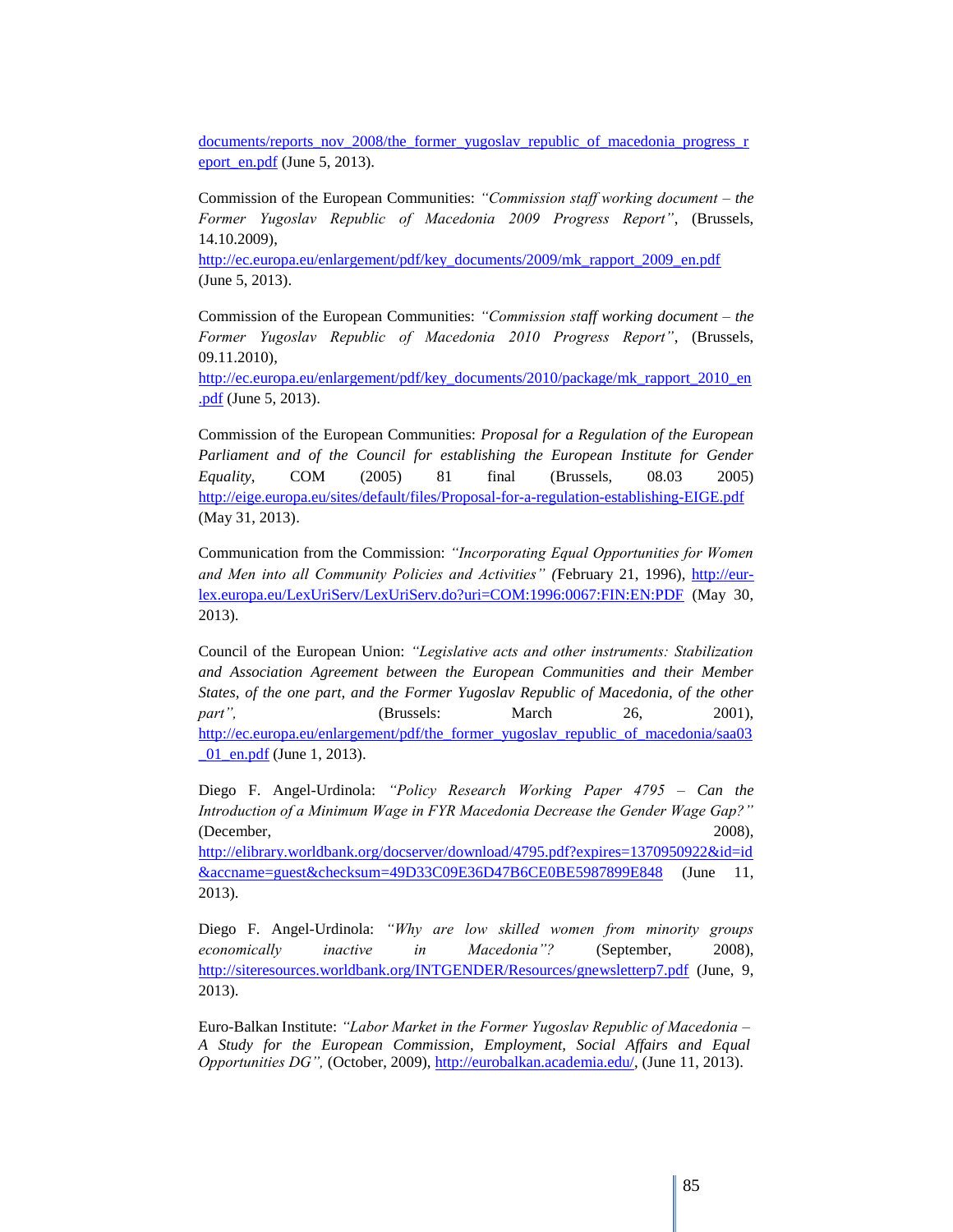European Commission: *"Commission staff working document – the Former Yugoslav Republic of Macedonia 2011 Progress Report"*, (Brussels, 12.10.2011), [http://ec.europa.eu/enlargement/pdf/key\\_documents/2011/package/mk\\_rapport\\_2011\\_en](http://ec.europa.eu/enlargement/pdf/key_documents/2011/package/mk_rapport_2011_en.pdf) [.pdf](http://ec.europa.eu/enlargement/pdf/key_documents/2011/package/mk_rapport_2011_en.pdf) (June 5, 2013).

European Commission: *"Commission staff working document – the Former Yugoslav Republic of Macedonia 2012 Progress Report"*, (Brussels, 10.10.2012), [http://ec.europa.eu/enlargement/pdf/key\\_documents/2012/package/mk\\_rapport\\_2012\\_en](http://ec.europa.eu/enlargement/pdf/key_documents/2012/package/mk_rapport_2012_en.pdf) [.pdf](http://ec.europa.eu/enlargement/pdf/key_documents/2012/package/mk_rapport_2012_en.pdf) (June 5, 2013).

European Commission Press Release: *"Women on Boards: Commission Proposes 40% Objective",* (November 14, 2012), [http://europa.eu/rapid/press-release\\_IP-12-](http://europa.eu/rapid/press-release_IP-12-1205_en.htm) [1205\\_en.htm](http://europa.eu/rapid/press-release_IP-12-1205_en.htm) (June 12, 2013).

European Commission Justice: *"Summary Report: Exchange of Good Practices on Gender Equality – Reducing the Gender Pay Gap",* (Germany, 5-6 December 2011), [http://ec.europa.eu/justice/gender-](http://ec.europa.eu/justice/gender-equality/files/exchange_of_good_practice_de/summary_report_de_2011_en.pdf)

[equality/files/exchange\\_of\\_good\\_practice\\_de/summary\\_report\\_de\\_2011\\_en.pdf](http://ec.europa.eu/justice/gender-equality/files/exchange_of_good_practice_de/summary_report_de_2011_en.pdf) (June 11, 2011).

European Commission MEMO: *"Women on Boards: Vice-President Viviane Reading and Markus Klimmer, Managing Director at Accenture discuss challenges and opportunities",* (May 14, 2013), [http://europa.eu/rapid/press-release\\_MEMO-13-](http://europa.eu/rapid/press-release_MEMO-13-430_en.htm) [430\\_en.htm](http://europa.eu/rapid/press-release_MEMO-13-430_en.htm) (June 12, 2013).

European Institute for Gender Equality: *"Gender Training: factors contributing to its effective implementation and challenges"*, (November 13, 2012) [http://eige.europa.eu/sites/default/files/Factors%20contributing%20to%20effective%20i](http://eige.europa.eu/sites/default/files/Factors%20contributing%20to%20effective%20implementation%20of%20GT.pdf) [mplementation%20of%20GT.pdf](http://eige.europa.eu/sites/default/files/Factors%20contributing%20to%20effective%20implementation%20of%20GT.pdf) (May 31, 2013).

European Institute for Gender Equality:*"Good Practices in Gender Mainstreaming: Mainstreaming gender into the policies and the programmes of the institutions of the European Union and EU Member States"* (November 28, 2011) <http://eige.europa.eu/sites/default/files/Good-Practices-in-Gender-Mainstreaming.pdf> (May 31, 2013).

European Institute for Gender Equality: *Mid-term Work Programme (2010-2012),* (April 29, 2010) [http://eige.europa.eu/sites/default/files/Mid-term\\_Work\\_Programme%202010-](http://eige.europa.eu/sites/default/files/Mid-term_Work_Programme%202010-2012_en.pdf) [2012\\_en.pdf](http://eige.europa.eu/sites/default/files/Mid-term_Work_Programme%202010-2012_en.pdf) (May 31, 2013).

European Union"s Council meeting: *"General Affairs and External Relations"* (June 16, 2003),

[http://www.consilium.europa.eu/ueDocs/cms\\_Data/docs/pressdata/en/gena/76201.pdf](http://www.consilium.europa.eu/ueDocs/cms_Data/docs/pressdata/en/gena/76201.pdf) (June 1, 2013).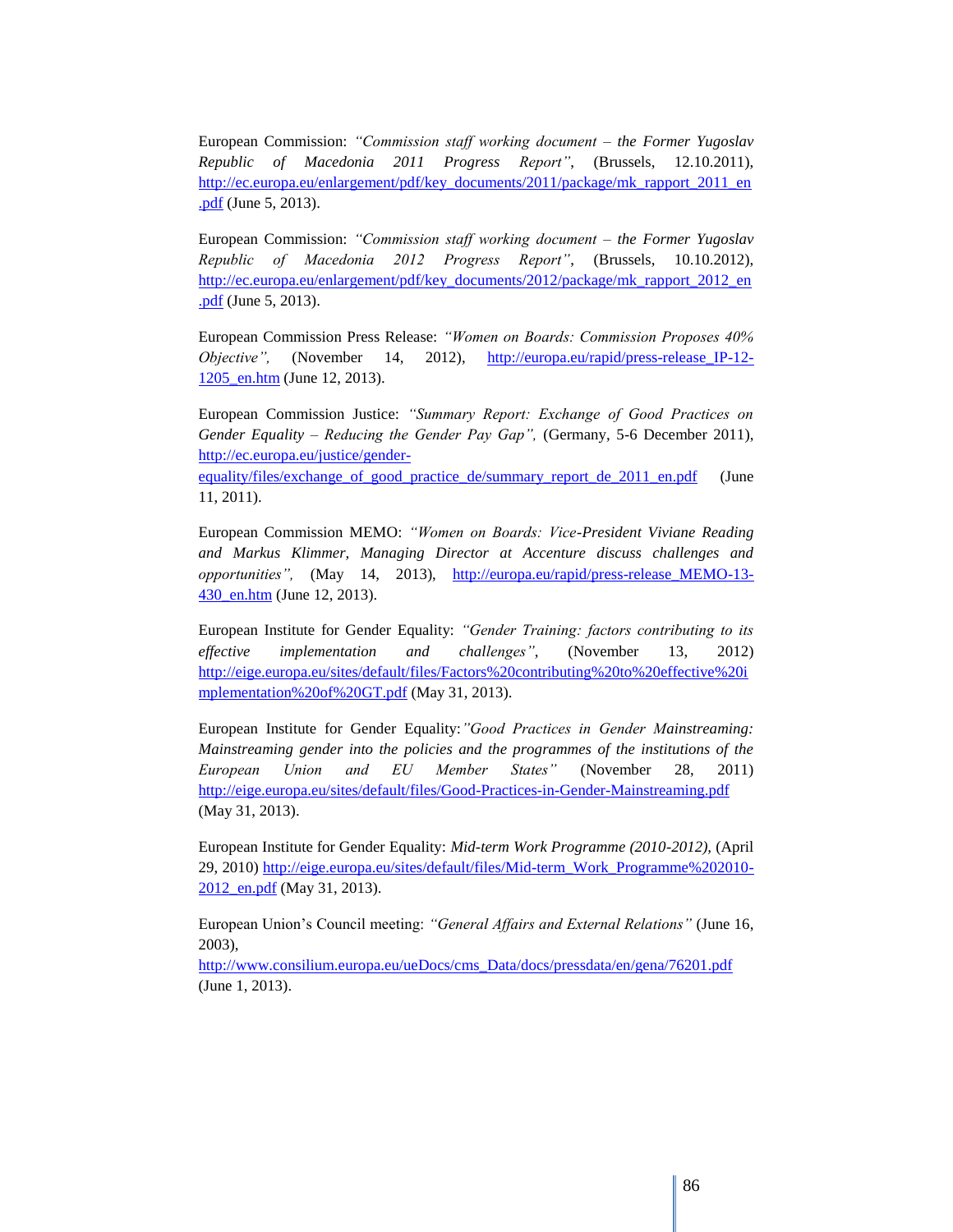Eurostat: *"Gender Pay Gap in Unadjusted form in % - NACE Rev. 2 (structure of earnings survey methodology)",* (May, 2013), [http://epp.eurostat.ec.europa.eu](http://epp.eurostat.ec.europa.eu/) (June 11, 2013).

Evelyn Viertel: *"Gender Study: Barriers to Labor Market Participation of Women in the Former Yugoslav Republic of Macedonia",* (November, 2008), [http://socialtransitions.kdid.org/sites/socialtransitions/files/resource/files/Gender%20Ma](http://socialtransitions.kdid.org/sites/socialtransitions/files/resource/files/Gender%20Macedonia.pdf) [cedonia.pdf](http://socialtransitions.kdid.org/sites/socialtransitions/files/resource/files/Gender%20Macedonia.pdf) (June 11, 2013).

Jackson Katz: *"The Macho Paradox: Why some men hurt women and how all men can help"*, (Naperville, Illinois, USA: Sourcebooks, Inc., 2006), 15.

Jasna Koteska: *"Exchange of good practices on gender mainstreaming: Implementation of gender mainstreaming – Comments paper, Former Yugoslav Republic of Macedonia"* (European Commission, Justice: Belgium, 17-18 May 2011), [http://ec.europa.eu/justice/gender-](http://ec.europa.eu/justice/gender-equality/files/exchange_of_good_practice_be/mk_comments_paper_en.pdf)

equality/files/exchange of good practice be/mk comments paper en.pdf (June 2, 2013).

International Finance Corporation: *"Women on Corporate Boards in Bosnia and Herzegovina, FYR Macedonia and Serbia",* (May, 2013), [http://www1.ifc.org/wps/wcm/connect/c0e2ab804fb037b6ad8cef0098cb14b9/Publicatio](http://www1.ifc.org/wps/wcm/connect/c0e2ab804fb037b6ad8cef0098cb14b9/PublicationBalkansBD2013.pdf?MOD=AJPERES) [nBalkansBD2013.pdf?MOD=AJPERES](http://www1.ifc.org/wps/wcm/connect/c0e2ab804fb037b6ad8cef0098cb14b9/PublicationBalkansBD2013.pdf?MOD=AJPERES) (June 12, 2013).

Leticia Ramos Shahani, *"The UN, Women and Development: The World Conferences on Women"* in Arvonne S. Fraser and Irene Tinker, eds., *Developing Power: How Women Transformed International Development* (New York, USA: First feminist press edition, 2004), 35.

Marcia Greenberg and Kara McDonald: *"Women's Political Participation in the Republic of Macedonia: Opportunities to Support Women in Upcoming Elections – and Beyond",* (August, 2000)[, http://pdf.usaid.gov/pdf\\_docs/PNACM344.pdf](http://pdf.usaid.gov/pdf_docs/PNACM344.pdf) (June 9, 2013).

*Memorandum of Understanding between the European Union and the United Nations Entity for Gender Equality and the Empowerment of Women (UN Women),* (Brussels: April 16, 2012) [http://ec.europa.eu/europeaid/who/partners/international](http://ec.europa.eu/europeaid/who/partners/international-organisations/documents/un-woman_en.pdf)[organisations/documents/un-woman\\_en.pdf](http://ec.europa.eu/europeaid/who/partners/international-organisations/documents/un-woman_en.pdf) (May 29, 2013).

Milka Kazandziska, Marija Risteska and Verena Schmidt: *"The Gender Pay Gap in the Former Yugoslav Republic of Macedonia*", (Skopje, ILO: 2012), [http://www.ilo.org/wcmsp5/groups/public/---europe/---ro-geneva/---sro](http://www.ilo.org/wcmsp5/groups/public/---europe/---ro-geneva/---sro-budapest/documents/publication/wcms_180637.pdf)[budapest/documents/publication/wcms\\_180637.pdf](http://www.ilo.org/wcmsp5/groups/public/---europe/---ro-geneva/---sro-budapest/documents/publication/wcms_180637.pdf) (June 11, 2013).

Ministry of Labor and Social Policy: *"Gender-Budget Analysis of Social Protection and Active Employment Policies in the Republic of Macedonia",* (Skopje, 2010), [http://www.mtsp.gov.mk/WBStorage/Files/Rodova%20Analiza%20ANGLISKI%2001](http://www.mtsp.gov.mk/WBStorage/Files/Rodova%20Analiza%20ANGLISKI%2001%20MART%202010.pdf) [%20MART%202010.pdf](http://www.mtsp.gov.mk/WBStorage/Files/Rodova%20Analiza%20ANGLISKI%2001%20MART%202010.pdf) (June 8, 2013).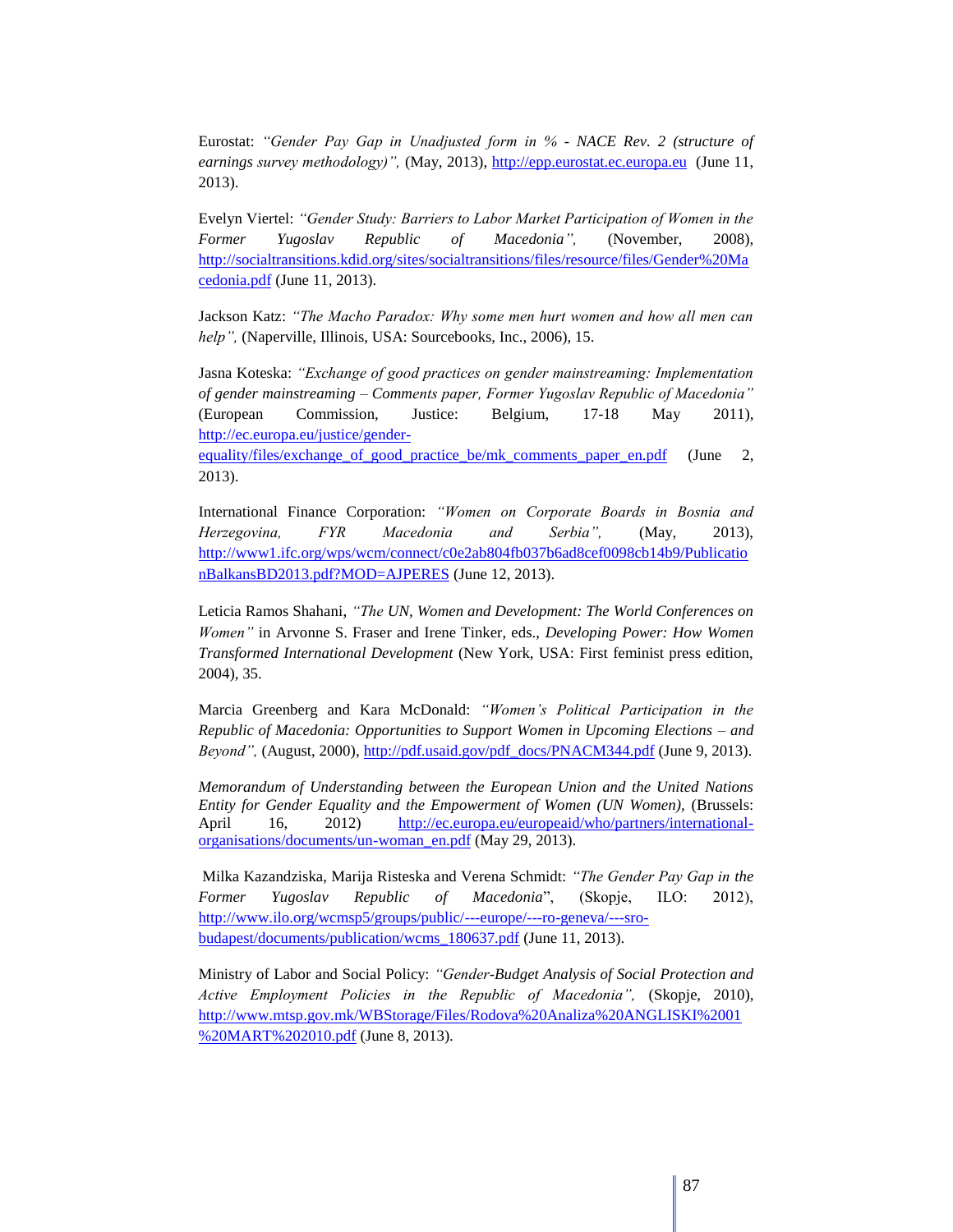Ministry of Labor and Social Policy: *"National Strategy for Protection against Domestic Violence"*, (Skopje, April 2008), http://nkt.mtsp.gov.mk/nkt/Content/Documents/Nacionalna strategija za zastita od se [mejno%20nasilstvo.pdf](http://nkt.mtsp.gov.mk/nkt/Content/Documents/Nacionalna_strategija_za_zastita_od_semejno%20nasilstvo.pdf) (June 13, 2013).

*National Action Plan for Gender Equality 2007-2012* (Skopje, Macedonia: May, 2007), [http://webcache.googleusercontent.com/search?q=cache:3WH8Uw\\_qVwsJ:legislationlin](http://webcache.googleusercontent.com/search?q=cache:3WH8Uw_qVwsJ:legislationline.org/download/action/download/id/3410/file/Nation%2520Action%2520Plan%2520on%2520Gender%2520Equality%25202007-2012_en.pdf+&cd=1&hl=en&ct=clnk&gl=de) [e.org/download/action/download/id/3410/file/Nation%2520Action%2520Plan%2520on](http://webcache.googleusercontent.com/search?q=cache:3WH8Uw_qVwsJ:legislationline.org/download/action/download/id/3410/file/Nation%2520Action%2520Plan%2520on%2520Gender%2520Equality%25202007-2012_en.pdf+&cd=1&hl=en&ct=clnk&gl=de) [%2520Gender%2520Equality%25202007-2012\\_en.pdf+&cd=1&hl=en&ct=clnk&gl=de](http://webcache.googleusercontent.com/search?q=cache:3WH8Uw_qVwsJ:legislationline.org/download/action/download/id/3410/file/Nation%2520Action%2520Plan%2520on%2520Gender%2520Equality%25202007-2012_en.pdf+&cd=1&hl=en&ct=clnk&gl=de) (June 2, 2013).

Official Journal of the European Union:*"Council Decision of 18 February 2008 on the principles, priorities and conditions contained in the Accession Partnership with the former Yugoslav Republic of Macedonia and repealing Decision 2006/57/EC"* (March 19, 2008),

[http://eeas.europa.eu/delegations/the\\_former\\_yugoslav\\_republic\\_of\\_macedonia/docume](http://eeas.europa.eu/delegations/the_former_yugoslav_republic_of_macedonia/documents/eu_the_former_yugoslav_republic_of_macedonia/apojeu190308_en.pdf) nts/eu the former yugoslav republic of macedonia/apojeu190308 en.pdf (June 1, 2013).

Official Journal of the European Union: *Regulation (EC) No 1922/2006 of the European Parliament and of the Council of 20 December 2006 on establishing a European Institute on Gender Equality* (December 30, 2006) [http://eur](http://eur-lex.europa.eu/LexUriServ/LexUriServ.do?uri=OJ:L:2006:403:0009:0017:EN:PDF)[lex.europa.eu/LexUriServ/LexUriServ.do?uri=OJ:L:2006:403:0009:0017:EN:PDF](http://eur-lex.europa.eu/LexUriServ/LexUriServ.do?uri=OJ:L:2006:403:0009:0017:EN:PDF) (May 31, 2013).

Parliamentary Assembly of the Council of Europe: *"Communication from the Committee of Ministers: Resolution (95) 23 (Adopted by the Committee of Ministers on 19 November 1995 at the 547th meeting of the Ministers' Deputies),* (October 25, 1995), <http://assembly.coe.int/ASP/Doc/XrefViewHTML.asp?FileID=8278&Language=EN> (June 1, 2013).

Rebecca Tiessen, *Everywhere/Nowhere: Gender Mainstreaming in Development Agencies* (Bloomfield, USA: Kumarian Press, 2007), 2.

Regional Research Promotion Programme/Western Balkans: *"Gender Practice of the Universities in the Republic of Macedonia: Inclusion/Exclusion of Women in the Decision-Making Structures and Processes",* [http://www.rrpp](http://www.rrpp-westernbalkans.net/en/research/Completed-Projects/Macedonia/Gender-Practice-of-the-Universities-in-the-Republic-of-Macedonia/mainColumnParagraphs/0/text_files/file/MK_Gender%20Studies_Gender%20Practice.pdf)[westernbalkans.net/en/research/Completed-Projects/Macedonia/Gender-Practice-of-the-](http://www.rrpp-westernbalkans.net/en/research/Completed-Projects/Macedonia/Gender-Practice-of-the-Universities-in-the-Republic-of-Macedonia/mainColumnParagraphs/0/text_files/file/MK_Gender%20Studies_Gender%20Practice.pdf)[Universities-in-the-Republic-of-](http://www.rrpp-westernbalkans.net/en/research/Completed-Projects/Macedonia/Gender-Practice-of-the-Universities-in-the-Republic-of-Macedonia/mainColumnParagraphs/0/text_files/file/MK_Gender%20Studies_Gender%20Practice.pdf)

[Macedonia/mainColumnParagraphs/0/text\\_files/file/MK\\_Gender%20Studies\\_Gender%2](http://www.rrpp-westernbalkans.net/en/research/Completed-Projects/Macedonia/Gender-Practice-of-the-Universities-in-the-Republic-of-Macedonia/mainColumnParagraphs/0/text_files/file/MK_Gender%20Studies_Gender%20Practice.pdf) [0Practice.pdf](http://www.rrpp-westernbalkans.net/en/research/Completed-Projects/Macedonia/Gender-Practice-of-the-Universities-in-the-Republic-of-Macedonia/mainColumnParagraphs/0/text_files/file/MK_Gender%20Studies_Gender%20Practice.pdf) (June 12, 2013).

Report of the Fourth World Conference on Women (Beijing, 4-15 September, 1995), <http://www.un.org/womenwatch/daw/beijing/pdf/Beijing%20full%20report%20E.pdf> (May 28, 2013).

Report of the Economic and Social Council for 1997 (A/52/3, 18 September 1997), *Chapter IV: Coordination segment, A. Mainstreaming the gender perspective into all policies and programmes in the United Nations system*, <http://www.un.org/documents/ga/docs/52/plenary/a52-3.htm> (May 28, 2013).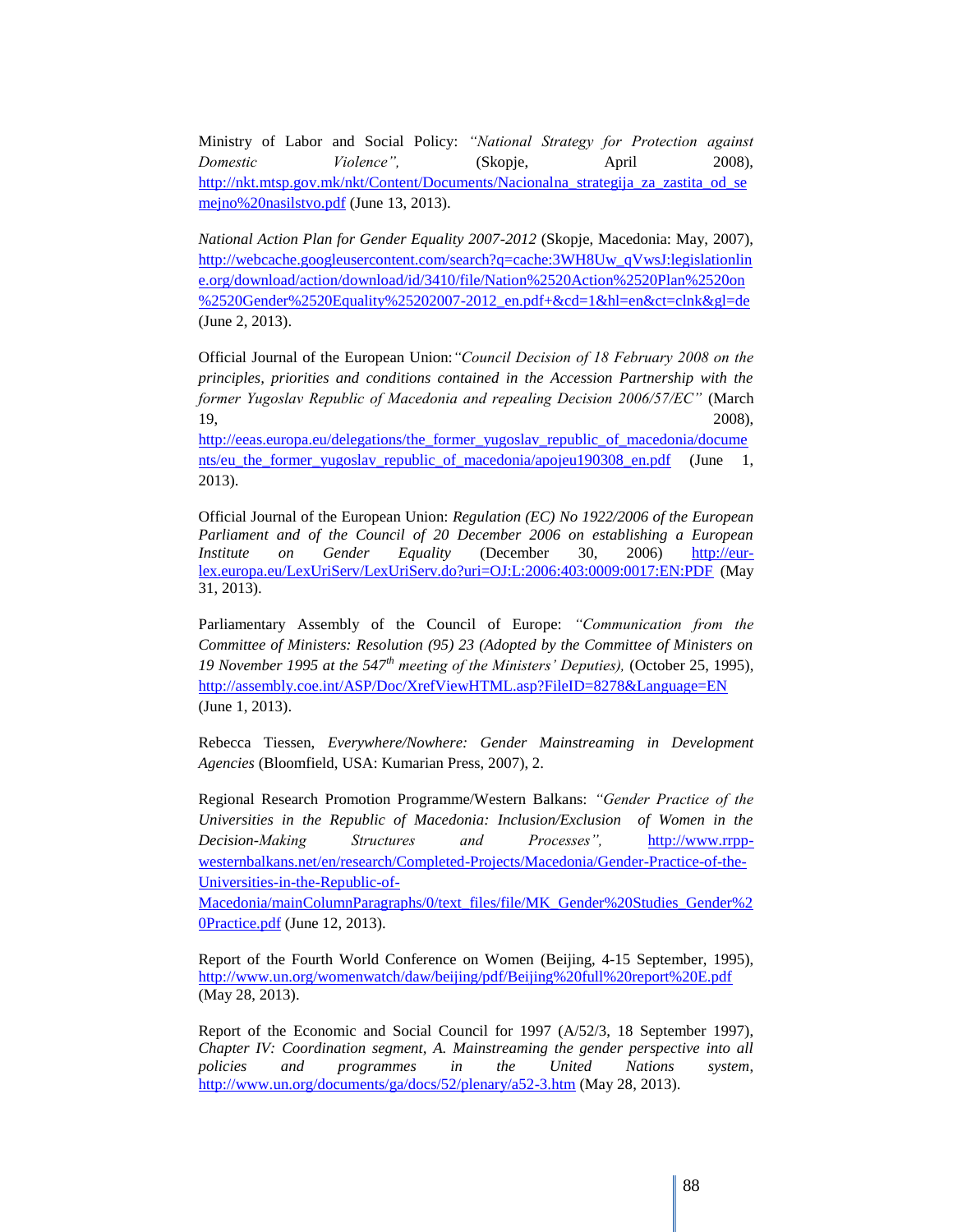Report of the World Conference to Review and Appraise the Achievements of the United Nations Decade for Women: Equality, Development and Peace (Nairobi, 15-26 July, 1985),

[http://www.un.org/womenwatch/daw/beijing/otherconferences/Nairobi/Nairobi%20Full](http://www.un.org/womenwatch/daw/beijing/otherconferences/Nairobi/Nairobi%20Full%20Optimized.pdf) [%20Optimized.pdf](http://www.un.org/womenwatch/daw/beijing/otherconferences/Nairobi/Nairobi%20Full%20Optimized.pdf) (May 28, 2013).

Resolution adopted by the General Assembly: S-23/3. Further actions and initiatives to implement the Beijing Declaration and Platform for Action (16 November 2000), <http://www.un.org/womenwatch/daw/followup/ress233e.pdf> (May 29, 2013).

Resolution adopted by the General Assembly: S-23/2. Political Declaration (16 November 2000),<http://www.un.org/womenwatch/daw/followup/ress232e.pdf> (May 29, 2013).

Richard L. Davis: *"Domestic Violence: Facts and Fallacies",* (Westport, CT, USA: Greenwood Publishing Group Inc., 1998), p 1.

Roberta Guerrina, *"Mothering the Union: Gender Politics in the EU"* (Manchester, UK: Manchester University Press 2005), 55.

Roma Center of Skopje: *"Report: Consultative Meeting among Romani women activists from R. of Macedonia",* (Skopje, April 2012), [http://www.romawomeninfo.com/doc/crs/drugo/Consultative%20meeting%20of%20Ro](http://www.romawomeninfo.com/doc/crs/drugo/Consultative%20meeting%20of%20Romani%20women%20activists%20and%20NGOs%20from%20R.%20Macedonia%20EN%20,%2023.03.2012.doc.pdf) [mani%20women%20activists%20and%20NGOs%20from%20R.%20Macedonia%20EN](http://www.romawomeninfo.com/doc/crs/drugo/Consultative%20meeting%20of%20Romani%20women%20activists%20and%20NGOs%20from%20R.%20Macedonia%20EN%20,%2023.03.2012.doc.pdf) [%20,%2023.03.2012.doc.pdf](http://www.romawomeninfo.com/doc/crs/drugo/Consultative%20meeting%20of%20Romani%20women%20activists%20and%20NGOs%20from%20R.%20Macedonia%20EN%20,%2023.03.2012.doc.pdf) (June 8, 2013).

Roma Center Skopje: *Submission to CEDAW - Commentary on the realization of the Romani women rights with focus on the 2006 CEDAW Committee Recommendations No. 28* (January, 2013), [http://www2.ohchr.org/English/bodies/cedaw/docs/ngos/RomaCenterSkopje\\_ForTheSes](http://www2.ohchr.org/English/bodies/cedaw/docs/ngos/RomaCenterSkopje_ForTheSession.pdf) [sion.pdf](http://www2.ohchr.org/English/bodies/cedaw/docs/ngos/RomaCenterSkopje_ForTheSession.pdf) (June 3, 2013).

Roma Centre of Skopje, Network Women"s Program and European Roma Rights Centre: *"Joint submission: Shadow Report on the Situation of Romani Women in the Republic of Macedonia",* (October - November, 2005), <http://www.errc.org/cms/upload/media/03/83/m00000383.pdf> (June 8, 2013).

Sara Hlupekile Longwe: *"Education for Women's Empowerment or Schooling for Women's Subordination?"* in Caroline Sweetman ed., *"Gender, Education and Training"* (Oxford, UK: Oxfam 1998), 20.

Sasho Kjosev: *"Unemployment in the Republic of Macedonia – Specifics and Possible Solutions",* (November 12, 2007), [http://facta.junis.ni.ac.rs/eao/eao200702/eao200702-](http://facta.junis.ni.ac.rs/eao/eao200702/eao200702-07.pdf) [07.pdf](http://facta.junis.ni.ac.rs/eao/eao200702/eao200702-07.pdf) (June 11, 2013).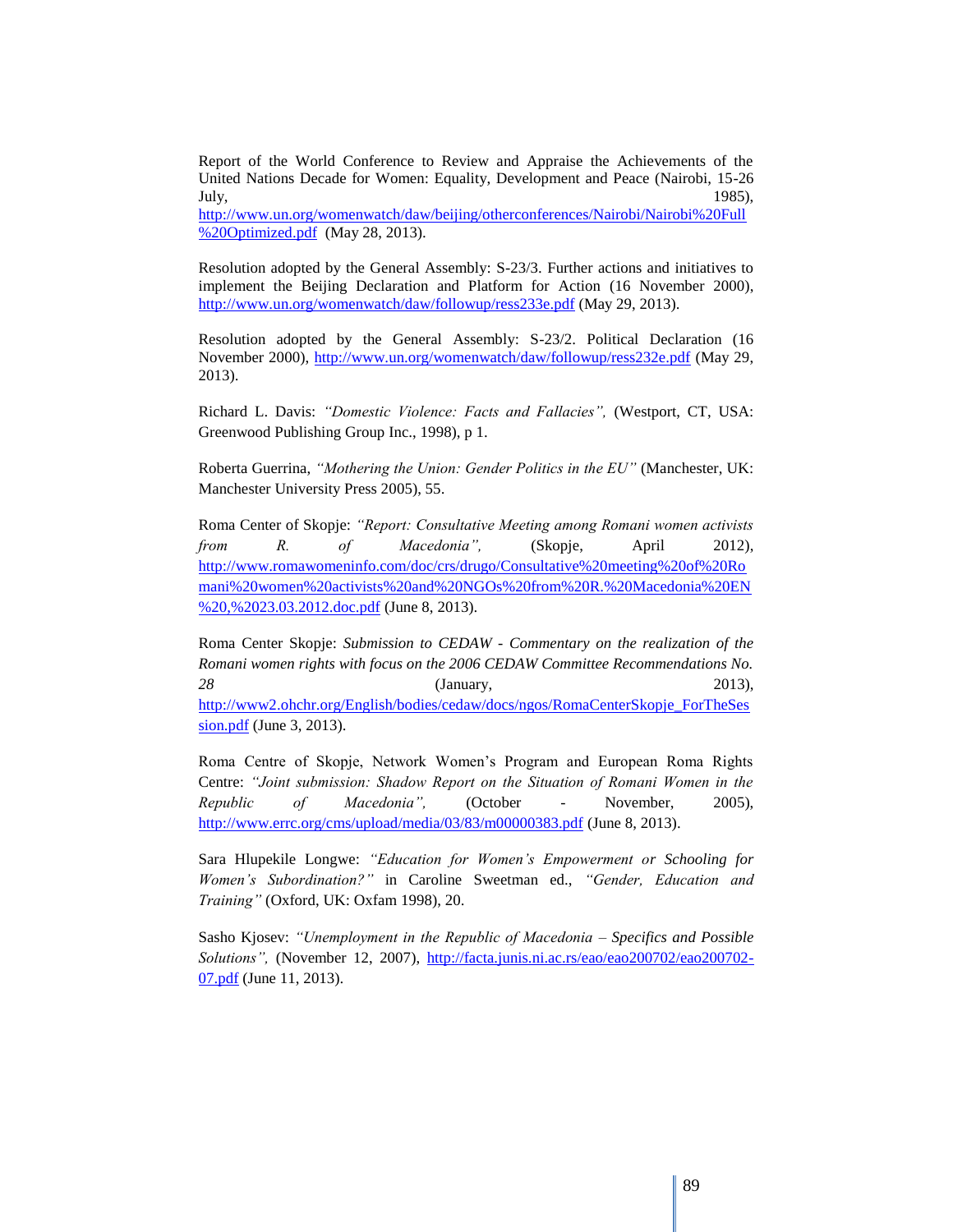*Shadow Report on the Implementation of the Convention on the Elimination of all forms of Discrimination against Women*, prepared by the Association for Emancipation, Solidarity and Equality of Women of Republic of Macedonia – ESE and Akcija Zdruzenska (Skopje, 2012), [http://www2.ohchr.org/english/bodies/cedaw/docs/ngos/ESEM\\_for\\_PSWG\\_en.pdf](http://www2.ohchr.org/english/bodies/cedaw/docs/ngos/ESEM_for_PSWG_en.pdf) (June 2, 2013).

Silke Roth: *"Gender Politics in the Expanding European Union: Mobilization, Inclusion, Exclusion"* in Silke Roth ed. *"Gender Politics in the Expanding European Union: Mobilization, Inclusion, Exclusion", (*New York, USA: Berghahn Books, 2008), 10.

Sophie Harman, *"Women and the MDGs: too little too late, too gendered"* in Rorden Wilkinson and David Hulme eds., *The Millennium Development Goals and Beyond: Global Development after 2015*(New York, USA: Routledge 2012), 89.

State Statistical Office of the Republic of Macedonia: *"Census of population, households and dwellings in the Republic of Macedonia, 2002 and Total population, households and dwellings according to the territorial organization of the Republic of Macedonia, 2004"* (Skopje, May 2005), <http://www.stat.gov.mk/Publikacii/knigaXIII.pdf> (June 6, 2013).

State Statistical Office of the Republic of Macedonia: *"Labor Force Survey, 2009"* (Skopje, July 2010),<http://www.stat.gov.mk/Publikacii/2.4.10.04.pdf> (June 6, 2013).

State Statistical Office of the Republic of Macedonia: *"Labor Force Survey, 2011 – Statistical Review: Population and Social Statistics",* (Skopje: October 2012), <http://www.stat.gov.mk/Publikacii/2.4.12.11.pdf> (June 11, 2013).

State Statistical Office of the Republic of Macedonia: *"Active Population in the Republic of Macedonia, Results from the Labor Force Survey, IV quarter 2012",* (Skopje, 18.03.2013),<http://www.stat.gov.mk/pdf/2013/2.1.13.04.pdf> (June 12, 2013).

Teresa Rees, *"Mainstreaming Equality in the European Union: Education, Training and Labor Market Policies"* (London, UK: Routledge, 1998), 27.

*The Constitution of the Republic of Macedonia* (November 22, 1991), <http://www.pravo.org.mk/documentDetail.php?id=538> (June 1, 2013).

The Treaty of Rome (March 25, 1957), [http://ec.europa.eu/economy\\_finance/emu\\_history/documents/treaties/rometreaty2.pdf](http://ec.europa.eu/economy_finance/emu_history/documents/treaties/rometreaty2.pdf) (May 30, 2013), 43.

Treaty of Amsterdam amending the Treaty on European Union, the Treaties establishing the European Communities and Related Acts (Official Journal C 340, 10 November 1997) <http://eur-lex.europa.eu/en/treaties/dat/11997D/htm/11997D.html#0140040061> (May 30, 2013).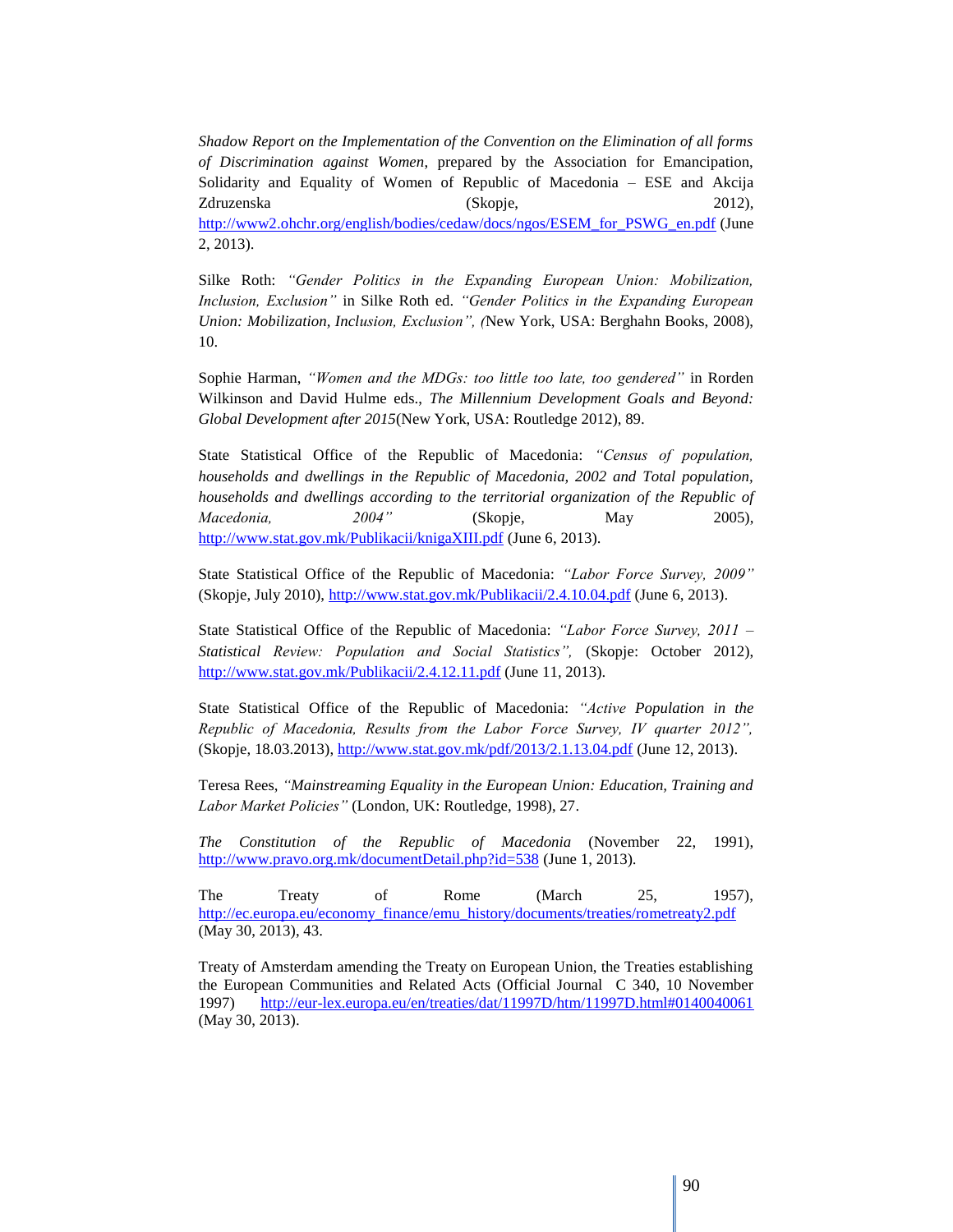United Nations Commission on the Status of Women: *Report on the Fifty-fourth session (13 March and 14 October 2009 and 1-12 March 2010),* Economic and Social Council, Official Records 2010, Supplement No. 7 (New York, 2010), 44. [http://daccess-dds](http://daccess-dds-ny.un.org/doc/UNDOC/GEN/N10/305/76/PDF/N1030576.pdf?OpenElement)[ny.un.org/doc/UNDOC/GEN/N10/305/76/PDF/N1030576.pdf?OpenElement](http://daccess-dds-ny.un.org/doc/UNDOC/GEN/N10/305/76/PDF/N1030576.pdf?OpenElement) (May 29, 2013).

United Nations Commission on the Status of Women: *Report on the Forty-ninth session (28 February – 11 and 22 March 2005),* Economic and Social Council, Official Records 2005, Supplement No. 7 (New York, 2005), 24. [http://daccess-dds](http://daccess-dds-ny.un.org/doc/UNDOC/GEN/N05/346/33/PDF/N0534633.pdf?OpenElement)[ny.un.org/doc/UNDOC/GEN/N05/346/33/PDF/N0534633.pdf?OpenElement](http://daccess-dds-ny.un.org/doc/UNDOC/GEN/N05/346/33/PDF/N0534633.pdf?OpenElement) (May 29, 2013).

United Nations General Assembly: *"Declaration on the Elimination of Violence against Women",* (December 20, 1993), <http://www.un.org/documents/ga/res/48/a48r104.htm> (July 13, 2013).

United Nations General Assembly: *"Resolution adopted by the General Assembly: Admission of the state whose application is contained in document A/47/876 -S-/25147*  to membership in the United Nations", (April 27, 1993), [http://daccess-dds](http://daccess-dds-ny.un.org/doc/UNDOC/GEN/N93/240/37/IMG/N9324037.pdf?OpenElement)[ny.un.org/doc/UNDOC/GEN/N93/240/37/IMG/N9324037.pdf?OpenElement](http://daccess-dds-ny.un.org/doc/UNDOC/GEN/N93/240/37/IMG/N9324037.pdf?OpenElement) (June 1, 2013).

United Nations General Assembly: *Resolution Adopted by the General Assembly. 64/289.System wide Coherence* (21 July, 2010) [http://www.un.org/ga/search/view\\_doc.asp?symbol=A/RES/64/289](http://www.un.org/ga/search/view_doc.asp?symbol=A/RES/64/289) (May 29, 2013)

USAID: *"Gender Assessment USAID/Macedonia",* (June, 2010), [http://socialtransitions.kdid.org/sites/socialtransitions/files/resource/files/Macedonia\\_Ge](http://socialtransitions.kdid.org/sites/socialtransitions/files/resource/files/Macedonia_Gender_Assessment_2010.pdf) nder Assessment 2010.pdf (June 8, 2013).

Women Civic Initiative "Antico": *"Кампања 16 дена активизам за борба против родовото и семејното насилство",* [http://www.antiko.org.mk/Uploads/Aktivnosti\\_kampanja\\_16\\_dena\\_MK.pdf](http://www.antiko.org.mk/Uploads/Aktivnosti_kampanja_16_dena_MK.pdf) (June 13, 2013).

*Закон за Високото Образование* (Official Gazette of the Republic of Macedonia No. 35 dated from 14.03.2008),<http://www.pravo.org.mk/documentDetail.php?id=799> (June 3, 2013).

*Закон за еднакви можности на жените и мажите* (Official Gazette of RM No. 66/06 from 29. 05. 2006)[, http://www.mtsp.gov.mk/WBStorage/Files/ZEM.pdf](http://www.mtsp.gov.mk/WBStorage/Files/ZEM.pdf) (June 02, 2013).

*Закон за еднакви можности на жените и мажите* (Official Gazette of the Republic of Macedonia No. 6/2012 dated from 13.01.2012), [http://www.mtsp.gov.mk/WBStorage/Files/zem\\_2012.pdf](http://www.mtsp.gov.mk/WBStorage/Files/zem_2012.pdf) (June 4, 2013).

*Закон за Избор на Пратеници во Собранието на Република Македонија* (Official Gazette of the Republic of Macedonia No. 49/04 dated from 14.07.2004), <http://www.pravo.org.mk/documentDetail.php?id=69> (June 3, 2013).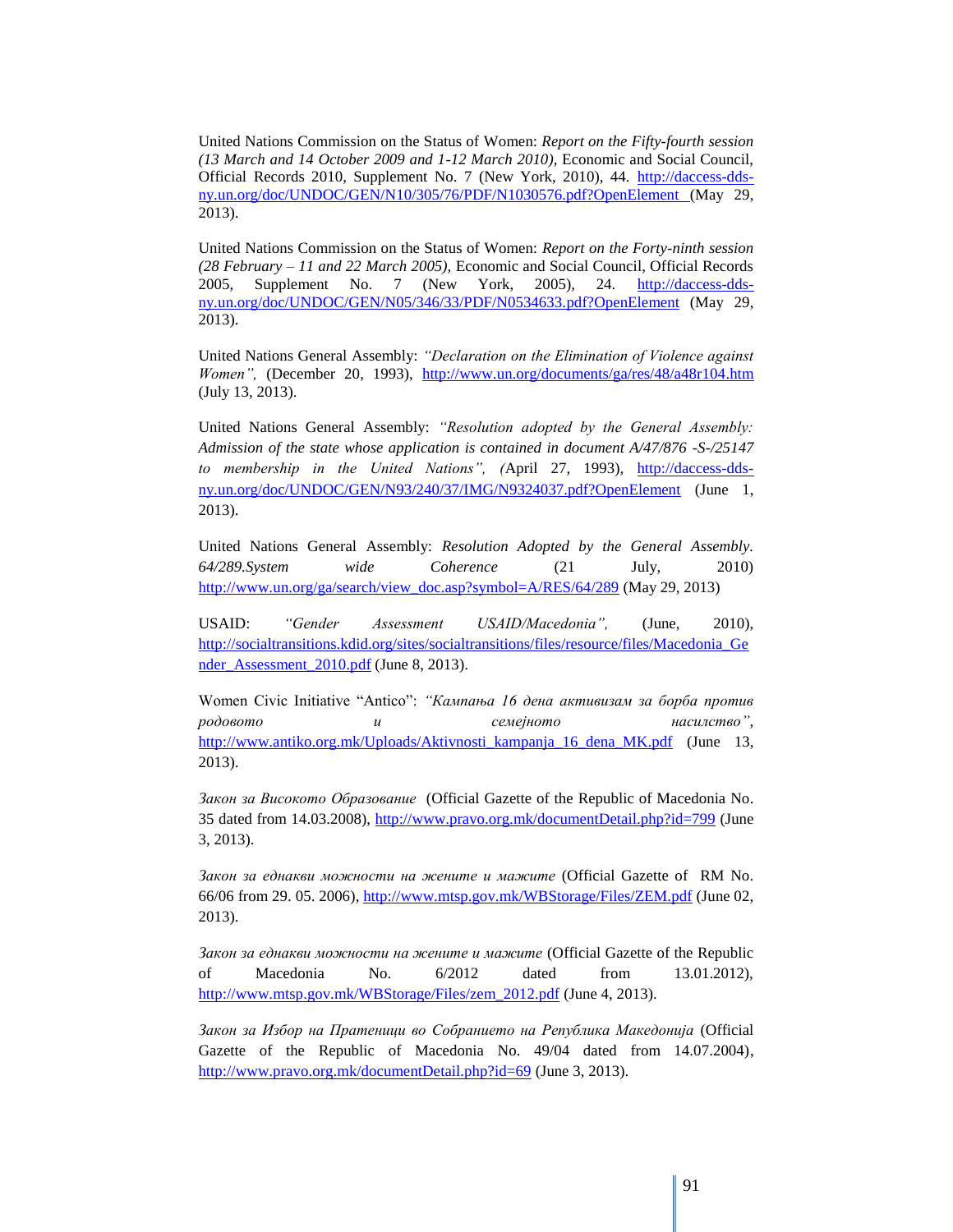*Закон за Локалната Самоуправа* (Official Gazette of the Republic of Macedonia No. 5 dated from 29.01.2002),<http://www.pravo.org.mk/documentDetail.php?id=219> (June 3, 2013).

*Закон за Локалните Избори* (Official Gazette of the Republic of Macedonia No. 55/04 dated from 07.06.2004),<http://pravodaznaes.mk/documentDetail.php?id=592> (June 3, 2013).

*Закон за Наследувањето* (Official Gazette of the Republic of Macedonia No. 47/96 dated from 12.09.1996)<http://www.pravo.org.mk/documentDetail.php?id=377> (July 3, 2013).

*Закон за Работни Односи* (Official Gazette of the Republic of Macedonia No. 62/05 dated from 28.07.2005),<http://www.pravo.org.mk/documentDetail.php?id=285> (June 3, 2013).

*Закон за Социјална Заштита* (Official Gazette of the Republic of Macedonia No. 79 dated from  $24.06.2009$ ), [http://www.mtsp.gov.mk/WBStorage/Files/zakon\\_so\\_zastita\\_osnoven.pdf](http://www.mtsp.gov.mk/WBStorage/Files/zakon_so_zastita_osnoven.pdf) (June 3, 2013).

*Закон за Спречување и Заштита од Дискриминација* (Official Gazette of the Republic of Macedonia No. 50 dated from 13.04.2010), <http://www.pravo.org.mk/documentDetail.php?id=4846> (June 3, 2013).

*Закон за Средно Образование* (Official Gazette of the Republic of Macedonia No. 44/95 dated from 20.09.1995), [http://bro.gov.mk/docs/zakonodavstvo/sredno/Sredno\\_obrazovanie\\_95.pdf](http://bro.gov.mk/docs/zakonodavstvo/sredno/Sredno_obrazovanie_95.pdf) (June 3, 2013).

Здружение на Граѓани "Сумнал": *"Синтетски Извештај по Проектот – Семејно Насилство кај Ромската Популација во Република Македонија и Одговорот на Институциите на Државата",* (Skopje, 2010), [http://www.unifem.sk/uploads/doc/SN\\_kaj\\_Romska\\_populacija\\_i\\_odgovorot\\_na\\_institu](http://www.unifem.sk/uploads/doc/SN_kaj_Romska_populacija_i_odgovorot_na_instituciite_na_drzavata.pdf) ciite na drzavata.pdf (June 8, 2013).

*Кривичен Законик (*Official Gazette of the Republic of Macedonia No. 37/96 dated from July 29, 1996), <http://www.moepp.gov.mk/WBStorage/Files/KRIVIcen%20zakonik.pdf> (June 3, 2013).

Љубинка Поповска, Владо Рикаловски и Д-р Елизабет Виљагомез: *"Извештај од Студијата за Националната Анкета за Семејно Насилство*", (August, 2012), [http://mtsp.gov.mk/WBStorage/Files/semejno\\_nasilstvo\\_anketa.pdf](http://mtsp.gov.mk/WBStorage/Files/semejno_nasilstvo_anketa.pdf) (June 13, 2013).

Народен Правобранител на Република Македонија: *"Информација од Истражувањето за Застапеноста на Половите и за Состојбата со Семејно Насилство",* (Skopje, 2011), [http://www.ombudsman.mk/ombudsman/upload/documents/Informacija%20-](http://www.ombudsman.mk/ombudsman/upload/documents/Informacija%20-Ednakvi%20moznosti-mk.pdf) [Ednakvi%20moznosti-mk.pdf](http://www.ombudsman.mk/ombudsman/upload/documents/Informacija%20-Ednakvi%20moznosti-mk.pdf) (June 12, 2013).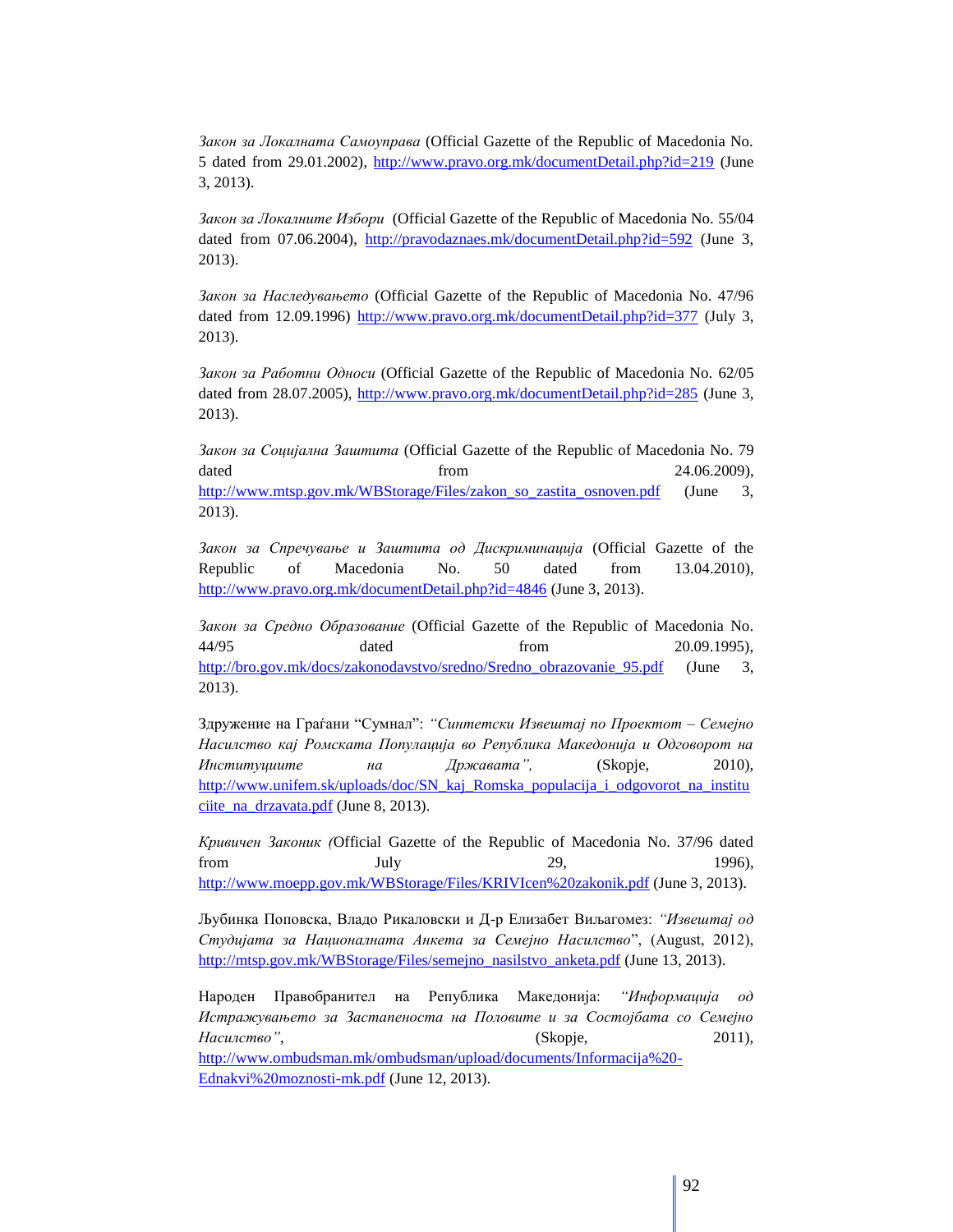*Периодичен Извештај од мониторингот на политиките за родова еднаквост во Р. Македонија* (Акција Здруженска, Skopje, June 2010), [http://www.civicamobilitas.org.mk/attachments/article/23/Periodocen%20monitoring%2](http://www.civicamobilitas.org.mk/attachments/article/23/Periodocen%20monitoring%20final.pdf) **Ofinal.pdf** (June 2, 2013).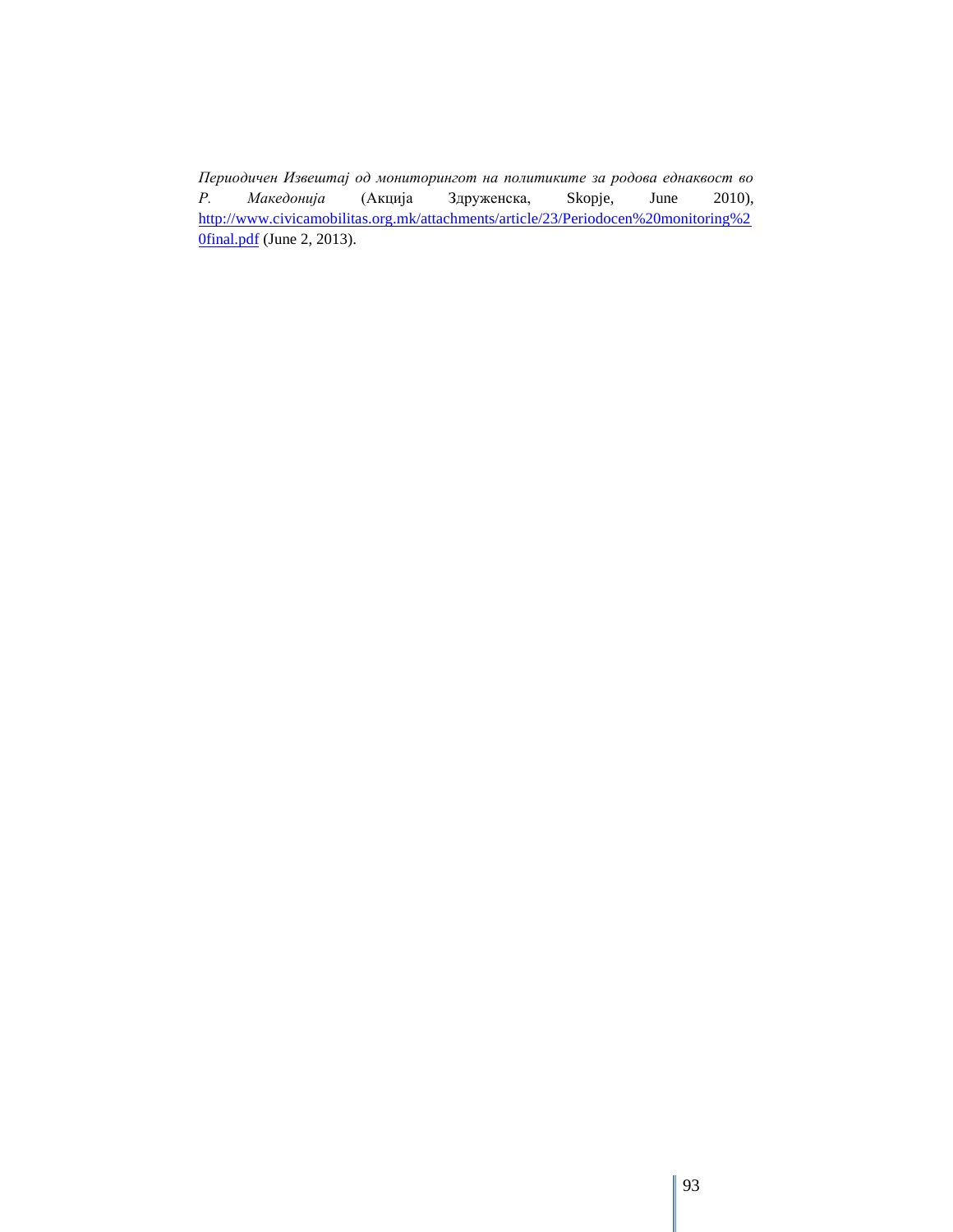*LIST OF APPENDICES*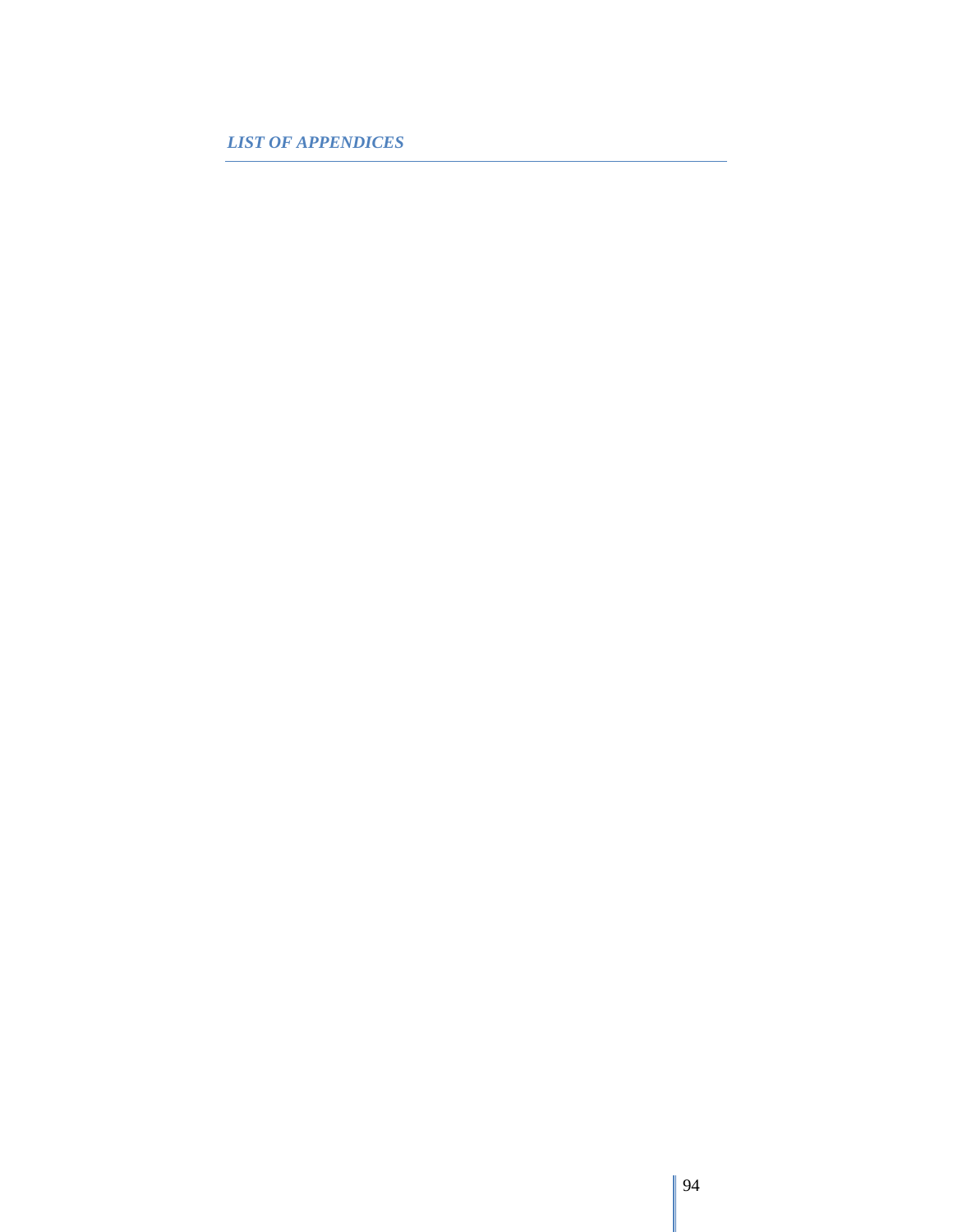## *APPENDIX 1 – Women in rural areas*



**Chart 1:** Accessibility of child care facilities in rural areas

*Source: CRPM "Perspectives of Women in Rural Areas" (2012), taken from CRPM survey of rural women and men, 2011*



**Chart 2:** Accessibility of generalist and specialist doctors in rural areas

*Source: CRPM "Perspectives of Women in Rural Areas" (2012), taken from CRPM survey of rural women and men, 2011*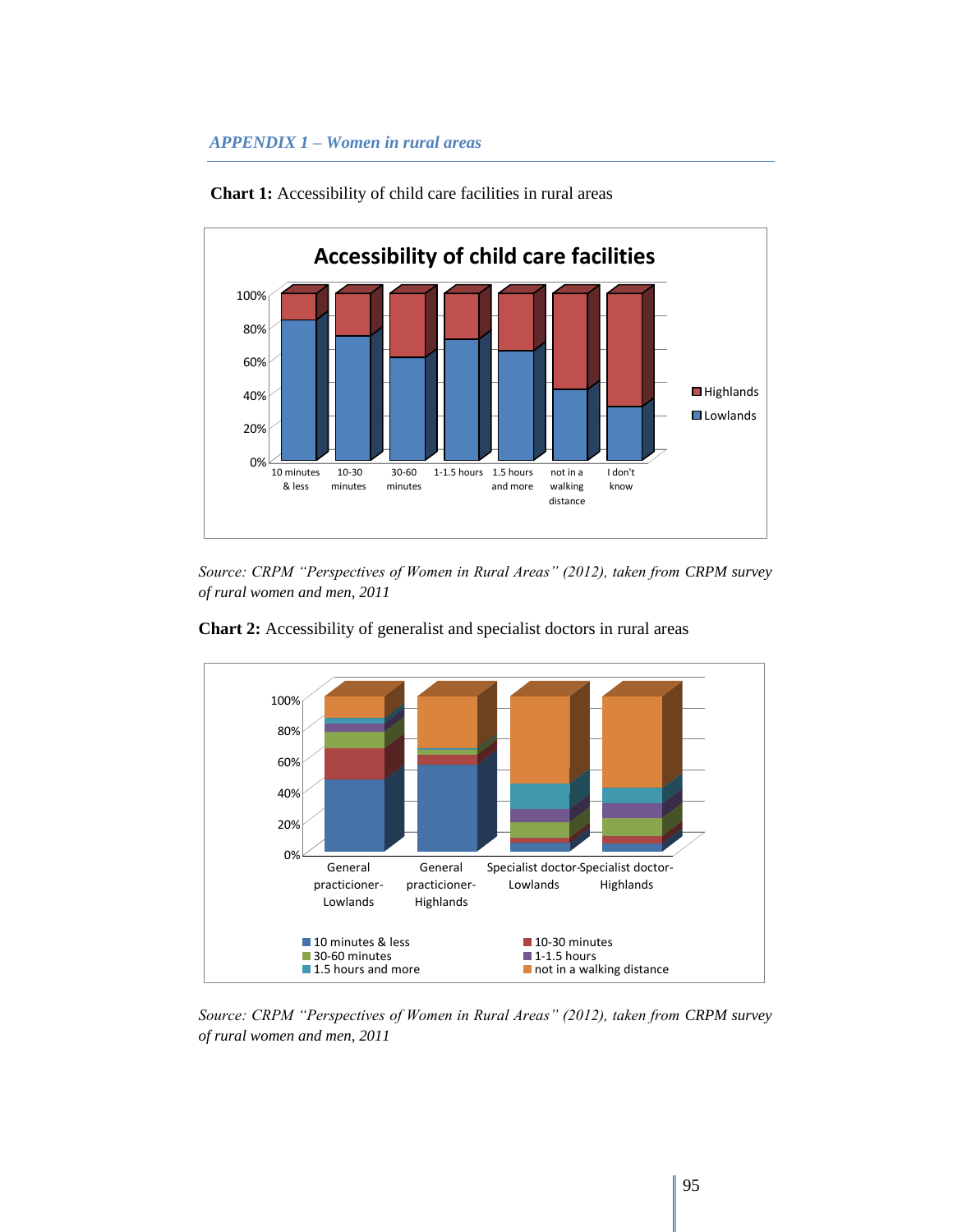**Chart 3:** Usage of public transport



*Source: CRPM "Perspectives of Women in Rural Areas" (2012), taken from CRPM survey of rural women and men, 2011*

**Chart 4:** Percentage of male and female students enrolled into secondary school (out of the ones that have completed primary) 2005-2010



*Source: CRPM "Perspectives of Women in Rural Areas" (2012), taken from State Statistical Office, Schools and students at the beginning and the end of the school year, 2005, 2006, 2007, 2008, 2009; CPRM's calculations*